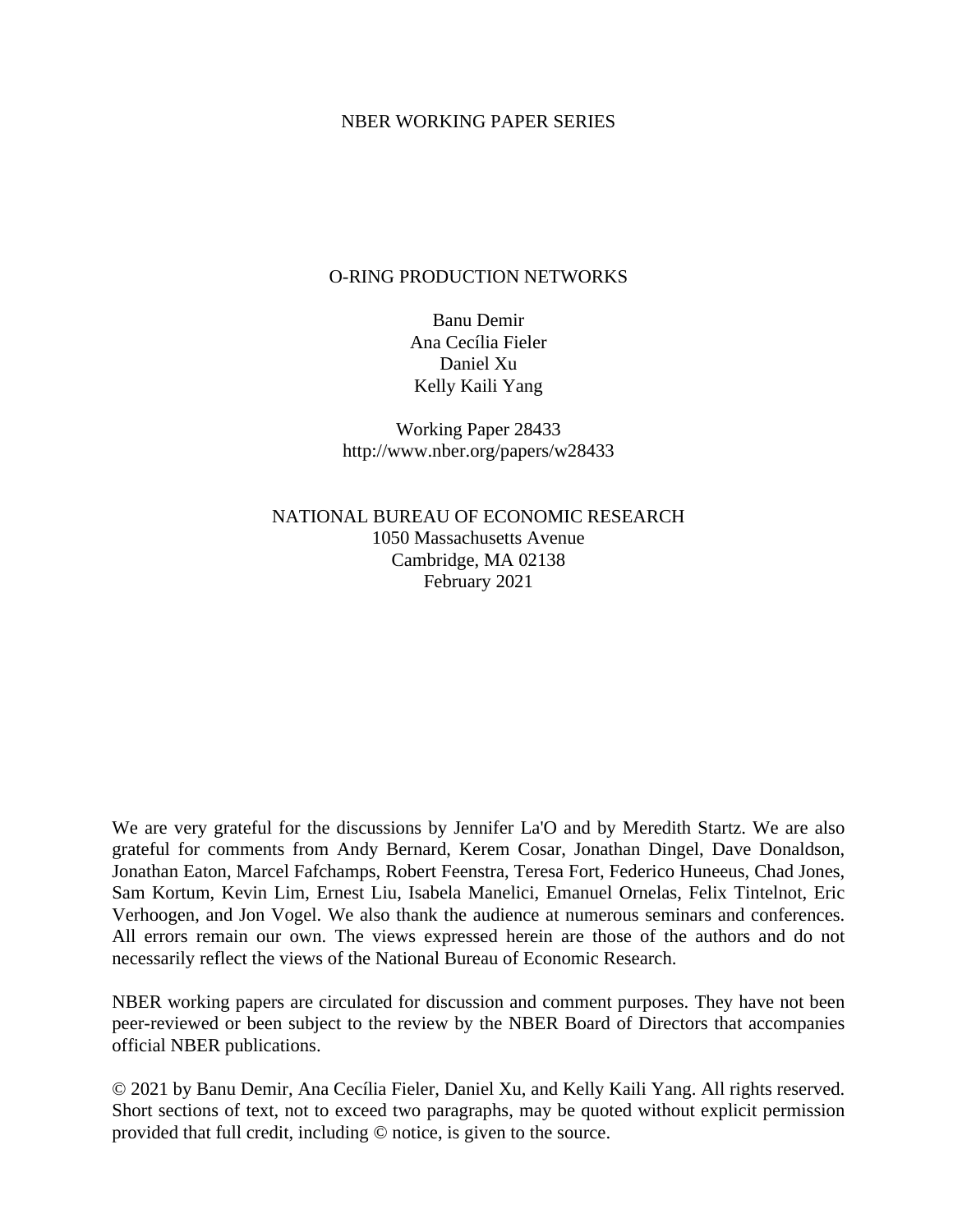O-Ring Production Networks Banu Demir, Ana Cecília Fieler, Daniel Xu, and Kelly Kaili Yang NBER Working Paper No. 28433 February 2021 JEL No. F14,L14,O30

#### **ABSTRACT**

We study a production network where quality choices are interconnected across firms. Highquality firms are skill intensive and trade more with other high-quality firms. Using data from Turkish firms, we document strong assortative matching of skills in the production network. A firm-specific export demand shock from a rich country increases the firm's skill intensity and shifts the firm toward skill-intensive domestic partners. We develop a quantitative model with heterogeneous firms, endogenous quality choices, and network formation. An economy-wide export demand shock of 5 percent induces exporters and non-exporters to upgrade quality, raising the average wage by 1.2 percent. This effect is about nine times the effect in a special case of the model with no interconnection of quality choices.

Banu Demir Department of Economics Bilkent University 06800 Ankara Turkey banup@bilkent.edu.tr

Ana Cecília Fieler Yale University Department of Economics 27 Hillhouse Ave New Haven, CT 06511 and NBER ana.fieler@yale.edu

Daniel Xu Department of Economics Duke University 213 Social Science Bldg 419 Chapel Drive Box 90097 Durham, NC 27708-0097 and NBER daniel.xu@duke.edu

Kelly Kaili Yang Department of Economics Duke University 213 Social Sciences Building 419 Chapel Drive, Box 90097 Durham, NC 27708 kelly.kaili.yang@duke.edu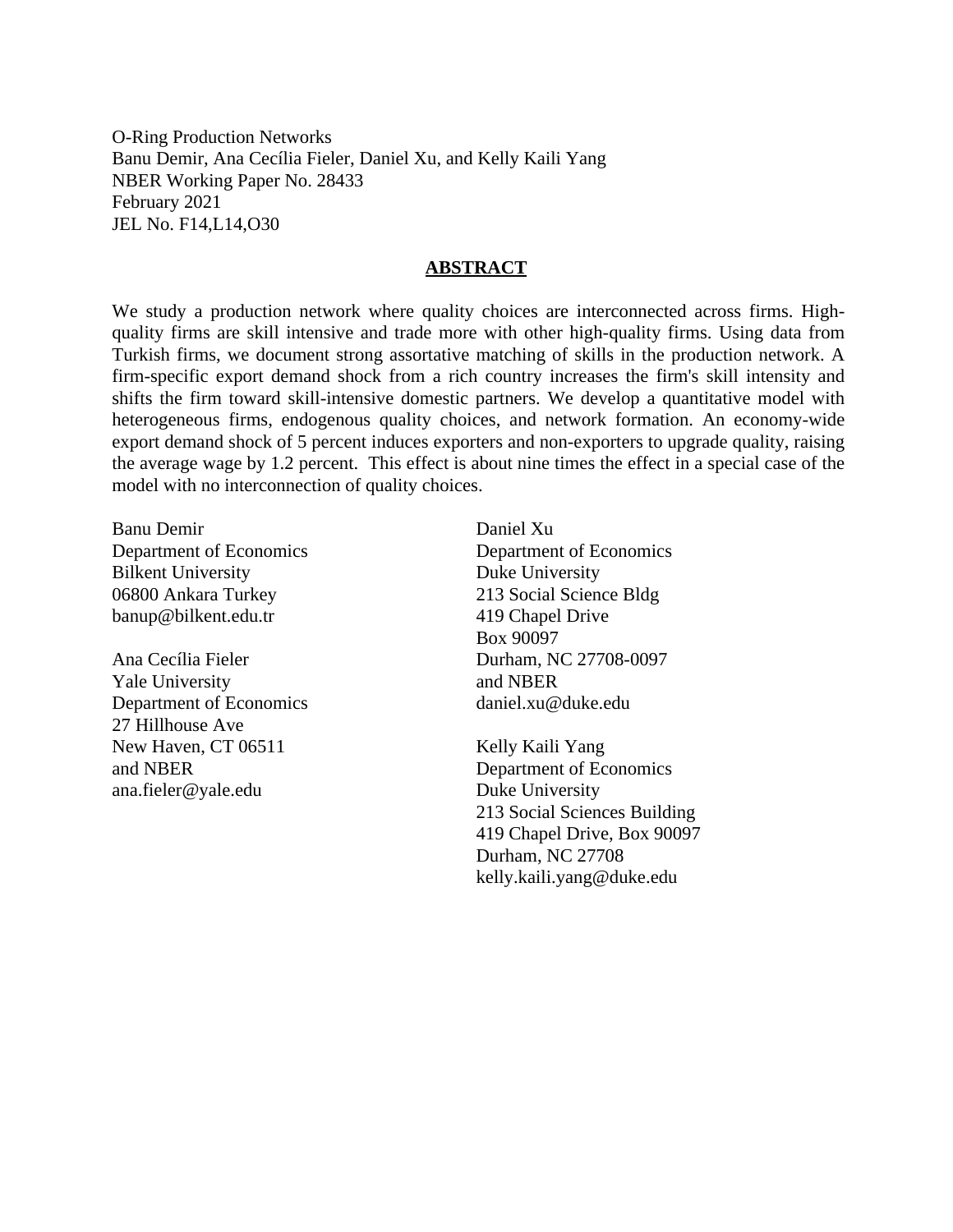# 1 Introduction

The space shuttle Challenger exploded because one of its innumerable components, the O-rings, malfunctioned during launch. Using this as a leading example, [Kremer \(1993\)](#page-47-0) studies production processes in which the value of output dramatically decreases if a single task fails. In his model, just one mistake of an unskilled worker is enough to destroy a product. Thus, firms that produce complex, higher-quality products hire skilled workers for all their tasks.

If we extend this rationale across firm boundaries, a high-quality, skill-intensive firm sources its inputs from other high-quality firms and sells more to high-quality firms that value its output. In addition, a firm's decision to upgrade quality depends critically on the willingness of its trading partners to also upgrade or on its ability to find new higherquality partners. This mechanism applies to the quality of products as well as to the quality of inventory controls, research and development, and internal communications. Improvements in these areas generally allow for a wider product scope and render the firm more flexible to respond to shocks. A firm profits from these improvements if its suppliers also offer scope and flexibility and if its customers value these characteristics.

We study this interconnection in firms' quality choices theoretically and empirically. Our data cover all formal Turkish manufacturing firms from 2011 to 2015. We merge value-added tax (VAT) data with matched employer-employee and customs data. We observe the value of trade for each buyer-seller pair of firms; exports by firm, product and destination, and the occupation and wage of each worker in each firm.

We document a novel strong assortative matching of skills in the network. As an example, Figure [1](#page-3-0) graphs firms' average wage (adjusted for industry-region) against the average wage of their suppliers.<sup>1</sup> A 10 percent increase in a firm's wage is associated with a 2.5 percent increase in its suppliers' wages. This number is large given that firms have on average eleven suppliers. This increasing relationship between buyer and supplier wages may arise from the extensive margin—with high-wage firms matching more with each other—or from the intensive margin—with high-wage firms spending relatively more on their high-wage suppliers. A decomposition indicates that the extensive margin accounts for 59 percent of the relationship and the intensive margin accounts for 41 percent.

We use shift-share regressions to evaluate firms' responses to shocks and movements along the schedule in Figure [1.](#page-3-0) Consider a Turkish firm that in 2011 exported a particular product category to a high-income country, say Germany. An increase in German imports

<sup>&</sup>lt;sup>1</sup>The figure has only manufacturing firms, which are later used in our structural estimation, but an equally strong pattern holds if we include all sectors. See Table [1,](#page-8-0) column (4).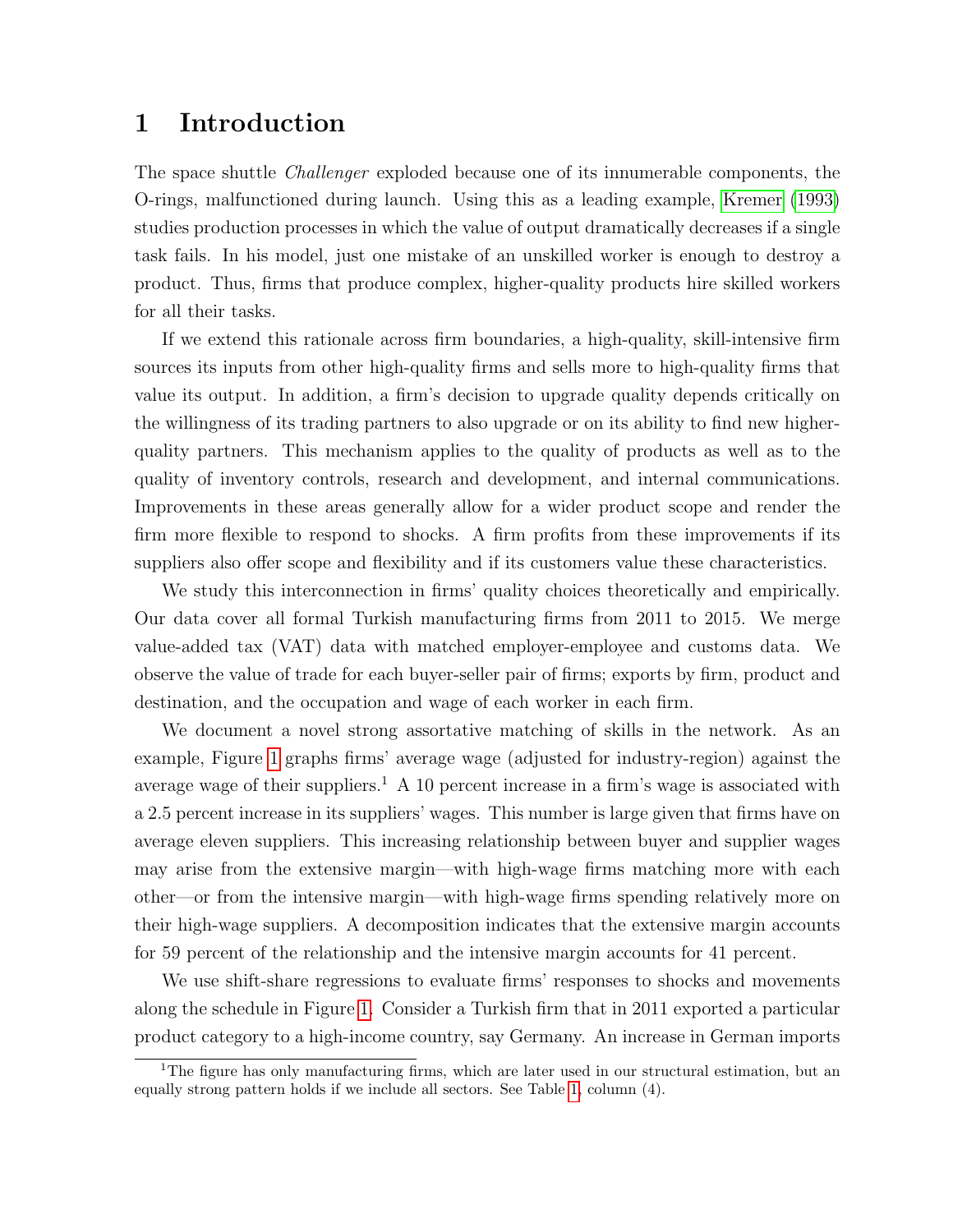

<span id="page-3-0"></span>

Notes: We define the wage as the firm's wage bill divided by the number of workers. The supplier wage is the average wage across the firm's manufacturing suppliers, weighted by the firm's spending on each supplier. Both the x- and y-axis variables are demeaned by 4-digit NACE industry and region. The fitted curve is a local polynomial regression with an Epanechnikov kernel. The shaded area shows the 95 percent confidence intervals. The regression corresponding to this figure is in Table [1,](#page-8-0) column (2).

of that product category from countries other than Turkey from 2011 to 2015 is associated with an increase in the Turkish firm's wage and in the average wage of its suppliers and customers. The new employees, suppliers and customers that the firm adds over the period, from 2011 to 2015, had on average higher wages in 2011 than the firm's original employees and partners. Our proposed mechanism combined with evidence from the literature that high-income countries demand relatively more skill-intensive goods explains these patterns:<sup>2</sup> An increase in the relative demand for high-quality goods increases a firm's quality and skill intensity. The firm shifts toward skill-intensive trading partners and may prod its existing partners to upgrade.

The interconnection in firms' quality choices implies that a shock that is common to a significant share of firms may have a larger effect than the sum of idiosyncratic, firmspecific shocks. We develop a model to study these types of shocks. The model is in the spirit of [Kremer \(1993\)](#page-47-0), but to allow a quantitative analysis, we base it on Melitz's (2003) model of heterogeneous firms. We add to [Melitz \(2003\)](#page-47-1) the assumptions on quality from [Verhoogen \(2008\)](#page-48-0) and [Kugler and Verhoogen \(2011\)](#page-47-2), and an endogenous network formed through search and matching, similar to models of labor.<sup>3</sup> Firms post costly ads to

<sup>&</sup>lt;sup>2</sup>See [Hallak](#page-46-0) [\(2006\)](#page-46-0), [Brambilla et al.](#page-45-0) [\(2012\)](#page-47-3), [Manova and Zhang](#page-47-3) (2012), [Feenstra and Romalis](#page-46-1) [\(2014\)](#page-46-1), and [Bastos et al.](#page-44-0) [\(2018\)](#page-44-0).

<sup>3</sup>See [Mortensen](#page-47-4) [\(1986\)](#page-47-4) and [Rogerson et al.](#page-47-5) [\(2005\)](#page-47-5) for surveys.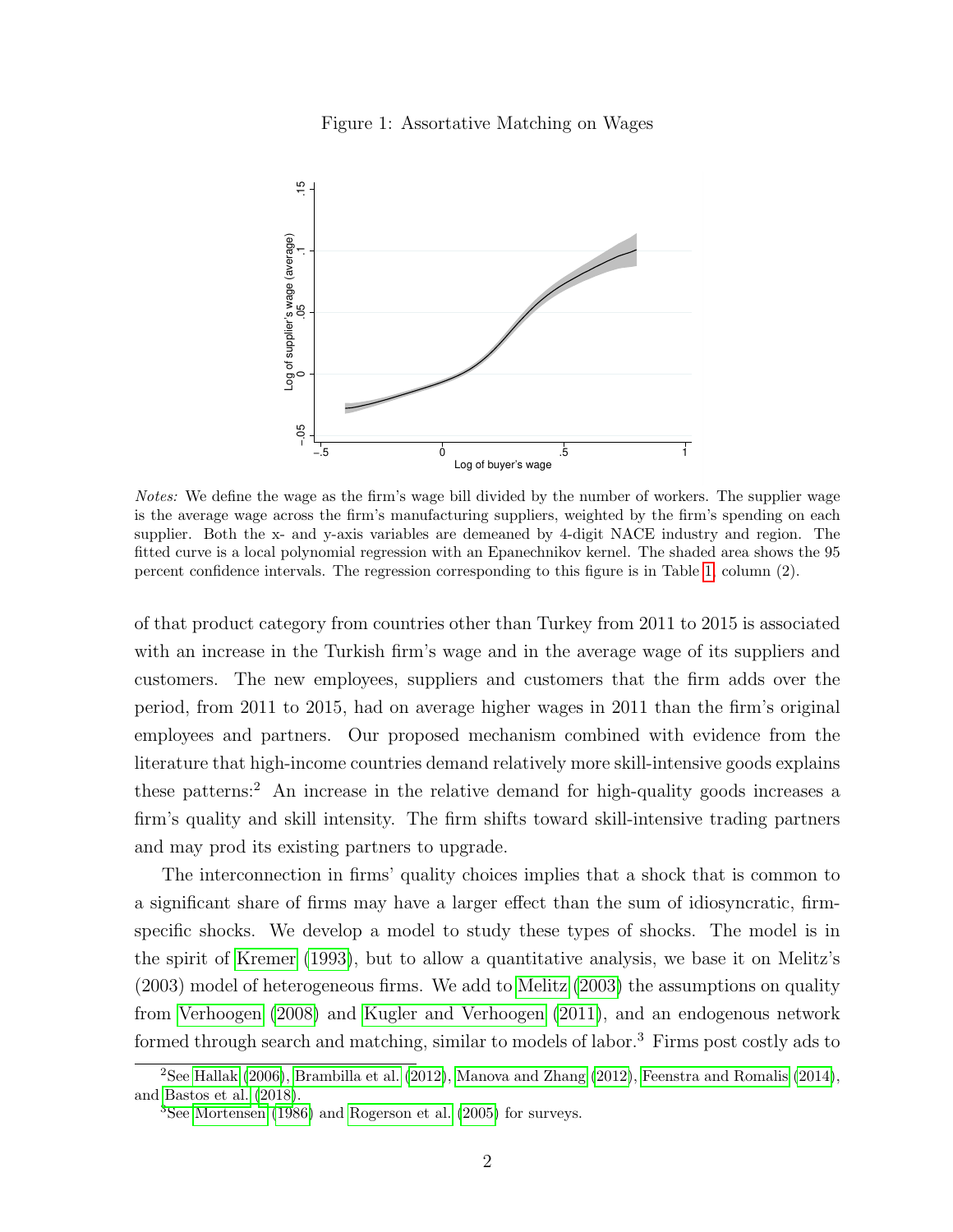search for other firms. More productive firms post more ads and have more customers and suppliers. A firm's quality determines its production function. We assume that higherquality firms are skill intensive, and we allow them to be intensive in high-quality inputs. When posting ads, firms imperfectly target other firms with similar quality levels.

We estimate the model for Turkish manufacturing firms using the method of simulated moments. We focus on manufacturing firms because the shift-share regressions above apply only to them. The moments describe assortative matching on wages and the joint distribution of firm revenue, wages, and number of customers and suppliers. Targeted search in the model captures differences in matching across firms with different wages (the extensive margin of assortative matching). Only 8 percent of the ads posted by buyers in the lowest quintile of wages are directed at suppliers in the highest wage quintile and viceversa. Differences in marginal productivity capture the spending patterns (the intensive margin). The marginal product of an input in the top quintile of the quality distribution is always larger than that of an input in the bottom quintile. But it is 46 percent larger for the production of output in the top quintile of quality and 10 percent larger for the production of output in the bottom quintile.

In the data and in the model, exporters are large and skill intensive and have many network connections, especially connections to other large, skill-intensive firms. Export intensity generally increases with exporter wage. This pattern holds in the estimated model because the relative demand for higher quality is higher abroad. A firm-specific export demand shock in the model increases the firm's quality and skill intensity. The responsiveness of firms' quality choices to these idiosyncratic shocks in the model is estimated to match the shift-share regressions. In the data and in the model, a 5 percent increase in export demand increases the firm's wages by 0.21 percent.

We use a counterfactual to study the general equilibrium effect of an export shock of the same magnitude, but applied to all exporters instead of individual firms. The probability that any firm matches with a high-quality firm in the network increases with the shock. Matching with a high-quality supplier decreases the relative cost of producing high-quality output, and matching with a high-quality customer increases the demand for high-quality inputs. This demand effect accounts for about two-thirds of the counterfactual increase in profit from producing high- relative to low-quality goods, and the cost effect accounts for one-third. Non-exporting firms not directly impacted by the shock upgrade quality and increase their wages by 1.0 percent on average. The wages of exporters increase by 1.92 percent, almost an order of magnitude larger than the effect of firm-specific shocks.

To highlight the importance of assortative matching, we consider a special case of the model in which all firms equally value the quality of their inputs. The same counterfactual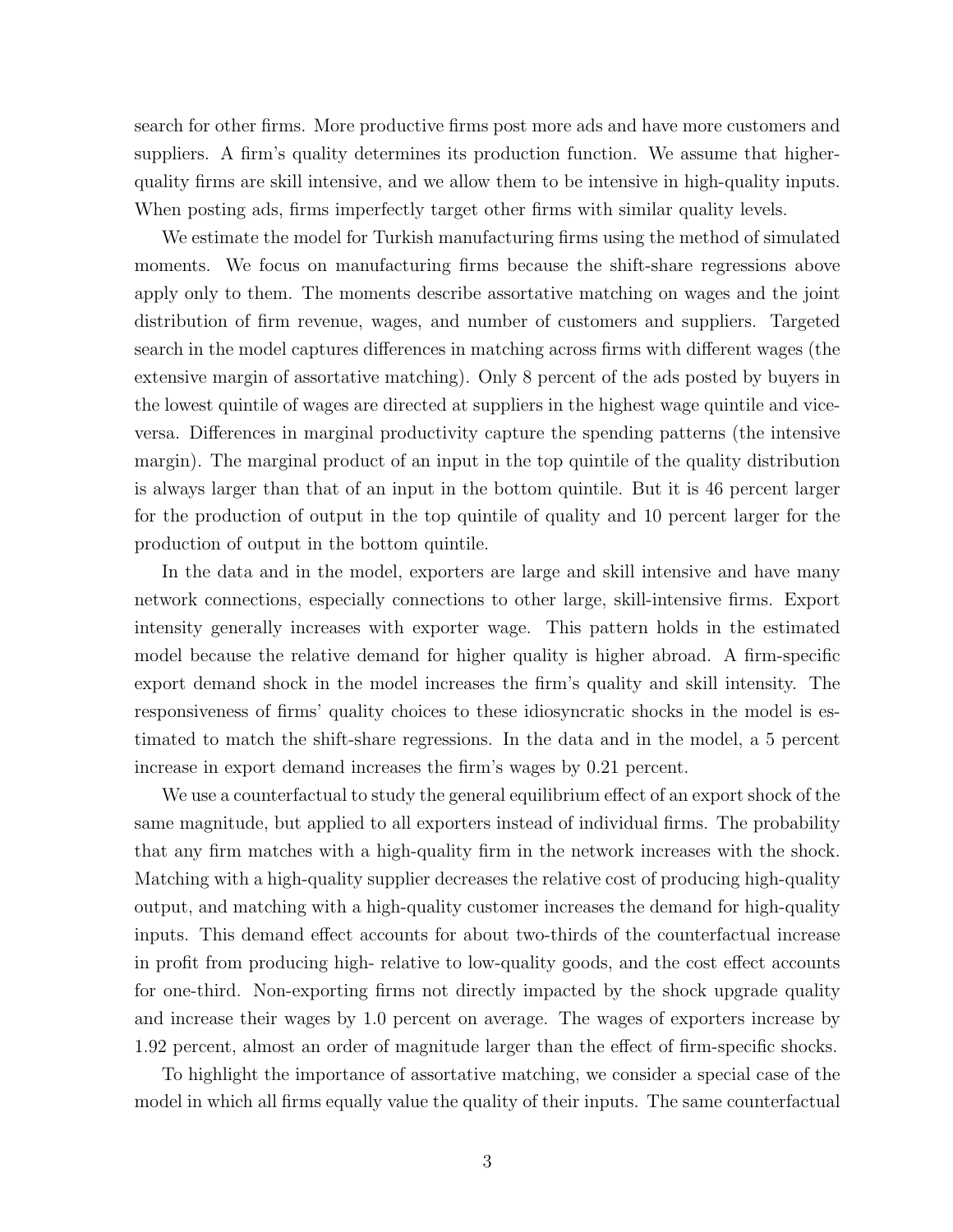in this special case increases the wages of exporters by 0.23 percent, almost the same as the 0.21 percent response to the firm-specific shocks. In contrast, manufacturing output responds similarly in the special case and in the general model. The predicted increase of about six percent is larger than the prediction in [Hulten \(1978\)](#page-46-2) but in line with [Baqaee](#page-44-1) [and Farhi \(2019a\)](#page-44-1) because the elasticity of substitution between varieties is larger than one.

The network literature has focused on Hicks-neutral shocks, while quality in our model changes the types of material and labor inputs that firms use. We relax Hicks neutrality through log-supermodular shifters. We follow [Teulings \(1995\)](#page-48-1) and [Costinot and Vogel](#page-45-1) [\(2010\)](#page-45-1) for labor and [Fieler et al. \(2018\)](#page-46-3) for material inputs, and we apply these functions anew to search.<sup>4</sup> Our novel search-and-matching set up is tractable and yields a closedform solution in the special case of the model with only one quality level. We abstract, however, from the following aspects of the network highlighted in the literature: Dynamics in [Lim \(2018\)](#page-47-6) and [Huneeus \(2018\)](#page-46-4), asymmetries in network centrality in [Acemoglu et al.](#page-44-2) [\(2012\)](#page-44-2), and market distortions in [Baqaee and Farhi \(2019b\)](#page-44-3), [Bigio and La'O \(2020\)](#page-44-4), [Jones](#page-46-5) [\(2011\)](#page-46-5), and [Liu \(2019\)](#page-47-7). The model features roundabout production and technologies with constant elasticities of substitution, and each firm has a continuum of suppliers and customers. Some of these theoretical elements and the study of shocks to international trade appear in [Lim \(2018\)](#page-47-6), [Dhyne et al. \(2018\)](#page-45-2), [Bernard et al. \(2019a,](#page-44-5)[b\)](#page-44-6), [Eaton et al.](#page-46-6) [\(2018\)](#page-46-6), [Huneeus \(2018\)](#page-46-4), and [Lenoir et al. \(2019\)](#page-47-8).

The estimated model is consistent with well-established facts in the quality literature. Higher-quality production is intensive in skilled labor as in [Schott \(2004\)](#page-47-9), [Verhoogen](#page-48-0) [\(2008\)](#page-48-0), and [Khandelwal \(2010\)](#page-46-7) and in higher-quality inputs as in [Kugler and Verhoogen](#page-47-2) [\(2011\)](#page-47-2), [Manova and Zhang \(2012\)](#page-47-3), and [Bastos et al. \(2018\)](#page-44-0). [Fieler et al. \(2018\)](#page-46-3) combine these elements to study, as we do, the general equilibrium effect of international trade on demand for skills and quality. These papers all use data on prices. We complement this work with direct information on the extent to which skill-intensive firms trade with each other. Our main finding on assortative matching is akin to the finding in Voigtländer [\(2014\)](#page-48-2) that skill-intensive sectors use intensively inputs from other skill-intensive sectors in the United States.<sup>5</sup>

The paper is organized as follows. Section [2](#page-6-0) describes the data sources and facts. We

<sup>&</sup>lt;sup>4</sup>The production function in [Dingel](#page-45-3)  $(2017)$  aggregates workers with heterogeneous skills in the same manner that our production function aggregates material inputs with heterogeneous qualities. See also [Milgrom and Roberts](#page-47-10) [\(1990\)](#page-47-10) and [Costinot](#page-45-4) [\(2009\)](#page-45-4) for earlier applications of log-supermodular functions to economics and international trade.

 ${}^{5}$ A related finding in Carvalho and Voigtländer [\(2014\)](#page-45-5) is that firms are more likely to match with the suppliers of their suppliers. They interpret this finding in terms of information frictions.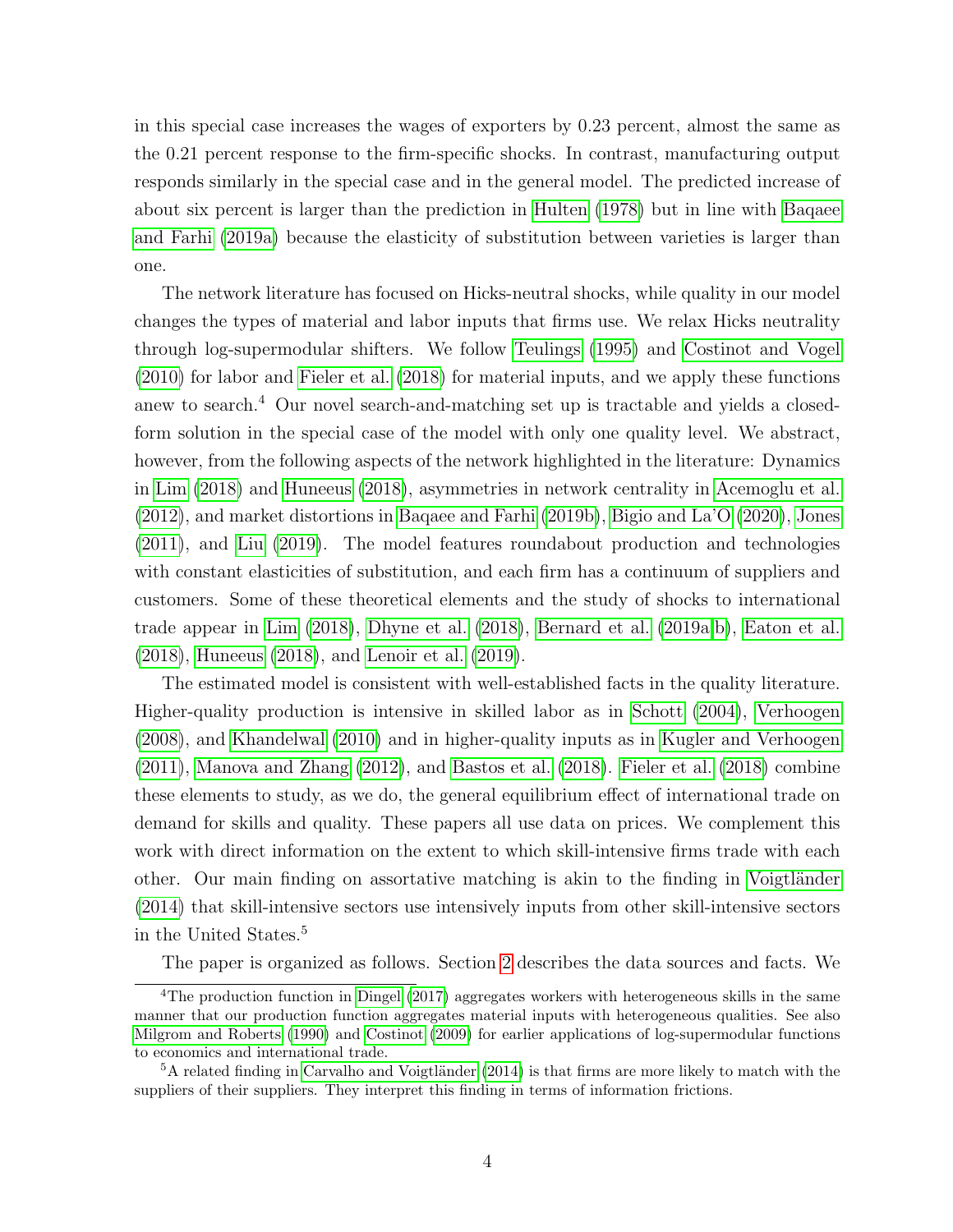present a closed economy version of the model in Section [3](#page-17-0) and a small open economy model in Section [4.](#page-27-0) The estimation procedure is in Section [5.](#page-29-0) Section [6](#page-32-0) reports the estimation results and connects them to the empirical facts from Section [2.](#page-6-0) In Section [7,](#page-35-0) we experiment with counterfactual export shocks. Alternative counterfactual specifications guide a policy discussion in Section [8.](#page-40-0) Section [9](#page-42-0) concludes.

# <span id="page-6-0"></span>2 Data and Empirical Facts

### 2.1 Data Sources

We combine five data sets from Turkey: (1) VAT data on domestic firm-to-firm trade, (2) data on firms' balance sheets and income statements, (3) the firm registry, (4) customs data, and (5) linked employer-employee data. These data sets are all maintained by the Ministry of Industry and Technology. They all use the same firm identifier and cover all formal firms in Turkey from 2011 through 2015.

The VAT data report all domestic firm-to-firm transactions whenever the total value of transactions for a seller-buyer pair exceeds 5,000 Turkish liras (about US\$1,800 in 2015) in a given year. From the balance sheet and income statement data, we use information on each firm's gross domestic and foreign sales. From the firm registry, we extract the firm's location (province) and industry. The industry classification is the 4-digit NACE code, the standard in the European Union. From the customs data, we use information on annual exports by firm, destination country, and 4-digit Harmonized System (HS) product code.

The employer-employee data are collected by the Turkish social security administration. We observe the quarterly wage of each worker in each firm. We also observe the worker's occupation (4-digit ISCO classification), age, and gender. The worker identifier is unique, allowing us to track workers across firms and over time.

We restrict most of the analysis to the more tradable manufacturing sector. Unless otherwise noted, facts about the network refer to trade between firms within manufacturing. We drop firms that do not report their balance sheet or income statement. These are usually very small firms that use a single-entry bookkeeping system. The cross-sectional facts refer to the year 2015. The final sample has data on 77,418 manufacturing firms from 2015.

Section [2.2](#page-7-0) describes the assortative matching in the firm-to-firm network. Section [2.3](#page-12-0) associates firm-specific trade shocks with systematic changes in firm outcomes, including wages and network connections. To estimate these trade shocks, we use annual bilateral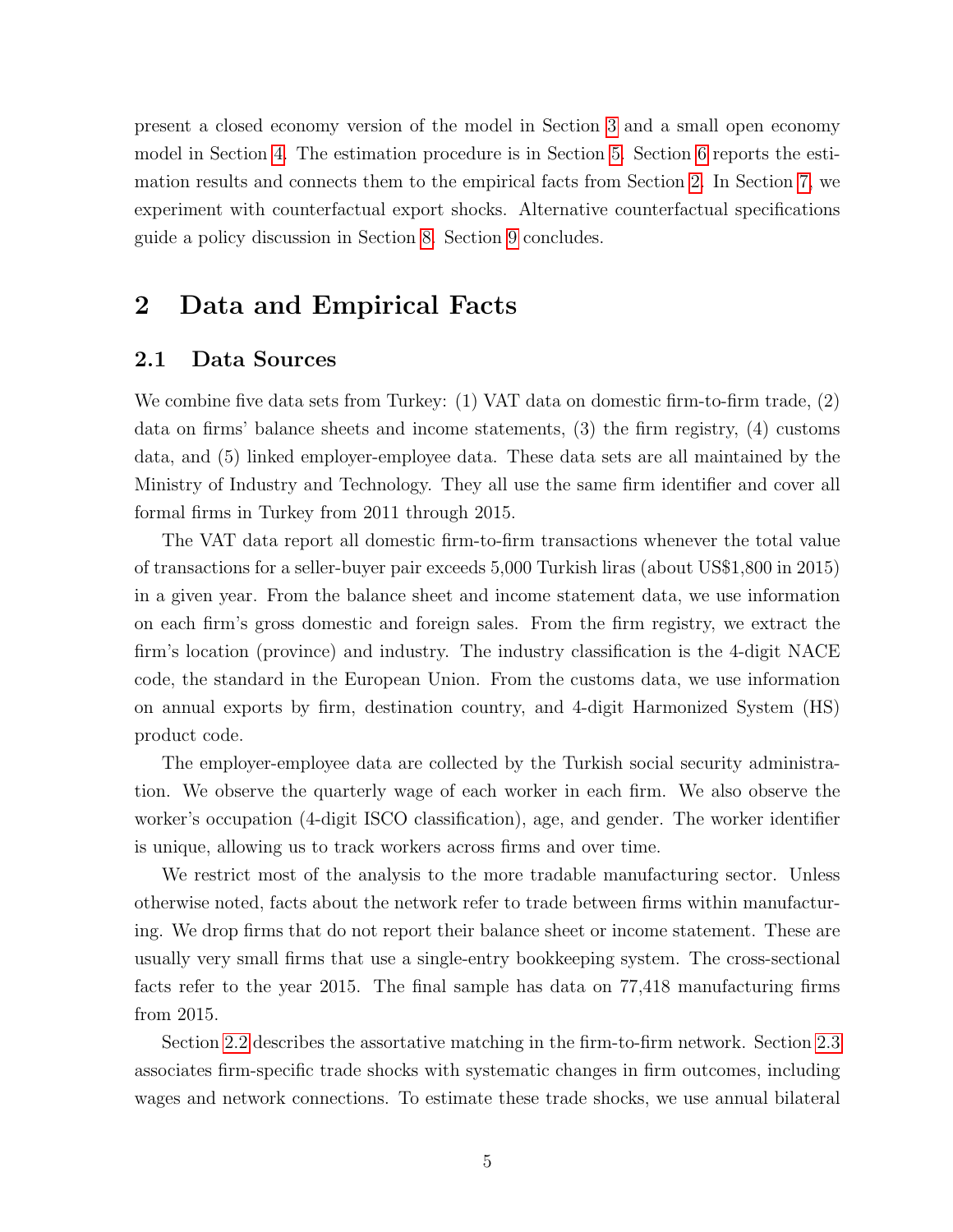trade data from BACI, disaggregated at the four-digit HS product code level.<sup>6</sup> Section [2.4](#page-16-0) describes other salient features of the data. These features are not novel, but they justify some elements of the model.

### <span id="page-7-0"></span>2.2 Assortative Matching in the Cross-Section

Kremer's (1993) O-ring theory, when applied to interfirm production chains, yields the prediction that skill-intensive firms disproportionately buy from and sell goods to other skill-intensive firms. We use a firm's average wage as a proxy for its skill intensity, under the assumption that firms observe skills better than we econometricians and that wages reflect differences in skills. We use other measures of skills for robustness in Section [2.2.1.](#page-11-0)

Define wage<sub>f</sub> as firm f's total monthly wage bill divided by its number of workers. Define the wage of firm  $f$ 's suppliers as:

<span id="page-7-1"></span>
$$
\log wage_f^S = \sum_{\omega \in \Omega_f^S} s_{\omega f} \log wage_{\omega}
$$
 (1)

where  $\Omega_f^S$  is the set of suppliers to firm f and  $s_{\omega f}$  is the share of supplier  $\omega$  in firm f's total spending on inputs.

Table [1](#page-8-0) reports the results from the regression:

$$
\log wage_f^S = \beta \log wage_f + \gamma X_f + e_f \tag{2}
$$

where  $e_f$  is the residual and  $X_f$  are control variables that vary across columns. Columns (1) through (3) contain only the manufacturing sub-sample. Column (1) has no control variables. Column (2) includes fixed effects for each industry-province pair. The coefficient decreases from column (1) because firms match more within province and industry and some industry-province pairs have higher skill shares. Still, the decrease is small, from 0.294 to 0.259, suggesting that most of the variation across firms occurs within industryprovince. A 10 percent increase in the average buyer wage is associated with a 2.5 percent increase in the average supplier wage.

Column (3) controls for the buying firm's employment. Since employment and wages are correlated, the coefficient on wages decreases. But its magnitude is comparable to other columns. Column  $(4)$  repeats specification  $(2)$  with the sample of all firms.<sup>7</sup> The

<sup>&</sup>lt;sup>6</sup>We aggregate these data from 6- to 4-digit HS codes for two reasons. First, it is less likely for any single country to have significant market power in a given destination at the 4-digit product level than at the 6-digit level. Second, the value of trade at the country-product level is excessively volatile at the 6-digit product level.

<sup>7</sup>We exclude finance, insurance, utilities and public services firms.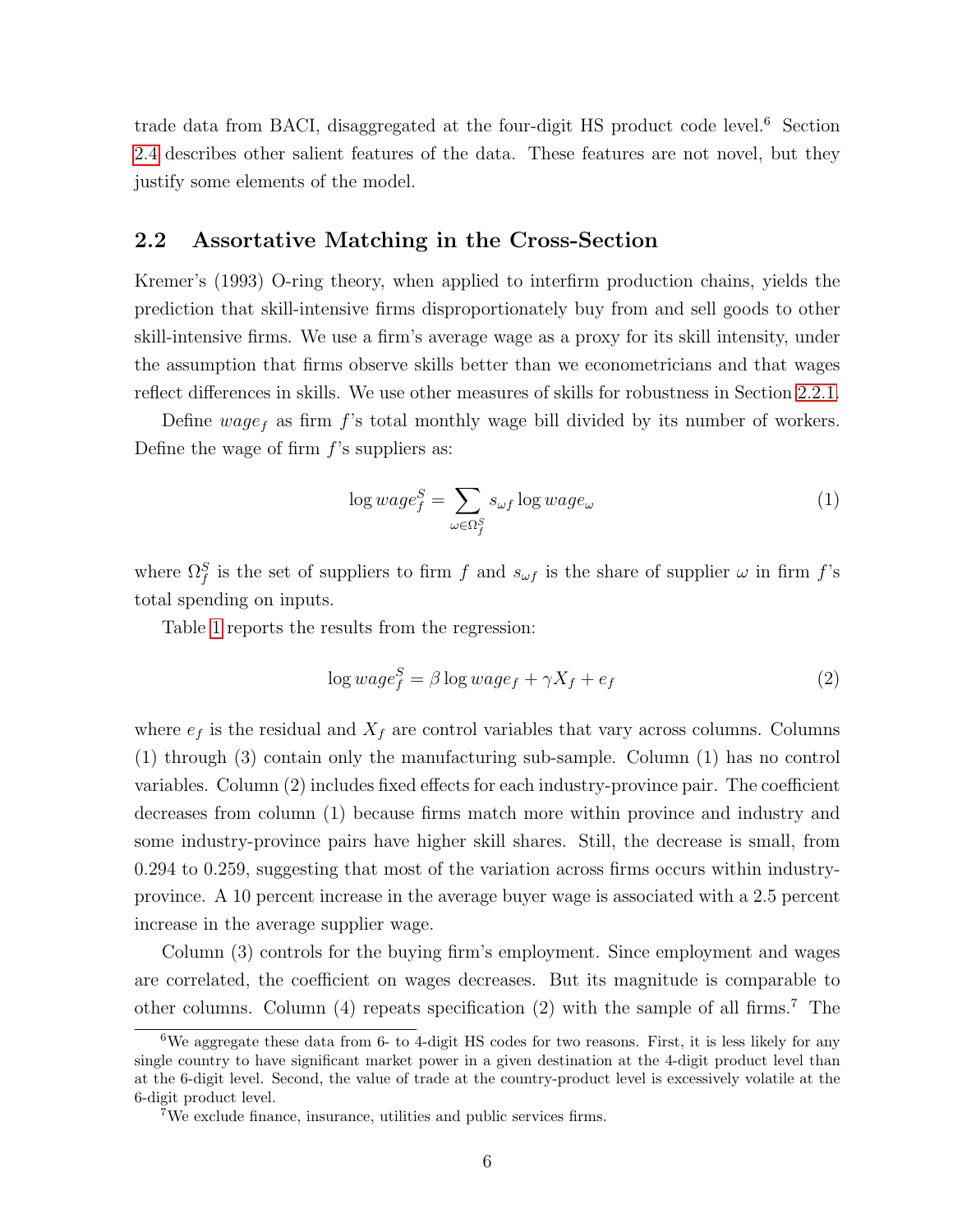#### Table 1: Assortative Matching on Wages

|                               |         | Manufacturing firms |               | All firms |
|-------------------------------|---------|---------------------|---------------|-----------|
|                               | 1       | $^{\prime}2)$       | $^{\prime}3)$ | (4)       |
| $\log wage_f$                 | 0.294   | 0.259               | 0.188         | 0.241     |
|                               | (0.013) | (0.012)             | (0.009)       | (0.013)   |
| $log$ employment <sub>f</sub> |         |                     | 0.044         |           |
|                               |         |                     | (0.003)       |           |
| $R^2$                         | 0.095   | 0.173               | 0.199         | 0.150     |
| N                             | 77,418  | 77,418              | 77,418        | 410,608   |
| Fixed effects                 |         | ind-prov            | ind-prov      | ind-prov  |

<span id="page-8-0"></span>Dependent variable:  $\log wage_f^S$ 

Notes: The wage is defined as the average value of monthly payments per worker. The suppliers' average wage log  $wage<sub>f</sub><sup>S</sup>$  is defined in equation [\(1\)](#page-7-1). Ind and prov refer to 4-digit NACE industries and provinces, respectively. Robust standard errors are clustered at the 4-digit NACE industry level.

coefficient of 0.241 is similar to 0.259 in specification (2).

Decomposition into Margins The positive coefficients on Table [1](#page-8-0) could be driven by high-wage firms having more high-wage suppliers—the extensive margin—or by such firms spending relatively more on their high-wage suppliers given the same matches—the intensive margin. We decompose the coefficient of our preferred specification (2) into these margins.

Define the extensive margin as the unweighted average wage of firm  $f$ 's suppliers:

<span id="page-8-2"></span><span id="page-8-1"></span>
$$
EM_f^S = \sum_{\omega \in \Omega_f} \frac{1}{|\Omega_f|} \log wage_{\omega}.
$$
 (3)

Define the intensive margin as the difference between  $\log wage_f^S$  in [\(1\)](#page-7-1) and the extensive margin:

$$
IM_f^S = \log wage_f^S - EM_f^S
$$
  
= 
$$
\sum_{\omega \in \Omega_f} (s_{\omega f} - 1/|\Omega_f|) (\log wage_\omega - \sum_{\omega' \in \Omega_f} (1/|\Omega_f|) \log wage_{\omega'}).
$$
 (4)

The intensive margin is large if firm f's spending shares  $s_{\omega f}$  are particularly large for high-wage suppliers  $\omega$ .

One at a time, we regress  $\log wage_f^S$ ,  $EM_f^S$  and  $IM_f^S$  on the wage of firm f and on industry-province fixed effects. The results are in Table [2.](#page-9-0) The first regression is the same as in column (2), Table [1.](#page-8-0) By construction, the coefficients in the second and third columns add up to the total, 0.259, in the first column. The extensive margin accounts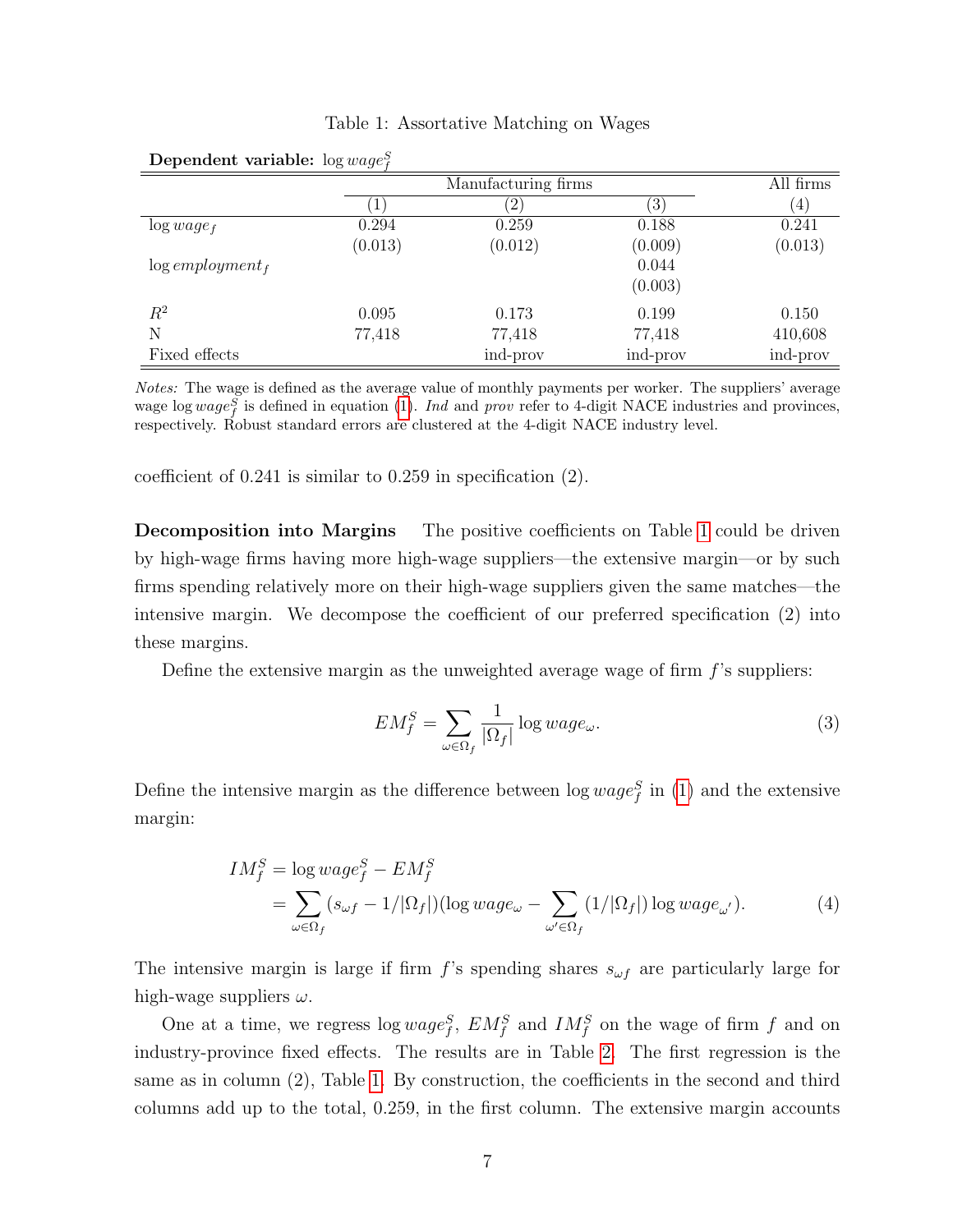<span id="page-9-0"></span>

|                         | total           | extensive    | intensive     |
|-------------------------|-----------------|--------------|---------------|
|                         | $\log wage_f^S$ | margin       | margin        |
|                         | (A)             | $EM_{t}^{S}$ | $IM^S_{\ell}$ |
| $\log wage_f$           | 0.259           | 0.152        | 0.107         |
|                         | (0.012)         | (0.007)      | (0.007)       |
| coeff. / coeff in $(A)$ |                 | $59\%$       | 41%           |
| $R^2$                   | 0.173           | 0.150        | 0.089         |
| N                       | 77,418          | 77,418       | 77,418        |
| Fixed effects           | ind-prov        | ind-prov     | ind-prov      |

Table 2: Assortative Matching on Wages: Decomposition

Notes: The wage is defined as the average value of monthly payments per worker. The suppliers' average wage log  $wage<sub>f</sub><sup>S</sup>$  is defined in equation [\(1\)](#page-7-1). Ind and prov refer to 4-digit NACE industries and provinces, respectively. Equations [\(3\)](#page-8-1) and [\(4\)](#page-8-2) define the extensive  $(EM_f^S)$  and intensive margins  $(IM_f^S)$ . They capture, respectively, the extent to which firm  $f$  matches with high-wage suppliers or tilts its spending toward high-wage suppliers. Robust standard errors are clustered at the 4-digit NACE industry level.

for 59 percent  $(= 0.152/0.259)$  of the partial correlation between the firm's wage and its suppliers' wages, while the intensive margin accounts for 41 percent. Since these margins are both large, the model allows for both.

Figure [2](#page-10-0) illustrates assortative matching using the raw data. We split firms into quintiles of  $wage_f$ . Panels (a) and (b) describe firms' upstream links. The height of the bars in panel (a) is the supplier quintile's share in the number of suppliers to firms in each buyer quintile. The height in panel (b) is the supplier quintile's share in the spending of firms in each buyer quintile. Thus, by construction, the sum of bars of the same color across supplier quintiles is one for each buyer quintile. Suppliers in the highest quintile of wages generally have larger sales and more buyers. Their shares are hence larger for all buyer quintiles. However, in both panels, the difference between sellers in quintiles 1 and 5 is much larger when the buyer has a high wage. In addition, due to the intensive margin, these differences are more pronounced in panel (b) than in panel (a). In panel (a), high-wage suppliers account for 35 percent of links to buyers in the lowest quintile of wages and 55 percent of links to buyers in the highest quintile. In panel (b), the corresponding numbers for spending are 43 and 83 percent. Panels (c) and (d) describe the corresponding patterns for firms' downstream links. The shares across buyers now add up to one for each supplier quintile. Panels (c) and (d) are almost the mirror images of panels (a) and (b).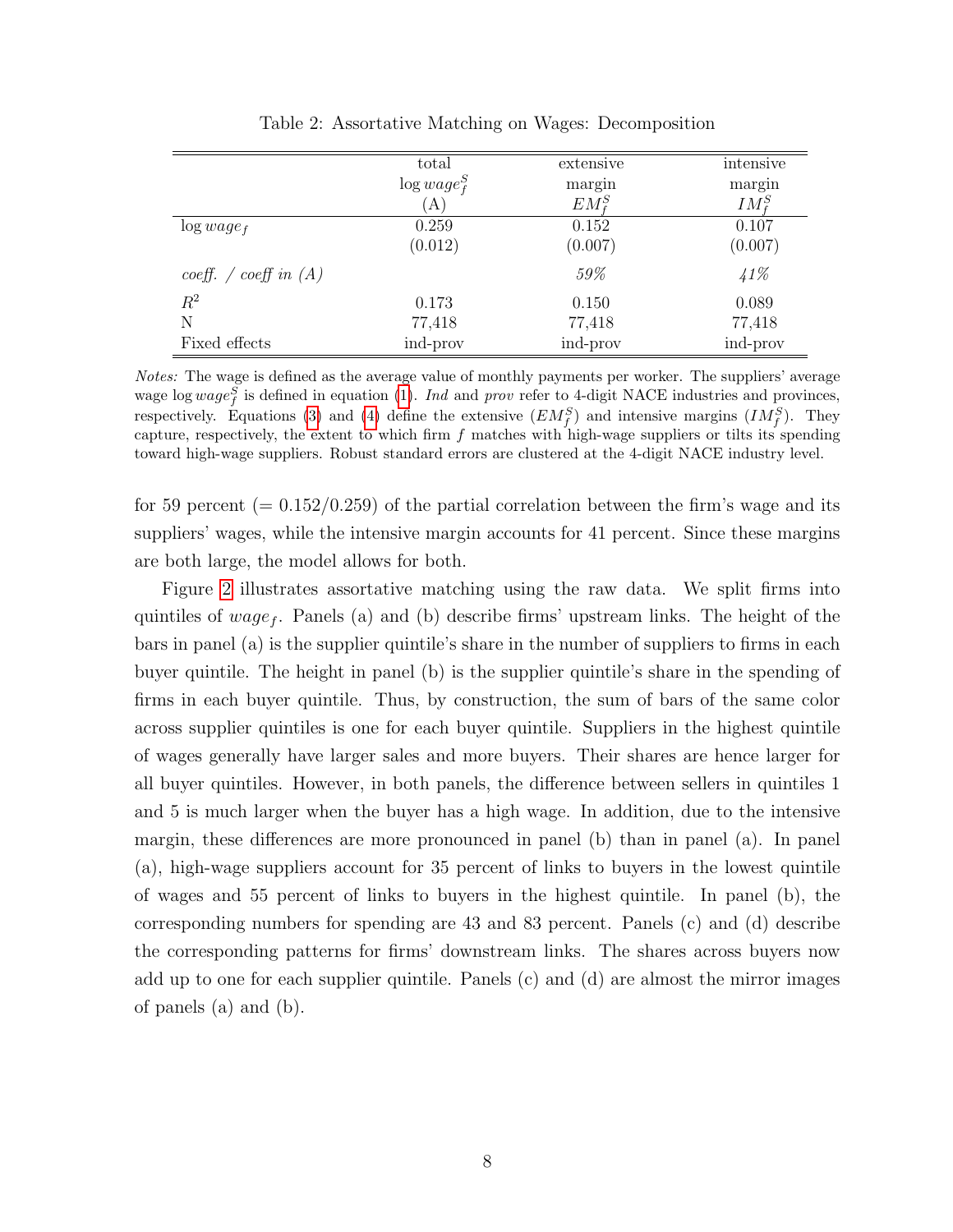<span id="page-10-0"></span>

Figure 2: Firm-to-Firm Trade Links and Values by Quintile

Notes: The sample includes manufacturing buyers and suppliers. Firms are sorted according to the average value of their monthly payments per worker and grouped into five equal-sized groups. The buyer and supplier quintiles are shown on the x- and y-axis, while the z-axis shows the corresponding shares. Panels (a) and (b) illustrate buyers' upstream connections. In panel (a), the values on the z-axis is the share of suppliers that belong to the wage quintiles on the y-axis for each buyer quintile on the x-axis. In panel (b) the shares in the z-axis are spending shares. Panels (c) and (d) illustrate suppliers' downstream connections. In panel (c) the values on the z-axis is the share of buyers that belong to the wage quintiles on the y-axis for each supplier quintile on the x-axis. Panel (d) the shares on the z-axis are sales shares.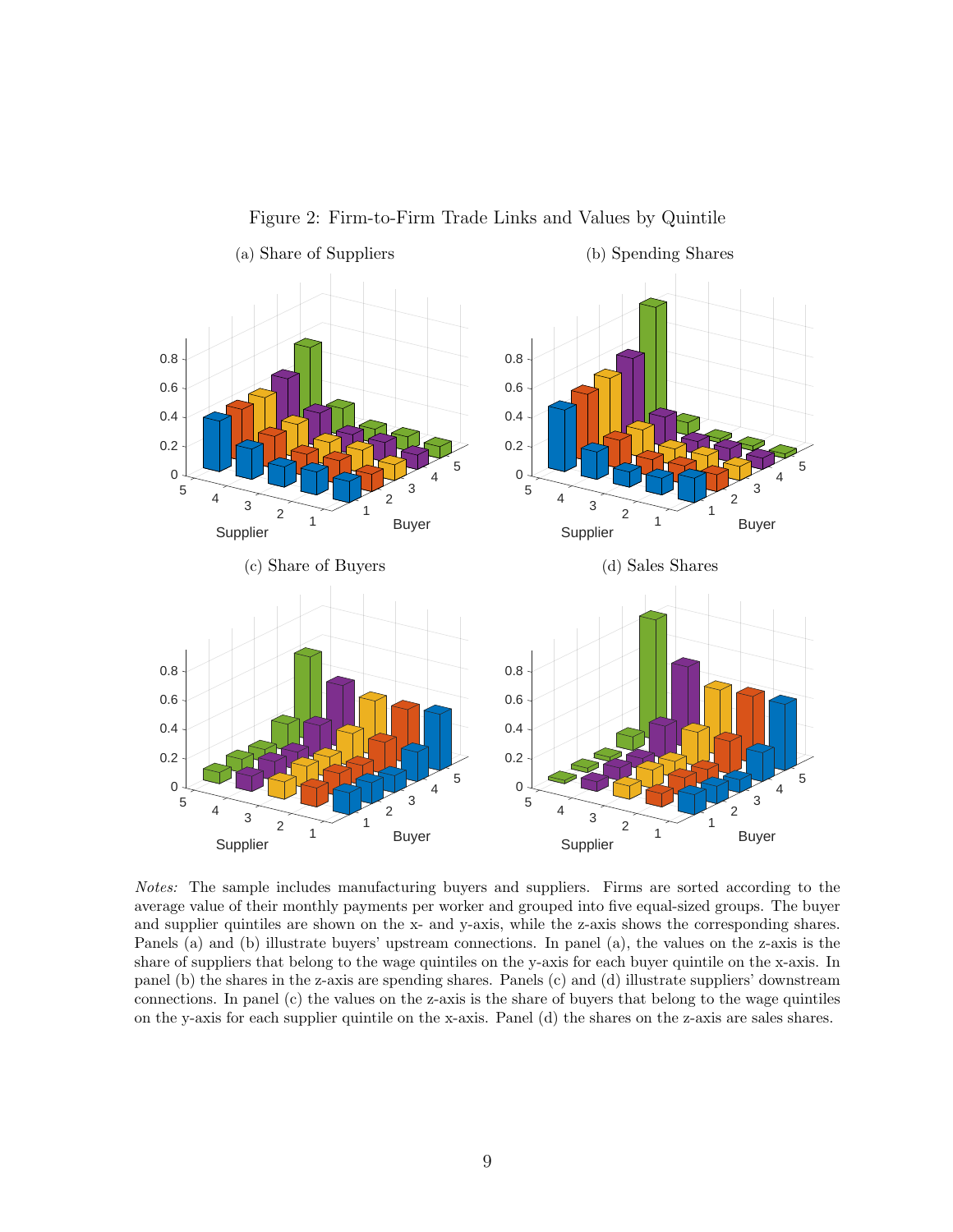#### <span id="page-11-0"></span>2.2.1 Robustness of Assortative Matching

Other Measures of Skill Intensity In addition to differences in skills, wages may contain rents and differences in profit-sharing policies across firms. To address this concern, in Appendix [A.1,](#page-50-0) we decompose the variation in wages into firm and worker components as in [Abowd et al. \(1999\)](#page-44-7) using our employer-employee data from 2014 to 2016. Following [Bombardini et al. \(2019\)](#page-45-6), we then take a firm's skill intensity to be the average fixed effect of its workers. When we repeat the regressions in Table [2](#page-9-0) with this measure of skill intensity, the coefficients are about half the size of the originals. This decrease is not surprising since the measure excludes the firm fixed effect and the skills of workers who never left the firm. Still, the coefficient is highly significant, and the decomposition into the extensive and intensive margins remains close to Table [2.](#page-9-0)

We do not observe worker education in our data. But we observe the share of workers with tertiary education in the EU15 countries for each one-digit ISCO occupation code. Using this share as a measure of occupational skill intensity, Appendix [A.2](#page-52-0) confirms that firms with relatively more workers in skill-intensive occupations buy and sell more inputs to other firms with skill-intensive occupations.

Geography In Appendix Table [A3,](#page-55-0) we investigate whether positive assortative matching on wages arises because firms trade more with other firms physically close to them and some labor markets are more skill abundant than others. We conduct three exercises. In panel A, we control for firm location at a finer level, i.e., the district instead of the province level as in the baseline.<sup>8</sup> In panel B, we construct average supplier wages in equation [\(1\)](#page-7-1) excluding suppliers located in the same province as the firm. In panel C, we use a subsample of single-establishment firms. Our VAT data aggregate transactions at the firm (instead of establishment) level, limiting our ability to control for the location of firms with establishments in multiple provinces. The positive assortative matching and decomposition into the extensive and intensive margins in Table [2](#page-9-0) are robust to all three tests, although the total coefficient decreases from 0.259 in Table [2](#page-9-0) to 0.214 in panel B and to 0.161 in panel C of Table [A3.](#page-55-0) In panel A, it is 0.245.

Other Firm Characteristics Appendix Table [A4](#page-56-0) repeats the regression from column (2) in Table [1](#page-8-0) substituting wages with other firm characteristics. Assortative matching on sales is positive but less pronounced than that on wages, and the sorting is insignificant

<sup>8</sup>Turkey is divided into 81 provinces. Each province is further divided into districts, the total number of which is close to 1,000. We use provinces in our baseline results because a province better represents a local labor market.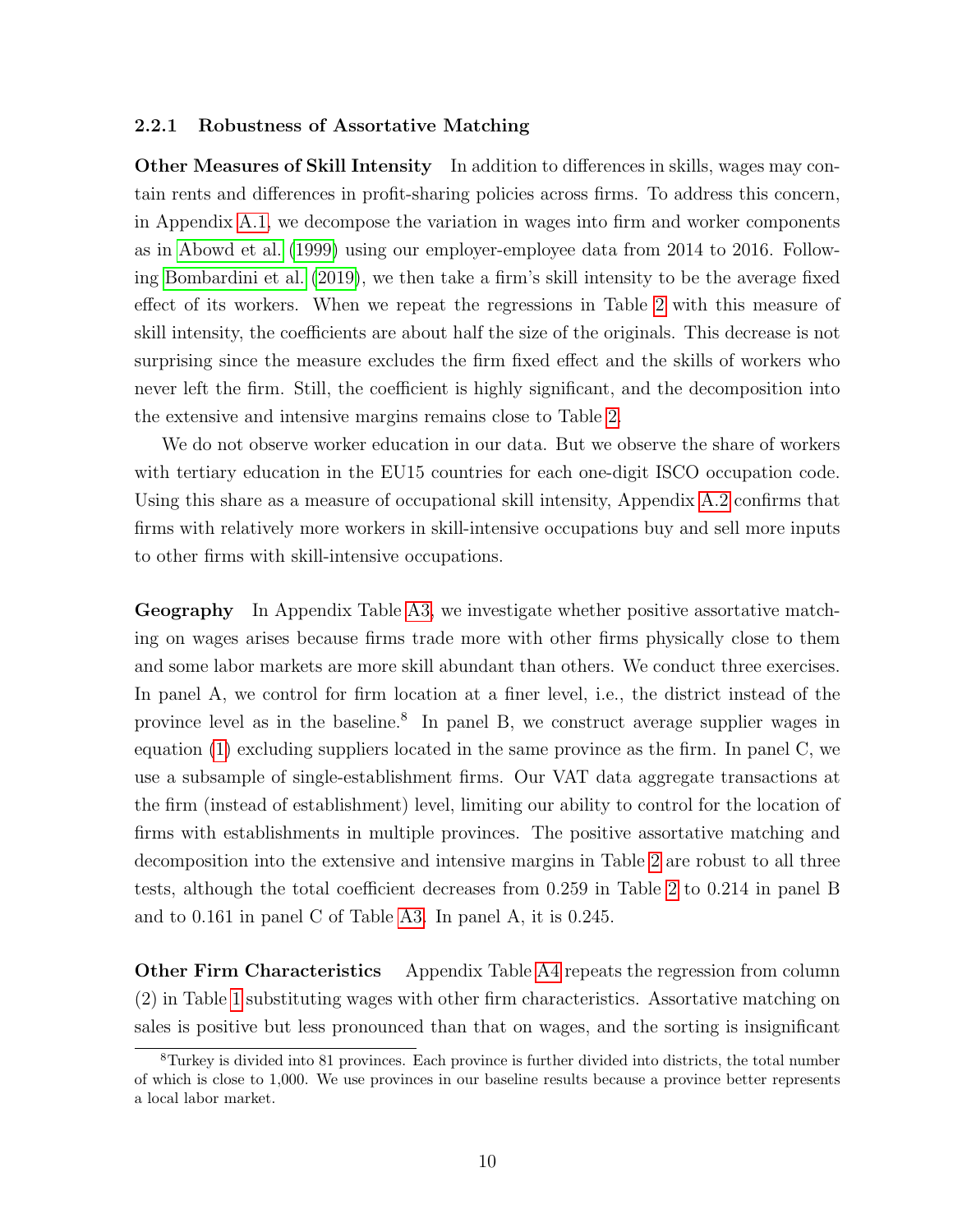on the number of network links.<sup>9</sup> To evaluate the relative importance of sales vis- $\hat{a}$ -vis wages in sorting, Appendix [A.5](#page-56-1) conducts a horse-race between sales and wages following the empirical approach in [Johnson and Wichern \(1988\)](#page-46-8), in the spirit of [Becker \(1973\)](#page-44-8). Both wages and sales matter for the positive assortative matching, but wages are about 3 times more important than sales for a firm's downstream linkages and 8.5 times more important for its upstream linkages.<sup>10</sup>

### <span id="page-12-0"></span>2.3 Trade Shocks

We use shift-share regressions to show that firms respond to firm-specific trade shocks by changing their skill intensity and network connections.<sup>11</sup>

Define two shifters associated with country  $c$  and product category  $k$ :

$$
Z_{ck}^{u} = \Delta \log \text{Imports}_{ck}
$$
  
\n
$$
Z_{ck}^{a} = (\Delta \log \text{Imports}_{ck}) * \log(\text{GDP per capita}_{c,2010})
$$
\n(5)

where  $\Delta \log \text{Imports}_{ck}$  is the log change between 2011-2012 and 2014-2015 in the total imports of country  $c$  in product category  $k$  from all countries other than Turkey and GDP per capita<sub>c,2010</sub> is the income per capita of country c in 2010.

We measure the export shock to firm  $f$  during the period of our data as:

<span id="page-12-1"></span>
$$
\text{ExportShock}_{f}^{u} = \sum_{ck} x_{ckf} Z_{ck}^{u}
$$
\n
$$
\text{ExportShock}_{f}^{a} = \sum_{ck} x_{ckf} Z_{ck}^{a}
$$
\n
$$
(6)
$$

where  $x_{ckf}$  is the share of firm f's revenue in 2010 that is exported to country c in product category k. We interpret  $Z_{ck}^u$  as a change in the demand for product category k in country c. The underlying assumption is that shocks to imports of product  $k$  by country c from countries other than Turkey are uncorrelated with other unobserved shocks to Turkish firms that export k to c. Under this assumption,  $\text{ExportShock}_{f}^{u}$  is a standard shift-share shock that captures the increased demand for firm  $f$ 's exports. But we are interested in shocks that increase the incentives for firm  $f$  to upgrade its quality, and it is well

<sup>9</sup>[Lim](#page-47-6) [\(2018\)](#page-47-6) also finds assortative matching on sales using data on large firms in the United States (Compustat). This pattern arises in our estimated model because of a positive correlation between firm sales and wages.

<sup>&</sup>lt;sup>10</sup>These numbers are from a canonical correlation analysis. This method is often used in marriage markets to evaluate which individual characteristics are most relevant for matching.

 $11$ See [Bartik](#page-44-9) [\(1991\)](#page-44-9) for an early application of these regressions and [Borusyak et al.](#page-45-7) [\(2018\)](#page-45-7), [Goldsmith-](#page-46-9)[Pinkham et al.](#page-46-9) [\(2020\)](#page-46-9), Adão et al. [\(2019\)](#page-44-10) for statistical properties in general setups.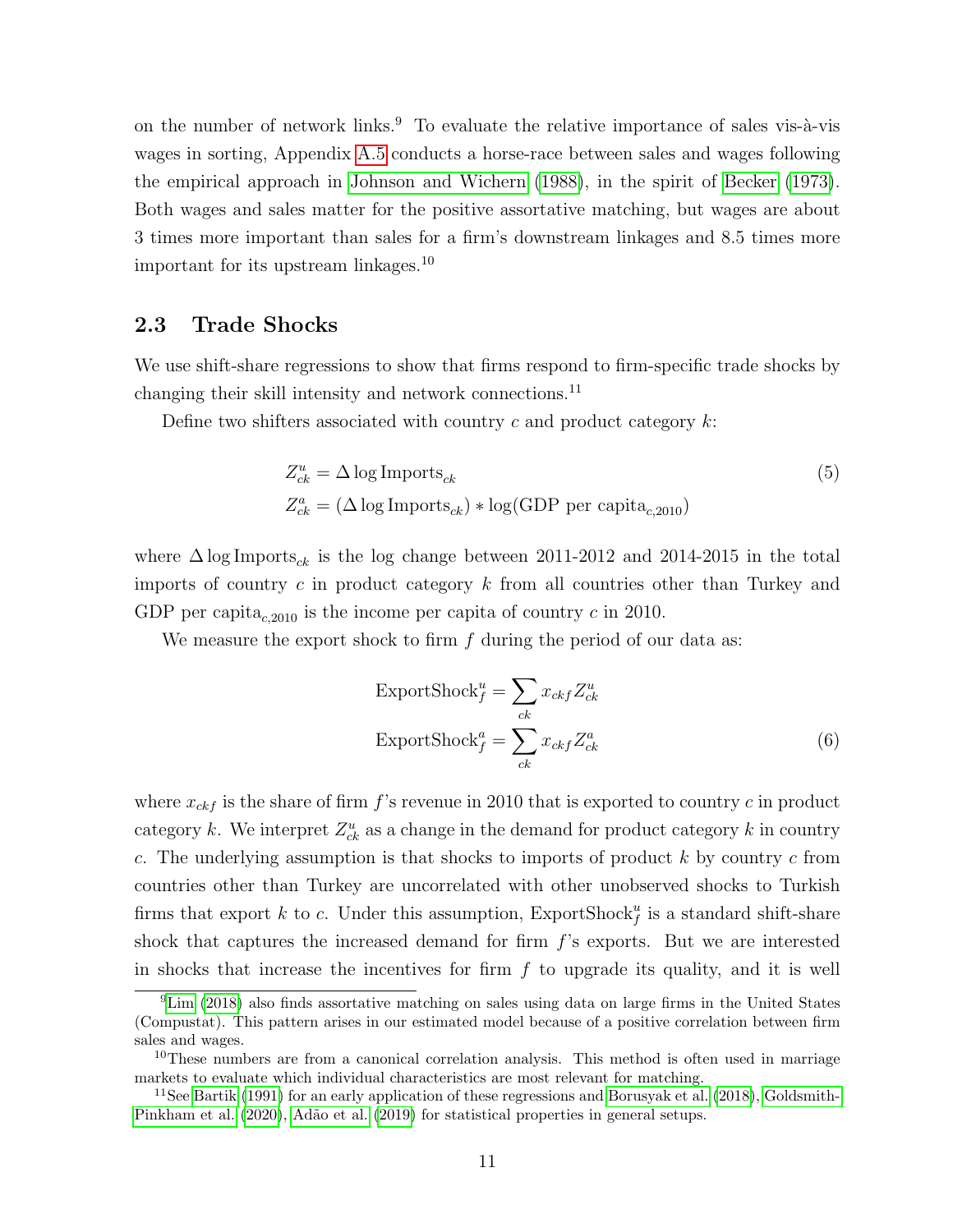<span id="page-13-0"></span>

|                                 | $\Delta \log \text{wage}_f$ | $\Delta \log$ wage <sub>f</sub> | $\Delta$ log domestic | $\Delta$ export | $\Delta \log wage_f^S$ | $\Delta \log wage_f^S$ |
|---------------------------------|-----------------------------|---------------------------------|-----------------------|-----------------|------------------------|------------------------|
|                                 |                             | (first stage)                   | sales <sub>f</sub>    | intensity $_f$  | <b>OLS</b>             | IV                     |
|                                 | (1)                         | (2)                             | $\left( 3\right)$     | (4)             | $\left( 5\right)$      | $\left( 6\right)$      |
| ExportShock <sup>u</sup>        | 0.021                       |                                 |                       |                 |                        |                        |
| (unadjusted)                    | (0.033)                     |                                 |                       |                 |                        |                        |
| ExportShock <sup>a</sup>        |                             | 0.042                           | $-0.026$              | 0.0146          |                        |                        |
| (adjusted)                      |                             | (0.006)                         | (0.022)               | (0.0023)        |                        |                        |
| $\Delta \log$ wage <sub>f</sub> |                             |                                 |                       |                 | 0.085                  | 0.434                  |
| $(IV = ExportShockfa)$          |                             |                                 |                       |                 | (0.008)                | (0.185)                |
| F-Stat                          | 0.404                       | 43.6                            | 1.409                 |                 |                        |                        |
| N                               | 33,157                      | 33,157                          | 33,157                | 33,157          | 33,157                 | 33,157                 |
| Fixed effects                   | ind-prov                    | ind-prov                        | ind-prov              | ind-prov        | ind-prov               | ind-prov               |

Table 3: Effects of Export Shock

*Notes:* Wage<sub>f</sub> is the average value of monthly payments per worker in firm f. The suppliers' average wage log wage $_f^S$  is defined in equation [\(1\)](#page-7-1). The  $\Delta$  operator denotes changes between 2011-2012 and 2014-2015. ExportShock<sup>u</sup> is a weighted average of changes in imports at the country  $(c)$  and 4-digit HS product  $(k)$  level between 2011-2012 and 2014-2015, where the weights are constructed as the share of firm  $f$ 's exports of product k to importer c in its total sales in 2010. ExportShock<sub>f</sub> adjusts these shocks by giving higher weights to rich destinations. See equation [\(6\)](#page-12-1). Ind and prov refer to 4-digit NACE industries and provinces, respectively. Robust standard errors are clustered at the 4-digit NACE industry level.

documented that the relative demand for higher-quality, skill-intensive goods is higher in rich countries.<sup>12</sup> Then, export shocks that originate in rich countries should induce larger changes in quality. ExportShock<sup>a</sup> is an adjusted measure that gives higher weights to rich countries.

To compare these two measures, we separately use them in the regression:

$$
\Delta \log wage_f = \delta \text{Exports} \text{hock}_f + \alpha_{sr} + \epsilon_f
$$

where  $\alpha_{sr}$  is industry-province fixed effects.

Columns (1) and (2) of Table [3](#page-13-0) report the results. The unadjusted ExportShock<sup>u</sup> has an insignificant effect on firm wages, while the adjusted  $\text{ExportShock}_{f}^{a}$  has a positive and significant effect.<sup>13</sup> Thus, as anticipated, increased demand for a firm's exports increases the firm's skill intensity only if the demand originates in rich countries.<sup>14</sup>

The mean of ExportShock<sup> $a$ </sup> is 0.12. To understand the magnitude of the coefficient 0.042 in column (2), consider two firms. They both export a quarter of their sales (the mean export intensity among exporters in the data). One firm exports to a country at the 90<sup>th</sup> percentile of the per capita GDP distribution (US\$41.3 thousand, France), and the

<sup>12</sup>See footnote [2](#page-3-0) for references.

<sup>&</sup>lt;sup>13</sup>These results hold when both shocks are in the same regression in Appendix Table  $A7(1)$ .

<sup>&</sup>lt;sup>14</sup>A related finding is in [De Loecker](#page-45-8) [\(2007\)](#page-45-8). For Slovenian firms, the productivity gains from exporting are larger when the firm exports to high-income destinations than to low-income destinations.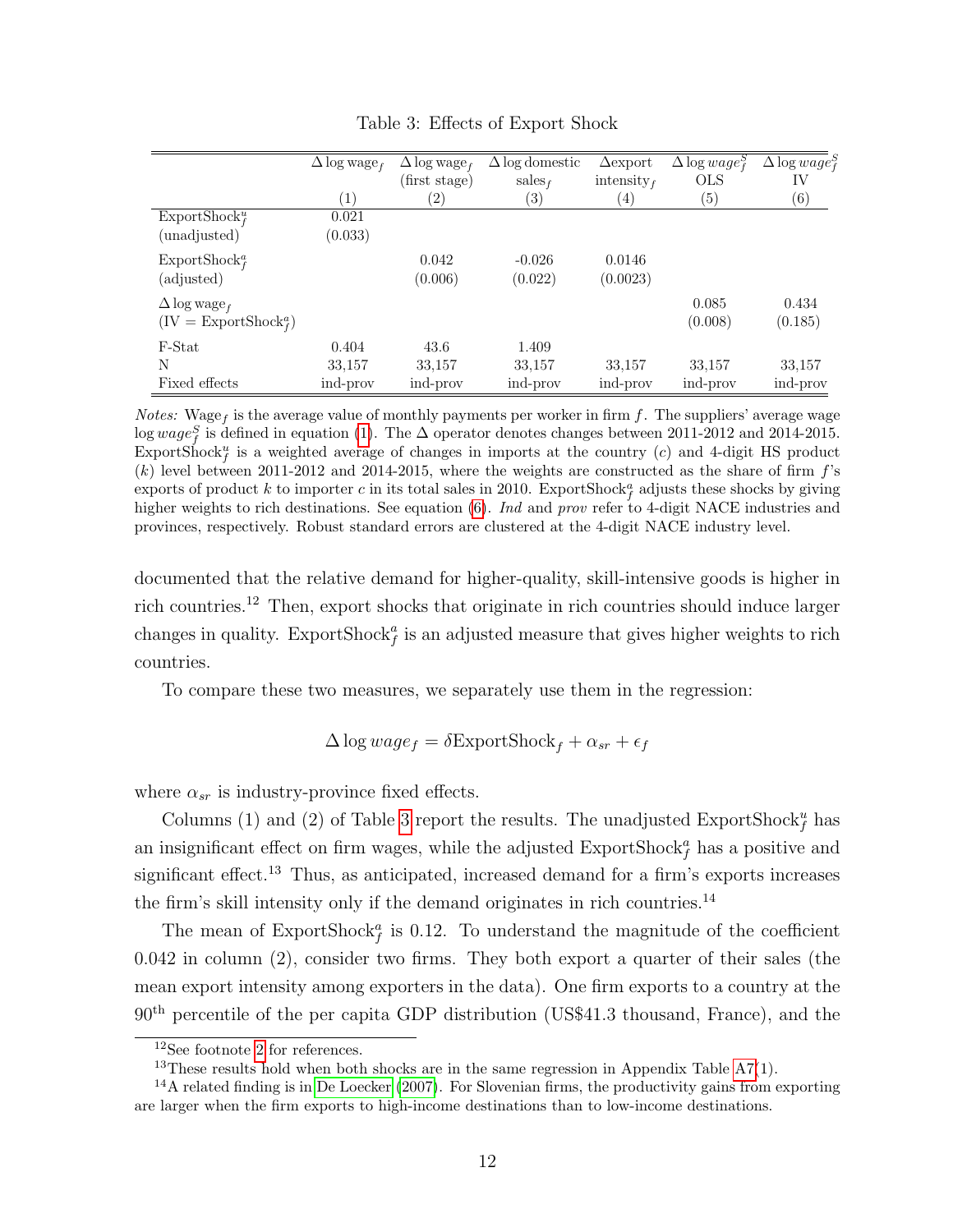other firm exports to a country at the  $10<sup>th</sup>$  percentile (US\$766, Benin). For the average change in imports over the sample period,  $Z_{ck}^u = 5$  percent, the implied ExportShock<sup>a</sup> for the two firms is 13.3 percent  $(= 0.25 \times 0.05 \times \log(41, 300))$  and 8.3 percent, respectively, and the estimated wage increase is 0.56 percent  $(= 0.042 \times 0.133)$  and 0.35 percent.

Given these results, we henceforth use the adjusted export shock in all exercises. In column (3), we replace the dependent variable in column (2) with domestic sales. The insignificant coefficient is reassuring, since we assume that  $\mathrm{ExportShock}_f^a$  is uncorrelated with domestic shocks to firm  $f$ . It is also reassuring that the shock is not spurious but associated with an increase in the firm's export intensity (export sales divided by total sales) in column (4).

Columns  $(5)$  and  $(6)$  regress the change in the wage of firm f's suppliers on the change in firm  $f$ 's own wage:

$$
\Delta \log wage_f^S = \delta \Delta \log wage_f + \alpha_{sr} + \epsilon_f
$$

where  $\alpha_{sr}$  is again industry-province fixed effects. In column (6), we instrument the change in the firm's wage  $\Delta \log wage_f$  with the export shock.<sup>15</sup> The coefficient is 0.434 with standard error of 0.185. The interpretation is that when a firm's average wage increases by one log point relative to other firms in response to an export shock, then the average wage of its suppliers increases by 0.4 log points. The coefficient in the OLS regression in column  $(5)$  is smaller at 0.085. It is difficult to predict *ex ante* the direction of the bias. The OLS coefficient is confounded by unobserved shocks that affect the wage growth of firms in the same industry and province.

In sum, Table [3](#page-13-0) suggests that demand for a firm's exports from rich countries increases the firm's own wage as well as that of its suppliers. Table [4](#page-15-0) shows that these increases arise, at least in part, through new workers and network connections. Recall that the export shock is constructed from changes between 2011-2012 and 2014-2015. Take the workers that a firm f added between 2013 and 2015. Using matched employer-employee data, we regress the log difference between these new workers' wages in 2011-2012 (before they entered the firm) and firm  $f$ 's average wage in 2011-2012 (before the shock) on  $\text{ExportShock}_{f}^{a}$  in the first column. The second and third columns repeat the exercise for the firm's new suppliers and new customers. The coefficients on all columns are positive and statistically significant.<sup>16</sup>

 $15$ This approach follows [Hummels et al.](#page-46-10) [\(2014\)](#page-46-10). To study the effect of exports on wages, they use a shift-share variable similar to  $\text{ExportShock}_{f}^{u}$  as an instrument for firm exports.

<sup>&</sup>lt;sup>16</sup>We use the unweighted average in [\(3\)](#page-8-1) because we cannot measure the weights  $s_{\omega f}$  that the firm would have placed on new suppliers in the initial year or the equivalent weights of new customers on initial sales. In Appendix Table [A9,](#page-63-0) we obtain similar results when we compare the the wages of new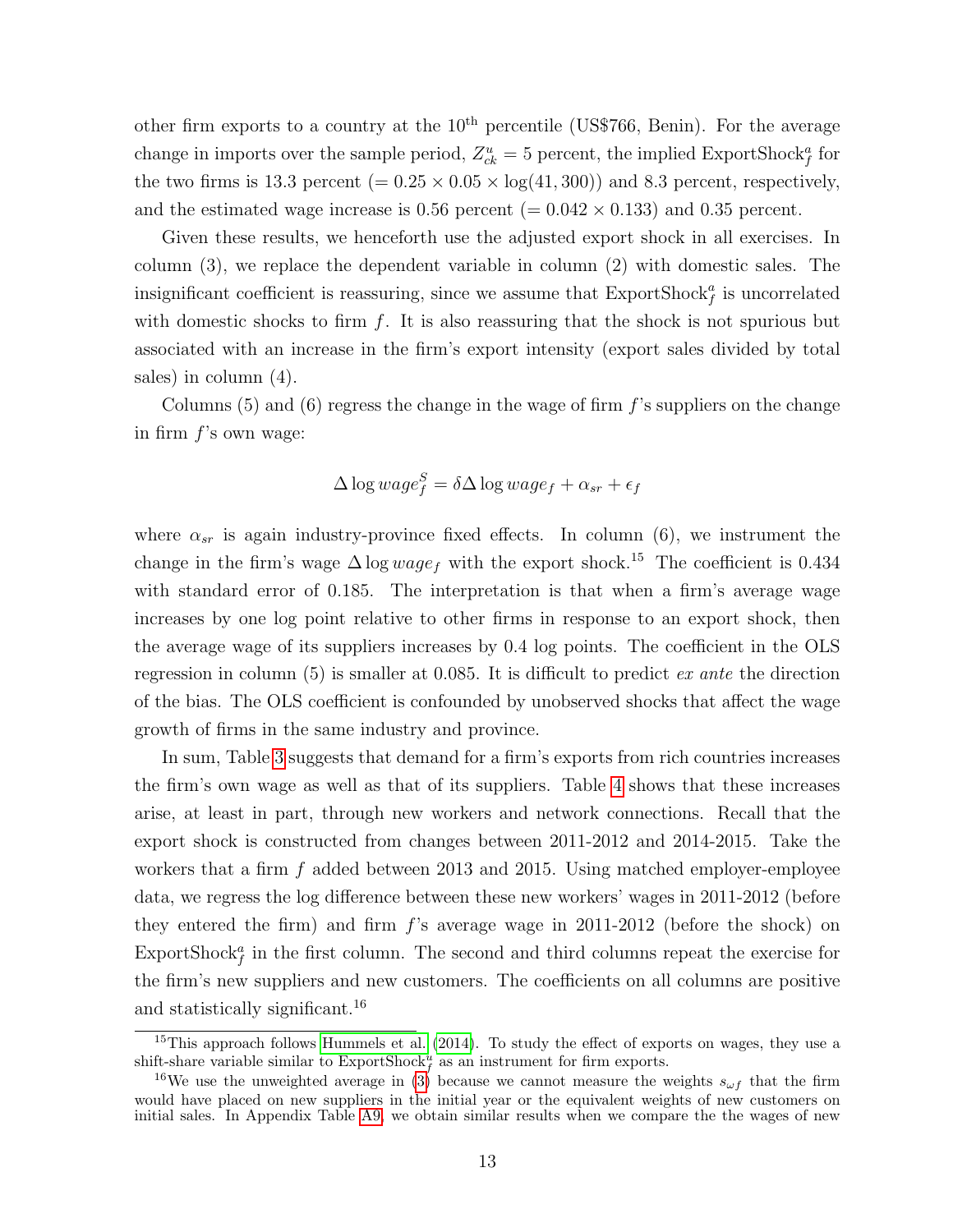<span id="page-15-0"></span>

|                          | Average wage of new  | Average wage paid by new | Average wage paid by new |
|--------------------------|----------------------|--------------------------|--------------------------|
| Log of                   | workers relative to  | suppliers relative to    | buyers relative to       |
|                          | all workers at $t=0$ | all suppliers at $t=0$   | all buyers at $t=0$      |
|                          |                      |                          |                          |
| ExportShock <sub>f</sub> | 0.0189               | 0.0241                   | 0.0303                   |
|                          | (0.010)              | (0.007)                  | (0.009)                  |
| $\,R^2$                  | 0.0531               | 0.0439                   | 0.0434                   |
| N                        | 33157                | 33157                    | 33157                    |
| Fixed effects            | ind-prov             | ind-prov                 | ind-prov                 |

Table 4: Effects of Export Shock on Composition of Inputs

*Notes:* The wage is defined as the average value of monthly payments per worker. ExportShock<sub>f</sub> is a weighted average of changes in (real per capita) income-adjusted imports at the country  $(c)$  and 4-digit HS product (k) level between 2011-2012 and 2014-2015, where the weights are constructed as the share of firm f's exports of product k to importer c in its total sales in 2010. Time  $t = 0$  represents the period before the export shock, 2011-2012. Ind and prov refer to 4-digit NACE industries and provinces, respectively. Robust standard errors are clustered at the 4-digit NACE industry level.

Identification and Robustness Checks Recent papers discuss shift-share regressions similar to ours. [Borusyak et al. \(2018\)](#page-45-7) and [Goldsmith-Pinkham et al. \(2020\)](#page-46-9) propose methods to study, respectively, which shifts or shares matter most for consistency. Following the recommendation in [Borusyak et al. \(2018\)](#page-45-7), we check three key conditions in Appendix [B.](#page-58-0) First, shifts are numerous. To calculate  $Z_{ck}^a$ , we use 208 distinct destination countries c and 1,242 4-digit HS codes k, generating 153,186 ck pairs. Second, the shifts are dispersed within industries. The average Herfindahl-Hirschman index within industries is  $5 \times 10^{-5}$ . The standard deviation of  $Z_{ck}^a$  is 3.26 across all firms and industries and 3.24 across firms within industries. Third, the shifts are relevant. We obtain a coefficient close to zero when we substitute  $Exportshock<sub>z</sub><sup>a</sup>$  with a placebo  $Exportshock<sub>f</sub><sup>random</sup>$ generated from randomly drawn shifts  $Z_{ck}^a$ .

Appendix Table [A7](#page-60-0) presents additional checks to Table [3.](#page-13-0) The results in column (2) do not change when we add the export shares  $x_{ck}$  weighted by destination income per capita as a control. This exercise addresses the concern in [Ad˜ao et al. \(2019\)](#page-44-10) that observations with similar shares have correlated residuals. Separately, we add the export shares to the same regression to address the concern in [Borusyak et al. \(2018\)](#page-45-7) that shares  $x_{ck}$  do not add up to one. Last, we add to column (6) the weighted average of the suppliers' export shock. These shocks have a positive effect on supplier wages (as we would predict), but they do not affect the coefficient of interest on the buyer's wage.

connections relative to those of workers, suppliers and customers that left the firm between 2010 and 2015. Appendix Table [A8](#page-62-0) associates the export shock to the share of newly hired workers after the shock, who received higher monthly wages than the firm's average worker before the shock. Thus, Table [4](#page-15-0) is not driven by a few outliers among new connections.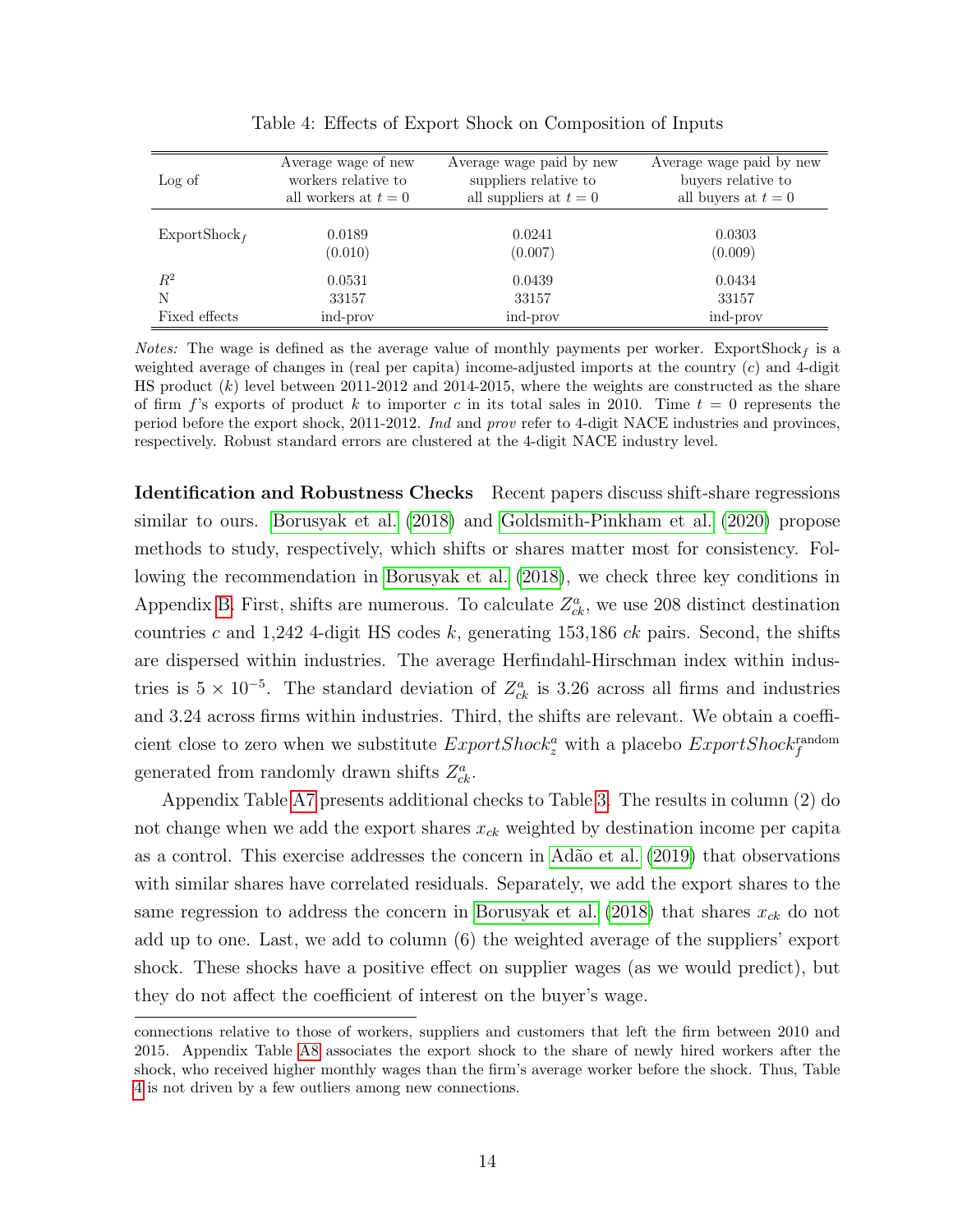<span id="page-16-1"></span>

| Number of      |         | Customers     |         |         | Suppliers        |                  |
|----------------|---------|---------------|---------|---------|------------------|------------------|
|                | 1       | $^{\prime}2)$ | 3)      | 4       | $\left(5\right)$ | $\left[6\right]$ |
| $\log Sales_f$ | 0.440   | 0.462         | 0.459   | 0.577   | 0.593            | 0.590            |
|                | (0.016) | (0.013)       | (0.013) | (0.011) | (0.009)          | (0.009)          |
| $\log Wage_f$  |         |               | 0.278   |         |                  | 0.208            |
|                |         |               | (0.211) |         |                  | (0.175)          |
| $\,R^2$        | 0.328   | 0.472         | 0.472   | 0.609   | 0.645            | 0.645            |
| N              | 77,418  | 77,418        | 77,418  | 77,418  | 77,418           | 77,418           |
| Fixed effects  |         | Ind           | Ind     |         | Ind              | Ind              |

Table 5: Firm Sales and Network Connections

Notes: The wage is defined as the average value of monthly payments per worker. All variables are in logarithms. Ind refers to 4-digit NACE industries. Robust standard errors are clustered at the industry level.

### <span id="page-16-0"></span>2.4 Other Characteristics of the Network

Three other features of the data govern our modeling choices. First, sales is the most important indicator of the number of suppliers and customers of a firm. Table [5](#page-16-1) reports the endogenous elasticity of the number of customers and suppliers with respect to sales. Firm sales explain about a third of the variation in the number of buyers and 60 percent of the variation in the number of suppliers (R-squared in columns (1) and (4)). Columns (2) and (5) add industry fixed effects, and columns (3) and (6) also add wages. The coefficients on wages are insignificant and do not change the coefficients on sales or the R-squared.

Second, service firms, mostly wholesalers and retailers, account for almost half of the domestic sales and material purchases of manufacturing firms. We do not, however, observe the skill intensity of the materials purchased through these service intermediaries. Thus, we introduce to the model a service sector that aggregates manufacturing inputs into a homogeneous good. The service good is used as an input into manufacturing and as a final good.

Third, imports account for only 4 percent of spending on material inputs by a typical manufacturing firm in our data, compared to a 10 percent share of exports in its total sales. Accordingly, in the open economy model in Section [4,](#page-27-0) we model manufacturing firms' decisions to export, but for simplicity, only service firms import.<sup>17</sup>

We conclude with a brief point on quality measures. Quality in our model is a latent variable that changes the firm's production function, increasing the relative marginal

<sup>&</sup>lt;sup>17</sup>We replicate the moments in Section [2.3](#page-12-0) for import shocks in place of export shocks and find mostly insignificant effects. This null finding possibly arises because only a small share of the manufacturing firms in our data import their inputs directly.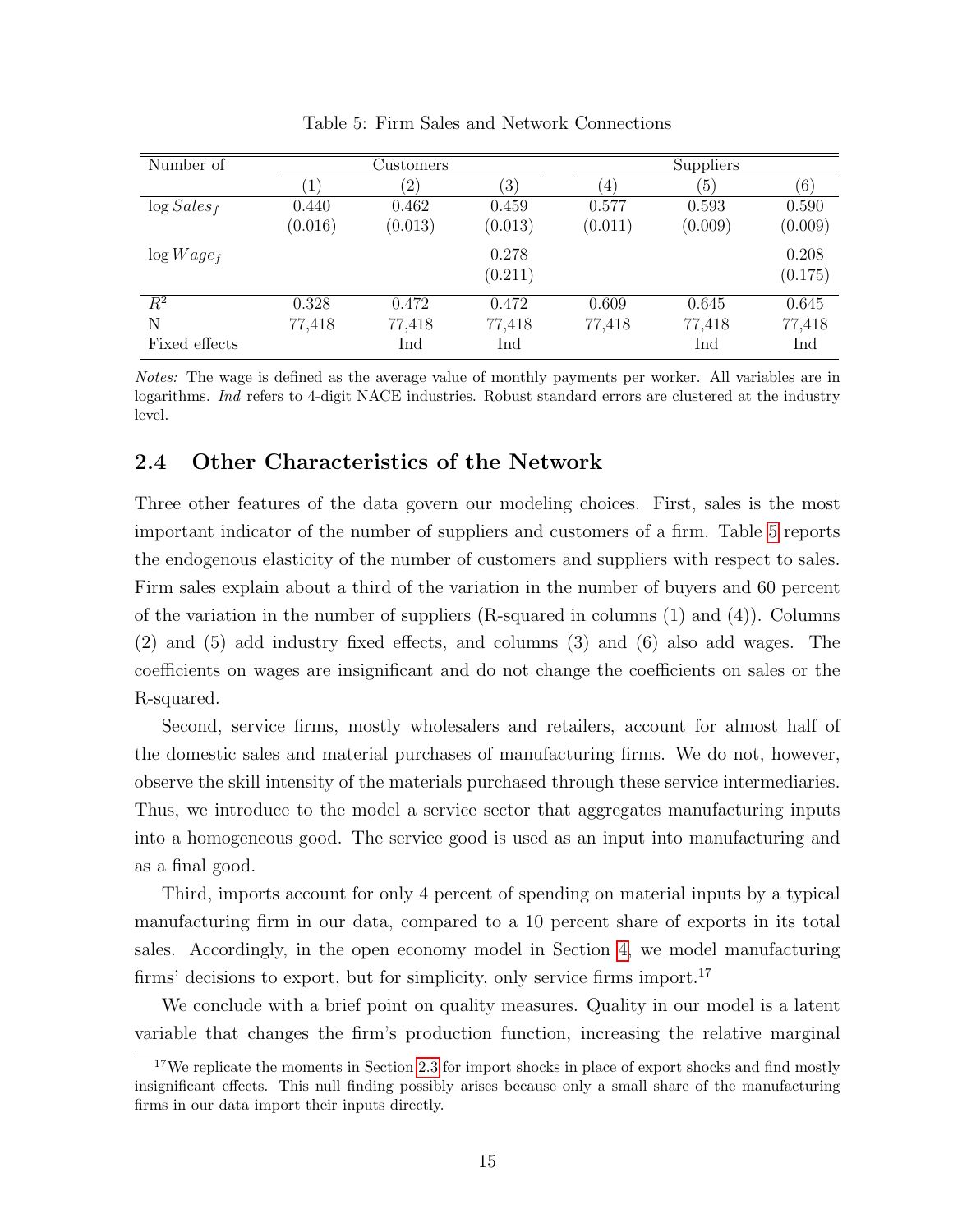product of skilled workers and of skill-intensive inputs. [Kremer \(1993\)](#page-47-0) refers to this variable interchangeably as quality or complexity. But our emphasis, like his, is the complementarity between skilled workers in production. Even if we observed unit values in our data, it is not clear that standard measures of quality would be superior to wages in capturing this complementarity. Since we cannot answer this question with our data, we leave it for future work. Nevertheless, we do observe unit values for a small subset of the data: the foreign sales of exporting firms. For this subset, Appendix [A.3](#page-53-0) confirms the positive relation between wages and the quality measure of [Khandelwal et al. \(2013\)](#page-46-11), which uses information on unit values and quantities by destination.<sup>18</sup>

# <span id="page-17-0"></span>3 The Closed-Economy Model

To highlight the novel features of the model, we first present the closed economy case. There are two sectors: services and manufacturing. The service sector is perfectly competitive. It produces a homogeneous good with constant returns to scale using manufacturing inputs. The manufacturing sector has heterogeneous firms.

Each manufacturing firm chooses its quality q from a line segment  $Q \subset \mathbb{R}_+$ . This choice determines the firm's production function. All tasks performed in a firm of quality  $q \in Q$  are also indexed by q, whether the worker is in production or posting ads. Earnings per worker and the marginal product of higher-q inputs may be higher in the production of higher-q output. Firms post ads to find suppliers and customers. The matching of ads forms the firm-to-firm network. As in [Lim \(2018\)](#page-47-6), each firm is matched with a continuum of suppliers and customers, and it charges the monopolistic-competition markup. More productive firms endogenously post more ads and have more customers and suppliers. Firms imperfectly direct their ads toward other firms with similar quality levels.

Differences in input intensity in the production function allow skill-intensive firms to spend more on each others' inputs–the intensive margin of assortative matching. Directed search increases the probability that skill-intensive firms match with each other—the extensive margin.

We present the manufacturing sector in Section [3.1.](#page-18-0) Section [3.1.1](#page-18-1) sets up the firm's problem, and Section [3.1.2](#page-20-0) aggregates firm choices to form the network. The service sector is in Section [3.2,](#page-23-0) and the equilibrium is in Section [3.3.](#page-24-0) Section [3.4](#page-25-0) presents key properties of the model. The less-technical reader may skip to Section [3.4.](#page-25-0) Whenever convenient, we assume functions are continuous, differentiable, and integrable. Parametric assumptions

<sup>&</sup>lt;sup>18</sup>In our estimation, we use moments based on quintiles of firm wages, and the appendix documents significant overlap between firms grouped on the basis of this quality measure and on the basis of wages.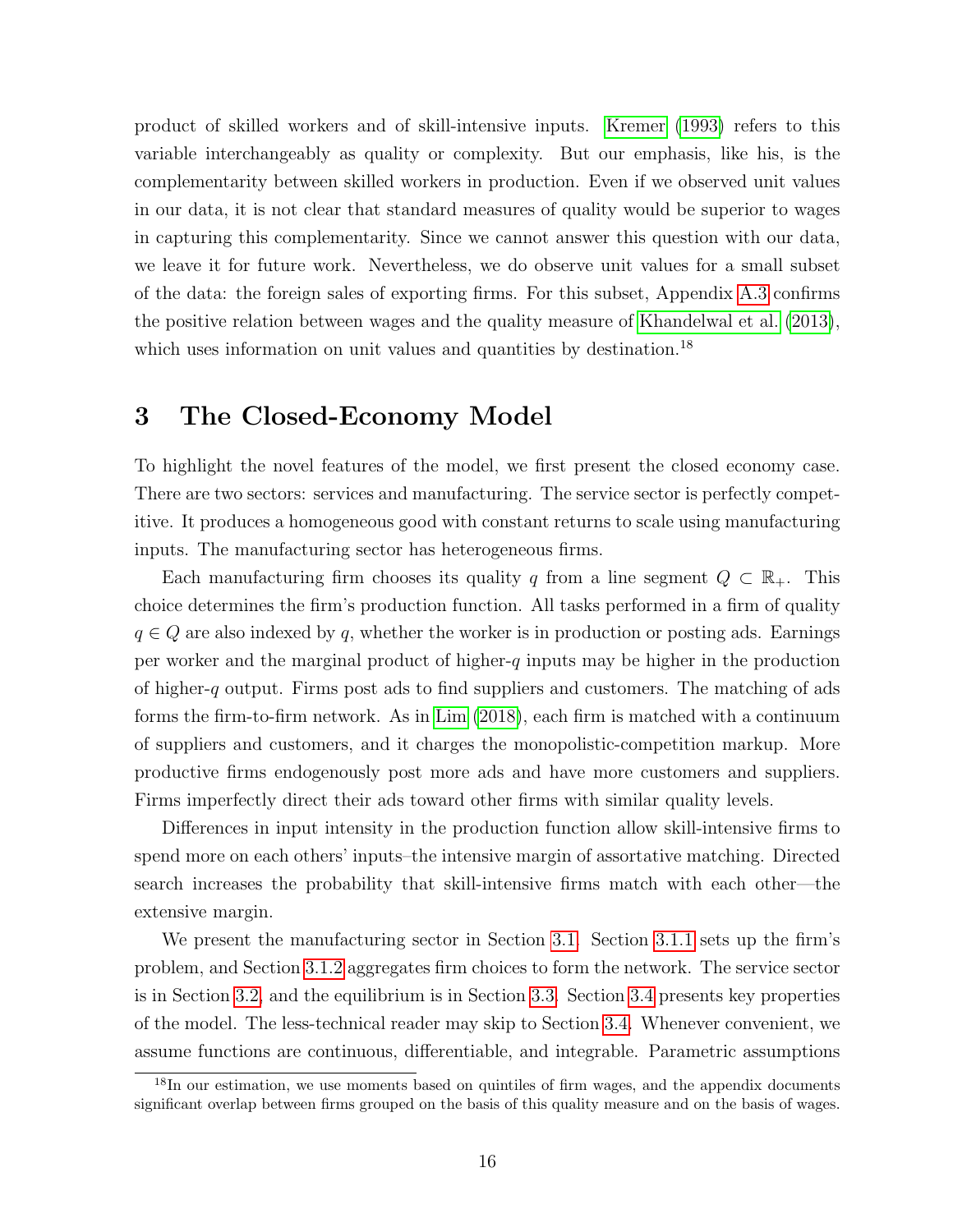in the estimation ensure these conditions.

### <span id="page-18-0"></span>3.1 Manufacturing

#### <span id="page-18-1"></span>3.1.1 The Firm's Problem

The revenue of a firm with quality q, price p and a mass v of ads to find customers (v stands for visibility) is:

<span id="page-18-4"></span><span id="page-18-2"></span>
$$
p^{1-\sigma}vD(q) \tag{7}
$$

where  $\sigma > 1$  is the elasticity of substitution between manufacturing varieties and  $D(q)$  is an endogenous demand shifter.

The cost of a bundle of inputs to produce quality q when the firm posts a measure  $m$ of ads to find manufacturing suppliers is:

$$
C(m,q) = w(q)^{1-\alpha_m-\alpha_s} P_s^{\alpha_s} [m^{1/(1-\sigma)} c(q)]^{\alpha_m}
$$
\n(8)

where  $(\alpha_m, \alpha_s) \gg 0$  are Cobb-Douglas weights with  $(\alpha_m + \alpha_s) \in (0, 1)$ ,  $P_s$  is the price of the service good,  $w(q)$  is the wage rate per efficiency unit of task q, and  $c(q)$  is the cost of a bundle of manufacturing inputs when the firm posts a measure one of ads to find suppliers. The marginal cost of the firm is  $C(m, q)/z$ , where z is its productivity.

The costs of posting v ads to find customers and m ads to find suppliers are, respectively:

<span id="page-18-5"></span><span id="page-18-3"></span>
$$
w(q)f_v \frac{v^{\beta_v}}{\beta_v}
$$
  

$$
w(q)f_m \frac{m^{\beta_m}}{\beta_m}
$$
 (9)

where  $f_m$ ,  $f_v$ ,  $\beta_m$ , and  $\beta_v$  are positive parameters with  $\beta_m > \alpha_m$  and  $\beta_v > \beta_m/(\beta_m - \alpha_m)$ .

From [\(7\)](#page-18-2), the firm charges markup  $\sigma/(\sigma - 1)$  over marginal cost. Given q and z, she chooses  $v$  and  $m$  to maximize profit:

$$
\max_{v,m} \frac{vm^{\alpha_m}}{\sigma} \left[ \frac{\sigma}{\sigma - 1} \frac{C(1, q)}{z} \right]^{1 - \sigma} D(q) - w(q) f_v \frac{v^{\beta_v}}{\beta_v} - w(q) f_m \frac{m^{\beta_m}}{\beta_m}.
$$
 (10)

Rearranging the first-order conditions, the firm's revenue  $x$ , mass of ads to find customers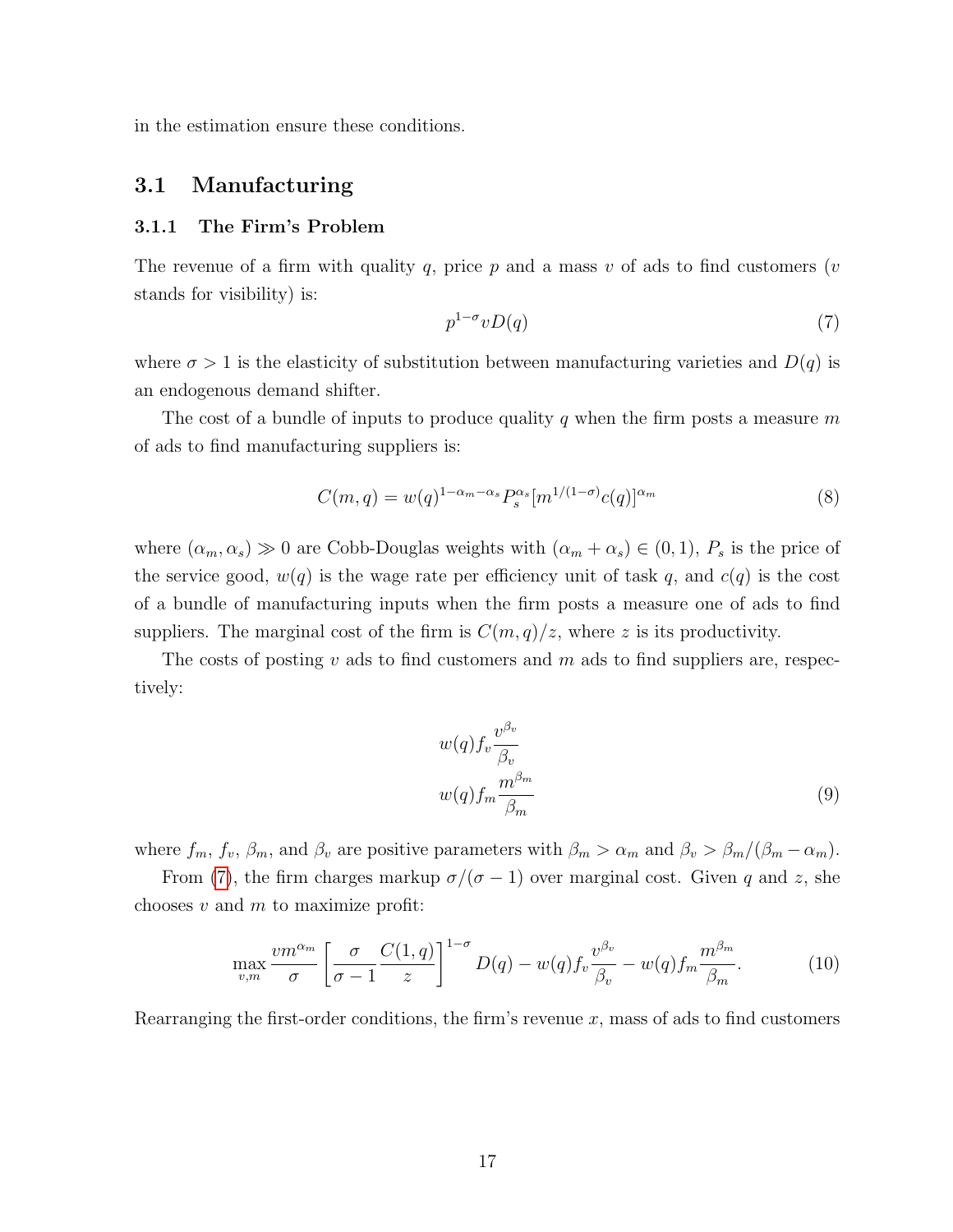v and to find suppliers m, and price p are functions of productivity z and quality q:

<span id="page-19-1"></span>
$$
x(z,q) = \Pi(q) z^{\gamma(\sigma-1)}
$$
  
\n
$$
v(z,q) = \left(\frac{x(z,q)}{\sigma f_v w(q)}\right)^{1/\beta_v}
$$
  
\n
$$
m(z,q) = \left(\frac{\alpha_m x(z,q)}{\sigma f_m w(q)}\right)^{1/\beta_m}
$$
  
\n
$$
p(z,q) = \frac{\sigma}{\sigma-1} \frac{C(m(z,q),q)}{z}
$$
\n(11)

where

$$
\Pi(q) = [\sigma w(q)]^{1-\gamma} \left[ D(q) \left( \frac{\sigma}{\sigma - 1} C(1, q) \right)^{1-\sigma} \left( \frac{f_m}{\alpha_m} \right)^{-\alpha_m/\beta_m} f_v^{-1/\beta_v} \right]^\gamma \qquad (12)
$$

$$
\gamma = \frac{\beta_v \beta_m}{\beta_v (\beta_m - \alpha_m) - \beta_m} > 1.
$$

A firm is characterized by a vector  $\omega = (\omega_0, \omega_1) \in \mathbb{R}^2$  that determines its productivity for each quality level:

<span id="page-19-2"></span>
$$
z(q,\omega) = \exp\left\{\omega_0 + \omega_1 \log(q) + \overline{\omega}_2[\log(q)]^2\right\}
$$
 (13)

where  $\overline{\omega}_2$  is a parameter common to all firms. Parameter  $\omega_0$  captures the firm's absolute advantage in production, and  $\omega_1$  captures her comparative advantage in producing higher quality. These two dimensions of heterogeneity capture the joint distribution of sales and wages in the estimation. Since profit [\(10\)](#page-18-3) is a share  $1/(\gamma \sigma)$  of revenue, firm  $\omega$  chooses q to maximize revenue:

<span id="page-19-0"></span>
$$
q(\omega) = \arg \max_{q \in Q} \left\{ x(z(q, \omega), q) \right\} = \arg \max_{q \in Q} \left\{ z(q, \omega)^\gamma \Pi(q) \right\}.
$$
 (14)

If wage  $w(q)$  is continuous in q, then function  $\Pi(q)$  (below) is continuous in q, and [\(14\)](#page-19-0) is the maximization of a continuous function in a compact set  $Q$ . Firms' quality choices are interconnected through the endogenous terms in  $\Pi(q)$ . Manufacturing firm-to-firm trade determines the input cost  $c(q)$  and the component of demand  $D(q)$  that comes from other firms.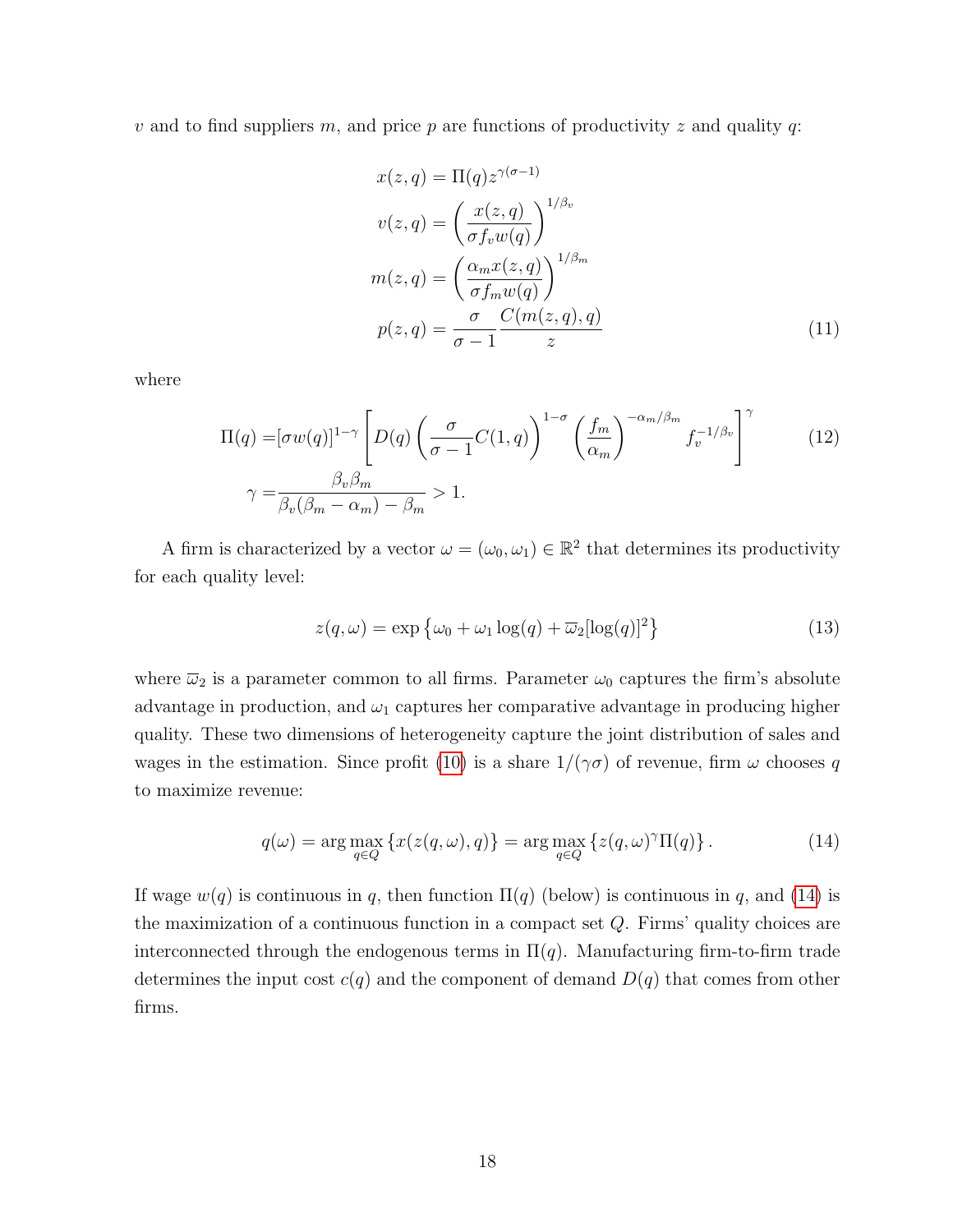#### <span id="page-20-0"></span>3.1.2 Manufacturing Firm-to-Firm Trade

**Production Function** The quantity produced by firm  $\omega$  producing quality q is:

$$
z(q,\omega)l^{1-\alpha_m-\alpha_s}y_s^{\alpha_s}Y(q)^{\alpha_m}
$$

where l is efficiency units of labor,  $y_s$  is units of the service good, and  $Y(q)$  is an aggregate of manufacturing inputs. This production function yields unit costs in [\(8\)](#page-18-4). Following [Fieler et al. \(2018\)](#page-46-3), we assume:

<span id="page-20-1"></span>
$$
Y(q) = \left[ \int_{\omega' \in \Omega} y(\omega')^{(\sigma - 1)/\sigma} \phi_y(q, q(\omega'))^{1/\sigma} d\omega' \right]^{\sigma/(\sigma - 1)}
$$
(15)

where  $y(\omega)$  is the quantity of input  $\omega$  and function  $\phi_y(q,q')$  governs the productivity of an input of quality  $q'$  in the production of output of quality  $q$ . The ratio of the firm's demand for any two inputs 1 and 2 with prices  $p(1)$  and  $p(2)$  and qualities  $q(1) > q(2)$ ,

<span id="page-20-2"></span>
$$
\frac{y(1)}{y(2)} = \left(\frac{p(1)}{p(2)}\right)^{-\sigma} \frac{\phi_y(q, q(1))}{\phi_y(q, q(2))},\tag{16}
$$

is strictly increasing in the producing firm's quality q if  $\phi_y$  is log-supermodular.

We parameterize:

<span id="page-20-3"></span>
$$
\phi_y(q, q') = \frac{\exp(q' - \nu_y q)}{1 + \exp(q' - \nu_y q)}.
$$
\n(17)

It is increasing in input quality, and if  $\nu_y > 0$ , it is also log-supermodular and decreasing in output quality. Figure [3A](#page-21-0) illustrates  $\phi_y$  as a function of supplier quality for two producing firms (buyers). One can see how, given the same prices and matches, the buyer with higher quality  $q_{burger}^2$  spends relatively more on high-quality input suppliers than the buyer with quality  $q_{buffer}^1$ .

Directed Search Buyers can only see sales ads that target their own quality level. The ads posted by a seller with quality  $q'$  are distributed across buyer qualities  $q \in Q$  according to function  $\phi_v(q,q')$ . We parameterize  $\phi_v(q,q')$  as the density of a normal distribution with variance parameter  $\nu_v$  and mean q', the quality of the seller posting the ads. Figure [3B](#page-21-0) illustrates the distribution of ads across buyers for two sellers (suppliers). Clearly, the ads posted by the higher-quality supplier  $q_{\text{supplier}}^2$  are disproportionately targeted toward higher-quality buyers. Here, the direction of ads is exogenous for simplicity. In Appendix [I,](#page-79-0) we modify the model to allow firms to choose the direction of their search (the mean of  $\phi_v$ ), and we obtain similar estimation and counterfactual results.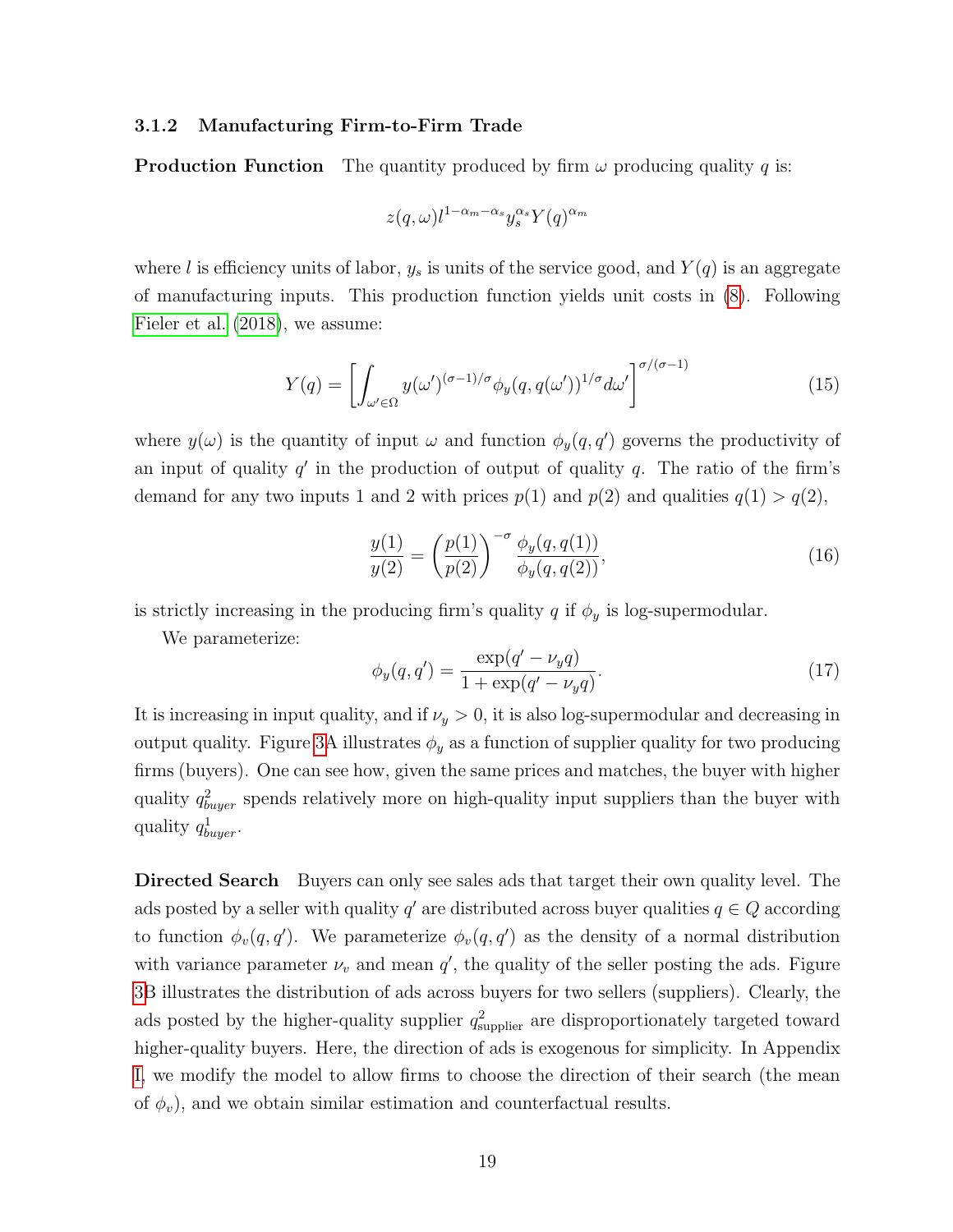<span id="page-21-0"></span>

Figure 3: Assortative Matching on Quality in the Model

**A. Intensive margin of assortative matching:** The marginal product of input supplier is  $\phi_y\!\left(q_{buyer},q_{supplier}\right)^{1/\sigma}$  and spending given prices is proportional to  $\phi_y(q_{buyer},q_{supplier})$ . The figure plots function  $\phi_y(q_{buyer},q_{supplier})$  for two buyers with output qualities  $q^1_{buyer}$  and  $q^2_{buyer}.$ 



**B. Extensive margin of assortative matching:** The distribution of ads posted by two sellers with output qualities  $q_{supplier}^1$  and  $q_{supplier}^2$  are targeted at buyers according to function  $\phi_v(q_{buyer}, q_{supplier}).$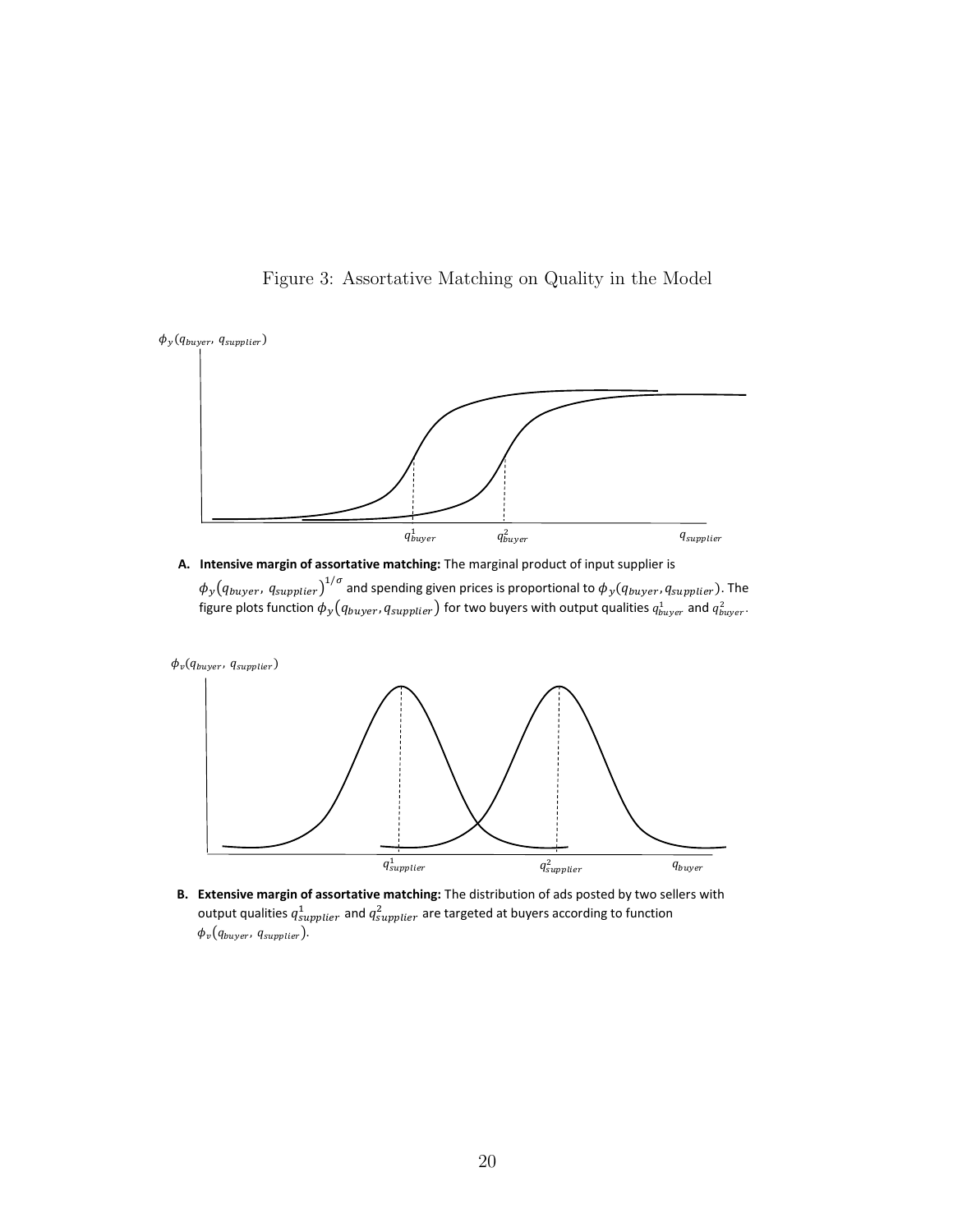**Aggregation** There is a fixed set of firms  $\Omega$ . Firm choices in [\(14\)](#page-19-0) give rise to the measure:

<span id="page-22-3"></span>
$$
J(z,q) = |\{\omega \in \Omega : z(q(\omega), \omega) \le z \text{ and } q(\omega) \le q\}|. \tag{18}
$$

Assume J has a density denoted with  $j(z, q)$ . Directed search implies that there is a continuum of matching submarkets, one for each buyer quality. In the submarket of buyers with quality  $q \in Q$ , the measures of ads posted by buyers and sellers are, respectively:

$$
M(q) = \int_{Z} m(z, q) j(z, q) dz
$$
\n(19)

<span id="page-22-1"></span><span id="page-22-0"></span>
$$
V(q) = \int_{Q} \phi_{v}(q, q') \overline{V}(q') dq' \qquad (20)
$$

where  $\overline{V}(q)$  is the measure of ads posted by sellers of quality q:

$$
\overline{V}(q) = \int_{Z} v(z, q) j(z, q) dz.
$$

A standard matching function determines the measure of matches with buyers of quality  $q:$ <sup>19</sup>

<span id="page-22-4"></span>
$$
\tilde{M}(q) = V(q) \left[ 1 - \exp(-\kappa M(q)/V(q)) \right] \tag{21}
$$

where parameter  $\kappa > 0$  captures efficiency in the matching market. The success rate of ads is  $\theta_v(q) = \tilde{M}(q)/V(q)$  for sellers and  $\theta_m(q) = \tilde{M}(q)/M(q)$  for buyers.

Using  $(20)$ , for each ad posted by a buyer of quality q, the probability of finding a supplier with productivity-quality  $(z', q')$  is:

<span id="page-22-5"></span><span id="page-22-2"></span>
$$
\theta_m(q)\frac{\phi_v(q,q')v(z',q')j(z',q')}{V(q)}.\tag{22}
$$

Combining with the CES price associated with [\(15\)](#page-20-1), a bundle of manufacturing inputs used by a firm of quality  $q$  with a measure one of buying ads costs:

$$
c(q) = \left[\frac{\theta_m(q)}{V(q)} \int_Q \phi_y(q, q') \phi_v(q, q') P(q')^{1-\sigma} dq'\right]^{1/(1-\sigma)}
$$
(23)

where

$$
P(q) = \left[ \int_{Z} p(z,q)^{1-\sigma} v(z,q) j(z,q) dz \right]^{1/(1-\sigma)}
$$
\n(24)

takes into account the greater visibility of firms that post more sales ads  $v(z, q)$ .

 $19$ See [Petrongolo and Pissarides](#page-47-11) [\(2001\)](#page-47-11) for a survey on matching functions and their properties.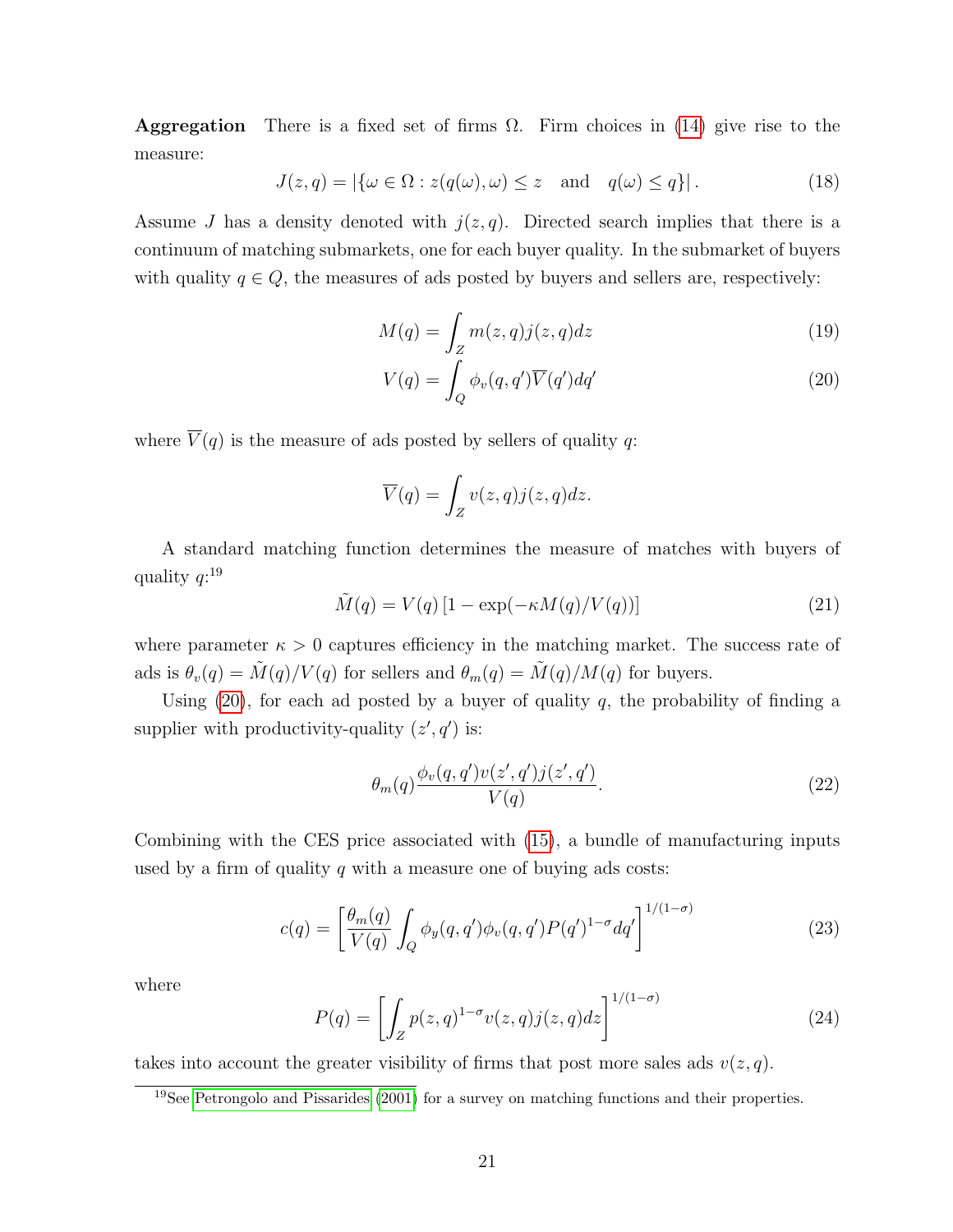We now turn to demand. A firm with quality q posts price  $p$  and a measure  $v$  of sales ads. From [\(19\)](#page-22-1), the measure of buyers with  $(z', q')$  matched to the firm is:

$$
v\theta_v(q')\phi_v(q',q)\frac{m(z',q')j(z',q')}{M(q')}.
$$

Conditional on the match, the firm's sales to a buyer with  $(z', q')$  are:

$$
\phi_y(q',q) \left(\frac{p}{c(q')}\right)^{1-\sigma} \frac{\alpha_m(\sigma-1)}{\sigma} \frac{x(z',q')}{m(z',q')}.
$$

Multiplying these last two expressions and summing over buyers  $(z', q')$ , the sales of the firm to other manufacturing firms  $\rm{are}^{20}$ 

<span id="page-23-1"></span>
$$
p^{1-\sigma}vD_m(q)
$$

where

$$
D_m(q) = \frac{\alpha_m(\sigma - 1)}{\sigma} \int_Q \frac{\theta_v(q')}{M(q')} \phi_y(q', q) \phi_v(q', q) c(q')^{\sigma - 1} X(q') dq',
$$
\n
$$
X(q) = \int_Z x(z, q) j(z, q) dz.
$$
\n(25)

### <span id="page-23-0"></span>3.2 Service Sector and Final Demand

Service firms aggregate manufacturing inputs into a homogeneous good sold in a perfectly competitive market. Their production function is given by  $Y(0)$  in [\(15\)](#page-20-1). There is a fixed set of service firms, each endowed with a fixed measure  $\overline{m}$  of manufacturing suppliers. The probability that any of these suppliers has productivity-quality  $(z, q)$  is:

$$
\frac{v(z,q)j(z,q)}{V_T}
$$

$$
\theta_m(q') \frac{\phi_y(q',q)\phi_v(q',q)vp^{1-\sigma}}{V(q)c(q')^{1-\sigma}}
$$

Multiplying by domestic spending on materials  $[\alpha_m(\sigma-1)/\sigma]X(q')$  and integrating over buyers q', demand is:  $\overline{a}$ 

$$
vp^{1-\sigma} \frac{\alpha_m(\sigma-1)}{\sigma} \int_Q \frac{\theta_m(q')}{V(q')}\phi_y(q',q)\phi_v(q',q)c(q')^{\sigma-1}X(q')dq'
$$

which is the expression above since  $\theta_m(q)/V(q) = \theta_v(q)/M(q)$ .

<sup>&</sup>lt;sup>20</sup>We may also derive  $D_m(q)$  from buyer connections. Using [\(23\)](#page-22-2), the share of spending on materials by buyers of quality  $q'$  allocated to a supplier with price p, quality q, and v ads is: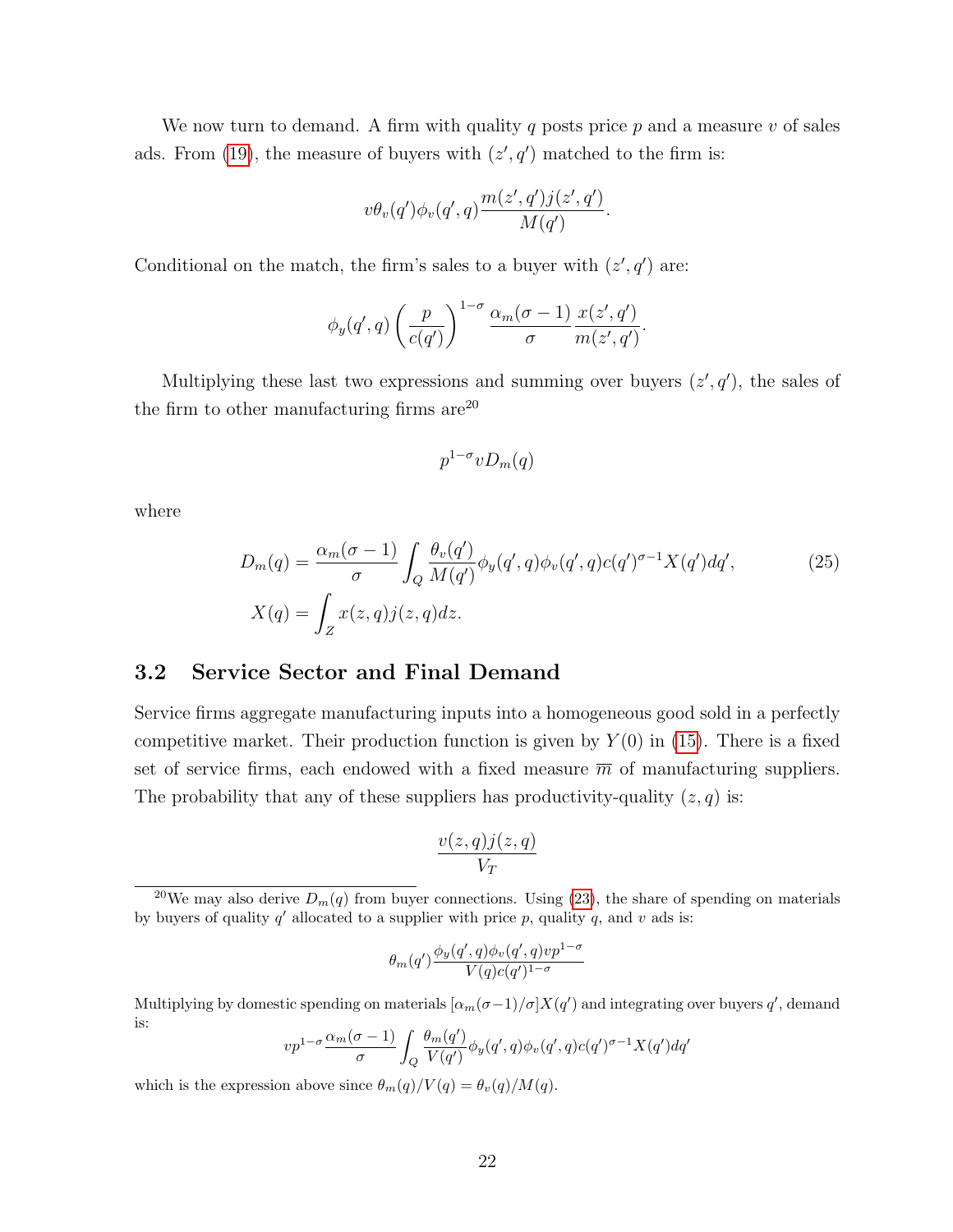where

<span id="page-24-1"></span>
$$
V_T = \int_Q \overline{V}(q) dq.
$$

Then, the price index of the service good is:

$$
P_s = \left[\frac{\overline{m}}{V_T} \int_Q \phi_y(0, q) P(q)^{1-\sigma} dq\right]^{1/(1-\sigma)}.
$$
\n(26)

Total sales to the service sector by a manufacturing firm with price  $p$ , quality  $q$ , posting  $v$  ads in the home country to find customers are:

<span id="page-24-2"></span>
$$
\frac{v}{V_T} \left(\frac{p}{P_s}\right)^{1-\sigma} \overline{m} \phi_y(0,q) X_s
$$

where  $X_s$  is the total absorption of services. Using [\(26\)](#page-24-1), these sales are:

$$
p^{1-\sigma}vD_s(q)
$$
  
where 
$$
D_s(q) = \phi_y(0, q) \left[ \int_Q \phi_y(0, q') P(q')^{1-\sigma} dq' \right]^{-1} X_s.
$$
 (27)

They do not depend on  $\overline{m}$ .

Take total manufacturing absorption to be the numeraire. Households consume only the service good. Then, service absorption  $X_s$  is the share of service and labor inputs and profits in manufacturing absorption:

$$
X_s = 1 - \frac{(\sigma - 1)}{\sigma} \alpha_m.
$$

### <span id="page-24-0"></span>3.3 Equilibrium

The demand shifter faced by a manufacturing firm in [\(7\)](#page-18-2) is the sum of demand from other manufacturing firms  $(25)$  and from services  $(27)$ :

<span id="page-24-3"></span>
$$
D(q) = D_m(q) + D_s(q). \t\t(28)
$$

We take the supply of efficiency units of labor to produce task q as an exogenous function  $L(q, w)$ , where w is the whole wage schedule  $w(q)$  for all  $q \in Q$ . Labor markets clear if for all  $q$ :

<span id="page-24-4"></span>
$$
L(q, w) = \frac{1}{w(q)\sigma} \left[ (1 - \alpha_m - \alpha_s)(\sigma - 1) + 1 - \frac{1}{\gamma} \right] X(q)
$$
 (29)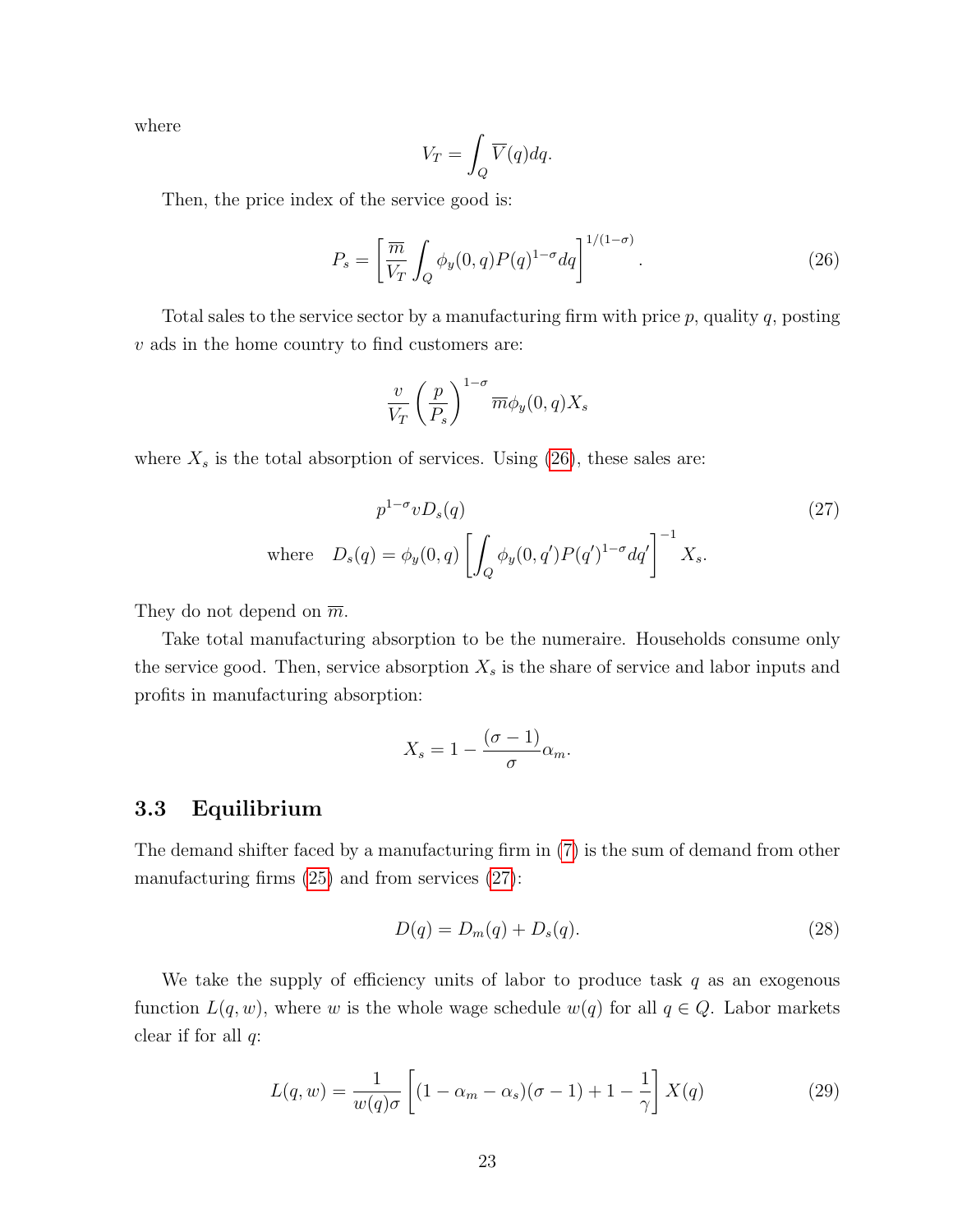where the constant is the labor share in manufacturing production in [\(10\)](#page-18-3).

We have derived aggregate variables as functions of equilibrium wages  $w(q)$  and firm outcomes. Measure  $J(z, q)$  is in [\(18\)](#page-22-3). The success rates of ads are  $\theta_m(q) = M(q)/M(q)$ and  $\theta_v(q) = \tilde{M}(q)/V(q)$ , where  $M(q)$ ,  $V(q)$  and  $\tilde{M}(q)$  are in [\(19\)](#page-22-1), [\(20\)](#page-22-0) and [\(21\)](#page-22-4). Costs  $c(q)$  and  $C(m, q)$  are in [\(8\)](#page-18-4) and [\(23\)](#page-22-2), and demand  $D(q)$  is in [\(28\)](#page-24-3). Firms maximize profits in [\(10\)](#page-18-3) given wages  $w(q)$  and other firms' actions summarized in  $c(q)$  and  $D(q)$ . Denote with  $\Theta$  a set of firm outcomes, specifying for each  $\omega \in \Omega$  its quality, productivity, sales, measures of upstream and downstream ads and price.

An equilibrium is a set of wages w and of firm outcomes  $\Theta$  such that the functions  $D(q)$  and  $C(1,q)$  exist and that the following conditions are satisfied:

- 1. The labor market clears [\(29\)](#page-24-4).
- 2. Firms maximize profits. Firm  $\omega$  chooses  $q(\omega)$  in [\(14\)](#page-19-0) and has productivity  $z^*(\omega) =$  $z(q(\omega), \omega)$  at the optimal. Its sales, measure of ads, and prices are  $x(z^*(\omega), q(\omega))$ ,  $m(z^*(\omega), q(\omega))$ ,  $v(z^*(\omega), q(\omega))$ , and  $p(z^*(\omega), q(\omega))$  in [\(11\)](#page-19-1).

#### <span id="page-25-0"></span>3.4 Properties of the Model

The model has two novel features: The use of log-supermodular functions to capture assortative matching and the search-and-matching setup of network formation. We explain these features in Sections [3.4.1](#page-25-1) and [3.4.2,](#page-26-0) respectively.

#### <span id="page-25-1"></span>3.4.1 Assortative Matching

In the estimation below, we assume that the wage per worker is increasing in firm quality. Then, assortative matching in wage per worker in the network arises through buyers' and sellers' quality levels.

For a firm with quality q, the measure of its suppliers that have quality  $q_1$  relative to quality  $q_2$  is (integrating  $(22)$ ):

<span id="page-25-2"></span>
$$
\frac{\phi_v(q, q_1)}{\phi_v(q, q_2)} \frac{\overline{V}(q_1)}{\overline{V}(q_2)}.
$$
\n(30)

The firm's average spending on its suppliers of quality  $q_1$  relative to its suppliers of quality  $q_2$  is (integrating  $(16)$ ):

<span id="page-25-3"></span>
$$
\frac{\phi_y(q, q_1)}{\phi_y(q, q_2)} \left(\frac{P(q_1)}{P(q_2)}\right)^{1-\sigma} \frac{\overline{V}(q_2)}{\overline{V}(q_1)}.
$$
\n(31)

Multiplying these expressions (or using equation  $(23)$ ), the ratio of the firm's total spend-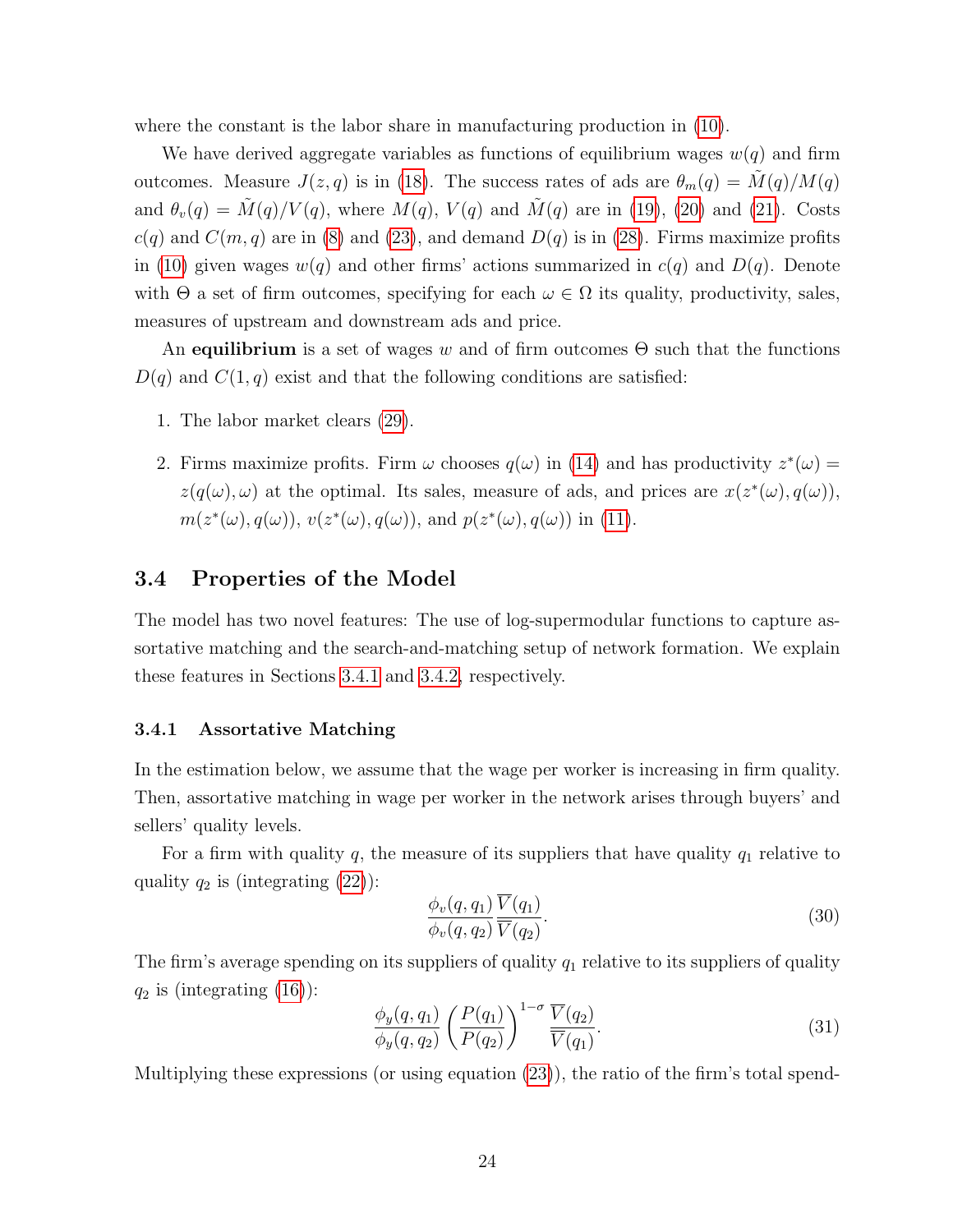ing on the two qualities is:

<span id="page-26-1"></span>
$$
\frac{\phi_v(q, q_1)}{\phi_v(q, q_2)} \frac{\phi_y(q, q_1)}{\phi_y(q, q_2)} \left(\frac{P(q_1)}{P(q_2)}\right)^{1-\sigma}.
$$
\n(32)

These expressions summarize the extensive margin [\(30\)](#page-25-2), intensive margin [\(31\)](#page-25-3) and total [\(32\)](#page-26-1) assortative matching in the network. Since the terms  $\overline{V}(q)$  and  $P(q)$  are common to all buyers, functions  $\phi_y$  and  $\phi_v$  alone govern assortative matching. By definition, a function  $\phi$  is log-supermodular if  $\phi(q, q_1)/\phi(q, q_2)$  is increasing in q whenever  $q_1 > q_2$  or equivalently  $\partial^2 \log(\phi(q, q'))/\partial q \partial q' > 0$ . Function  $\phi_v(q, q')$  governs the distribution of sales ads posted by suppliers with quality  $q'$  across buyers of quality q. We parameterize  $\phi_v$  as the density of a normal random variable with variance  $\nu_v$ . Its derivative  $\partial^2 \log(\phi_v(q, q'))/\partial q \partial q' = 1/\nu_v$  is positive. Then, higher-quality firms have relatively more higher-quality suppliers in [\(30\)](#page-25-2). Function  $\phi_y(q, q')$  governs the marginal product of an input of quality q' in the production of output quality q. It is log-supermodular if  $\nu_y > 0$  in [\(17\)](#page-20-3). Then, higher-quality firms spend relatively more on their higher-quality suppliers in [\(31\)](#page-25-3).

#### <span id="page-26-0"></span>3.4.2 Search and Matching

We consider a special case of the model to highlight its search and matching setup.<sup>21</sup> Assume that there is only one quality and  $\beta_v = \beta_m \equiv \beta$ . Set  $\phi_v = \phi_y = 1$  without loss of generality. Take wages as the numeraire, and drop the quality arguments from functions. We refer to a firm by its productivity z instead of  $\omega$ . The mass of firms N and the distribution of  $z$  are exogenous. Appendix [D](#page-64-0) has the complete, closed-form solution to this special case and analyzes its efficiency properties.<sup>22</sup>

With  $\beta_v = \beta_m$ , the ratio of ads to find suppliers and customers in [\(11\)](#page-19-1) is  $m(z)/v(z) =$  $(\alpha_m f_v/f_m)^{1/\beta}$ , independent of firm productivity. Then, the success rates of ads  $\theta_m$  and  $\theta_v$  are exogenous functions of parameters. The number of customers and the number of suppliers of firm z are the same:

$$
\theta_v \left( \frac{x(z)}{\sigma f_v} \right)^{1/\beta} = \theta_m \left( \frac{\alpha_m x(z)}{\sigma f_m} \right)^{1/\beta}.
$$

 $21$ This special case relates to the setup of [Miyauchi](#page-47-12) [\(2019\)](#page-47-12), who incorporates matching frictions in firm-to-firm trade in a version of the multi-location multi-sector [Melitz](#page-47-1) [\(2003\)](#page-47-1) model.

<sup>&</sup>lt;sup>22</sup>There are two externalities for each ad in the decentralized equilibrium. A positive externality is that ads increase the total mass of matches  $M$ . A negative externality is that ads decrease the probability of matching for firms in the same of side of the market as the ads (sellers for v ads and buyers for m ads). The negative externality is always greater than the positive externality, so the planner posts fewer ads than in the market equilibrium. There is no inefficiency from the allocation of ads across heterogeneous firms. The allocation of labor for production is also efficient. Markups are constant in manufacturing, and the service sector has no labor.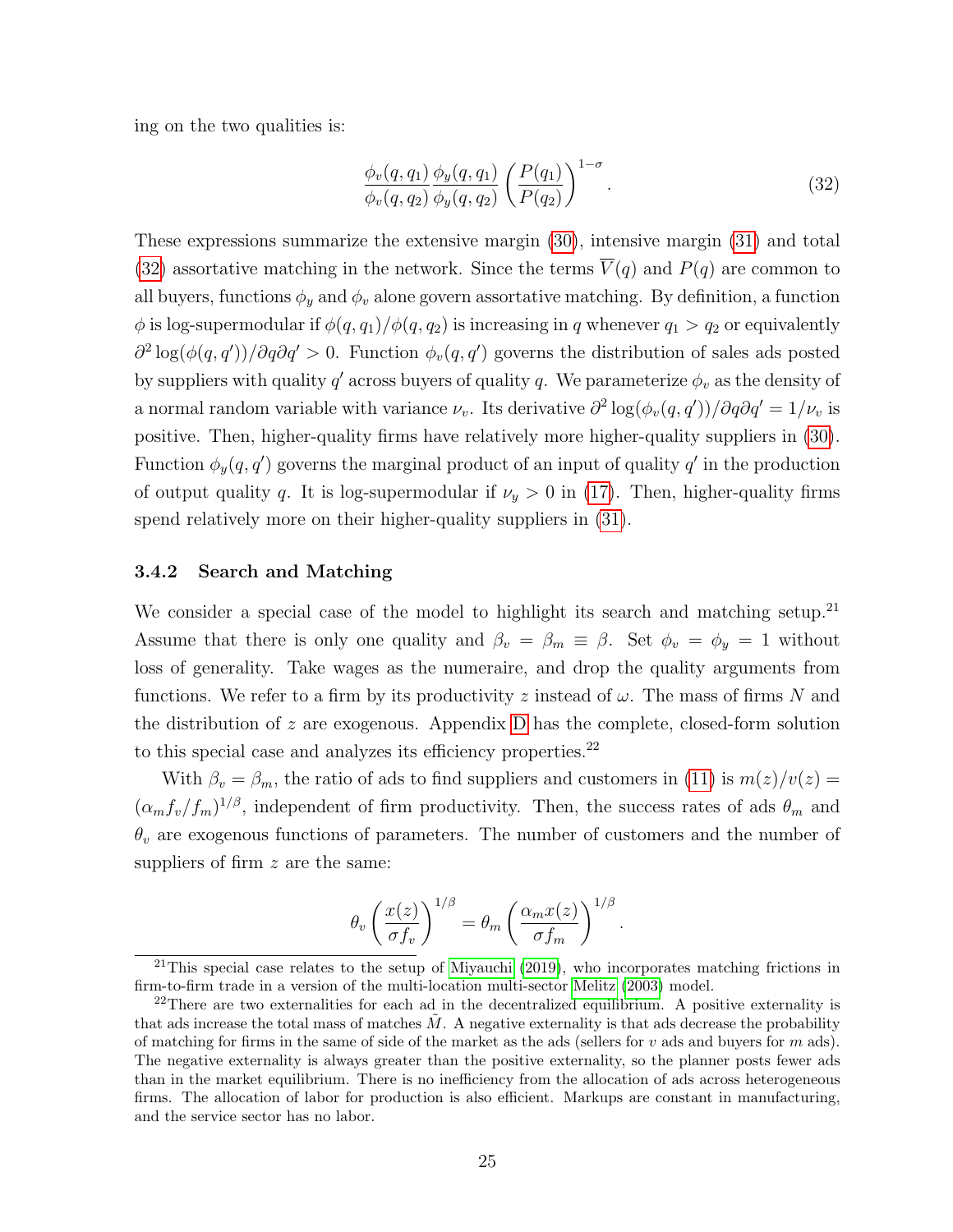They increase log-linearly with firm sales, as in Table [5.](#page-16-1)

The probability that a firm with productivity  $z$  is the buyer or the seller in a match is:

$$
\frac{m(z)}{M} = \frac{v(z)}{V} = \frac{z^{\gamma(\sigma - 1)/\beta}}{N \mathbb{E} (z^{\gamma(\sigma - 1)/\beta})}.
$$

It does not depend on the other firm in the match. Thus, there is no assortative matching in the network: All firms are more likely to match with more productive firms.<sup>23</sup>

The market share of a firm with productivity  $z$  in total manufacturing sales is:

$$
x(z) = \frac{z^{\gamma(\sigma - 1)}}{N \mathbb{E}(z^{\gamma(\sigma - 1)})}.
$$

The expression is the same as [Melitz \(2003\)](#page-47-1) except for the added parameter  $\gamma > 1$ . The effect of productivity on sales is augmented because more productive firms post more ads to find suppliers and customers. Thus, the model needs a smaller dispersion in firms' fundamental productivity z to generate the same distribution of sales as [Melitz \(2003\)](#page-47-1).

# <span id="page-27-0"></span>4 Open Economy

We embed the model above into a small open economy setup. The prices of foreign varieties and foreign demand for domestic goods are exogenous. Manufacturing firms may export by paying a fixed cost and posting ads abroad. Service firms combine domestic and foreign varieties with a constant elasticity of substitution  $\sigma$ . We focus here only on the differences from the closed economy case. Appendix [E](#page-69-0) presents the full model.

The manufacturing firm  $\omega$  has productivity  $z(q,\omega)$  in [\(13\)](#page-19-2). The firm chooses  $q \in Q$  and then draws a random fixed export cost of  $f_E$  units of the service good from a common distribution. She then decides her export status and posts ads to search for domestic suppliers, for domestic customers, and if exporting, for foreign customers. We introduce randomness in the fixed cost of exporting because firms in the data with similar size and wages have different export statuses. The timing simplifies aggregation in the estimation.

The revenue from foreign sales of an exporter with quality q, price  $p$  and  $v$  sales ads to find foreign customers is:

$$
p^{1-\sigma}ve^{\sigma}D_F(q) \tag{33}
$$

where  $D_F(q)$  is an exogenous demand function and e is the real exchange rate. The cost of

<sup>&</sup>lt;sup>23</sup>[Bernard et al.](#page-44-6) [\(2019b\)](#page-44-6), [Lim](#page-47-6) [\(2018\)](#page-46-4), and [Huneeus](#page-46-4) (2018) generate an increasing relation between a firm's sales and number of network connections by imposing a fixed cost for firms to trade. Their setting generates strong negative assortative matching because only more productive firms pay a fixed cost to trade with less productive firms.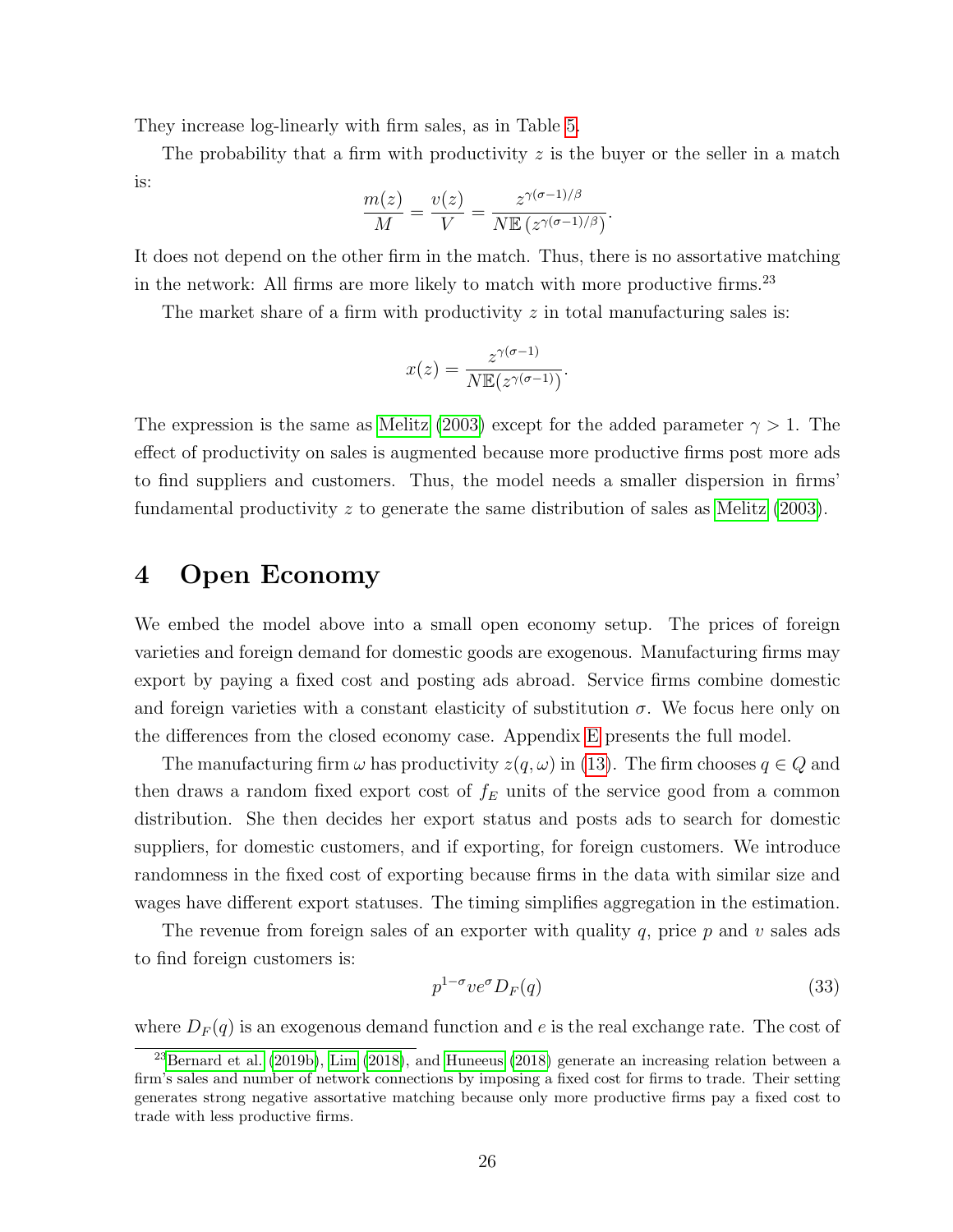posting v ads in Foreign is the same as the domestic cost in [\(9\)](#page-18-5),  $w(q) f_v v^{\beta_v}/\beta_v$ . Assuming the same curvature  $\beta_v$  is important to maintain the log-linearity in the firm's problem. The cost parameter  $f_v$  is the same as that for domestic ads to simplify the notation only, since we do not observe foreign trading partners.

By backward induction, we start with the problem of the firm after it has chosen its quality and export status. A firm with quality q, productivity  $z$  and export status  $E \in \{0,1\}$  chooses a mass of ads to find suppliers m, a mass of ads to find customers v and the share  $r_v \in [0, 1]$  of the sales ads that are posted domestically:

$$
\max_{m,v,r_v} \frac{vm^{\alpha_m}}{\sigma} \left[ \frac{\sigma}{\sigma - 1} \frac{C(1, q)}{z} \right]^{1-\sigma} \left[ r_v D_H(q) + (1 - r_v) E e^{\sigma} D_F(q) \right]
$$

$$
- w(q) f_v \left[ r_v^{\beta} + (1 - r_v)^{\beta} \right] \frac{v^{\beta_v}}{\beta_v} - w(q) f_m \frac{m^{\beta_m}}{\beta_m} \tag{34}
$$

where  $C(1, q)$  is the input cost in [\(8\)](#page-18-4) and  $D_H(q)$  is the endogenous domestic demand shifter, denoted with  $D(q)$  in equation [\(7\)](#page-18-2). The optimal share of ads  $r_v$  is a function of quality q and export status  $E$ :

<span id="page-28-0"></span>
$$
\frac{1 - r_v(q, E)}{r_v(q, E)} = \left(\frac{E e^{\sigma} D_F(q)}{D_H(q)}\right)^{1/(\beta_v - 1)}.
$$
\n(35)

Given the optimal  $r_v$ , problem [\(34\)](#page-28-0) differs from the closed economy case [\(10\)](#page-18-3) only in the level of demand and of the cost of posting  $v$  sales ads. Then, the relationship between sales, ads and prices takes the form of [\(11\)](#page-19-1). Total sales are:

$$
x(z,q,E) = \Pi(q,E)z^{\gamma(\sigma-1)}
$$
\n(36)

where

$$
\Pi(q, E) = [\sigma w(q)]^{1-\gamma} \left[ D(q, E) \left( \frac{\sigma}{\sigma - 1} C(1, q) \right)^{1-\sigma} \left( \frac{f_m}{\alpha_m} \right)^{-\alpha_m/\beta_m} f_v^{-1/\beta_v} \right]^\gamma \tag{37}
$$

$$
D(q, E) = \left[ D_H(q)^{\beta_v/(\beta_v - 1)} + E(e^{\sigma} D_F(q))^{\beta_v/(\beta_v - 1)} \right]^{(\beta_v - 1)/\beta_v}.
$$
\n(38)

Exporting increases the firm's profit by more than the sum of the profits from operating separately in each market. The firm uses the same input suppliers to produce all its goods, regardless of destination. Thus, exporting increases the firm's incentives to search for suppliers, which lowers price and increases the firm's incentives to search for customers in both markets. The exponent in the CES term  $D(q, E)$  and  $\gamma$  capture these magnification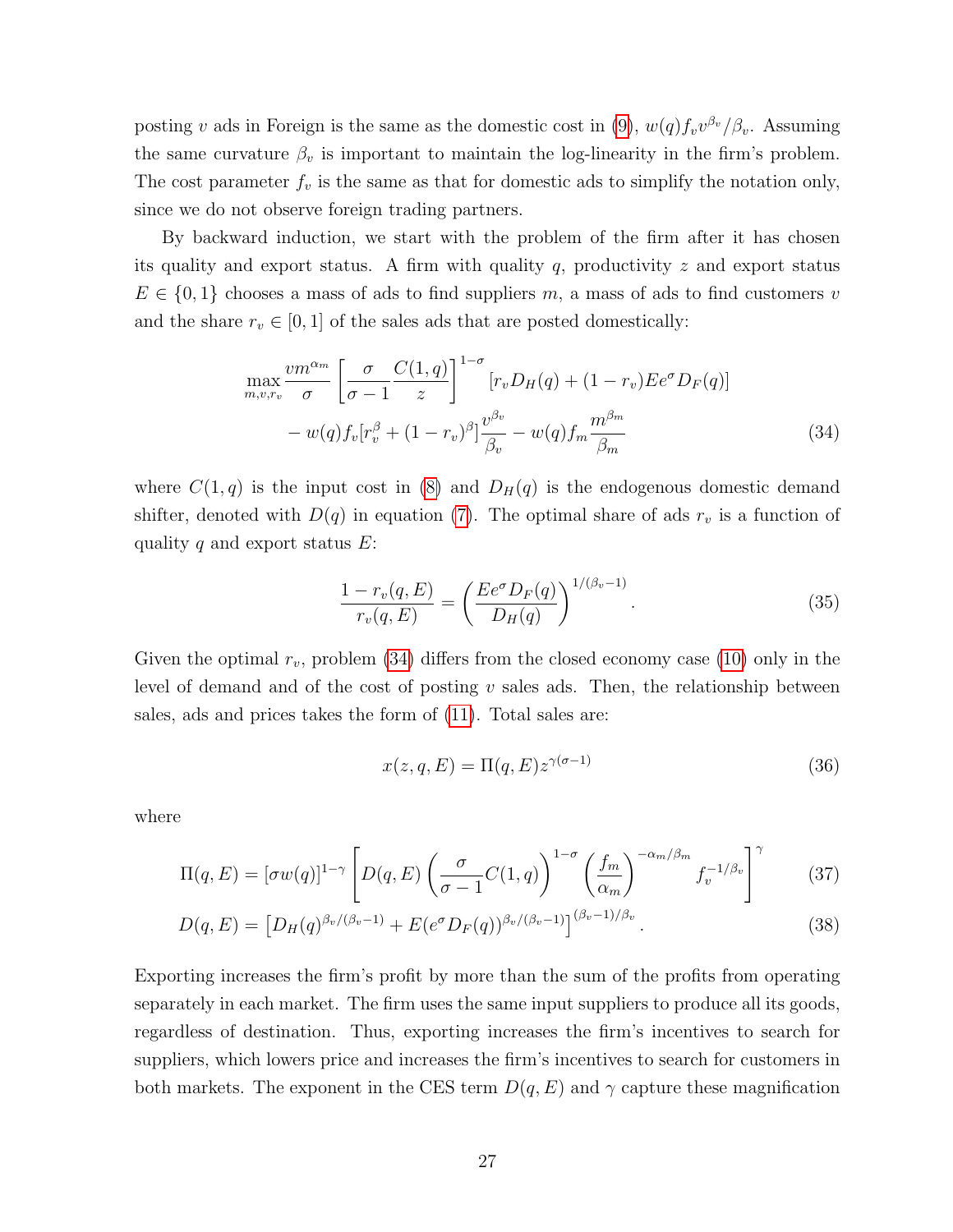effects.<sup>24</sup>

The firm exports if its fixed exporting cost parameter  $f_E \leq \overline{f}_E(z, q)$ , where

<span id="page-29-2"></span><span id="page-29-1"></span>
$$
\overline{f}_E(z,q) = \frac{z^{\gamma(\sigma-1)}}{\gamma \sigma P_s} \left[ \Pi(q,1) - \Pi(q,0) \right]. \tag{39}
$$

Denote with  $\Phi$  the cumulative distribution function of  $f_E$ . After observing its productivity  $z(q, \omega)$  but before observing  $f_E$ , the firm chooses its quality:

$$
q(\omega) = \arg \max_{q \in Q} \left\{ \frac{z(q, \omega)^{\gamma(\sigma - 1)}}{\gamma \sigma} \left[ \Pi(q, 1) \Phi \left( \overline{f}_E(z(q, \omega), q) \right) + \Pi(q, 0) \left[ 1 - \Phi \left( \overline{f}_E(z(q, \omega), q) \right) \right] \right] - P_s \mathbb{E}(f_E | f_E \le \overline{f}_E(z(q, \omega), q)) \right\}.
$$
\n(40)

Appendix [E](#page-69-0) makes exactly the same assumptions on production and network formation as in the closed economy case. The only difference is that because sales, ads and prices depend on export status, aggregation in the open economy model is over two measure functions:

$$
\tilde{J}(z,q,1) = J(z,q)\Phi\left(\overline{f}_E(z,q)\right)
$$
  

$$
\tilde{J}(z,q,0) = J(z,q)\left[1 - \Phi\left(\overline{f}_E(z,q)\right)\right]
$$
\n(41)

where  $J(z, q)$  is defined in [\(18\)](#page-22-3). The equilibrium is also similarly defined with the exchange rate e as an additional equilibrium variable and a trade equilibrium condition, in which we allow an exogenous trade imbalance.

# <span id="page-29-0"></span>5 Estimation and Identification

The key estimation assumption is that the wage per worker  $(w(q) \times \text{ labor endowment per})$ worker) is strictly increasing in q. Using a Roy  $(1951)$  model, Teulings  $(1995)$  provides a micro foundation for the labor supply function  $L(q, w)$  and for this estimation assumption.<sup>25</sup> We also prove that we can construct a set of labor endowments that exactly matches the distribution of wage per worker across firms in the data. See Appendix [C](#page-62-1) for details.

We calibrate some parameters and estimate others using the method of simulated mo-

 $24$ The interconnection between a firm's decisions on sales, prices and purchases in the domestic market and its participation in other markets (export or not) does not appear in standard models of exporting  $\alpha$  la [Melitz](#page-47-1) [\(2003\)](#page-47-1) but does appears in models of importing such as Antràs et al. [\(2017\)](#page-44-11).

 $^{25}$ See [Costinot and Vogel](#page-45-1) [\(2010\)](#page-45-1) for an application of [Teulings](#page-48-1) [\(1995\)](#page-48-1) to international trade.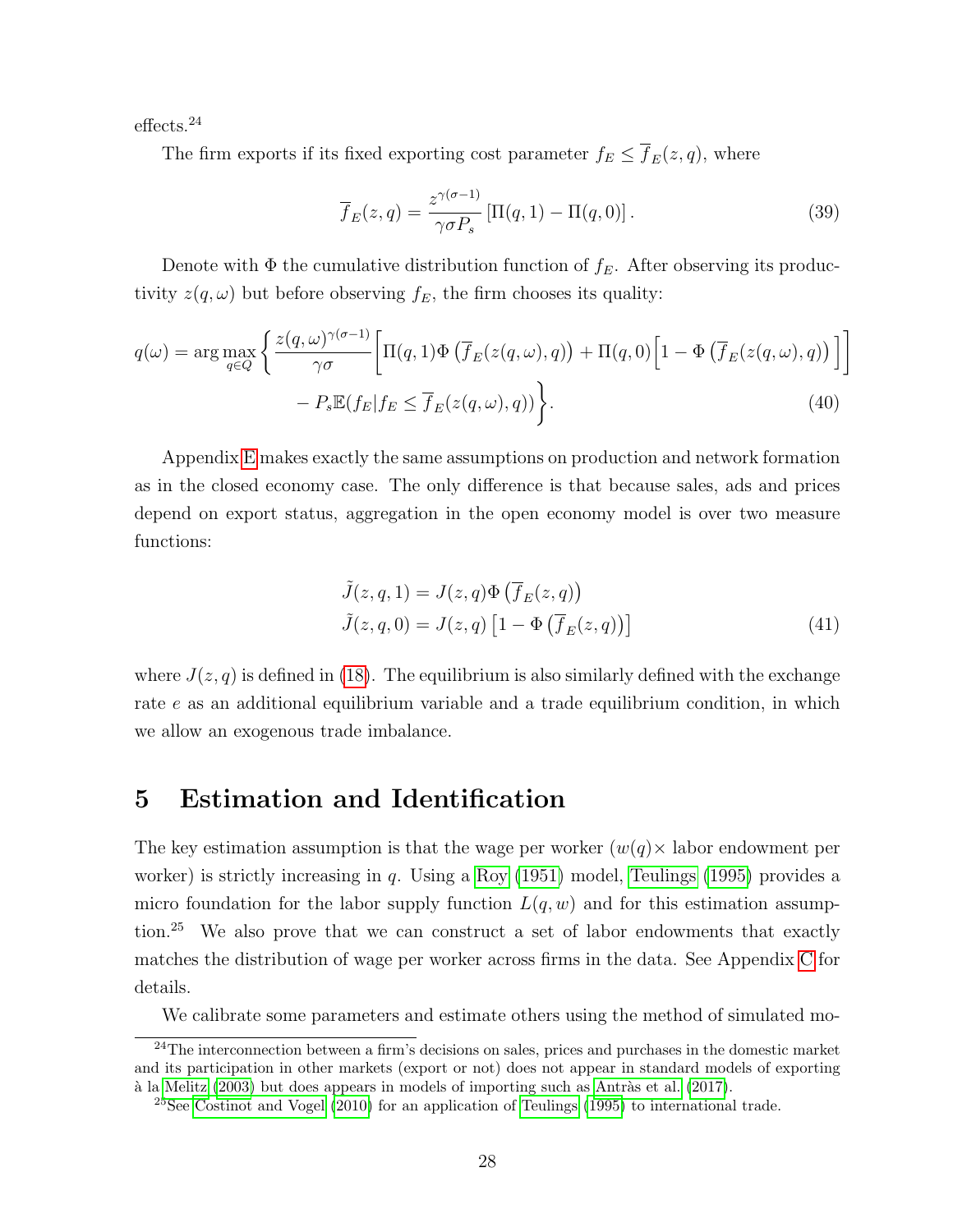ments. A closed economy is defined by parameters  $\{\alpha_m, \alpha_s, \sigma, f_m, f_v, \beta_m, \beta_v, \overline{m}, \kappa, \nu_y, \nu_v, \overline{\omega}_2\},\$ the labor supply  $L(q, w)$ , and the set of firms  $\Omega$ , itself specified by a mass N and a distribution of firm productivity parameters  $(\omega_0, \omega_1)$ . In addition, the open economy has the price of the bundle of imported goods  $P_F$ , foreign demand  $D_F(q)$ , and the distribution of fixed costs of exporting  $f_E$ .

### 5.1 Calibrated Parameters and Normalizations

We calibrate production parameters  $\{\alpha_m, \alpha_s, \sigma, \beta_v, \beta_m\}$ . We set  $\alpha_m = 0.33$  and  $\alpha_s = 0.38$ in [\(8\)](#page-18-4) to the cost shares of manufacturing and services in the Turkish manufacturing sector. The elasticity of substitution  $\sigma = 5$  is from [Broda and Weinstein \(2006\)](#page-45-9). We set  $\beta_m = 1/0.59$  and  $\beta_v = 1/0.46$  to match the endogenous elasticity of the number of suppliers and customers with respect to firm sales in Table [5.](#page-16-1)

We also normalize the mass of firms to  $N = 1$ . We set  $f_m = f_v = 1$ . Since search efforts are not observable, we cannot separately identify the cost of one ad,  $f_m$  and  $f_v$ , from the matching efficiency  $\kappa$  in [\(21\)](#page-22-4). Similarly, parameter  $\overline{m}$  is not identified because it governs the theoretical price index  $P_s$  in [\(26\)](#page-24-1) but not the observable sales of manufactures to services in [\(27\)](#page-24-2). We pick  $\overline{m}$  so that  $P_s = 1$ .

We set equilibrium efficiency wages  $w(q) = 1$  for all q and real exchange rates  $e = 1$ . While these variables endogenously respond to counterfactuals, they may be normalized in the cross-section. We observe the wage per worker in the data, but we can always normalize the endowment of efficiency units of labor per worker so that the efficiency wage  $w(q) = 1$ . Similarly, we can set e and adjust the foreign demand  $D_F(q)$  and price  $P_F$  accordingly.

### 5.2 Parameterization

Assume  $(\omega_0, \omega_1)$  are distributed according to a bivariate normal with standard deviations  $\sigma_{\omega_0}$  and  $\sigma_{\omega_1}$  and correlation  $\rho$ . The fixed export costs  $f_E$  are log-normally distributed with mean  $\mu_E$  and standard deviation  $\sigma_E$ . We parameterize:

$$
D_F(q) = b_1 q^{b_2}
$$

where  $b_1$  and  $b_2$  are parameters.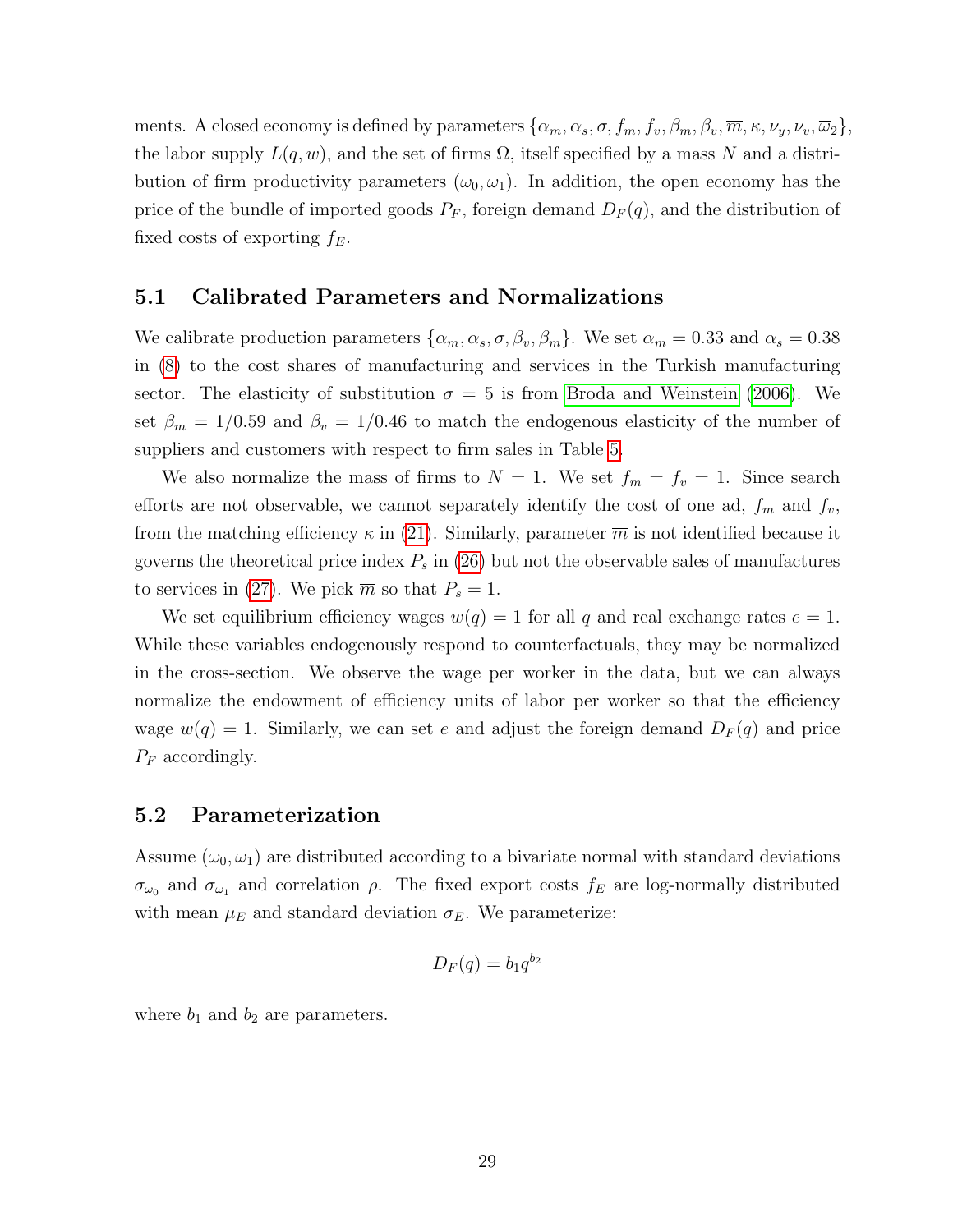#### 5.3 Moments and Identification

We use 39 moments to estimate the remaining 11 parameters:  $\{\kappa, \nu_y, \nu_v, \bar{\omega}_2, \sigma_{\omega_0}, \sigma_{\omega_1}, \rho, \mu_E, \sigma_E, b_1, b_2\}.$ To exploit information on the joint distribution of firm wages, sales, number of network links, and export activities as well as the novel sorting patterns, we summarize most moments conditional on the 5 quintiles of firm wage per worker:

- 1. The mean number of suppliers (5 moments) and mean number of customers (5 moments)
- 2. The share in total network sales (5 moments) and the standard deviation of sales (5 moments)
- 3. The share of firms exporting (5 moments) and the average export intensity for exporting firms (5 moments)
- 4. The average log-wage of suppliers, unweighted (4 moments) and weighted by spending shares  $(4 \text{ moments})^{26}$
- 5. The shift-share regression coefficient of the wage response to an idiosyncratic export demand shock (1 moment)

Although all parameters are estimated jointly, some parameters are associated with some moments more closely. The average number of trading partners per firm identifies  $\kappa$ , the efficiency in transforming ads into matches in [\(21\)](#page-22-4). Total sales and the standard deviation by quintile of wages identify the parameters  $\sigma_{\omega_0}$ ,  $\sigma_{\omega_1}$ , and  $\rho$ . Parameter  $\mu_E$  governs the share of firms exporting, and  $\sigma_E$  governs how this share changes across quintiles of firm wages. If  $\sigma_E$  is large, then the share of firms exporting does not vary much across quintiles because it depends more on firm draws of  $f_E$  than on quality choices (wages). Parameter  $b_1$  governs the level of export intensity, while  $b_2$  governs how export intensity changes across quintiles of firm wages. If  $b_2$  is large,  $D_F(q)/D_H(q)$  is increasing in q, and export intensity increases with the wage quintile.

The moments on suppliers' wages summarize the total and extensive margins of assor-tative matching in the network. As per Section [3.4,](#page-25-0) parameter  $\nu_y$  governs the intensive margin in [\(31\)](#page-25-3), and parameter  $\nu_v$  governs the extensive margin [\(30\)](#page-25-2).

Finally, the shift-share coefficient of Table [3,](#page-13-0) column (2), identifies  $\overline{\omega}_2$ . Consider a shock that increases a single firm's export demand  $D_F(q)$  by 5 percent. If  $D_F(q)/D_H(q)$ is increasing in quality as in our estimated model, the firm increases  $q(\omega)$ . This increase

 $^{26}$ This set includes only four moments (and not one per quintile) because we normalize the wages in the lowest quintile to 0 and match the log difference from the lowest quintile in the data and model.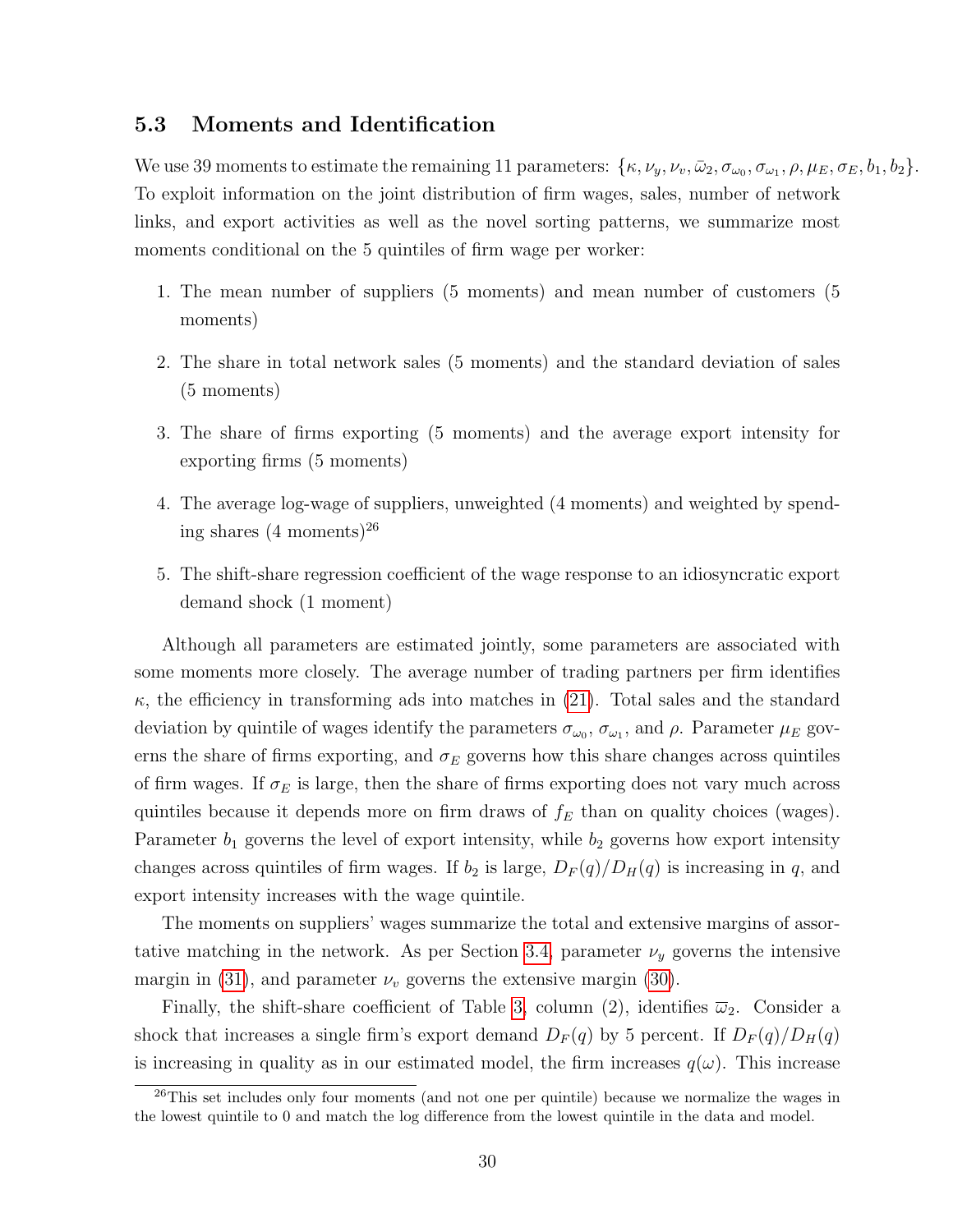is associated with an increase in the wage per worker since each quality in the estimated model is associated with an average wage per worker in the data (the ranking is the same). The parameter  $\overline{\omega}_2$  governs the concavity of  $z(q,\omega)$  in [\(13\)](#page-19-2). If  $\overline{\omega}_2$  is large and negative, then  $z(q,\omega)$  is very concave, and the firm does not respond much to the export demand shock. If  $\overline{\omega}_2$  is small, the response is large.<sup>27</sup>

### 5.4 Model Computation

We solve the equilibrium of the model for each guess of parameters. We discretize the quality space into a grid of 100 equally spaced choices in [0, 8]. Given a guess of  $\sigma_{\omega 0}, \sigma_{\omega 1}, \rho$ , we sample 50,000 firms from the bivariate distribution of  $\omega = (\omega_0, \omega_1)$  and calculate each firm's productivity at each quality,  $z(q, \omega)$  in [\(13\)](#page-19-2).

The solution algorithm, detailed in Appendix [G,](#page-74-0) is composed of two blocks. The inner block takes the equilibrium distribution of productivity-quality  $J(z, q)$  as given. It solves the equilibrium in the matching and product markets given  $J(z, q)$  and the optimal export status, search and production decisions for each  $(z, q)$ . From this inner block, we obtain the aggregate functions  $\Pi(q, 0)$  and  $\Pi(q, 1)$  that govern each firm's export cutoff  $f_E(z, q)$ in [\(39\)](#page-29-1) and quality choice in [\(40\)](#page-29-2). The outer block solves the optimal quality choice for each firm  $\omega$  and updates  $J(z, q)$  used in the inner block. We iterate over these two blocks until firms do not change their quality choices. $^{28}$ 

## <span id="page-32-0"></span>6 Estimation Results

The targeted moments are in Table [7.](#page-34-0) The estimated parameters in Table [6](#page-33-0) are split into three sets. The first set  $\{\nu_v, \nu_y, \kappa\}$  governs network formation. Parameter  $\nu_v$  is the standard deviation of the distribution of ads  $\phi_v$  in Figure [3B](#page-21-0). The estimated value  $\nu_v = 3.09$  implies, for example, that 65 percent of the ads posted by sellers in the top

<sup>&</sup>lt;sup>27</sup>In Appendix [F,](#page-72-0) we prove that we can non-parametrically identify the joint distribution of  $(\omega_0, \omega_1)$ using the joint distribution of sales and wages and that  $\overline{\omega}_2$  is not identified in the cross-section. We also show its identification through idiosyncratic firm-specific shocks.

To construct the model's response, we sample firms and estimate the expected effect from the idiosyncratic demand shocks as the average change in wages per worker weighted by firms' export probabilities.

<sup>&</sup>lt;sup>28</sup>The estimated function  $\Pi(q, E)$  is concave in q because all buyers' (service and manufacturing firms') valuation of quality,  $\phi_y$  in [\(15\)](#page-20-1), is concave. Then, the quadratic form of  $z(q,\omega)$  in [\(13\)](#page-19-2), together with  $\bar{\omega}_2$  < 0, implies that all firms' problem of choosing quality [\(14\)](#page-19-0) is concave and that quality choices are bounded even for firms that have a comparative advantage in producing higher quality,  $\omega_1 > 0$ .

Although we cannot guarantee the uniqueness of the equilibrium, we conduct 500 Monte Carlo simulations, each with random starting choices of firm quality. In all simulations, the algorithm converges to the same equilibrium. We conduct these simulations for the parameter estimates and the baseline counterfactuals.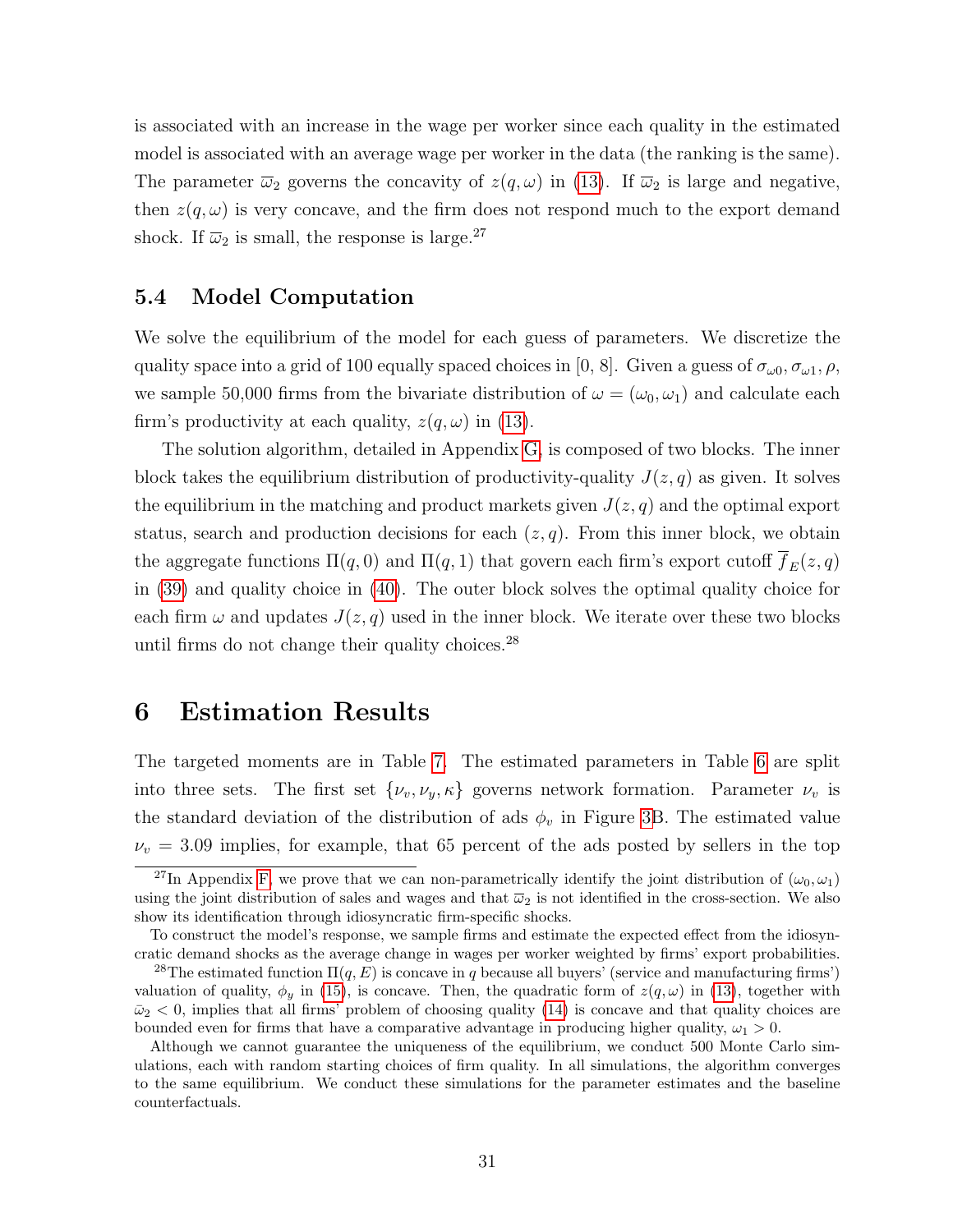<span id="page-33-0"></span>

|                              | Parameter             | Estimate | Standard error |
|------------------------------|-----------------------|----------|----------------|
| Matching friction            | $\kappa$              | 0.00087  | (0.00003)      |
| Directed search              | $\nu_{\nu}$           | 3.09     | (0.06)         |
| Complementarity              | $\nu_y$               | 0.35     | (0.03)         |
| Sol of quality capability    | $\sigma_{\omega_1}$   | 0.116    | (0.001)        |
| Sol of efficiency capability | $\sigma_{\omega 0}$   | 0.110    | (0.000)        |
| Correlation                  | $\rho$                | 0.137    | (0.002)        |
| Efficiency cost of quality   | $\overline{\omega}_2$ | $-0.103$ | (0.001)        |
| Mean of log export cost      | $\mu_E$               | $-3.95$  | (0.02)         |
| Sd of log export cost        | $\sigma_E$            | 1.52     | (0.04)         |
| Foreign demand shifter       | b <sub>1</sub>        | 93.16    | (2.49)         |
| Foreign demand curvature     | $b_2$                 | 0.49     | (0.01)         |

Table 6: Parameter Estimates

Notes: We calculate the standard errors using the bootstrapped variance-covariance matrix of the moments.

quintile of quality go to buyers also in the top quintile and 8 percent go to buyers in the lowest quintile. Parameter  $\nu_y = 0.35$  governs the complementarity in production, i.e., the log-supermodularity of function  $\phi_y$  in Figure [3A](#page-21-0). Take two suppliers, one in the highest quintile of quality and one in the lowest quintile. The marginal product of the first input is 46 percent higher when output is in the top quintile of quality and 10 percent higher when output is in the bottom quintile.<sup>29</sup> Parameter  $\kappa = 8.7 \times 10^{-4}$  implies a low probability of finding a trading partner per ad. This is not surprising given that the number of partners per firm in the data is a tiny fraction of all manufacturing firms. The average number of suppliers and customers per quintile of wages ranges from 5.6 to 25.8 in Table [7.](#page-34-0) The model fits these averages well. With only two parameters,  $\nu_v$  and  $\nu_y$ , to govern assortative matching, it also fits the increasing relation between buyers' and sellers' wages, weighted and unweighted, reasonably well.

The second set of parameters  $\{\sigma_{\omega_0}, \sigma_{\omega_1}, \rho\}$  are those of the joint distribution of  $(\omega_0, \omega_1)$ , where  $\omega_0$  determines a firm's productivity level and  $\omega_1$  its comparative advantage in higher quality. This distribution governs the joint distribution of wages and sales. There is a large dispersion of sales across quintiles of wages in Table [7.](#page-34-0) Firms in the highest quintile account for 78 percent of network sales in the data and in the model.

The third set  $\{\mu_E, \sigma_E, b_1, b_2\}$  governs export patterns. The log of the export cost has mean  $\mu_E = -3.95$  and standard deviation  $\sigma_E = 1.52$ . The share of firms exporting is

 $29$ We use the median of each quintile to calculate these numbers.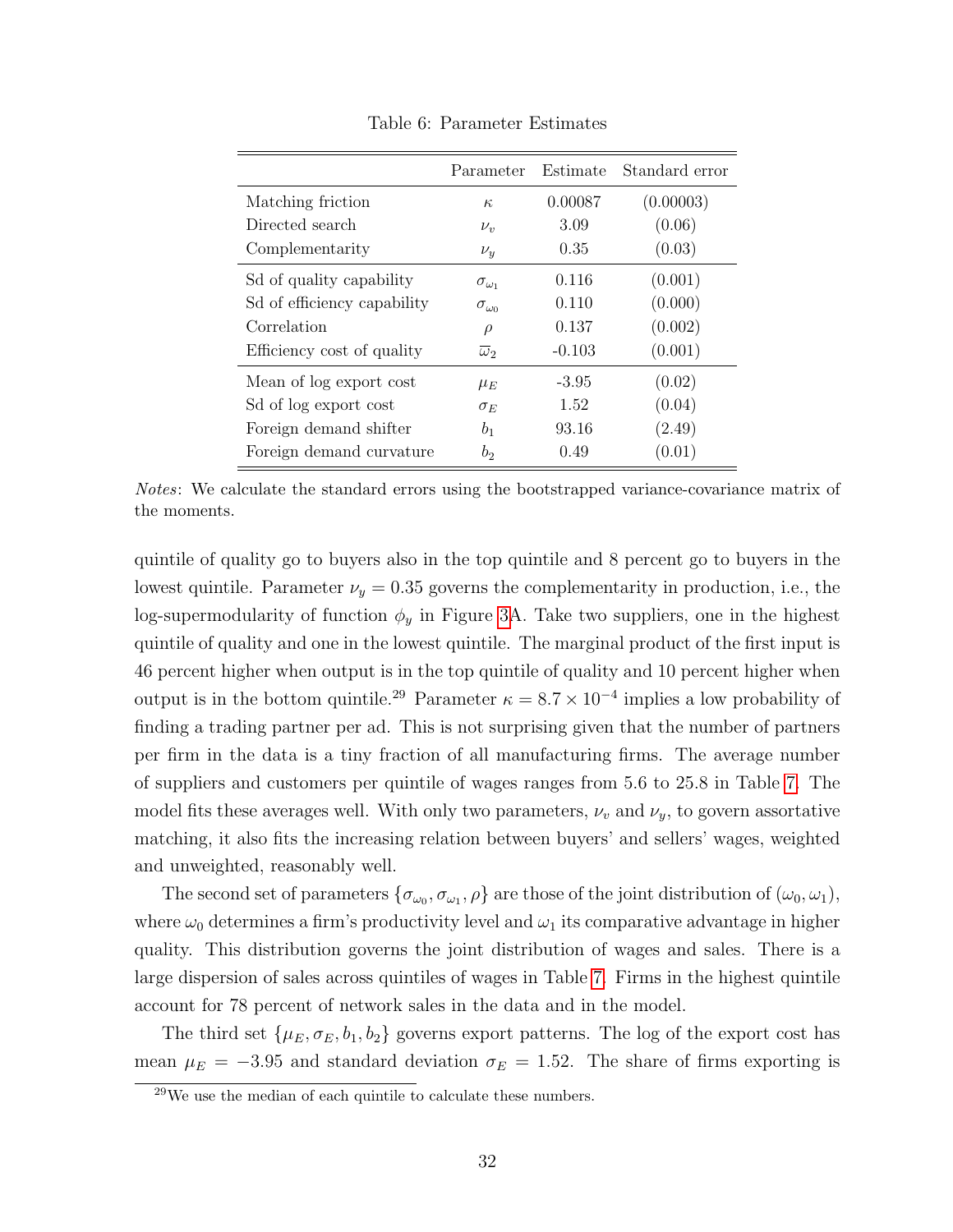<span id="page-34-0"></span>

|                                                 | Quintiles of average wage per worker |                |      |                |             |
|-------------------------------------------------|--------------------------------------|----------------|------|----------------|-------------|
|                                                 | $\mathbf{1}$                         | $\overline{2}$ | 3    | $\overline{4}$ | 5 (largest) |
| Mean number of suppliers                        |                                      |                |      |                |             |
| Data                                            | $5.8\,$                              | 6.7            | 5.8  | 11.4           | 25.8        |
| Model                                           | 4.7                                  | 4.7            | 6.0  | 9.1            | 29.4        |
| Mean number of customers                        |                                      |                |      |                |             |
| Data                                            | 5.6                                  | 7.0            | 6.7  | 11.7           | 25.1        |
| Model                                           | 5.4                                  | $5.9\,$        | 7.6  | 10.9           | 23.8        |
| Standard deviation of log sales                 |                                      |                |      |                |             |
| Data                                            | 1.37                                 | 1.34           | 1.37 | 1.52           | 1.79        |
| Model                                           | 1.20                                 | 1.18           | 1.20 | 1.24           | 1.55        |
| Share of total network sales                    |                                      |                |      |                |             |
| Data                                            | 0.03                                 | 0.04           | 0.04 | 0.10           | 0.78        |
| Model                                           | 0.04                                 | 0.03           | 0.05 | 0.11           | 0.78        |
| Fraction of exporters                           |                                      |                |      |                |             |
| Data                                            | 0.08                                 | 0.18           | 0.16 | 0.34           | 0.57        |
| Model                                           | 0.11                                 | 0.13           | 0.18 | 0.29           | 0.60        |
| Export intensity of exporters                   |                                      |                |      |                |             |
| Data                                            | 0.24                                 | 0.21           | 0.23 | 0.23           | 0.26        |
| Model                                           | 0.18                                 | 0.21           | 0.22 | 0.23           | 0.25        |
| Unweighted average log wage of suppliers        |                                      |                |      |                |             |
| Data                                            | $\overline{\phantom{0}}$             | 0.01           | 0.01 | 0.04           | 0.14        |
| Model                                           |                                      | 0.02           | 0.04 | 0.07           | 0.12        |
| Weighted average log wage of suppliers          |                                      |                |      |                |             |
| Data                                            |                                      | 0.02           | 0.02 | 0.07           | 0.23        |
| Model                                           | $\overline{\phantom{0}}$             | 0.04           | 0.07 | 0.11           | 0.17        |
| Shift-share IV coefficient $(5\%$ export shock) |                                      |                |      |                |             |
| Data                                            |                                      | $0.21\%$       |      |                |             |
| Model                                           |                                      | 0.21%          |      |                |             |

Table 7: Model Fit: Targeted Moments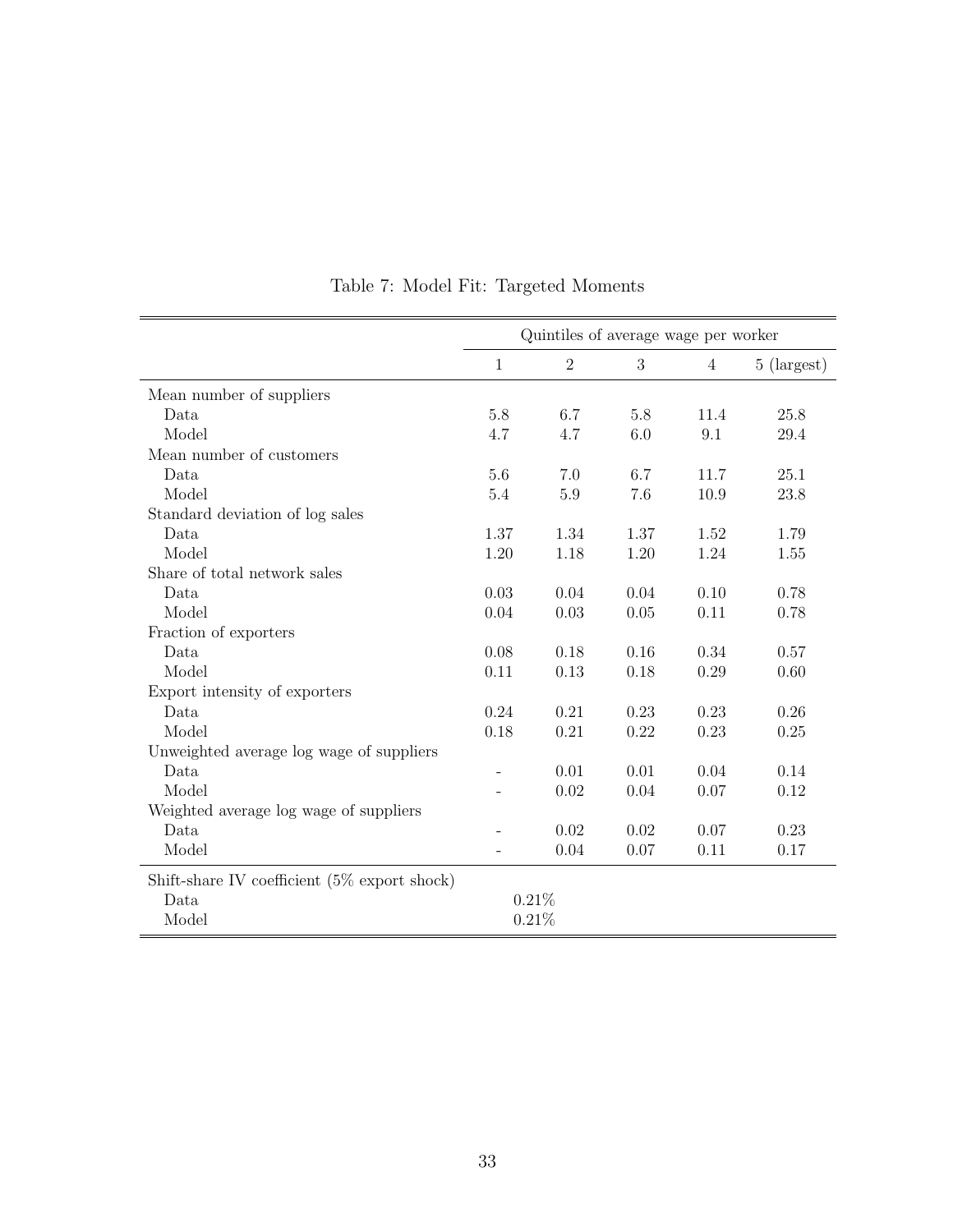higher among high-wage firms, but still about 10 percent of low-wage firms export in the data and in the model. Parameters  $b_1 = 93$  and  $b_2 = 0.49$  govern export intensity by wage quintile. Conditional on exporting, export intensity is increasing in firm wages in the data. The model captures this pattern with an estimate of  $D_F(q)/D_H(q)$  that is increasing in  $q$ .

This increasing ratio  $D_F(q)/D_H(q)$  matters because a firm-specific shock that increases  $D_F(q)$  leads the firm to upgrade its quality and thereby increase its wage per worker. This prediction is consistent with the shift-share regressions in Table [3.](#page-13-0) In the data, a 5 percent export shock on average increases the wage per worker by 0.21 percent for exporting firms, and we pick  $\bar{\omega}_2 = -0.103$  to exactly match this response. In column (6) of Table [3,](#page-13-0) a 1 percent increase in the firm's wage in response to the shock increases its suppliers' wages by 0.434 percent (with a standard error of 0.185 percent). Out-of-sample, this number is 0.219 percent in the model.

Overall, the moments of the model and the data are similar in Table [7.](#page-34-0) As further validation, Figure [4](#page-36-0) illustrates the predictions of the model for the non-parametric patterns of assortative matching of Figure [2](#page-10-0) above. These figures are related to targeted moments, but they were not directly targeted. The model matches well the extent to which firms with similar wages disproportionately transact with each other, upstream and downstream, on the intensive and extensive margins.

Equipped with these estimates, we investigate how a counterfactual increase in export demand affects firm quality. Such a shock potentially has a large indirect effect through the production network, because in the data and the model, exporters are large and skill-intensive and have many domestic trading partners.

# <span id="page-35-0"></span>7 Counterfactual Analysis

Starting with the equilibrium of the estimated model, our baseline counterfactual increases export demand  $D_F(q)$  by 5 percent. It maintains the efficiency wages  $w(q) = 1$  for all q, the real exchange rate  $e = 1$  and the price of services  $P_s = 1$ . We allow gross manufacturing output and the trade balance to increase with the shock. We choose this as the baseline because it captures the effect of the shock on manufacturing but shuts down the interaction between manufacturing and the rest of the economy by assuming that (i) labor supply in and out of manufacturing is perfectly elastic  $(w(q) = 1)$ , (ii) the export expansion does not lead to a real exchange rate appreciation  $(e = 1)$ , and (iii) the price of the inputs that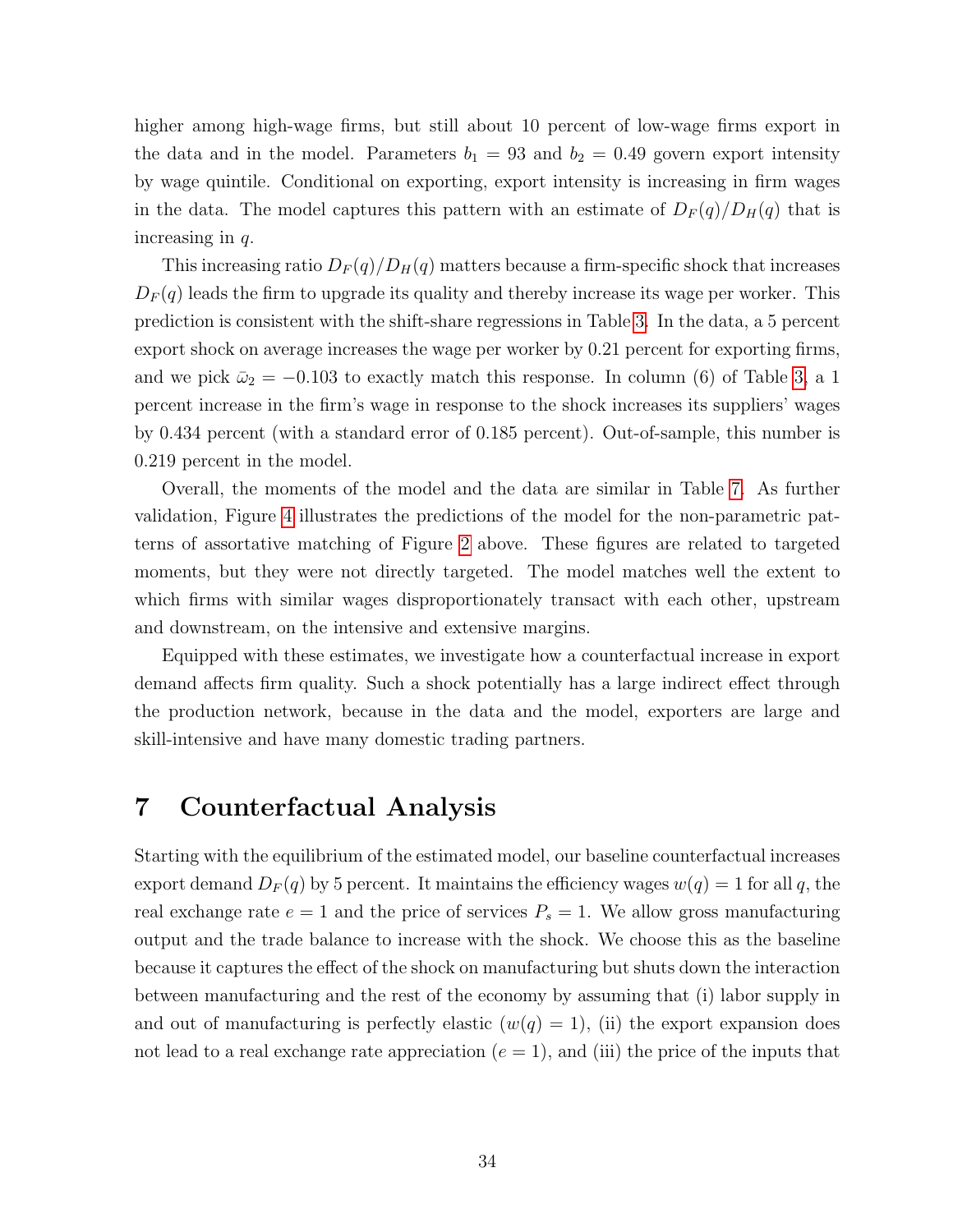

#### Figure 4: Firm-to-Firm Trade Links and Values by Quintile



Buyer

(b) Share of Suppliers (Model)

35

Supplier

 $\overline{2}$ 

2  $\sim$  1 1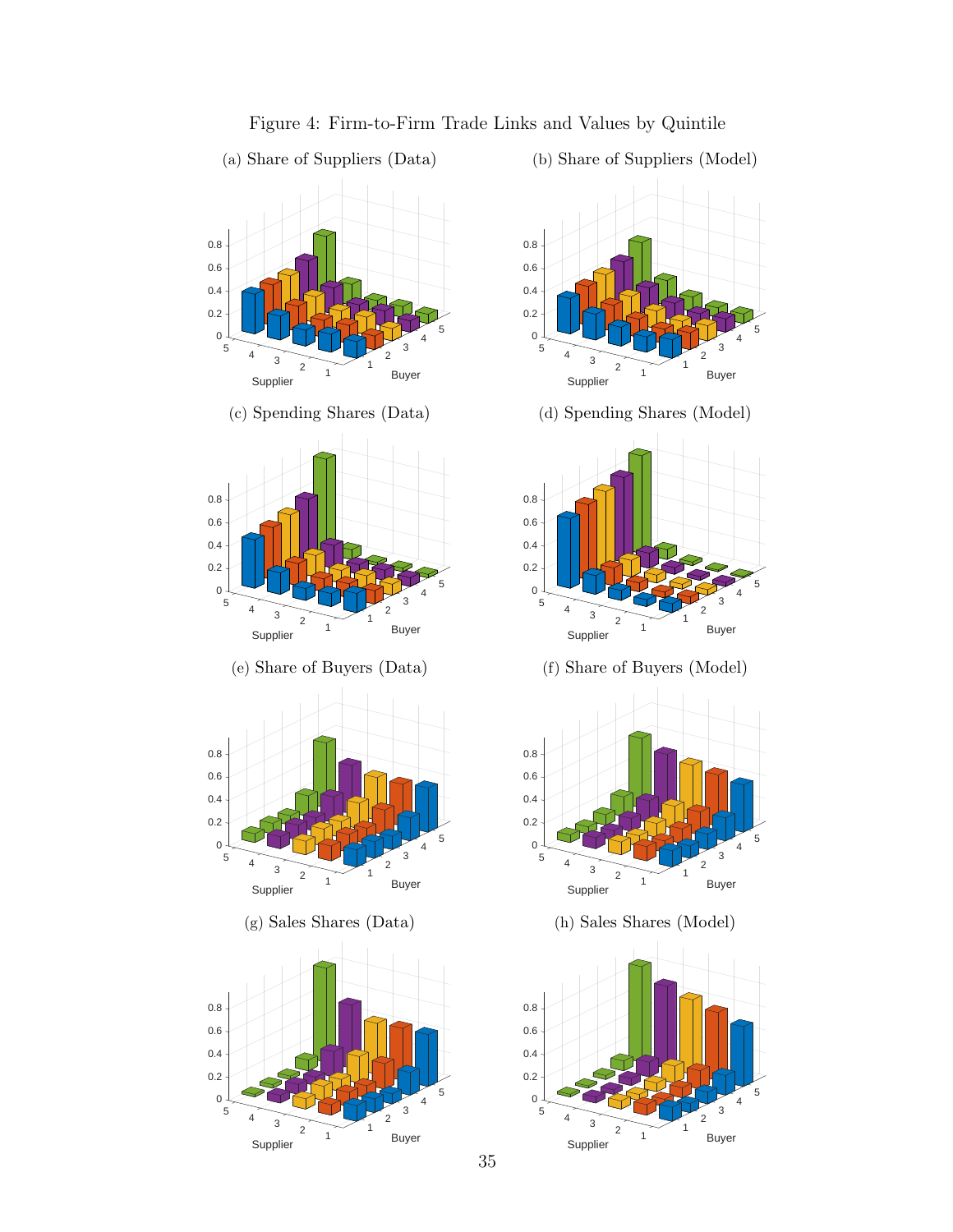<span id="page-37-0"></span>

Figure 5: Distribution of Quality Choices

manufacturing firms use from distributors does not change  $(P_s = 1)$ .<sup>30</sup> Relaxing each of these assumptions, as we do in Section [8,](#page-40-0) requires out-of-sample assumptions.

Figure [5](#page-37-0) plots the density of quality choices. The counterfactual first order stochastically dominates the initial equilibrium. By assumption, the rankings of quality and average wage per worker (efficiency wage  $w(q) \times$  labor endowment per worker) are kept constant in the counterfactual, and the model exactly matches the distribution of wage per worker across firms in the data. Thus, the wage per worker in the top x-axis of Fig-ure [5](#page-37-0) lends an economic interpretation to quality. Since  $w(q) = 1$  in the counterfactual, changes in firm wages reflect only quality upgrading (shifting to higher-quality tasks).

Table [8](#page-38-0) reports the changes in wages, sales and number of trading partners for exporters and non-exporters by ex ante quintile of the quality distribution. The wage per worker increases in all groups of firms, especially among the ex ante high-quality firms. For example, wages in non-exporting, high-quality firms increase by 2.5 log points.

The network propagates the shock from exporting to non-exporting firms. Profit shifter  $\Pi(q, 0)$  summarizes the benefit of upgrading quality for non-exporters. As per equations [\(57\)](#page-69-0) and [\(8\)](#page-18-0),  $\Pi(q, 0)$  is proportional to a demand component  $D(q, 0)^\gamma$  and a cost component  $c(q)^{\gamma \alpha_m(1-\sigma)}$ . Figure [6\(](#page-38-1)a) plots the counterfactual changes relative to the initial equilibrium of  $\Pi(q, 0)$  and each of these components. First, take the demand

<sup>&</sup>lt;sup>30</sup>The price stays at  $P_s = 1$  in a limiting case in which domestic manufacturing is a small share of inputs into services. Other inputs may be imports or other (not modeled) domestic goods or factors.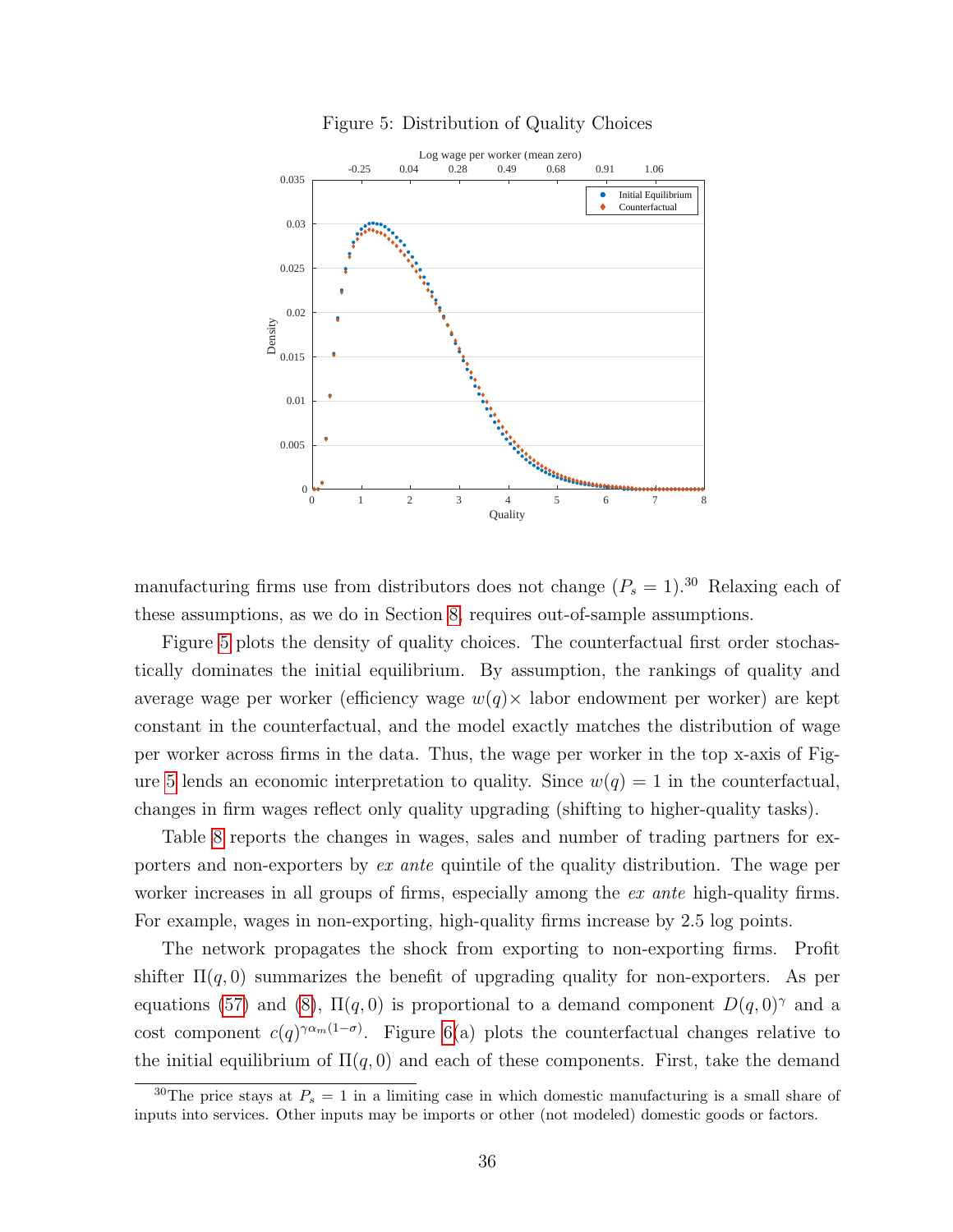<span id="page-38-0"></span>

|                                                                                     | Ex-ante quintiles of quality |                |         |                |               |
|-------------------------------------------------------------------------------------|------------------------------|----------------|---------|----------------|---------------|
|                                                                                     | 1                            | $\overline{2}$ | 3       | $\overline{4}$ | $5$ (largest) |
| $\log(Wage\ per\ worker) \times 10^{-2}$ , counterfactual – initial equilibrium     |                              |                |         |                |               |
| Exporters                                                                           | 0.31                         | 0.52           | 0.92    | 1.66           | 2.90          |
| Non-exporters                                                                       | 0.23                         | 0.48           | 0.89    | 1.61           | 2.53          |
| All Firms                                                                           | 0.24                         | 0.48           | 0.90    | 1.63           | 2.76          |
| $\log(Sales) \times 10^{-2}$ , counterfactual – initial equilibrium                 |                              |                |         |                |               |
| Exporters                                                                           | $-1.25$                      | 0.50           | 1.48    | 3.05           | 6.58          |
| Non-exporters                                                                       | -7.69                        | $-7.03$        | $-6.03$ | $-4.25$        | $-1.23$       |
| All Firms                                                                           | $-6.93$                      | $-5.98$        | $-4.58$ | $-2.01$        | 3.60          |
| $\log(Number$ of Suppliers) $\times 10^{-2}$ , counterfactual – initial equilibrium |                              |                |         |                |               |
| Exporters                                                                           | $-0.74$                      | 0.29           | 0.88    | 1.81           | 3.90          |
| Non-exporters                                                                       | $-4.56$                      | -4.17          | $-3.58$ | $-2.52$        | $-0.73$       |
| All Firms                                                                           | $-4.11$                      | $-3.55$        | $-2.71$ | $-1.19$        | 2.14          |
| $\log(Number$ of Customers $)\times 10^{-2}$ , counterfactual – initial equilibrium |                              |                |         |                |               |
| Exporters                                                                           | $-2.47$                      | $-1.28$        | $-0.12$ | 1.47           | 3.82          |
| Non-exporters                                                                       | $-3.55$                      | $-2.58$        | $-1.43$ | 0.16           | 2.14          |
| All Firms                                                                           | $-3.42$                      | $-2.40$        | -1.18   | 0.56           | 3.18          |

Table 8: Counterfactual Changes by Quintile of Quality

Figure 6: Decomposition of Changes in Domestic Profit Shifter

<span id="page-38-1"></span>

*Notes:* The figure displays the counterfactual changes in the domestic profit shifter. This shifter  $\Pi(q, 0)$ is proportional to  $D(q,0)^\gamma \cdot c(q)^{\alpha_m(1-\sigma)\gamma}$ , and we separately plot these demand and cost components. The baseline counterfactual is in the left panel, and the special case with no complementarity  $(\nu_y = 0,$  $\nu_v = \infty$ ) is in the right panel.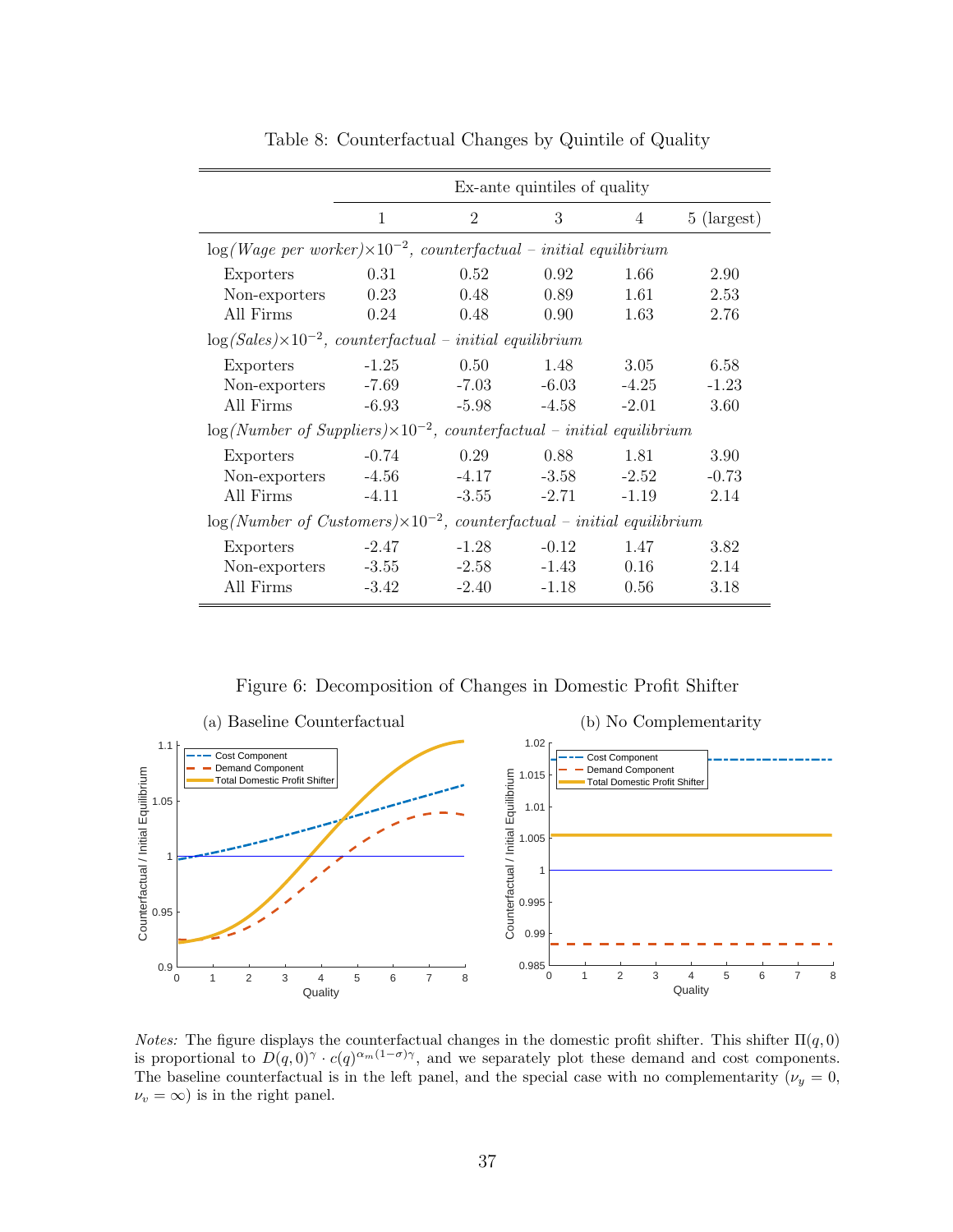component  $D(q, 0)^\gamma$  on the red dotted curve. Exporters upgrade quality and increase their posting of ads. Then, the probability of matching increases for high-quality suppliers who direct their ads toward high-quality market segments. At the intensive margin, conditional on the match, exporters increase their spending on high- relative to lowquality domestic suppliers. Second, take the cost component  $c(q)^{\gamma \alpha_m(1-\sigma)}$  on the blue dotted curve. The increased search effort and quality upgrading among exporters decrease the cost of manufacturing inputs for all firms. This decrease accrues disproportionately to high-quality firms whose production is intensive in high-quality inputs (estimated  $\nu_y > 0$ ). The more firms respond to these shifts by upgrading their qualities, the more they augment the effect of the shock. Overall, the profitability for non-exporters increases by 7 percent in the high-quality segment ( $q \approx 6$ ), and it decreases by about 7 percent in the low-quality segment  $(q \approx 1)$ . Both  $c(q)$  and  $D(q, 0)$  significantly contribute to these changes.

Exporters (not in the figure) experience similar indirect effects. Their profit shifter  $\Pi(q, 1)$  is proportional to the same cost component  $c(q)^{\gamma \alpha_m(1-\sigma)}$ , and their demand component  $D(q, 1)$ <sup>γ</sup> is a CES aggregate of domestic demand  $D(q, 0)$  and foreign demand  $D<sub>F</sub>(q)$ in equation [\(38\)](#page-28-0). In all, the average wage increases by 1.0 percent for non-exporters, 1.92 percent for exporters and 1.22 percent for all firms. This increase in exporters' wages is an order of magnitude larger than the increase of 0.21 percent induced by the idiosyncratic export demand shocks of the same magnitude.

The effect of the counterfactual on sales and network connections is more heterogeneous. The domestic market for inputs becomes more competitive  $(c(q)$  decreases), and the appeal of low-quality inputs decreases because their marginal product is low in the production of high quality. As a result, lower-quality, non-exporting firms decrease their sales and search efforts. In Table [8,](#page-38-0) the number of suppliers and customers decreases by 4 log points, and sales decrease by 7.7 log points for these firms. In spite of the positive cross-sectional correlations, the counterfactual simultaneously predicts reductions in sales and network connections and increases in quality for non-exporting firms.

To further probe these mechanisms, we study a special case of the model without the complementarity in matching  $\phi_v$  and in production  $\phi_y$ . The value of high- and low-quality inputs in production is independent of the output quality ( $\nu_y = 0$ ), and all firms' ads are uniformly distributed across the quality set  $Q(\nu_v \to \infty)$ . We re-estimate the model with these parameter restrictions in Appendix [H.](#page-77-0) By assumption, the special case cannot match the increasing relation between buyer and supplier wage. For all other moments, the fit is similar to the general model. Importantly, the ratio  $D_F(q)/D_H(q)$  is increasing in quality so that exporters upgrade quality when  $D_F(q)$  increases.

We experiment with the same 5 percent counterfactual increase in export demand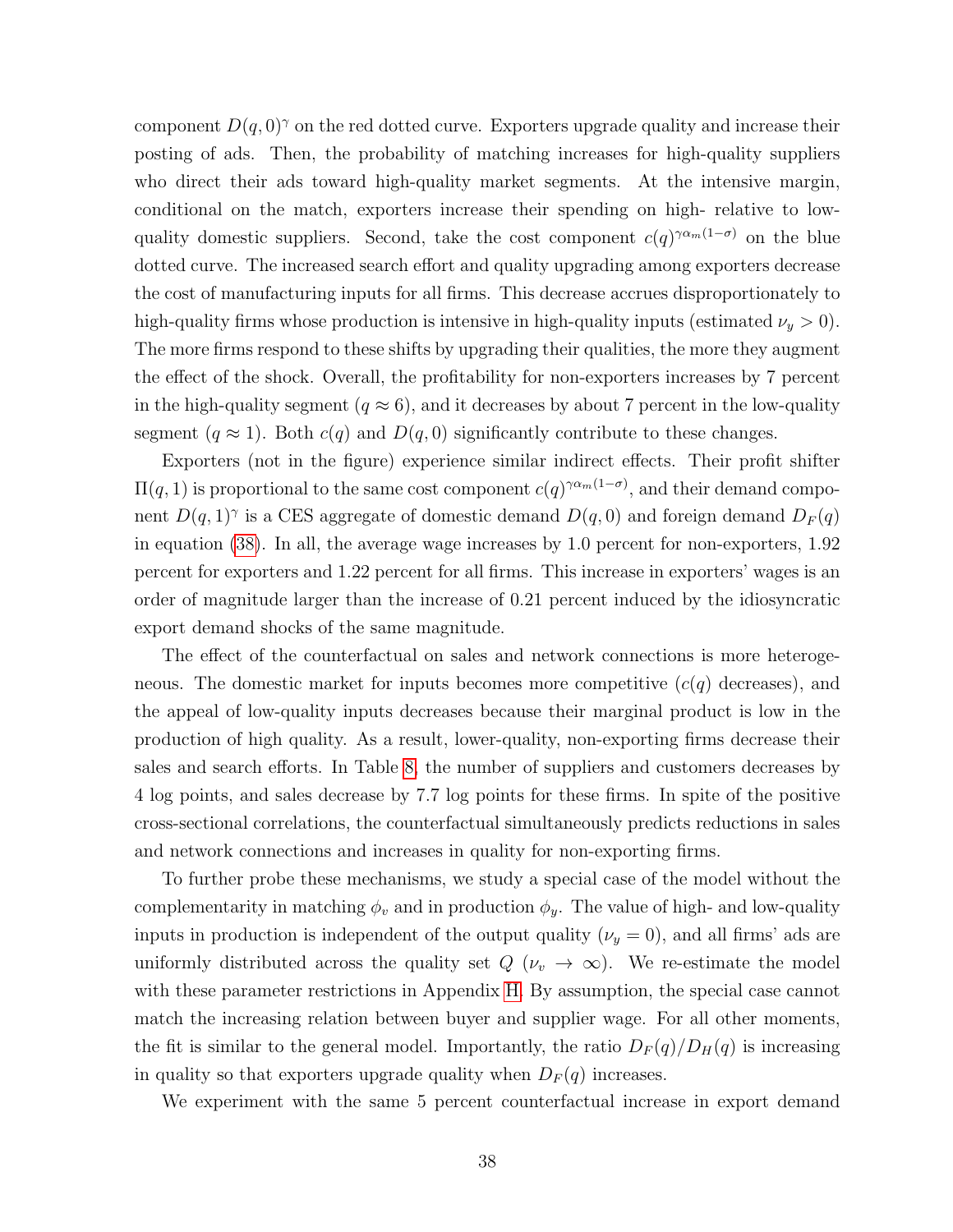$D_F(q)$  in this special case. The average wage increase for exporters is 0.23 percent, very close to the average firm response to an idiosyncratic export demand shock of 0.21 percent. Figure [6](#page-38-1) panel (b) plots the change of  $\Pi(q,0)$  and of its cost  $c(q)^{\gamma \alpha_m(1-\sigma)}$  and demand  $D(q, 0)^\gamma$  components. The shock decreases the price index  $P(q)$  in the domestic market. Competition tightens decreasing demand and costs. However, these changes are independent of quality. Profit shifter  $\Pi(q, 0)$  increases by 0.5 percent for all non-exporters. In the model, firms choose quality before observing their exporting cost. The flattened  $\Pi(q, 0)$  mutes the quality response of all firms in this special case, especially those with a low probability of exporting.

Manufacturing output increases by 6.03 percent in the general model and 5.78 percent in the special case. These effects are larger than the classical [Hulten \(1978\)](#page-46-0) prediction because the positive shock increases exporters' search efforts and leads other firms to tilt their input purchases toward exporters, whose prices decrease. [Baqaee and Farhi](#page-44-0) [\(2019a\)](#page-44-0) highlight this role of an elasticity of substitution greater than one ( $\sigma = 5$  in the estimation). Despite similar predictions on output, the dramatic differences in quality upgrading between the general model and the special case indicate that economies of scale are not sufficient to explain the effect of international trade on developing countries.

### <span id="page-40-0"></span>8 Alternative Counterfactuals and Discussion

In all of the counterfactuals below, foreign demand  $D_F(q)$  increases 5 percent, as in the baseline counterfactual. We experiment with four specifications:

1. We allow the real exchange rate e (wages in Foreign relative to Home) to move to balance trade. In Appendix [E,](#page-69-1) trade balances if

$$
\left(\frac{eP_F}{P_s}\right)^{1-\sigma} X_s = \int_{q\in Q} \left(\frac{e^{\sigma} D_F(q)}{D_H(q)}\right)^{\beta_v/(\beta_v-1)} \left[\int_z x(z,q,1)j(z,q,1)dz\right]dq.
$$

Clearly, imports on the left-hand side decrease with e, and exports on the righthand side increase. In the baseline, we kept  $e = 1$  and allowed the trade surplus to increase with the export shock.

- 2. We incorporate free entry. In the baseline, average profits increase with the foreign demand shock. Here, we allow the mass of firms to increase, which tightens competition and maintains the average profit as in the initial equilibrium.
- 3. We allow the wages of skilled workers to increase. In the baseline, we maintain the wage schedule  $w(q) = 1$  for all q, assuming that the labor supply is perfectly elastic.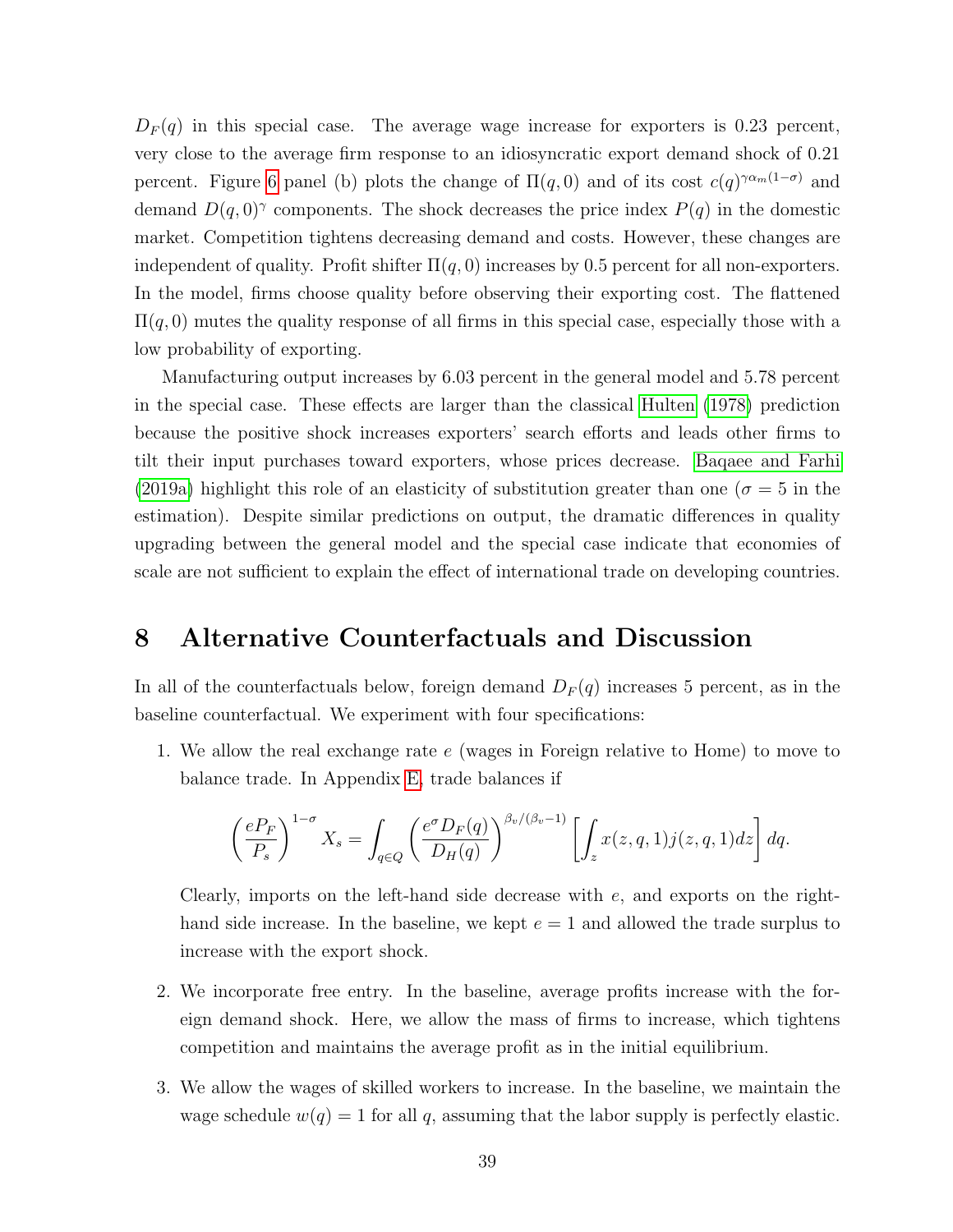There, labor demand for high-quality tasks increases. Here, we allow the wage  $w(q)$ to rise relative to the initial equilibrium and to rise proportionately with quality. In particular, we assume  $w(q)$  is linear, set  $w(0) = 1$  and pick  $w(q^{max})$  so that the average counterfactual quality change across firms is zero.

4. We increase the productivity of the highest-quality firms under the assumption that the agglomeration of skilled workers in manufacturing increases firm productivity, as estimated in Diamond  $(2016)$ . In the baseline, the stock of labor in the *ex ante* top quintile of quality rises by 0.846 percent. [Diamond \(2016\)](#page-45-0) estimates that an increase in college graduates of one percent in a location increases their productivity by 0.854 percent. Using these numbers, we increase the productivity  $z(q,\omega)$  of firms in the ex ante top quintile of quality by 0.72 percent (=  $0.854 \times 0.00846$ ).<sup>31</sup>

Table [9](#page-42-0) summarizes the results. With free entry (2), the number of firms increases by 1.13 percent, but the remaining results are close to the baseline. With balanced trade (1), the real exchange rate appreciates by 1.15 percent, and in counterfactual (3), wages at the top quality  $w(q^{max})$  increase by 0.79 percent. Both of these price changes decrease the incentives for firms to upgrade quality. Although they are small, they have a significant effect, because both the positive and negative effects are magnified in general equilibrium. The average wage per worker increases by 0.20 percent with balanced trade (1) and by 0.16 with the increase in the skill premium  $(3)$  in comparison to 1.22 percent in the baseline.

Agglomeration effects increase the productivity of high-quality firms in specification (4). By the same general equilibrium effects, even a small increase, of 0.72 percent, has a large effect: The average wage per worker increases by 3.17 percent and output by 13.7 percent, roughly double the baseline numbers.<sup>32</sup>

Shifter  $D_F(q)$  summarizes the foreign market size, price index, and frictions in matching with foreign customers. Thus, the counterfactual increase in  $D_F(q)$  may be interpreted as a foreign shock or as a policy to promote exports through decreases in search frictions, e.g., export fairs and conferences.<sup>33</sup> Counterfactuals  $(1)$ ,  $(3)$  and  $(4)$  highlight critical factors in the effectiveness of these export-promotion policies. In counterfactual (3), the

$$
\log w_H = \gamma \log L_H - (1/\sigma) \log L_H
$$

 $31$ In Diamond's (2016) model, the inverse demand function for college graduates is

where  $L_H$  is the supply of college graduates in a location,  $\sigma$  is the elasticity of substitution between skilled and unskilled workers and  $\gamma$  is the external scale parameter. She estimates  $\sigma = 1.6$  and  $\gamma - 1/\sigma = 0.229$ , vielding  $\gamma = 0.854$ .

 $32$ This exercise is akin to [Jones](#page-46-1) [\(2011\)](#page-46-1), who emphasizes the roles of complementarity and economies of scale in economic growth.

<sup>33</sup>[Rauch](#page-47-0) [\(2001\)](#page-47-0) surveys case studies of this type of export-promotion policies.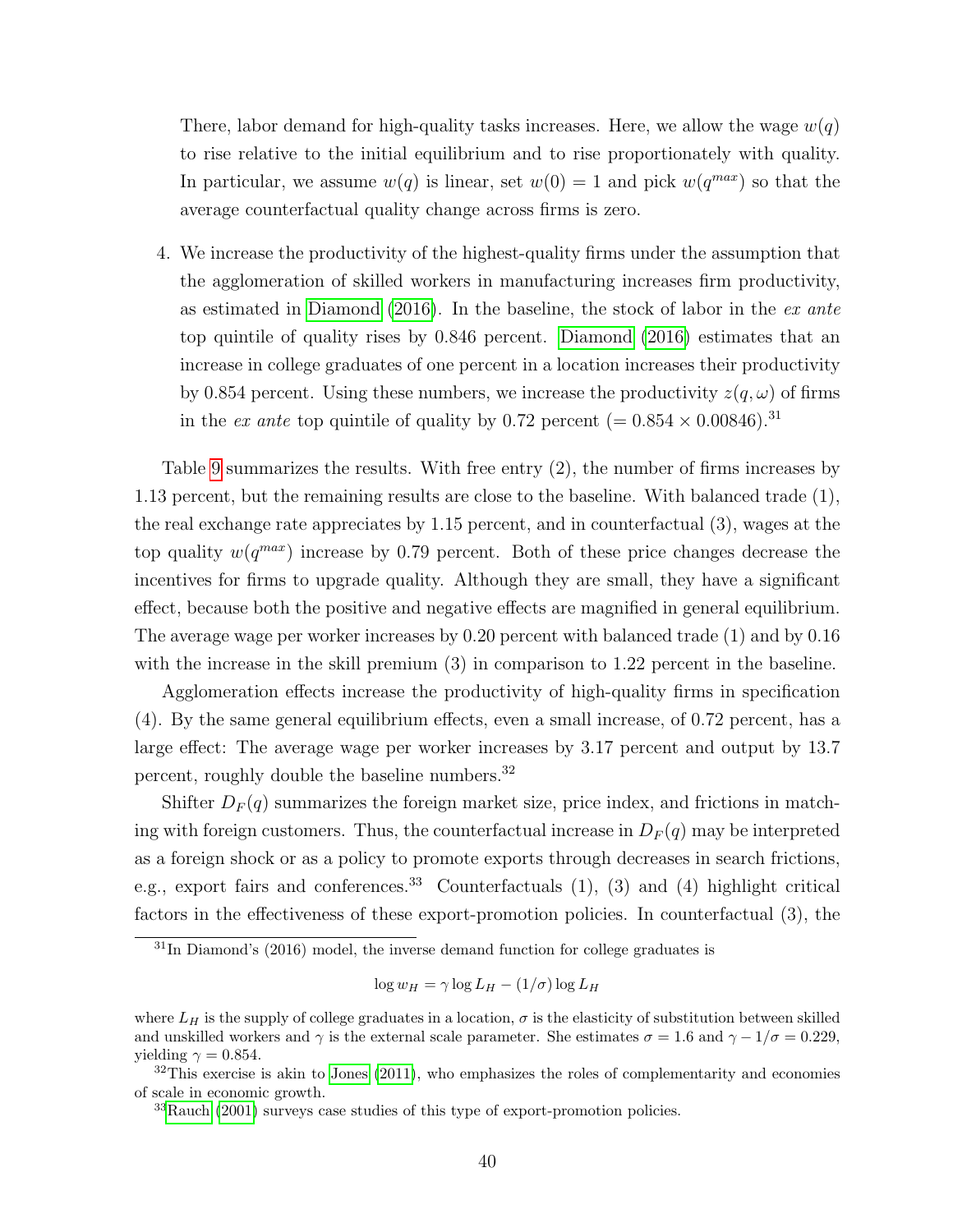<span id="page-42-0"></span>

|                                     | Counterfactual Specifications |                          |                   |                              |                   |
|-------------------------------------|-------------------------------|--------------------------|-------------------|------------------------------|-------------------|
|                                     | Baseline                      | Balanced Trade           | Free Entry        | $\Delta$ Skill Premium       | Agglomeration     |
| Percentage changes in               |                               | (1)                      | $\left( 2\right)$ | (3)                          | $\left( 4\right)$ |
| Output $(X)$                        | 6.03                          | 0.00                     | 6.39              | 3.07                         | 13.72             |
| Exchange rate $(e)$                 | ۰                             | $-1.15$                  |                   |                              |                   |
| Mass of firms $(N)$                 | $\overline{\phantom{0}}$      | $\sim$                   | 1.13              | $\qquad \qquad \blacksquare$ |                   |
| Efficiency wage at $w(q^{max})$     | $\overline{\phantom{a}}$      | $\overline{\phantom{a}}$ |                   | 0.79                         |                   |
| Average wage per worker (All)       | 1.22                          | 0.20                     | 1.30              | 0.16                         | 3.17              |
| Average wage per worker (Exporters) | 1.92                          | 0.32                     | 2.06              | 0.13                         | 5.01              |
| Average Quality (All)               | 2.06                          | 0.34                     | 2.19              | 0.00                         | 5.24              |

Table 9: Summary of Counterfactuals

rise in the skill premium dampens the incentives for firms to upgrade to skill-intensive qualities. This points to the importance of ensuring an elastic supply of skilled workers into manufacturing, perhaps through education and training. In counterfactual (1), the effects of export promotion in quality upgrading are dampened when a real exchange rate appreciation prevents the country from running a trade surplus. In addition, in counterfactual (4), output grows when the agglomeration of skilled workers in manufacturing increases firm productivity. These counterfactuals together rationalize the concomitant increases in the trade surplus and in manufacturing production and upgrades commonly observed in fast-growing emerging markets, notably in East Asia.

## 9 Conclusion

We document novel facts about firm-to-firm trade using data from Turkey. High-wage firms are more likely to match with each other in the network, and the value of transactions is larger when the trading partners' wages are both high. Over time, a firm-specific demand shock from a rich export destination is associated with an increase in the firm's wage and in the average wage of its suppliers.

We rationalize these findings in a model where firms' choices of quality and skill intensity are interconnected through the production network. Higher-quality production is intensive in skilled labor and in higher-quality inputs, and higher-quality firms direct their search toward other higher-quality firms. Counterfactuals show that even a small export shock leads to large and widespread quality upgrades in manufacturing firms because of the complementarity in their quality choices.

These findings are broadly consistent with those of [Goldberg and Reed \(2020\)](#page-46-2), who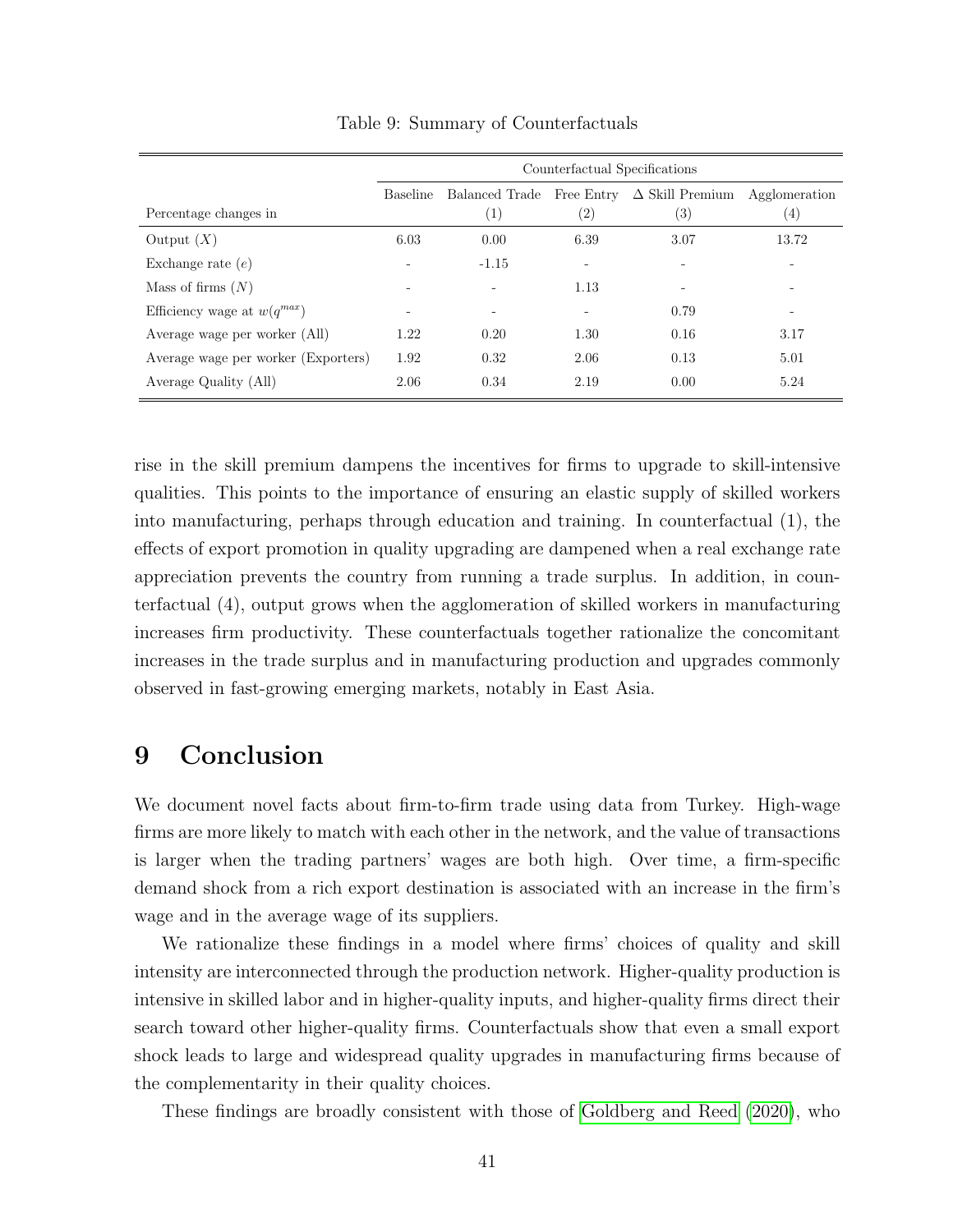show that exporting even a small amount of output to developed countries is associated with economic growth in developing countries. Alternative counterfactual scenarios in Section [8](#page-40-0) point to other economic factors that interact with the effects of international trade on manufacturing firms: education, trade imbalances, and agglomeration effects.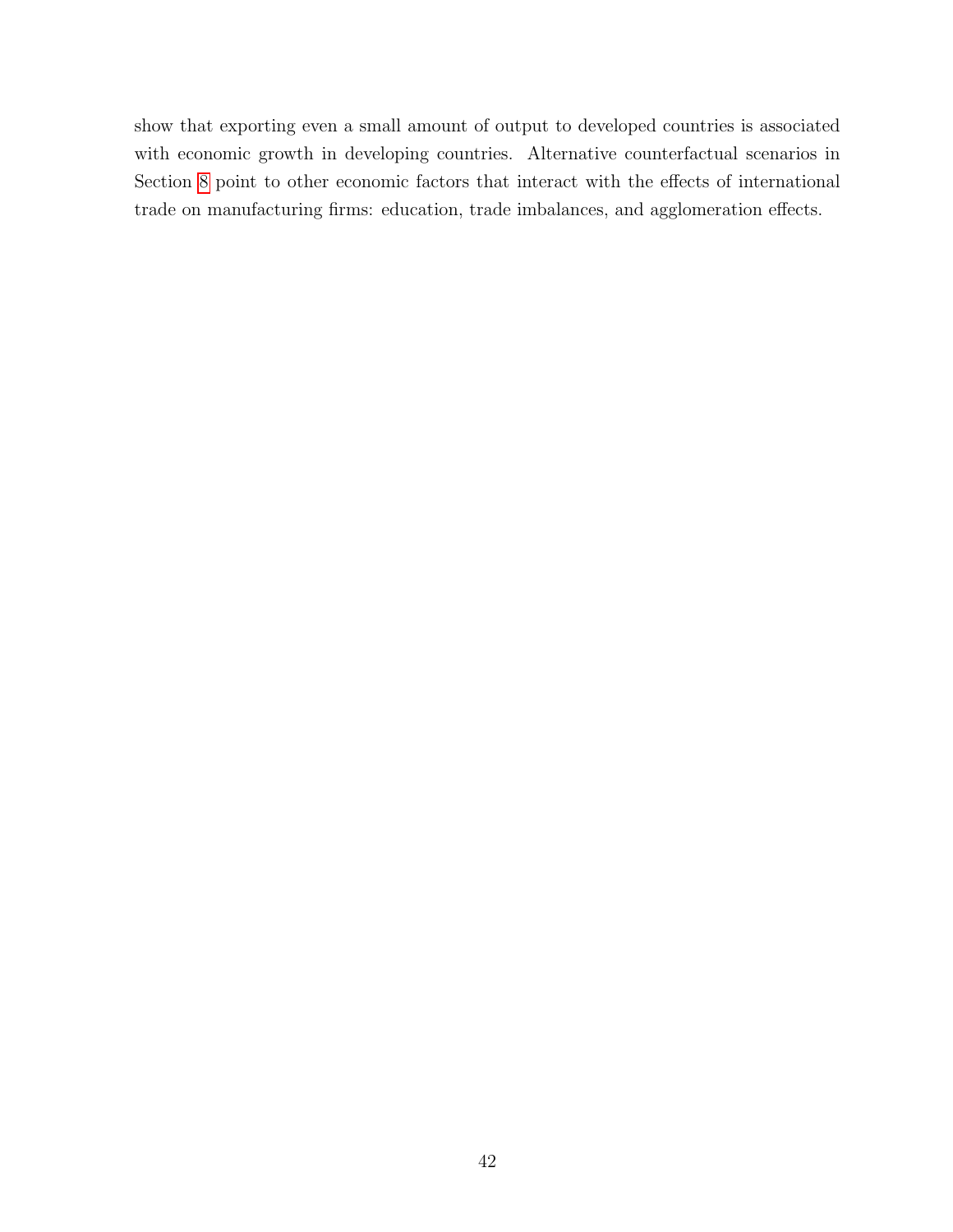## References

- <span id="page-44-1"></span>Abowd, J. M., F. Kramarz, and D. N. Margolis (1999): "High Wage Workers and High Wage Firms," Econometrica, 67, 251–333.
- Acemoglu, D., V. M. Carvalho, A. Ozdaglar, and A. Tahbaz-Salehi (2012): "The Network Origins of Aggregate Fluctuations," Econometrica, 80, 1977–2016.
- <span id="page-44-3"></span>ADÃO, R., M. KOLESÁR, AND E. MORALES (2019): "Shift-Share Designs: Theory and Inference," Quarterly Journal of Economics, 134, 1949–2010.
- <span id="page-44-4"></span>Alfaro-Urena, A., I. Manelici, and J. P. Vasquez (2019): "The Effects of Multinationals on Workers: Evidence from Costa Rica," .
- ANTRAS, P., T. C. FORT, AND F. TINTELNOT (2017): "The Margins of Global Sourcing: Theory and Evidence from US Firms," American Economic Review, 107, 2514–64.
- <span id="page-44-0"></span>BAQAEE, D. R. AND E. FARHI (2019a): "The Macroeconomic Impact of Microeconomic Shocks: Beyond Hulten's Theorem," Econometrica, 87, 1155–1203.
- (2019b): "Productivity and Misallocation in General Equilibrium," Quarterly Journal of Economics, 135, 105–163.
- Bartik, T. J. (1991): Who Benefits from State and Local Economic Development Policies?, WE Upjohn Institute for Employment Research.
- Bastos, P., J. Silva, and E. Verhoogen (2018): "Export Destinations and Input Prices," American Economic Review, 108, 353–92.
- <span id="page-44-2"></span>BECKER, G. S. (1973): "A Theory of Marriage: Part I," Journal of Political Economy, 81, 813–846.
- Bernard, A. B., E. Dhyne, G. Magerman, K. Manova, and A. Moxnes (2019a): "The Origins of Firm Heterogeneity: A Production Network Approach," National Bureau of Economic Research Working Paper Series, No. 25441.
- Bernard, A. B., A. Moxnes, and Y. U. Saito (2019b): "Production Networks, Geography, and Firm Performance," Journal of Political Economy, 127, 639–688.
- BIGIO, S. AND J. LA'O (2020): "Distortions in Production Networks," Quarterly Journal of Economics.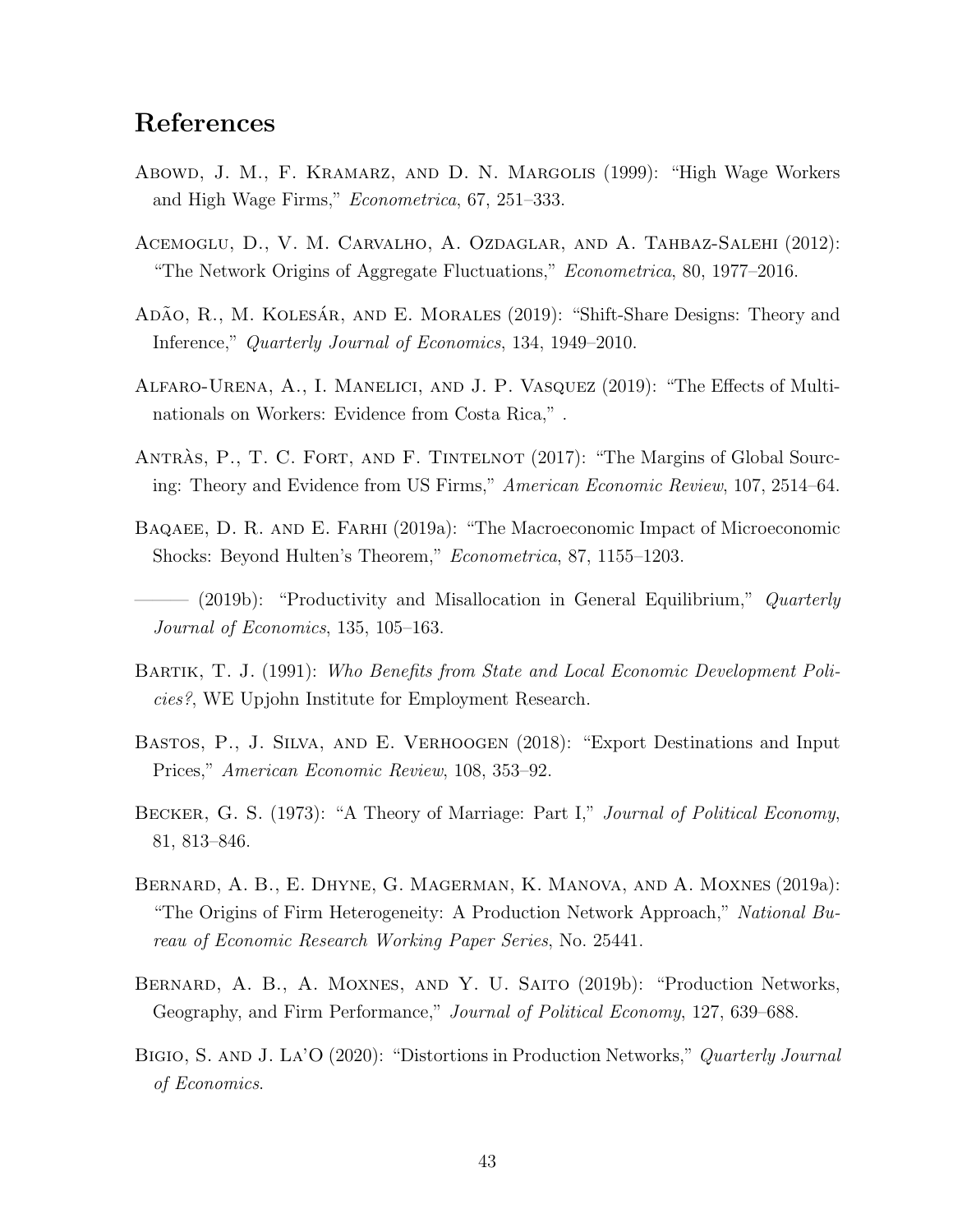- <span id="page-45-1"></span>Bombardini, M., G. Orefice, and M. D. Tito (2019): "Does Exporting Improve Matching? Evidence from French Employer-Employee Data," Journal of International Economics, 117, 229–241.
- <span id="page-45-3"></span>BORUSYAK, K., P. HULL, AND X. JARAVEL (2018): "Quasi-Experimental Shift-Share Research Designs," National Bureau of Economic Research Working Paper Series, No. 24997.
- BRAMBILLA, I., D. LEDERMAN, AND G. PORTO (2012): "Exports, Export Destinations, and Skills," American Economic Review, 102, 3406–38.
- BRODA, C. AND D. E. WEINSTEIN (2006): "Globalization and the Gains from Variety," Quarterly Journal of Economics, 121, 541–585.
- CARVALHO, V. M. AND N. VOIGTLANDER (2014): "Input Diffusion and the Evolution of Production Networks," National Bureau of Economic Research Working Paper Series, No. 20025.
- COSTINOT, A. (2009): "An Elementary Theory of Comparative Advantage," *Economet*rica, 77, 1165–1192.
- COSTINOT, A. AND J. VOGEL (2010): "Matching and Inequality in the World Economy," Journal of Political Economy, 118, 747–786.
- De Loecker, J. (2007): "Do Exports Generate Higher Productivity? Evidence from Slovenia," Journal of International Economics, 73, 69–98.
- Dhyne, E., A. K. Kikkawa, M. Mogstad, and F. Tintelnot (2018): "Trade and Domestic Production Networks," National Bureau of Economic Research Working Paper Series, No. 25120.
- <span id="page-45-0"></span>Diamond, R. (2016): "The Determinants and Welfare Implications of US Workers' Diverging Location Choices by Skill: 1980-2000," American Economic Review, 106, 479– 524.
- Dingel, J. I. (2017): "The Determinants of Quality Specialization," Review of Economic Studies, 84, 1551–1582.
- <span id="page-45-2"></span>DUPUY, A. AND A. GALICHON (2015): "Canonical Correlation and Assortative Matching: A Remark," Annals of Economics and Statistics, 375–383.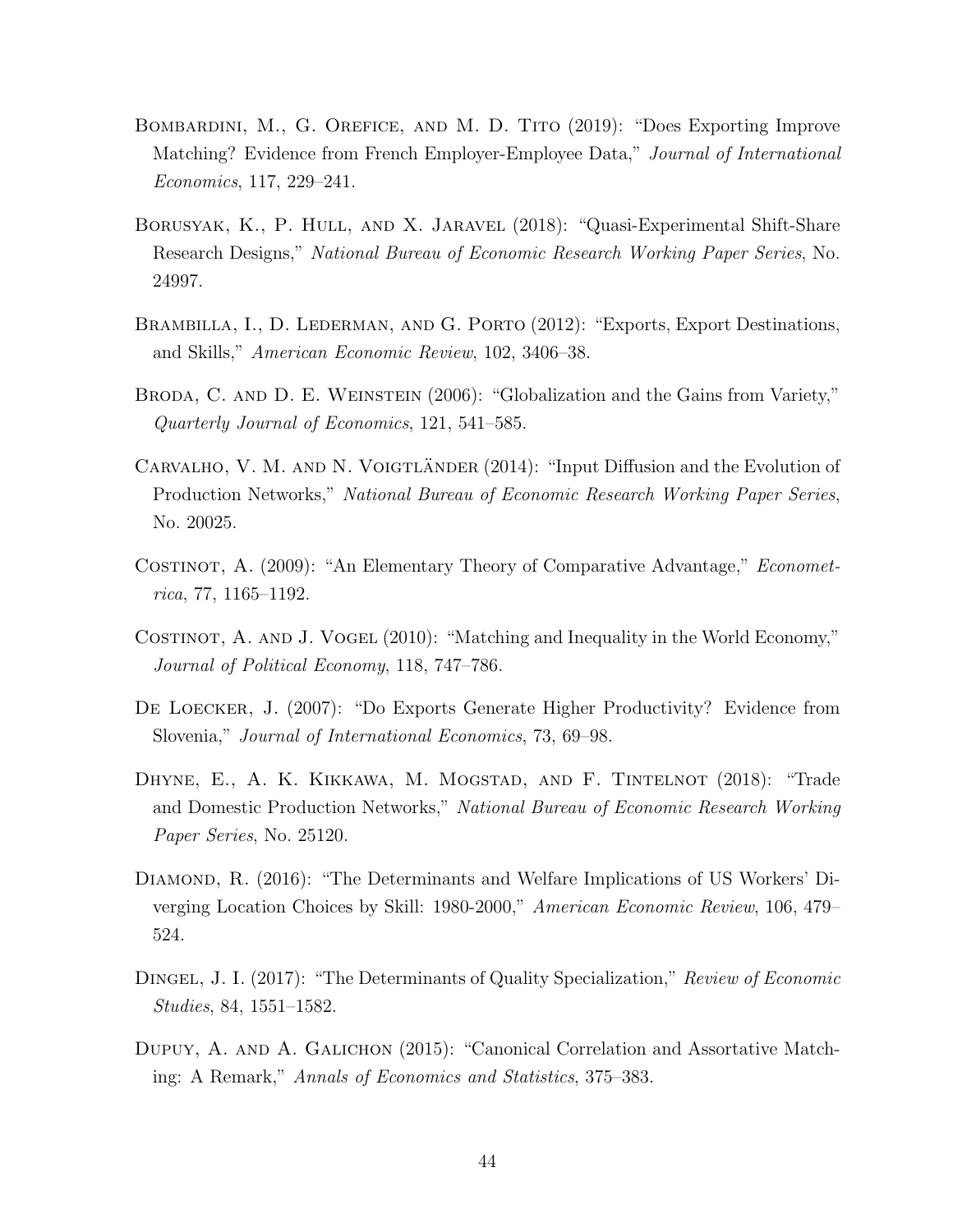- EATON, J., S. KORTUM, AND F. KRAMARZ (2018): "Firm-to-Firm Trade: Imports, Exports, and the Labor Market," .
- Feenstra, R. C. and J. Romalis (2014): "International Prices and Endogenous Quality," Quarterly Journal of Economics, 129, 477–527.
- Fieler, A. C., M. Eslava, and D. Y. Xu (2018): "Trade, Quality Upgrading, and Input Linkages: Theory and Evidence from Colombia," American Economic Review, 108, 109–46.
- <span id="page-46-2"></span>GOLDBERG, P. K. AND T. REED (2020): "Income Distribution, International Integration, and Sustained Poverty Reduction," National Bureau of Economic Research Working Paper Series, No. 27286.
- Goldsmith-Pinkham, P., I. Sorkin, and H. Swift (2020): "Bartik Instruments: What, When, Why, and How," American Economic Review, 110, 2586–2624.
- HALLAK, J. C. (2006): "Product Quality and the Direction of Trade," Journal of International Economics, 68, 238–265.
- <span id="page-46-0"></span>HULTEN, C. R. (1978): "Growth Accounting with Intermediate Inputs," Review of Economic Studies, 45, 511–518.
- Hummels, D., R. Jørgensen, J. Munch, and C. Xiang (2014): "The Wage Effects of Offshoring: Evidence from Danish Matched Worker-Firm Data," American Economic Review, 104, 1597–1629.
- Huneeus, F. (2018): "Production Network Dynamics and the Propagation of Shocks," .
- <span id="page-46-4"></span>JOHNSON, R. A. AND D. W. WICHERN (1988): Applied Multivariate Statistical Analysis, vol. 5, Prentice-Hall, Inc.
- <span id="page-46-1"></span>Jones, C. I. (2011): "Intermediate Goods and Weak Links in the Theory of Economic Development," American Economic Journal: Macroeconomics, 3, 1–28.
- KHANDELWAL, A. (2010): "The Long and Short (of) Quality Ladders," Review of Economic Studies, 77, 1450–1476.
- <span id="page-46-3"></span>Khandelwal, A. K., P. K. Schott, and S.-J. Wei (2013): "Trade Liberalization and Embedded Institutional Reform: Evidence from Chinese Exporters," American Economic Review, 103, 2169–95.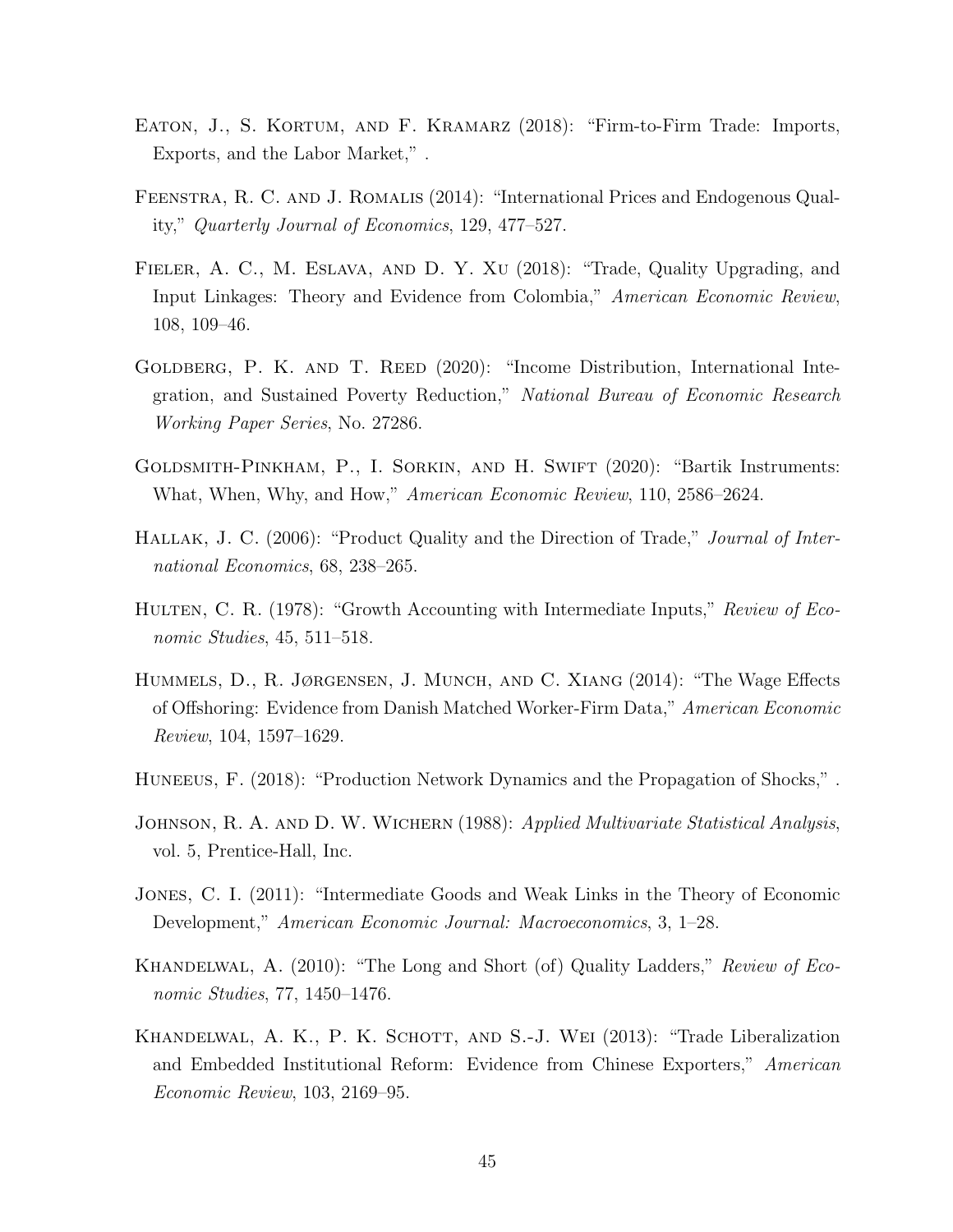- <span id="page-47-1"></span>Kremer, M. (1993): "The O-Ring Theory of Economic Development," Quarterly Journal of Economics, 108, 551–575.
- Kugler, M. and E. Verhoogen (2011): "Prices, Plant Size, and Product Quality," Review of Economic Studies, 79, 307–339.
- LENOIR, C., J. MARTIN, AND I. MEJEAN (2019): "Search Frictions in International Good Markets," CEPR Discussion Papers 13442, C.E.P.R. Discussion Papers.
- Lim, K. (2018): "Endogenous Production Networks and the Business Cycle," .
- Liu, E. (2019): "Industrial Policies in Production Networks," Quarterly Journal of Economics, 134, 1883–1948.
- Manova, K. and Z. Zhang (2012): "Export Prices Across Firms and Destinations," Quarterly Journal of Economics, 127, 379–436.
- <span id="page-47-2"></span>Melitz, M. J. (2003): "The Impact of Trade on Intra-Industry Reallocations and Aggregate Industry Productivity," Econometrica, 71, 1695–1725.
- MILGROM, P. AND J. ROBERTS (1990): "The Economics of Modern Manufacturing: Technology, Strategy, and Organization," American Economic Review, 80, 511–528.
- Miyauchi, Y. (2019): "Matching and Agglomeration: Theory and Evidence from Japanese Firm-to-Firm Trade," .
- MORTENSEN, D. T. (1986): "Job Search and Labor Market Analysis," *Handbook of Labor* Economics, 2, 849–919.
- PETRONGOLO, B. AND C. A. PISSARIDES (2001): "Looking into the Black Box: A Survey of the Matching Function," Journal of Economic Literature, 39, 390–431.
- <span id="page-47-0"></span>RAUCH, J. E. (2001): "Business and Social Networks in International Trade," Journal of Economic Literature, 39, 1177–1203.
- Rogerson, R., R. Shimer, and R. Wright (2005): "Search-Theoretic Models of the Labor Market: A Survey," Journal of Economic Literature, 43, 959–988.
- Roy, A. D. (1951): "Some Thoughts on the Distribution of Earnings," Oxford Economic Papers, 3, 135–146.
- SCHOTT, P. K. (2004): "Across-Product Versus Within-Product Specialization in International Trade," Quarterly Journal of Economics, 119, 647–678.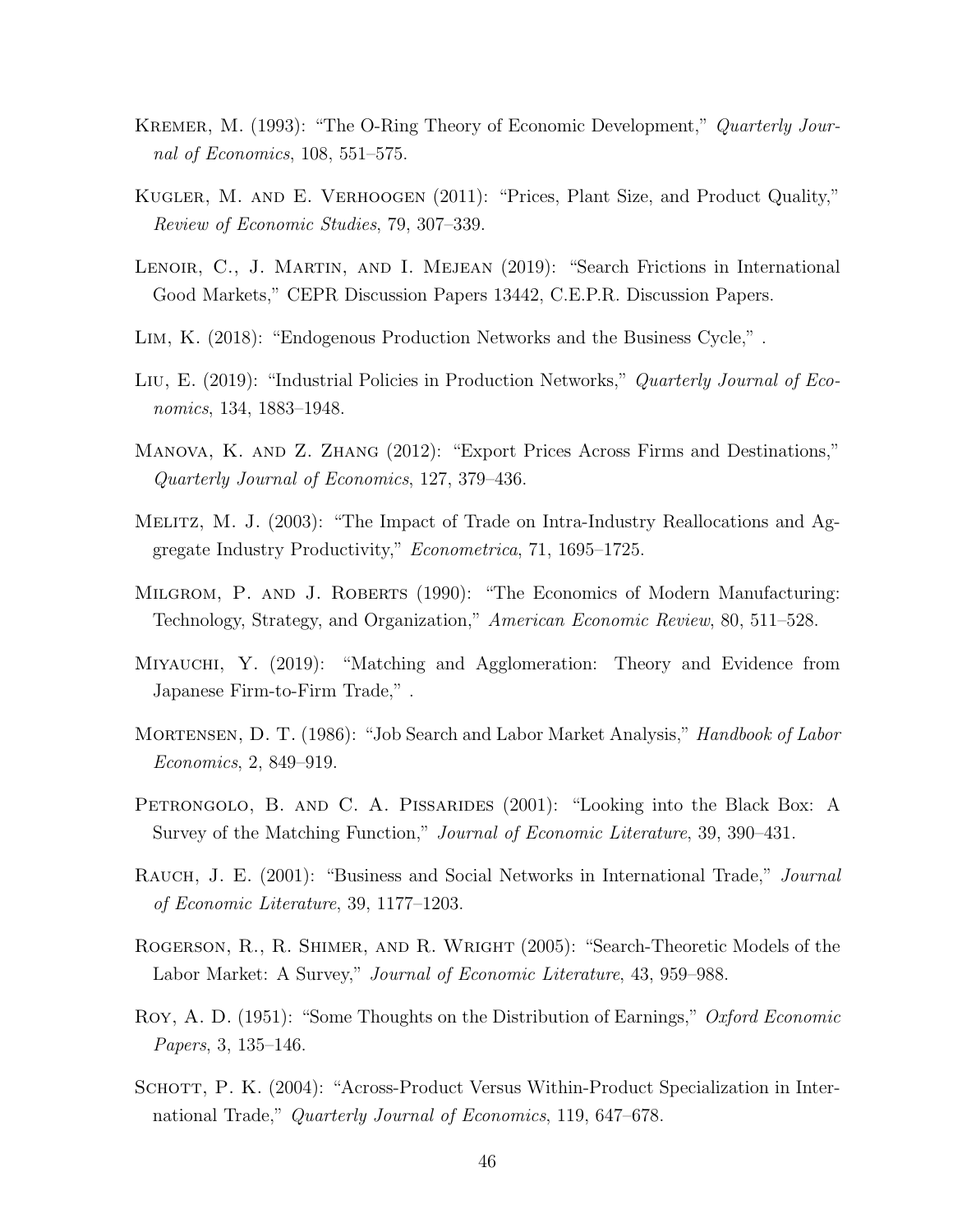- TEULINGS, C. N. (1995): "The Wage Distribution in a Model of the Assignment of Skills to Jobs," Journal of Political Economy, 103, 280–315.
- Verhoogen, E. A. (2008): "Trade, Quality Upgrading, and Wage Inequality in the Mexican Manufacturing Sector," Quarterly Journal of Economics, 123, 489–530.
- VOIGTLÄNDER, N. (2014): "Skill Bias Magnified: Intersectoral Linkages and White-Collar Labor Demand in U.S. Manufacturing," Review of Economics and Statistics, 96, 495–513.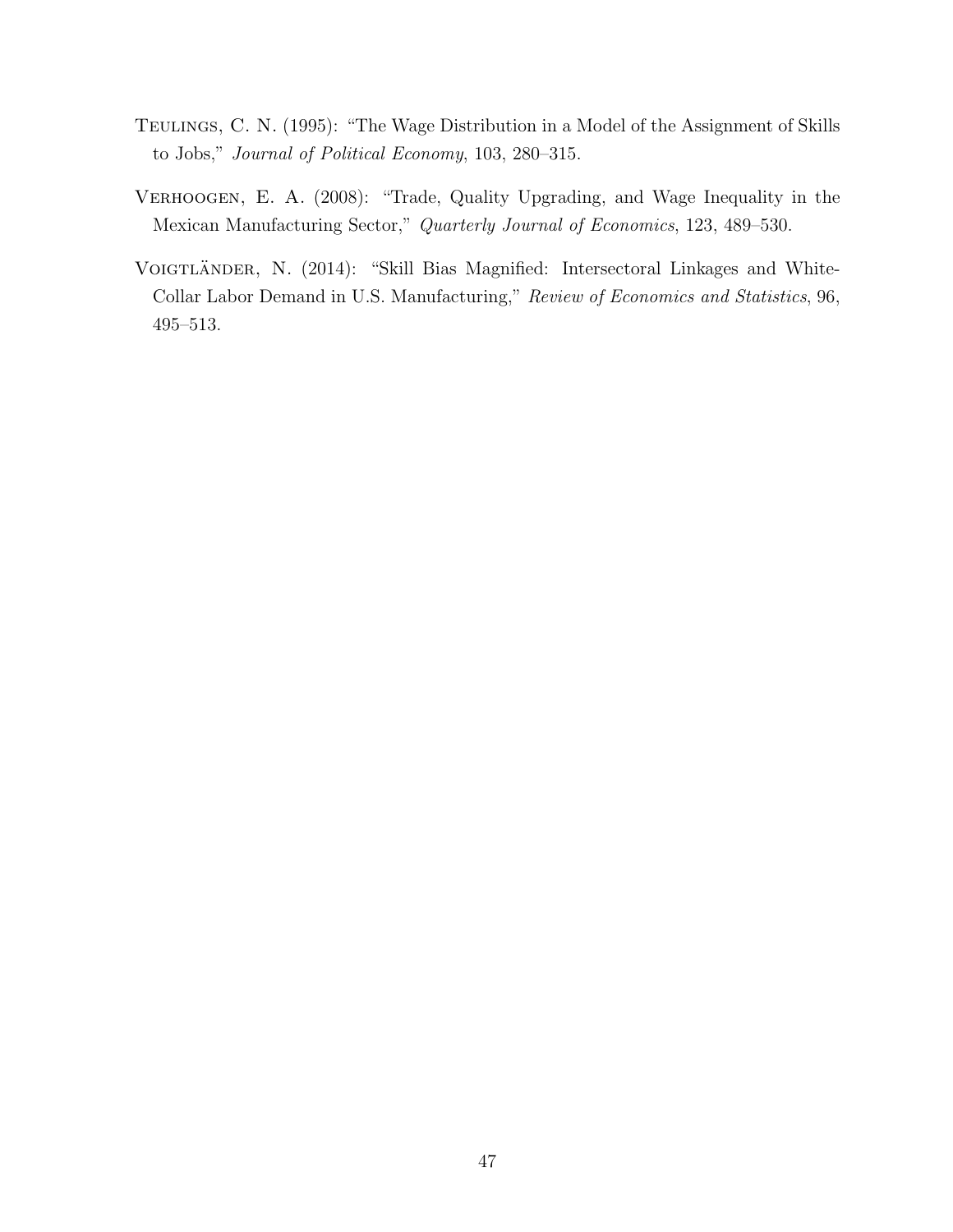# Contents (Appendix)

|          | A Robustness of Sorting Patterns                                                                      | 49 |
|----------|-------------------------------------------------------------------------------------------------------|----|
|          | Alternative Measure of Worker Skills $\ldots \ldots \ldots \ldots \ldots \ldots \ldots \ldots$<br>A.1 | 49 |
|          | A.2                                                                                                   | 51 |
|          | A.3                                                                                                   | 52 |
|          | Geographic Clustering of Business Partners<br>A.4                                                     | 53 |
|          | A.5 Other Characteristics and Canonical Correlation Analysis                                          | 55 |
|          | B Identification and Robustness of Shift-Share IV Regressions                                         | 57 |
|          | C Roy Model of Labor Supply                                                                           | 61 |
|          | D Special Case: One Quality, $\beta_v = \beta_m$                                                      | 63 |
|          |                                                                                                       | 66 |
|          | E Open Economy Model                                                                                  | 68 |
| F        | Identification of $\overline{\omega}_2$                                                               | 71 |
|          | G Computation Algorithm                                                                               | 73 |
|          | G.1 Outer Loop Iteration: $\Pi(q,0), \Pi(q,1), q(\omega) \ldots \ldots \ldots \ldots \ldots \ldots$   | 73 |
|          |                                                                                                       | 73 |
|          | H Model with No Complementarity                                                                       | 76 |
| $\bf{I}$ | Model with Endogenous Targeting                                                                       | 78 |
|          | Theory with Endogenous Targeting $\ldots \ldots \ldots \ldots \ldots \ldots \ldots \ldots$<br>I.1     | 78 |
|          | Estimation and Counterfactual with Endogenous Targeting<br>$1.2\,$                                    | 79 |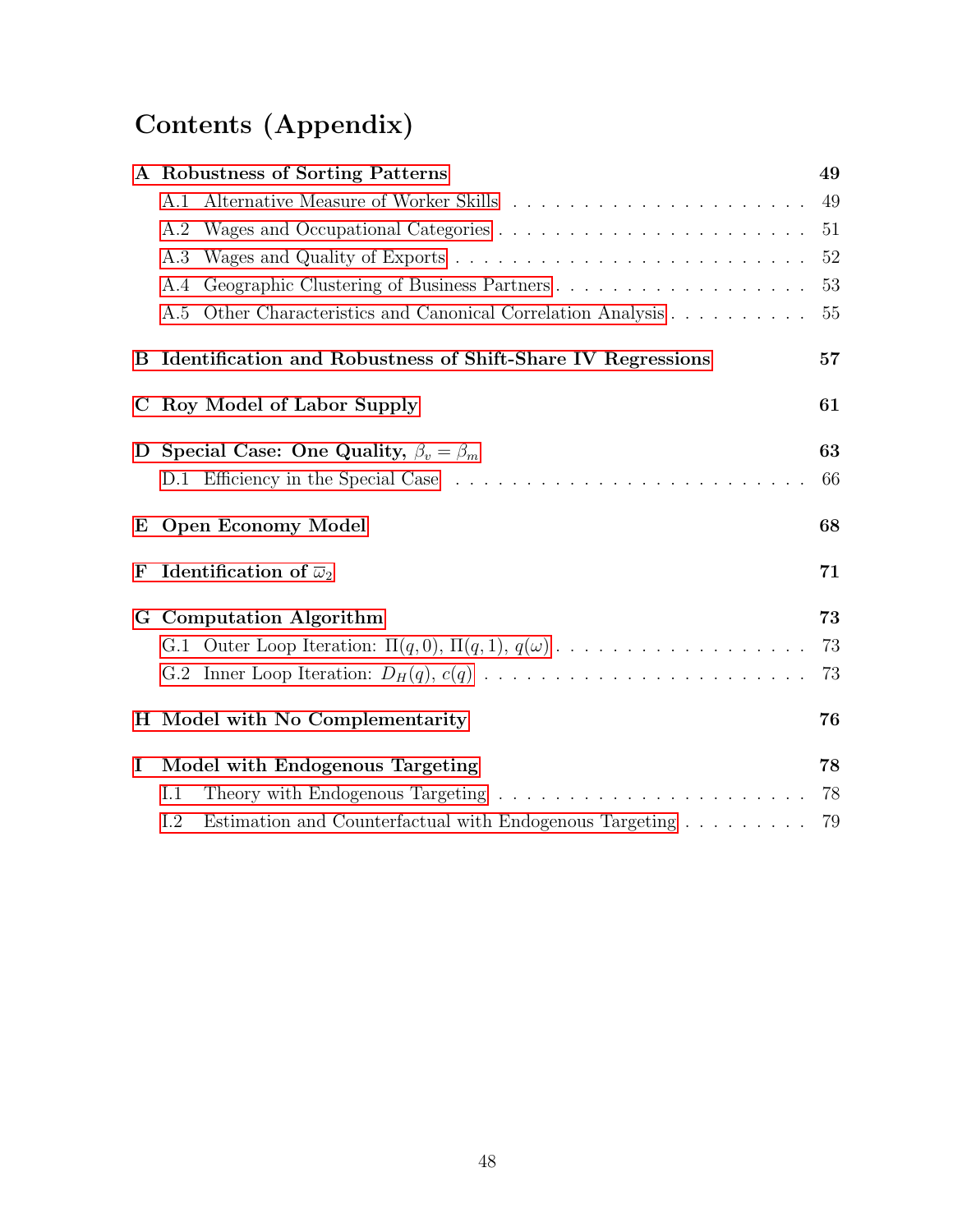### Online Appendix: Not For Publication

We provide complementary results on the descriptive analysis of the data; details of the model, computation, and counterfactuals; and alternative model specifications. In Appendix [A,](#page-50-0) we document a battery of robustness checks and facts that support the positive sorting of worker skills and firm quality across business partners in our data. Appendix [B](#page-58-0) provides details of the identification and robustness of the shift-share IV regressions. We develop a micro-foundation for the wage schedule using a Roy model of labor supply in Appendix [C.](#page-62-0) Appendix [D](#page-64-0) uses a simplified model with homogeneous quality to investigate the efficiency property of endogenous network formation. Details of the open economy model are in Appendix [E.](#page-69-1) Appendix [F](#page-72-0) discusses the identification of the parameter  $\overline{\omega}_2$ . The computation algorithm is described in Appendix [G.](#page-74-0) Finally, Appendix [H](#page-77-0) and Appendix [I](#page-79-0) report estimates and moments of the model extensions with no complementarity and with endogenous targeting of ads, respectively.

## <span id="page-50-0"></span>A Robustness of Sorting Patterns

We check the robustness of the positive assortative matching of firm skill intensity in the network. In Subsection [A.1,](#page-50-1) we decompose firm-worker wages into firm and worker components and show that the sorting pattern holds for the worker components. In Subsection [A.2,](#page-52-0) we use occupational categories to measure skill intensity. In subsection [A.3,](#page-53-0) we estimate exporters' quality using information on export destination, prices and quantities. The quality of firm exports is increasing in the firm's own wage and in its suppliers' wage. The robustness checks in Subsection [A.4](#page-54-0) confirm that the results are not driven by the geographic clustering of similar firms. Finally, Subsection [A.5](#page-56-0) investigates other firm characteristics and finds that wage is the dominant factor in sorting.

#### <span id="page-50-1"></span>A.1 Alternative Measure of Worker Skills

Our measure of firm skill intensity in the main text, wages, contains information about worker skills as well as firm rents. Here, we use an alternative measure of firm skill intensity proposed by [Bombardini et al. \(2019\)](#page-45-1) that extracts firm rents.

First, using Turkish linked employer-employee data for the 2014-2016 period, we decompose the variation in firm-worker wages into firm and worker components as in [Abowd](#page-44-1) [et al. \(1999\)](#page-44-1). We estimate the following specification for worker earnings:

<span id="page-50-2"></span>
$$
\ln wage_{eff} = \Gamma X_{eff} + \theta_e + \psi_f + e_{eff} \tag{42}
$$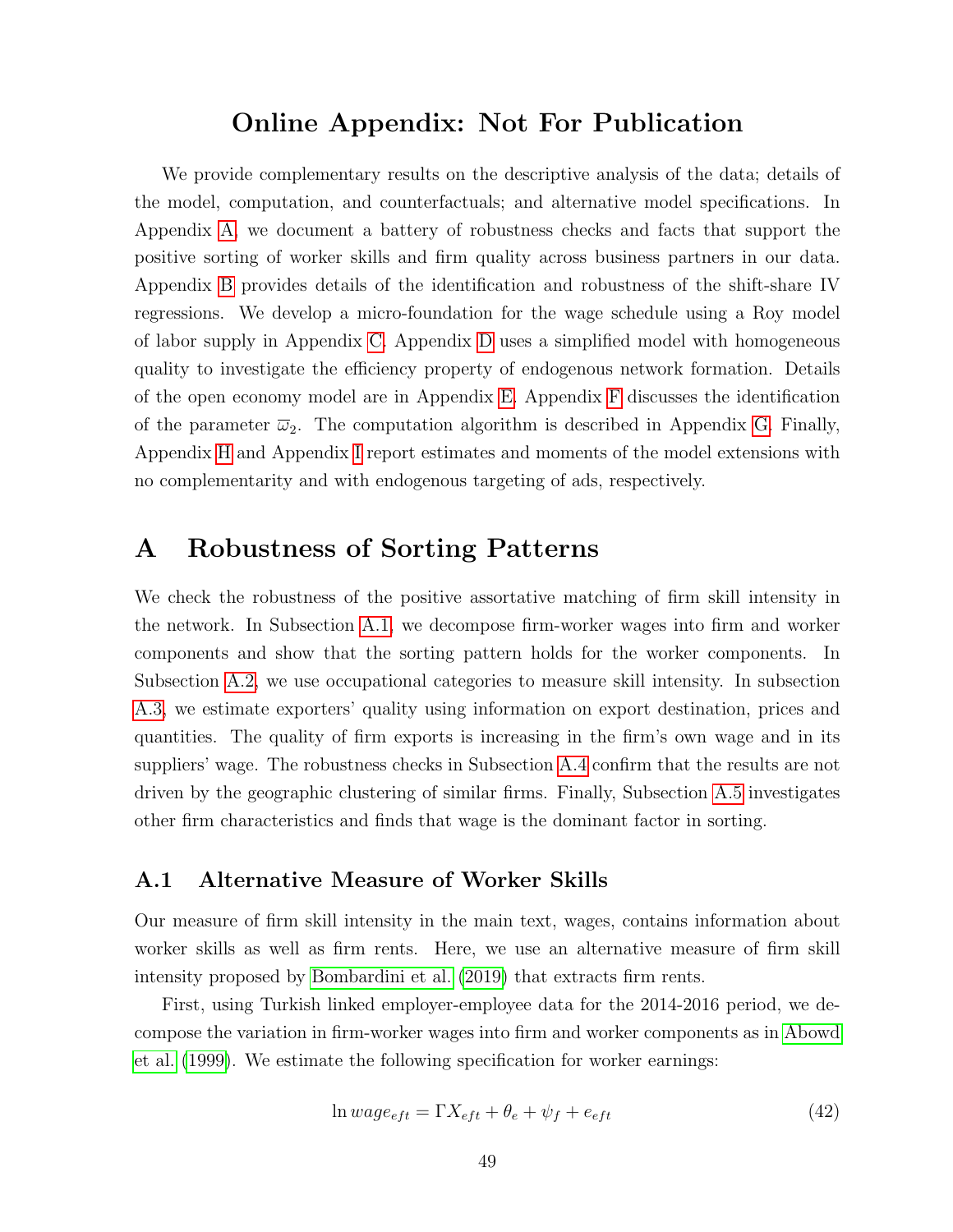where  $\theta_e$  and  $\psi_f$  are worker and firm fixed effects, respectively, and  $X_{\text{eff}}$  is a vector of controls. For workers, the controls are age (squared) and dummies for 1-digit ISCO occupation codes. For firms, the controls are dummies for each industry-region-time triplet and size (proxied by gross sales).

Our sample includes more than 3.2 million firm-worker-year observations. It is well known that the fixed effects in equation [\(42\)](#page-50-2) are identified from workers moving between jobs. As with our baseline results, we estimate [\(42\)](#page-50-2) using only manufacturing firms. Given this industry restriction and the short time span (i.e., 3 years), this sample corresponds to about 65 percent of all workers.

We measure firm  $f$ 's skill intensity using the worker fixed effects:

<span id="page-51-0"></span>
$$
\theta_f = \frac{1}{N_f} \sum_{e \in E_f} \hat{\theta}_e \tag{43}
$$

where  $N_f$  denotes the number of workers in firm f and  $E_f$  the set of workers employed by the firm in the year 2015.

There is significant overlap between the quintiles of firm average wage and the measure  $\theta_f$ : 62 percent (42 percent) of firms in the highest (lowest) quintile based on wages are also in the highest (lowest) two quintiles constructed based on average worker skills. When the middle quintile is included, the respective shares rise to 85 percent and 62 percent.

<span id="page-51-1"></span>

|                | total<br>$\left(1\right)$ | extensive<br>$\left( 2\right)$ | intensive<br>$\left( 3\right)$ |
|----------------|---------------------------|--------------------------------|--------------------------------|
| $\theta_f$     | 0.120                     | 0.080                          | 0.040                          |
|                | (0.006)                   | (0.005)                        | (0.007)                        |
| $\mathbb{R}^2$ | 0.095                     | 0.104                          | 0.045                          |
| N              | 53,601                    | 53,601                         | 53,601                         |
| Fixed effects  | ind-prov                  | ind-prov                       | ind-prov                       |

Table A1: Assortative Matching on Worker Fixed Effects

Notes:  $\theta_f$  denotes average worker skills for firm f in [\(43\)](#page-51-0). The dependent variable, suppliers' skills, are constructed as a weighted average of  $\theta_{\omega}$ , where the weights are the share of supplier  $\omega$  in firm f's total spending on inputs, in equation [\(1\)](#page-7-0). Ind and prov refer to 4-digit NACE industries and provinces, respectively. The extensive and intensive margins are defined in [\(3\)](#page-8-0) and [\(4\)](#page-8-1). Robust standard errors are clustered at the 4-digit NACE industry level.

Table [A1](#page-51-1) presents the results of our sorting regressions using  $\theta_f$  as a proxy for firm skill intensity. The coefficient is economically and statistically significant. It is about half as large as our baseline estimate, even though the measure  $\theta_f$  does not include the firm fixed effect  $\psi_f$  in [\(42\)](#page-50-2) or the skills of workers who never left the firm. The decomposition into the extensive and intensive margins remain close to the baseline.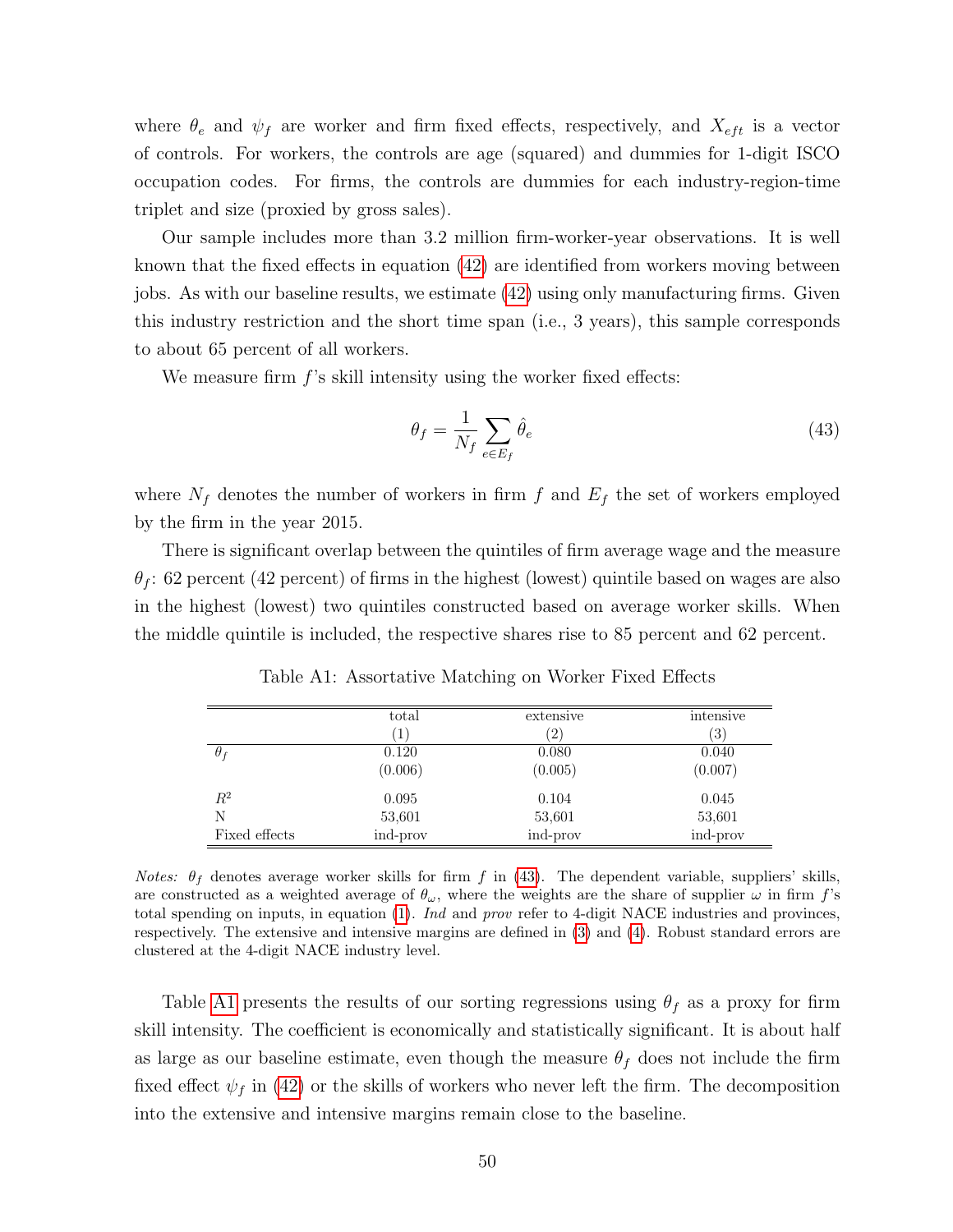#### <span id="page-52-0"></span>A.2 Wages and Occupational Categories

In our data, we observe workers' occupations but not their educational level. From the EUROSTAT dataset, we obtain information on the share of employees with tertiary education for each 1-digit ISCO occupation code for the EU15 countries.<sup>34</sup> Assuming the ranking of skill intensity across occupations is similar in the EU15 and in Turkey, we use these EU15 shares as a measure of occupational skill intensity. We measure firm  $f$ 's skill intensity as:

<span id="page-52-2"></span>
$$
E_f^{\text{occupation}} = \sum_{o=1}^{9} \omega_{of} E du c_o^{\text{EU-15}}
$$
\n(44)

where  $\omega_{of}$  is the employment share of occupation code o for firm f and  $Edu_c^{\text{EU-15}}$  denotes the share of employees with tertiary education for the same occupation code in the EU15. Measure  $E_f^{\text{occupation}}$  $\int_{f}^{\text{occupation}}$  is the expected share of workers with tertiary education of a firm in Europe with the same distribution of workers across occupations as firm  $f$ .

<span id="page-52-1"></span>Figure [A1](#page-52-1) plots firm wages and occupational skill intensity  $E_f^{\text{occupation}}$  with both variables adjusted for province-industry fixed effects. The relationship is positive and tight.

Figure A1: Wages and Measure of Skill Intensity based on Occupations



Notes: We define the wage of a firm as the firm's wage bill divided by the number of workers. The occupational measure of skill intensity is defined in equation [\(44\)](#page-52-2). It is the expected share of workers with tertiary degree of a firm in the EU15 with the same mix of occupational categories as the Turkish firm. Both the x- and the y-axis variables are demeaned from the 4-digit NACE industry averages.

Table [A2](#page-53-1) presents the main assortative matching regressions, replacing wages with

 $34$ The shares are quite stable across years; we used data from 2015.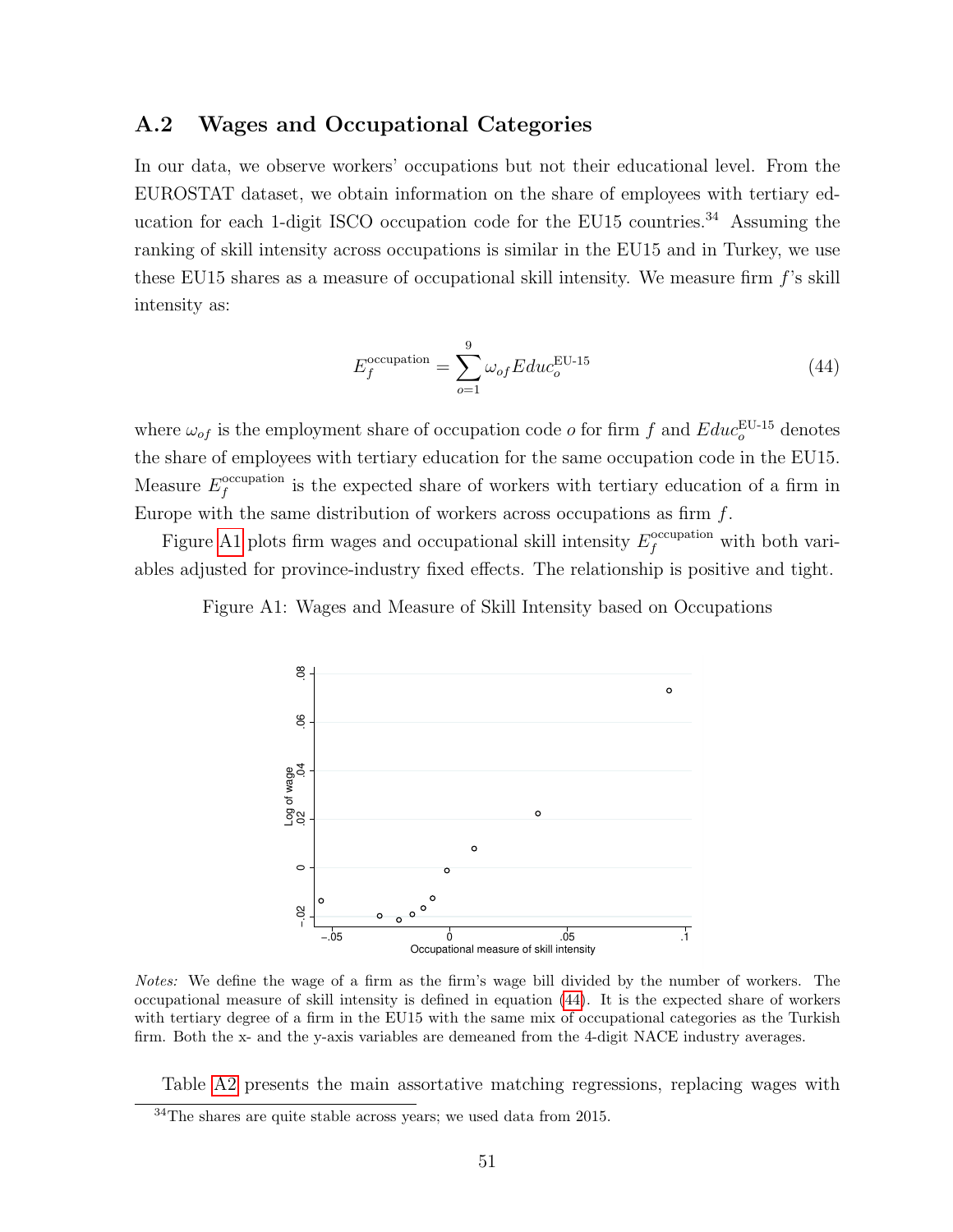occupational skill intensity  $E_f^{\text{occupation}}$  $f_f^{\text{occupation}}$ . The coefficient is positive and significant but much smaller than that in the wage regressions. This is not surprising since occupation is measured at the one-digit level and the educational shares are based on European data, potentially masking large cross-firm heterogeneity. It is still reassuring to observe a clear positive sorting relationship. Because  $E_f^{\text{occupation}}$  $\int_{f}^{\text{occupation}}$  is in shares, not logs, it is not amenable to the decomposition of assortative matching into the extensive and intensive margins.

|                                        | Supplier $E_{\scriptsize{f}}^{\overline{\text{occupation}}}$ | Supplier $\overline{E_{f}^{\mathrm{occupation}}}$ |
|----------------------------------------|--------------------------------------------------------------|---------------------------------------------------|
|                                        | $\left  \right $                                             | (2)                                               |
| $E_{f}^{\overline{\text{occupation}}}$ | 0.0274                                                       | 0.0274                                            |
|                                        | (0.0038)                                                     | (0.0038)                                          |
| Employment <sub>f</sub>                |                                                              | 0.0044                                            |
|                                        |                                                              | (0.00086)                                         |
| $R^2$                                  | 0.049                                                        | 0.051                                             |
| N                                      | 70,967                                                       | 70,967                                            |
| Fixed effects                          | ind-prov                                                     | ind-prov                                          |

<span id="page-53-1"></span>Table A2: Assortative Matching on Occupational Measure of Skill Intensity

*Notes:* We measure a firm's skill intensity  $E_f^{\text{occupation}}$  in [\(44\)](#page-52-2). It is the expected share of workers with tertiary education of a firm in the EU15 with the same occupational mix as firm  $f$ . The dependent variable, Supplier  $E_f^{\text{occupation}}$ , is defined analogously to supplier wages. It is the weighted average of firm f's suppliers  $E_{\omega}^{\text{occupation}}$ , where the weights are firm f's spending on each supplier as a share of its spending on manufacturing inputs. All specifications include industry-province fixed effects (ind-prov). Robust standard errors are clustered at the 4-digit NACE industry level.

#### <span id="page-53-0"></span>A.3 Wages and Quality of Exports

As in [Kremer \(1993\)](#page-47-1), the focus in our paper is on complementarity in firms' skill intensity. Quality in the model is a latent variable that captures the type of labor and material inputs that a firm uses. A firm's quality varies one to one with its wage per worker in the estimation. Here, we check the relationship between wage per worker and the measure of quality proposed by [Khandelwal et al. \(2013\)](#page-46-3). Since this quality measure uses prices, we can only construct it for exporting firms. We estimate the following regression:

<span id="page-53-2"></span>
$$
\ln X_{fpc} + \sigma \ln UV_{fpc} = \alpha_c + \alpha_p + \epsilon_{fpc} \tag{45}
$$

where  $X_{fpc}$  is the quantity of exports of product p by firm f to country c and  $UV_{fpc}$  is its unit value. We set  $\sigma = 5$ . The estimated (logarithm of) quality is given by  $\hat{\epsilon}_{fpc}/(\sigma - 1)$ . We aggregate it to the firm level by taking its simple average across all varieties (productcountry pairs) exported by the firm.

Figure [A2](#page-54-1) plots this measure of firm quality against average firm wages (left panel)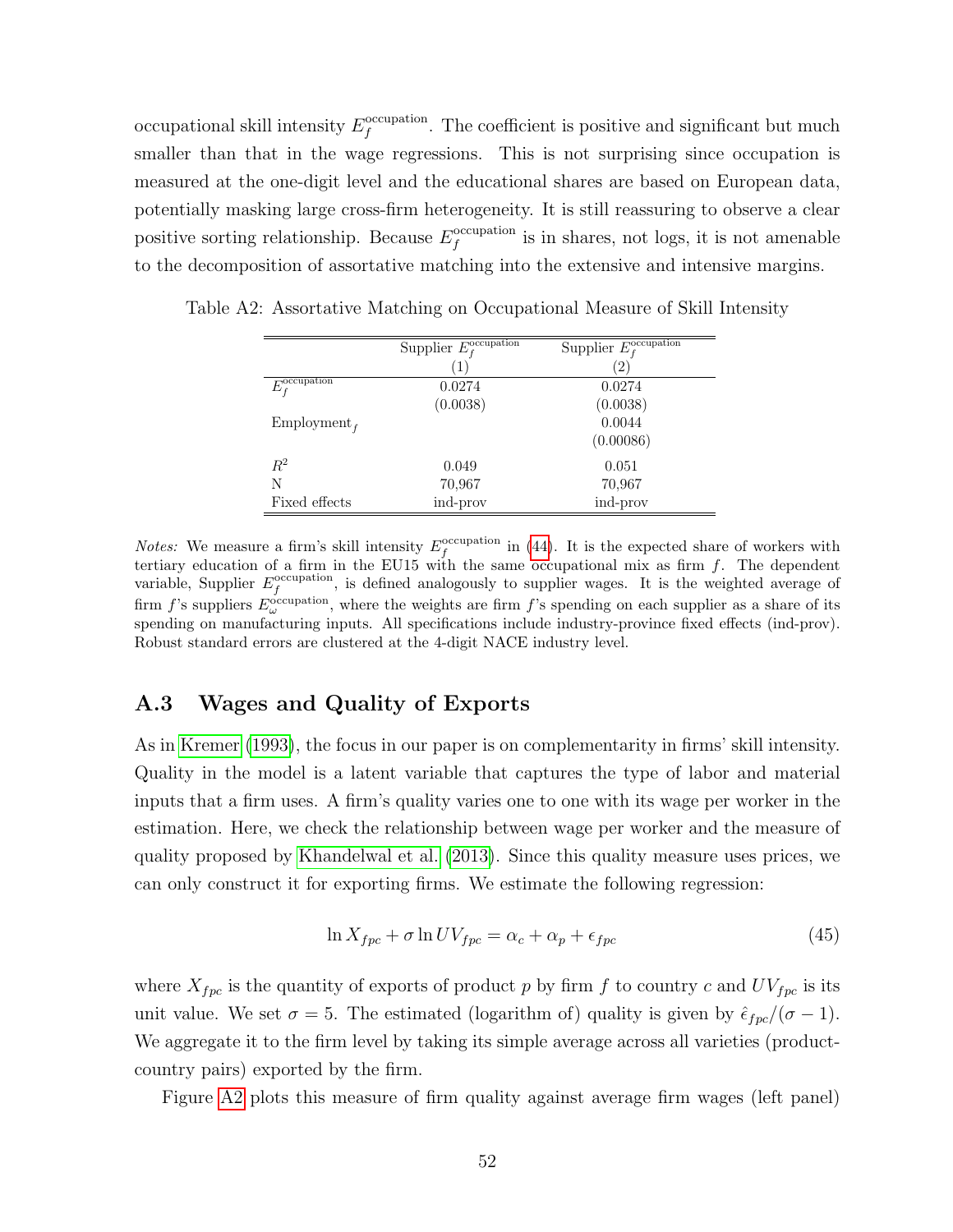and against the wages of the firm's suppliers (right panel). In both plots, each circle represents the average value of the variables on the axes for each bin, where the bins are constructed from the x-axis. All variables are adjusted for their industry averages (4-digit NACE level). The relationship is positive, especially in the upper deciles. There is also considerable overlap in the classification of firms by wage quintile, which is used in the estimation. When the quintiles are constructed based on wages, almost half of the firms (45 percent) in the lowest (highest) quintile fall into the lowest (highest) two quintiles of firm quality. When the middle quintile is included, both shares rise to 65 percent.

Figure A2: Wages and Product Quality

<span id="page-54-1"></span>

Notes: We define the wage of a firm as the firm's wage bill divided by the number of workers. Quality is estimated from equation [\(45\)](#page-53-2). Both the x- and the y-axis variables are demeaned from the 4-digit NACE industry averages.

#### <span id="page-54-0"></span>A.4 Geographic Clustering of Business Partners

We confirm that the baseline results of assortative matching in Table [2](#page-9-0) are not driven by geographic clustering of similar firms. In the baseline, we control for the firm's province, because each province in Turkey roughly reflects a labor market. Turkey has 81 provinces, each divided into districts. The total number of districts is close to 1,000. In panel A of Table [A3,](#page-55-0) we add to our baseline estimates district fixed effects. The coefficients on the total, extensive and intensive margins of assortative matching are all very close to the baseline.

An additional concern is that labor market shocks may affect both a firm's average wage and its suppliers' wages if firms are more likely to match within provinces. To address this concern, we construct a firm's suppliers' wages by excluding suppliers in the province of the firm. We repeat the assortative matching regressions and present the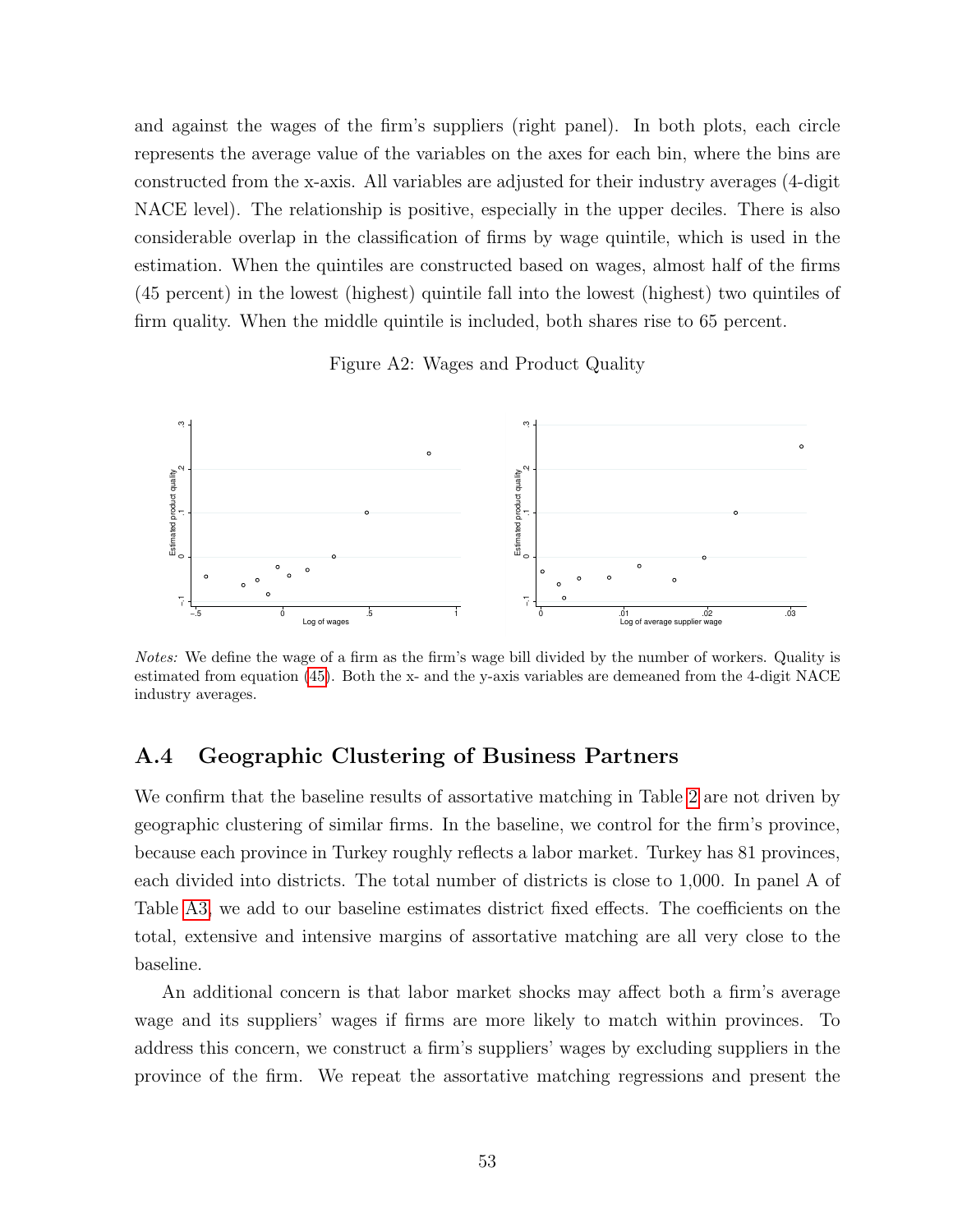results in panel B of Table [A3.](#page-55-0) The results are again close to the baseline.<sup>35</sup> We obtain similar estimates from this sample to the baseline estimates. This tells us that our results are not driven by local trade links or common local labor market conditions.

The VAT dataset that we use to identify domestic buyer-supplier links aggregates transactions at the firm (instead of establishment) level. We investigate whether positive assortative matching on wages is driven by firms with establishments in more than one province. In panel C of Table [A3,](#page-55-0) we repeat the assortative matching regressions excluding these firms as buyers and suppliers. The estimates again indicate strong positive assortative matching on wages, and the coefficient on the extensive margin is close to the original. The coefficient on the intensive margin is smaller than the baseline. Singleestablishment firms generally have few trading partners, and so it is more difficult in this subset to establish the extent to which skill-intensive firms spend relatively more on their skill-intensive suppliers.

|                                        | total                                               | extensive                                                             | intensive         |
|----------------------------------------|-----------------------------------------------------|-----------------------------------------------------------------------|-------------------|
|                                        | $\left(1\right)$                                    | $\left( 2\right)$                                                     | $\left( 3\right)$ |
| <b>Panel A: District fixed effects</b> |                                                     |                                                                       |                   |
| $\log wage_f$                          | 0.245                                               | 0.141                                                                 | 0.104             |
|                                        | (0.011)                                             | (0.006)                                                               | (0.007)           |
| $R^2$                                  | 0.185                                               | 0.162                                                                 | 0.099             |
| N                                      | 77,418                                              | 77,418                                                                | 77,418            |
| Fixed effects                          | ind-prov, distr.                                    | ind-prov, distr.                                                      | ind-prov, distr.  |
|                                        |                                                     | <b>Panel B:</b> Excluding trade partners located in the same province |                   |
| $\log wage_f$                          | 0.214                                               | 0.130                                                                 | 0.0844            |
|                                        | (0.011)                                             | (0.007)                                                               | (0.006)           |
| $R^2$                                  | 0.144                                               | 0.127                                                                 | 0.0760            |
| N                                      | 66,590                                              | 66,590                                                                | 66,590            |
| Fixed effects                          | ind-prov                                            | ind-prov                                                              | ind-prov          |
|                                        | <b>Panel C:</b> Excluding multi-establishment firms |                                                                       |                   |
| $\log wage_f$                          | 0.161                                               | 0.116                                                                 | 0.0448            |
|                                        | (0.008)                                             | (0.006)                                                               | (0.003)           |
| $R^2$                                  | 0.121                                               | 0.115                                                                 | 0.0404            |
| N                                      | 60,517                                              | 60,517                                                                | 60,517            |
| Fixed effects                          | ind-prov                                            | ind-prov                                                              | ind-prov          |

<span id="page-55-0"></span>Table A3: Assortative Matching on Wages: Controlling for Geographic Clustering

Notes: The wage is defined as the average value of monthly payments per worker. The suppliers' average wage log  $wage<sub>f</sub><sup>S</sup>$  is defined in equation [\(1\)](#page-7-0). Ind and prov refer to 4-digit NACE industries and provinces, respectively. Equations [\(3\)](#page-8-0) and [\(4\)](#page-8-1) define the extensive and intensive margins. They capture, respectively, the extent to which firm f matches with high-wage firm or tilts its spending toward high-wage suppliers. All specifications include industry-province (ind-prov) level fixed effects. In panel A, we include fixed effects at the district-level (geographic units within provinces). Robust standard errors are clustered at the 4-digit NACE industry level.

<sup>35</sup>The sample size is smaller than the baseline sample because we drop firms that source all their inputs locally.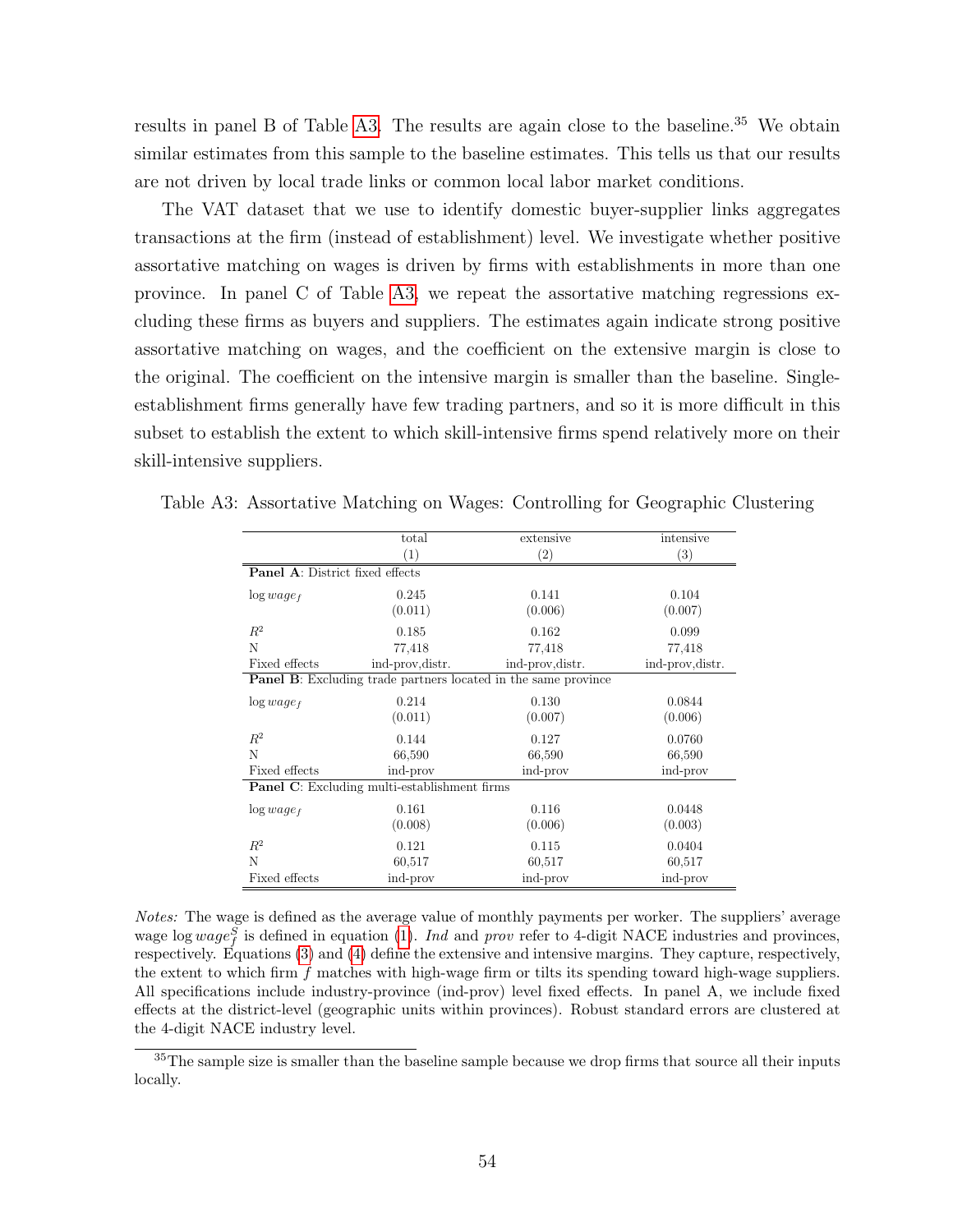#### <span id="page-56-0"></span>A.5 Other Characteristics and Canonical Correlation Analysis

Appendix Table [A4](#page-56-1) repeats the regression from column (2) in Table [1,](#page-8-2) substituting wages with other firm characteristics. Assortative matching on sales is positive but less pronounced than that on wages, and it is driven by the intensive margin. Sorting on the number of firm network links is insignificant.

<span id="page-56-1"></span>

|                                  |          | $\log$ market share <sup>S</sup> | $\log$ outdegree <sup><math>S</math></sup> |                   |
|----------------------------------|----------|----------------------------------|--------------------------------------------|-------------------|
|                                  | manuf    | all                              | manuf                                      | all               |
|                                  | (1)      | $\left( 2\right)$                | $\left( 3\right)$                          | $\left( 4\right)$ |
| Panel A: Total                   |          |                                  |                                            |                   |
| $\log$ market share $_f$         | 0.175    | 0.154                            |                                            |                   |
|                                  | (0.013)  | (0.029)                          |                                            |                   |
| $\log$ indegree <sub>f</sub>     |          |                                  | 0.0985                                     | $-0.034$          |
|                                  |          |                                  | (0.012)                                    | (0.063)           |
| $R^2$                            | 0.11     | 0.14                             | 0.09                                       | 0.14              |
| N                                | 77,418   | 410,608                          | 77,418                                     | 410,608           |
| Fixed effects                    | ind-prov | ind-prov                         | ind-prov                                   | ind-prov          |
| <b>Panel B:</b> Extensive margin |          |                                  |                                            |                   |
| $\log$ market share $_f$         | 0.042    | 0.009                            |                                            |                   |
|                                  | (0.009)  | (0.025)                          |                                            |                   |
| $\log$ indegree <sub>f</sub>     |          |                                  | 0.009                                      | $-0.131$          |
|                                  |          |                                  | (0.009)                                    | (0.060)           |
| $R^2$                            | 0.07     | 0.12                             | 0.08                                       | 0.13              |
| N                                | 77,418   | 410,608                          | 77,418                                     | 410,608           |
| Fixed effects                    | ind-prov | ind-prov                         | ind-prov                                   | ind-prov          |

Table A4: Assortative Matching on Other Variables

Notes: The market share is the share of a firm's sales in total sales of its 4-digit NACE industry, and indegree is the number of domestic suppliers of a firm. Both variables are in logarithms. Denoting the set of suppliers of firm f by  $\Omega_f^S$ , the average supplier market share in panel A is defined as follows: log market share $S_f = \sum_{\omega \in \Omega_f^S} \log$  market share $\omega s_{\omega f}$ , where  $\omega$  indexes suppliers and  $s_{\omega f}$  is the share of f's purchases from supplier  $\omega$ . log outdegree<sub>f</sub> is defined similarly using the number of buyers of a firm. The extensive margin in panel B is the simple average across a firm's suppliers. Ind and prov refer to 4-digit NACE industries and provinces, respectively. Robust standard errors are clustered at the 4-digit NACE industry level.

We conduct a canonical correlation analysis to gauge the relative importance of firm sales and wages in driving assortative matching in Tables [1](#page-8-2) and [A4.](#page-56-1) This approach was first proposed by [Becker \(1973\)](#page-44-2) to evaluate the attractiveness of suitors in marriage markets when multiple dimensions of individual characteristics are observed. We follow the method in [Johnson and Wichern \(1988\)](#page-46-4).

We construct indices that summarize the attractiveness of buyers and suppliers,  $A_b$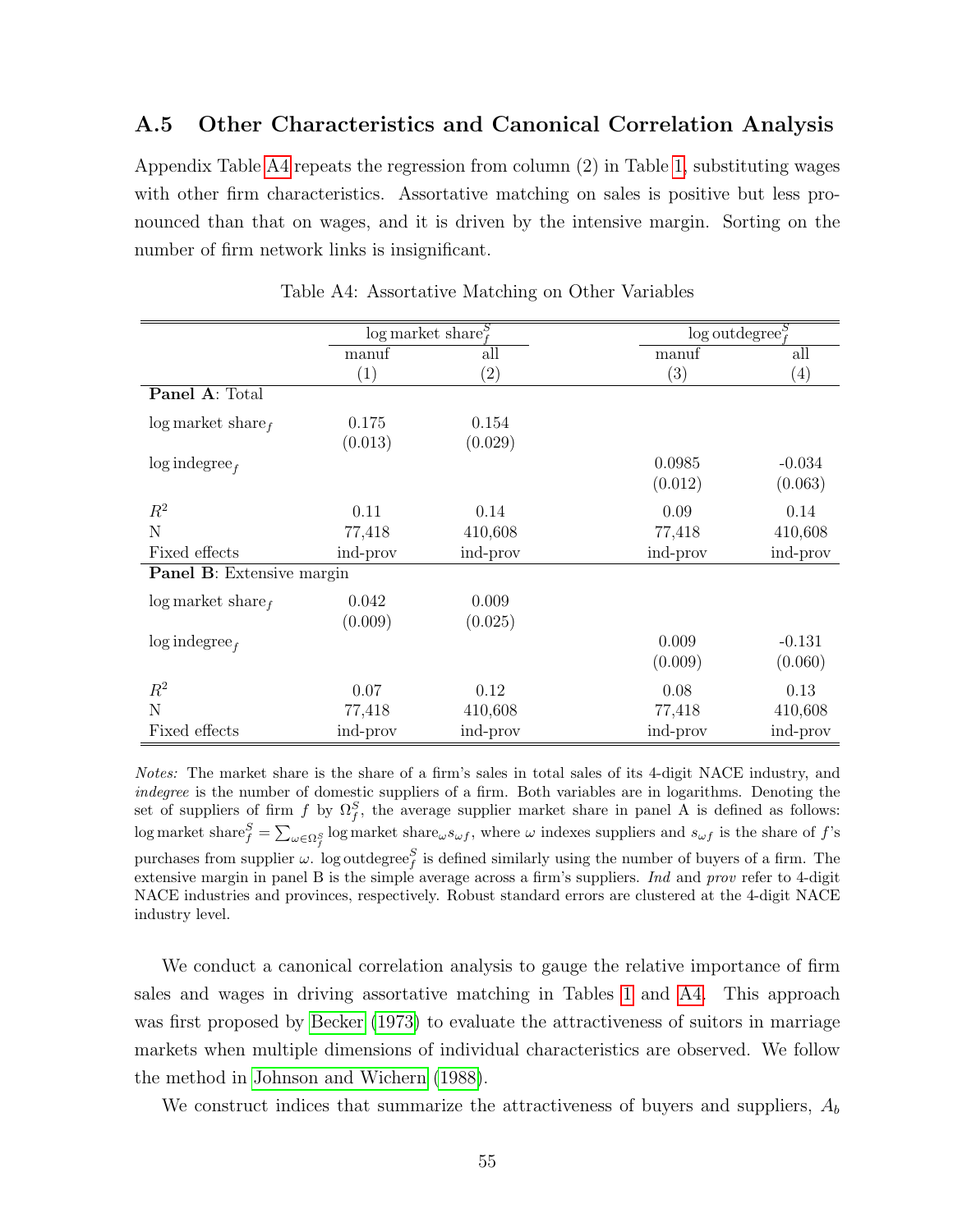and  $A_s$ , as linear combinations of sales and quality:

<span id="page-57-1"></span>
$$
A_b = k_1^b \log sales_b + k_2^b \log wage_b
$$
  
\n
$$
A_s = k_1^s \log sales_s + k_2^s \log wage_s
$$
\n(46)

Since the number of variables is equal to two in both  $A_b$  and  $A_s$ , the maximum number of (independent) canonical variate pairs is two. The coefficients on sales and wages are estimated by maximizing the correlation between the two attractiveness indices, subject to two normalization restrictions.

More formally, let  $X_b = (\log sales_b, \log wage_b)$  and  $X_s = (\log sales_s, \log wage_s)$  denote the vectors of buyer and supplier characteristics and  $k^b = (k_1^b, k_2^b)$  and  $k^s = (k_1^s, k_2^s)$ . The estimated weights  $k^b$  and  $k^s$  solve:

$$
\max k^{b'} E[X_b X_s'] \ k^s
$$
subject to 
$$
k^{b'} E[X_b X_b'] \ k^b = 1, k^{s'} E[X_s X_s'] \ k^s = 1
$$

<span id="page-57-0"></span>If the buyer and supplier characteristics have Gaussian distributions, the estimated weights are consistent.<sup>36</sup>

|                              | Canonical coefficients | p-value |
|------------------------------|------------------------|---------|
| $\log sales_b(k_1^b)$        | 0.29                   | 0.00    |
| $\log wage_b(k_2^b)$         | 0.80                   | 0.00    |
| $\log sales_{s}(k_1^s)$      | 0.11                   | 0.00    |
| $\log wage_s(k_2^s)$         | 0.94                   | 0.00    |
| First canonical correlation  | 0.15                   | 0.00    |
| Second canonical correlation | 0.04                   | 0.00    |

Table A5: Results from the Canonical Correlation Analysis

Notes: The wage is defined as the average value of monthly payments per worker.

To carry out the analysis, we first demean the wage and sales variables from their 4-digit NACE industry averages and then standardize them so that all four variables  $(\ln sales_b, \ln wage_b, \ln sales_s, \text{ and } \ln wage_s)$  have zero mean and unit variance. Thus, the estimated weights for the different variables are directly comparable. Table [A5](#page-57-0) presents the results. All canonical coefficients are positive and statistically significant at the 1 percent level. For buyers, the weight of the wage variable is 2.8 times larger than the weight of the sales variable, and for suppliers, it is 8.5 times larger. This preeminence of

<sup>36</sup>See [Dupuy and Galichon](#page-45-2) [\(2015\)](#page-45-2) for a detailed discussion.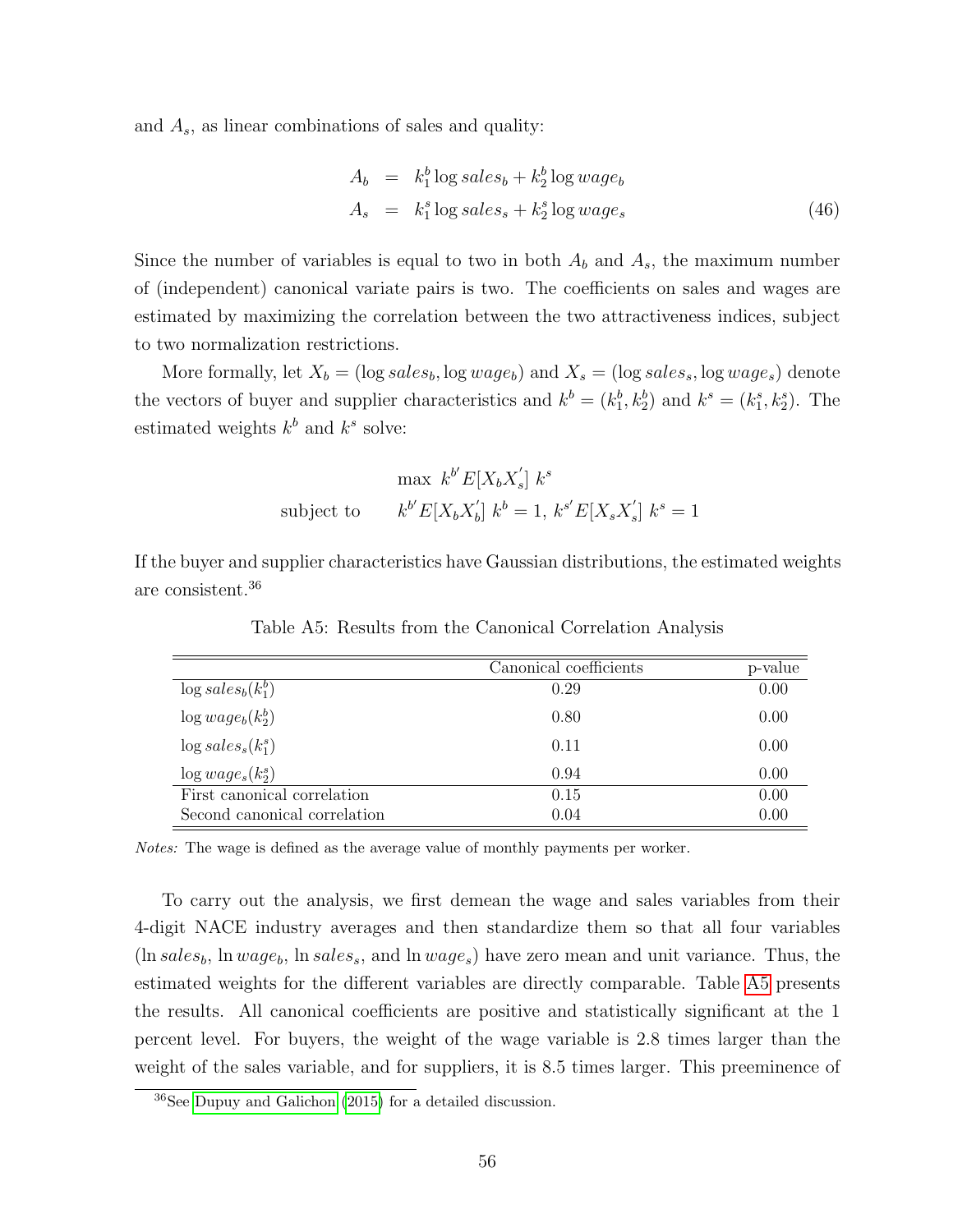firm wages in matching is consistent with the bivariate correlations in the raw data: The bivariate correlation between the wages of buyers and suppliers is 0.15, in comparison to a correlation of 0.08 between their sales. Figure [A3](#page-58-1) shows a strong positive correlation between the predicted buyer and supplier attractiveness indices.

<span id="page-58-1"></span>Figure A3: Predicted Attractiveness of Buyers and Suppliers



*Notes:* The sample includes manufacturing firms on both sides of the transaction.  $A_b$  and  $A_s$  denote the attractiveness indices of buyers and suppliers as defined in [\(46\)](#page-57-1). Each circle represents the average value of the predicted  $A_b$  and  $A_s$  within a percentile of  $A_b$ .

# <span id="page-58-0"></span>B Identification and Robustness of Shift-Share IV Regressions

Our empirical strategy relies on exogenous variation in import demand shocks for the consistency of the estimates in Table [3.](#page-13-0) To validate this assumption, we follow [Borusyak](#page-45-3) [et al. \(2018\)](#page-45-3) and verify that shocks (shifts) are numerous, sufficiently dispersed, and relevant. First, our shift-share design relies on a large number of shocks. To calculate  $Z_{ck}^{a}$ , we use 208 distinct destination countries c and 1,242 4-digit HS codes k, generating 153,186 ck pairs.

Second, as presented in Table [A6,](#page-59-0) our shocks are highly dispersed. The average shock is 0.30, with a standard deviation of 3.26 and an interquartile range of 2.52. More importantly, the observed dispersion cannot be explained by firms' industry of operation. In column (2), when the shocks are residualized on 4-digit NACE industry codes, their standard deviation and interquartile range are almost unchanged. In addition, we have a large number of "uncorrelated" shocks. To show this, we construct, as suggested by [Borusyak et al. \(2018\)](#page-45-3), a measure of shock importance,  $x_{ck} = \sum_f (1/N)x_{ckf}$ . This measure aggregates shares at the level of shocks and captures the average importance of a shock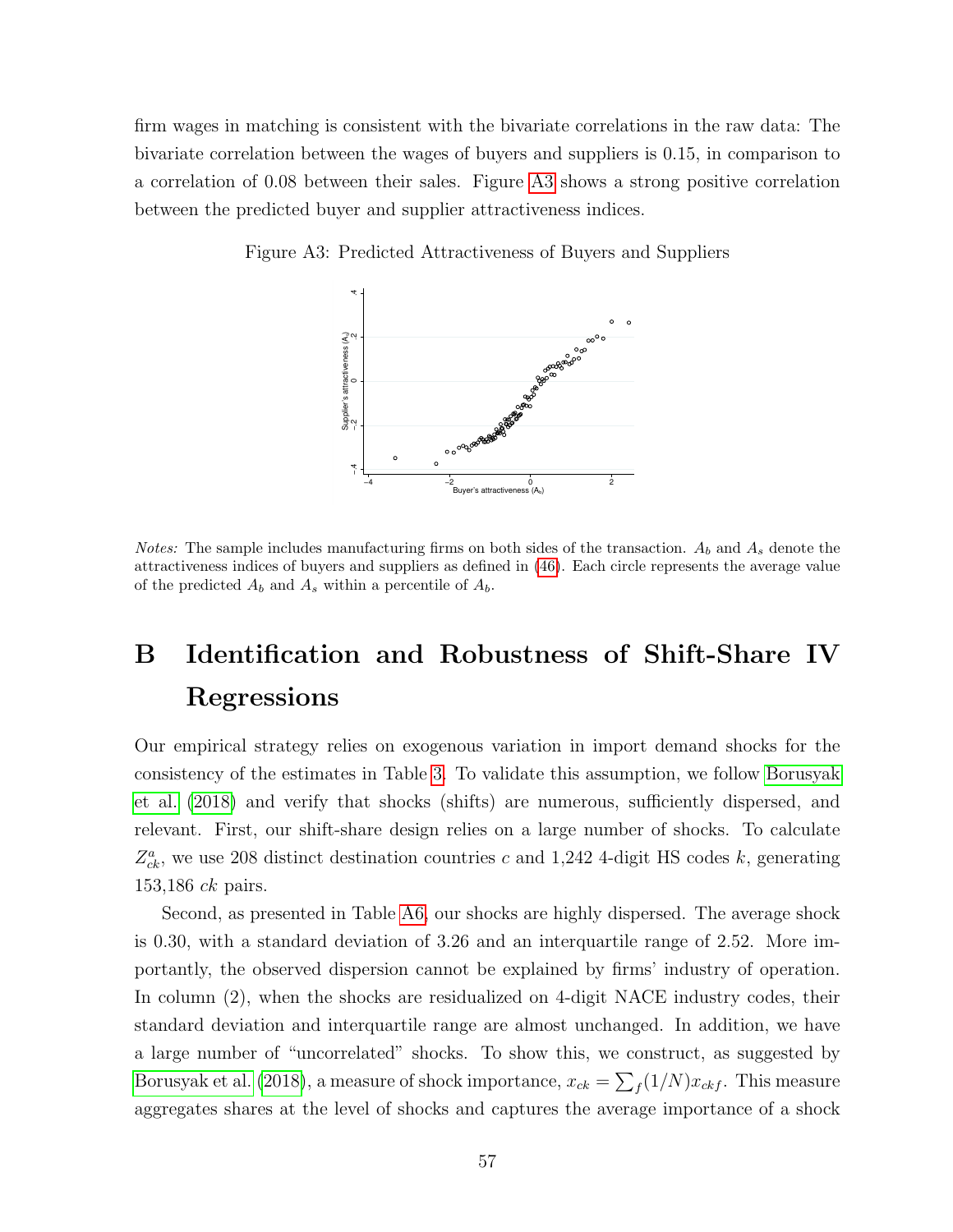for a firm. It is reassuring that even the largest value of  $x_{ck}$  in the data is tiny (0.003). For consistency, shocks should not be highly concentrated. The inverse of the Herfindahl–Hirschman index is informative about the effective number of shocks. As reported in Table [A6,](#page-59-0) the effective number of shocks in our data is close to 20,000, implying that the distribution of export sales is highly dispersed across a large number of country-product markets.

|                                          | (1)     | $2^{\circ}$      |
|------------------------------------------|---------|------------------|
| Mean                                     | 0.30    | $\left( \right)$ |
| Standard deviation                       | 3.26    | 3.24             |
| Interquartile range                      | 2.52    | 2.55             |
| Number of countries c                    | 208     | 208              |
| Number of products $(k)$                 | 1,242   | 1,242            |
| Number of <i>ck</i> pairs                | 153,186 | 153,186          |
| Largest value of $x_{ck}$                |         | 0.003            |
| Effective sample size (inverse of        |         |                  |
| Herfindahl-Hirschman Index of $x_{ck}$ ) |         | 19,949           |
| Adjusted for 4-digit                     |         |                  |
| NACE industry codes                      | Nο      | Yes              |

<span id="page-59-0"></span>Table A6: Summary Statistics for Import Demand Shocks

Third, we check for relevance. As a placebo test, we construct firm-level export demand shocks using randomly generated "shifts" drawn independently for each destinationproduct pair from a normal distribution that has the same mean and standard deviation as the actual distribution of  $\Delta \log \text{Imports}_{ck}$ . Then, we substitute them into equation [\(5\)](#page-12-0) to construct our firm-level placebo export demand shocks: ExportShock $r_q^{random}$ . The results are in Appendix Table [A7,](#page-60-0) column (2). The coefficient is quantitatively and statistically insignificant. In addition, we confirm in column (1) that putting the adjusted and unadjusted export shocks together in the first stage yields coefficients of similar magnitudes as columns (1) and (2) of Table [3.](#page-13-0) Since the unadjusted shock is a weak instrument, the F-statistic decreases from 44 in our baseline regression to 13. This result reinforces our focus on the adjusted shock, i.e., shocks weighted by the income per capita of the destination country.

Appendix Table [A7](#page-60-0) contains additional exercises. In column (3), we add a weighted average of destination GDP per capita measured as of 2010, where the weights are  $x_{ckf}$ (without the shocks). As discussed by [Ad˜ao et al. \(2019\)](#page-44-3), observations with similar shares may have correlated residuals, resulting in invalid standard errors. Therefore, adding this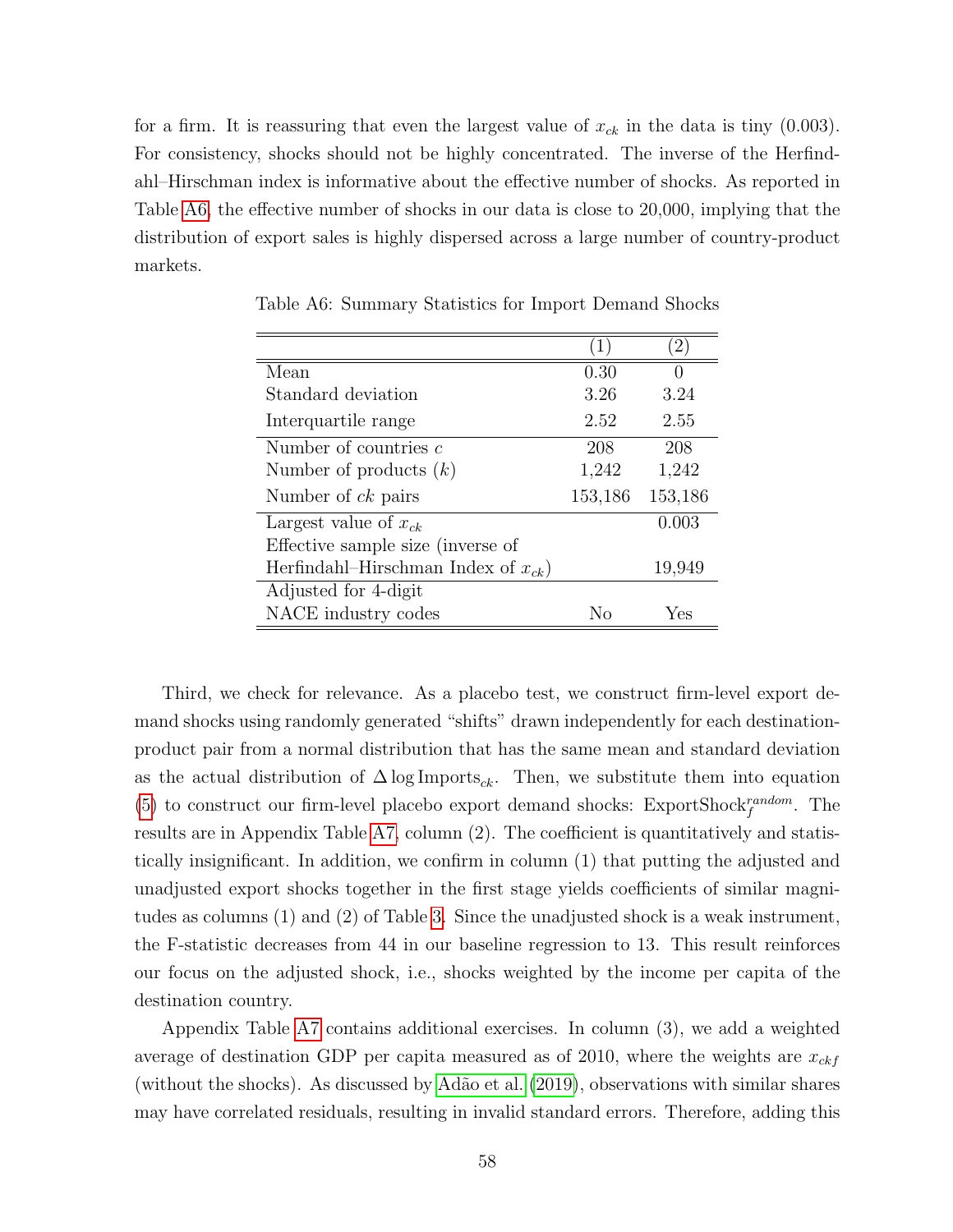<span id="page-60-0"></span>

|                                   | $\Delta \log$ wage <sub>f</sub> | $\Delta$ log wage <sub>f</sub> | $\Delta \log$ wage <sub>f</sub> | $\Delta \log$ wage <sub>f</sub> | $\Delta \log \overline{wage_f^S}$ |
|-----------------------------------|---------------------------------|--------------------------------|---------------------------------|---------------------------------|-----------------------------------|
|                                   | (1)                             | $\left( 2\right)$              | $\left(3\right)$                | $\left( 4\right)$               | $\left( 5\right)$                 |
| ExportShock <sup>u</sup>          | 0.01                            |                                |                                 |                                 |                                   |
| (unadjusted)                      | (0.068)                         |                                |                                 |                                 |                                   |
| ExportShock <sup>a</sup>          | 0.041                           |                                | 0.028                           | 0.028                           |                                   |
| (adjusted)                        | (0.007)                         |                                | (0.008)                         | (0.008)                         |                                   |
| $\text{ExportShock}^{random}_{f}$ |                                 | 0.0003                         |                                 |                                 |                                   |
|                                   |                                 | (0.004)                        |                                 |                                 |                                   |
| Weighted GDP per capita $_f$      |                                 |                                | 0.007                           |                                 |                                   |
|                                   |                                 |                                | (0.001)                         |                                 |                                   |
| Export share $_f$                 |                                 |                                |                                 | 0.039                           |                                   |
|                                   |                                 |                                |                                 | (0.008)                         |                                   |
| $\Delta \log$ wage <sub>f</sub>   |                                 |                                |                                 |                                 | 0.451                             |
| $(IV = ExportShockf)$             |                                 |                                |                                 |                                 | (0.224)                           |
| ExportShock $S^{a}_{f}$           |                                 |                                |                                 |                                 | 0.181                             |
| (adjusted)                        |                                 |                                |                                 |                                 | 0.050                             |
| F-Stat                            | 13.3                            | 0.005                          | 37.6                            | 30.2                            |                                   |
| N                                 | 33,157                          | 33,157                         | 33,157                          | 33,157                          | 33,157                            |
| Fixed effects                     | ind-prov                        | ind-prov                       | ind-prov                        | ind-prov                        | ind-prov                          |

Table A7: Effects of Export Shock: Robustness Checks

*Notes:* Wage<sub>f</sub> is the average value of monthly payments per worker in firm f. The suppliers' average wage  $\log wage_f^S$  is the weighted average of the wages of firm f's suppliers from equation [\(1\)](#page-7-0). ExportShock<sup>u</sup> is a weighted average of changes in imports at the country  $(c)$  and 4-digit HS product  $(k)$  level between  $2011-2012$  and  $2014-2015$ , where the weights are constructed as the share of firm  $f$ 's exports of product k to importer c in its total sales in 2010. ExportShock<sup>a</sup> adjusts these shocks by weighting destinations by their income per capita (see equation  $(6)$ ). ExportShock<sup>random</sup> uses randomly generated shocks in the construction of the export demand shock. Export sharef denotes the initial share of foreign sales in total sales of firm f. Weighted GDP per capita<sub>f</sub> is the weighted average of GDP per capita of the firm's destinations in 2010, where the weights are defined as above. Ind and prov refer to 4-digit NACE industries and provinces, respectively. Robust standard errors are clustered at the 4-digit NACE industry level.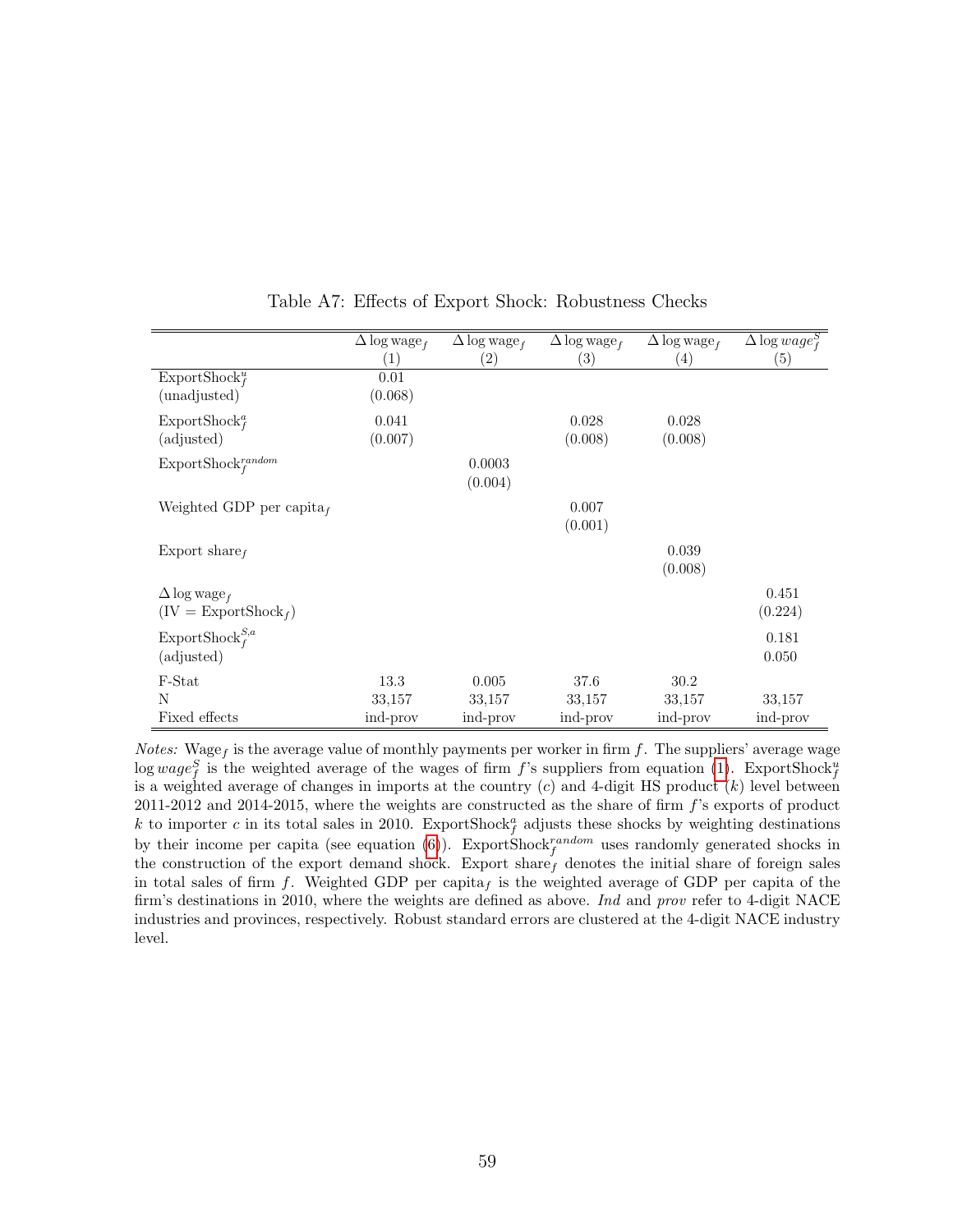variable is a useful robustness check for both the consistency of  $\delta$  and for inference. With the additional control, the estimated coefficient on the adjusted export shock is reduced slightly from the baseline estimate, but it is still economically and statistically significant.

Next, column (4) adds the initial share of exports in total sales as a control for "incomplete shares" as in [Borusyak et al. \(2018\)](#page-45-3). Since we use total sales rather than total export sales in the denominator of  $x_{ckf}$ , the shares do not add up to one when aggregated at the firm level. This implicitly assigns a value of zero for demand shocks in the domestic market. However, we account for shocks in the domestic market by including industryregion-level fixed effects in the baseline specification. The results show that both the size and the standard error of the coefficient on the adjusted export shock remain almost unchanged in comparison to column (3).

Finally, we add the weighted average of export shocks directly faced by a firm's suppliers to column (6) of Table [3.](#page-13-0) This exercise checks whether the results are driven by a correlation between foreign demand shocks faced by firms and those faced by its suppliers. If they were, then the exclusion restriction on our instrument would be violated. As expected, foreign demand shocks faced by a firm's suppliers raise their wages. More importantly, the coefficient on the instrumented variable, buyer's wage, is very close to the baseline, thus raising our confidence in the instrument.

Export Shocks and New Connections Table [A8](#page-62-1) verifies that the results in Table [4](#page-15-0) are not driven by a few outliers in firms' new connections. We regress the share of newly hired (i.e., after the shock) workers, who receive higher monthly wages than the firm's average worker before the shock, on the export shock. The second and third columns have the corresponding shares for the firm's new suppliers and new customers. The coefficients are all positive and statistically significant. That is, the shares of new connections with wages higher than those of existing workers, suppliers and customers are positively associated with the export shock after including industry-province fixed effects.

Table [A9](#page-63-0) relies on an alternative reference level for firm-level wages to investigate the changes in the composition of inputs due to the export shock. It replaces the outcome of interest in the first column of Table [4](#page-15-0) with the average wage of new workers relative to workers who left the firm (instead of all workers in the initial year) after the shock. The positive and statistically significant coefficient conveys a similar message to the one from Table [4:](#page-15-0) A positive export shock is associated with a higher skill intensity of the firm's new connections relative to its previous connections.<sup>37</sup> Columns (2) and (3) present the

<sup>&</sup>lt;sup>37</sup>We also check whether the average wage of incumbent workers increased in firms that faced increased demand for their exports from rich countries. The size of the estimate is about half of what we find for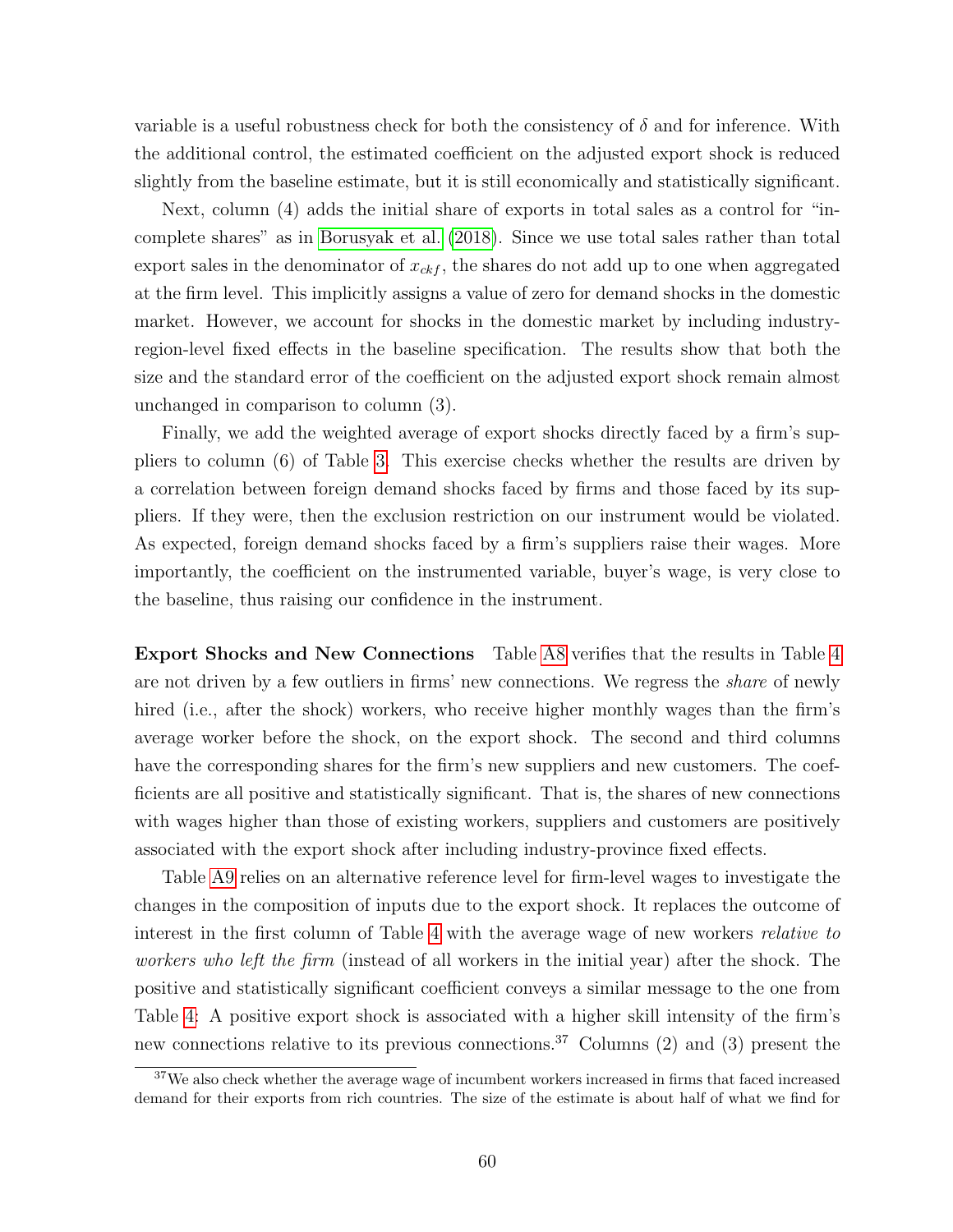| Share of new             | Workers with wages<br>higher than $f$ 's<br>avg. wage at $t=0$ | Suppliers with wages<br>higher than $f$ 's avg.<br>supplier wage at $t=0$ | Buyers with wages<br>higher than $f$ 's avg.<br>buyer wage at $t=0$ |
|--------------------------|----------------------------------------------------------------|---------------------------------------------------------------------------|---------------------------------------------------------------------|
| $\mathrm{ExportShock}_f$ | 0.421<br>(0.154)                                               | 0.152<br>(0.0690)                                                         | 0.169<br>(0.0657)                                                   |
| $\,R^2$                  | 0.167                                                          | 0.0403                                                                    | 0.0394                                                              |
| N                        | 33157                                                          | 33157                                                                     | 33157                                                               |
| Fixed effects            | ind-prov                                                       | ind-prov                                                                  | ind-prov                                                            |

<span id="page-62-1"></span>Table A8: Effects of Export Shock on Composition of Inputs: Additional Evidence

*Notes:* The wage is defined as the average value of monthly payments per worker. ExportShock  $_f$  is the weighted average of changes in (real per capita) income-adjusted imports at the country  $(c)$  and 4-digit HS product  $(k)$  level between 2011-2012 and 2014-2015, where the weights are constructed as the share of firm f's exports of product k to importer c in its total sales in 2010. Time  $t = 0$  represents the period before the export shock, 2011-2012. Ind and prov refer to 4-digit NACE industries and provinces, respectively. Robust standard errors are clustered at the 4-digit NACE industry level.

results for the average wages of a firm's new suppliers and buyers defined relative to the average wages of the firm's former business connections.

## <span id="page-62-0"></span>C Roy Model of Labor Supply

In the main text, the supply of efficiency units of labor of task  $q$  is  $L(q, w)$ , an exogenous function of the task quality q and the full equilibrium wage schedule  $w(q')$  for all  $q' \in Q$ . This appendix provides a micro-foundation for labor supply based on the Roy model in Teulings (1995). It provides sufficient conditions for the ranking of average earnings per firm to equal the ranking of task quality q (also in Teulings  $(1995)$ ), and it shows that we can construct a set of worker endowments such that labor markets clear and the distribution of earnings per worker across firms exactly matches the data. These claims hold for any fixed continuous and differentiable w—assumptions that hold in the estimation where  $w(q) = 1$  for all  $q \in Q$ .

A measure H of workers have heterogeneous skills indexed with  $s \in [0,1]$ . The distribution of workers across skills has density  $h(s)$ . A worker with skill s is endowed with  $e(q, s)$  efficiency units of labor if she works at a firm of quality q. She observes the wage

the average wage of firm's new workers relative to its all its workers in 2011-2012, and it is insignificant. Thus, in our data and for our measure of the export shock, firms seem to respond more by changing the skill composition of their workers than by sharing rent. [Alfaro-Urena et al.](#page-44-4) [\(2019\)](#page-44-4) find a different response to shocks to Costa Rican firms' direct or indirect exposure to foreign multinational firms. Their findings suggest significant pass-through of positive shocks to the wages of incumbent workers.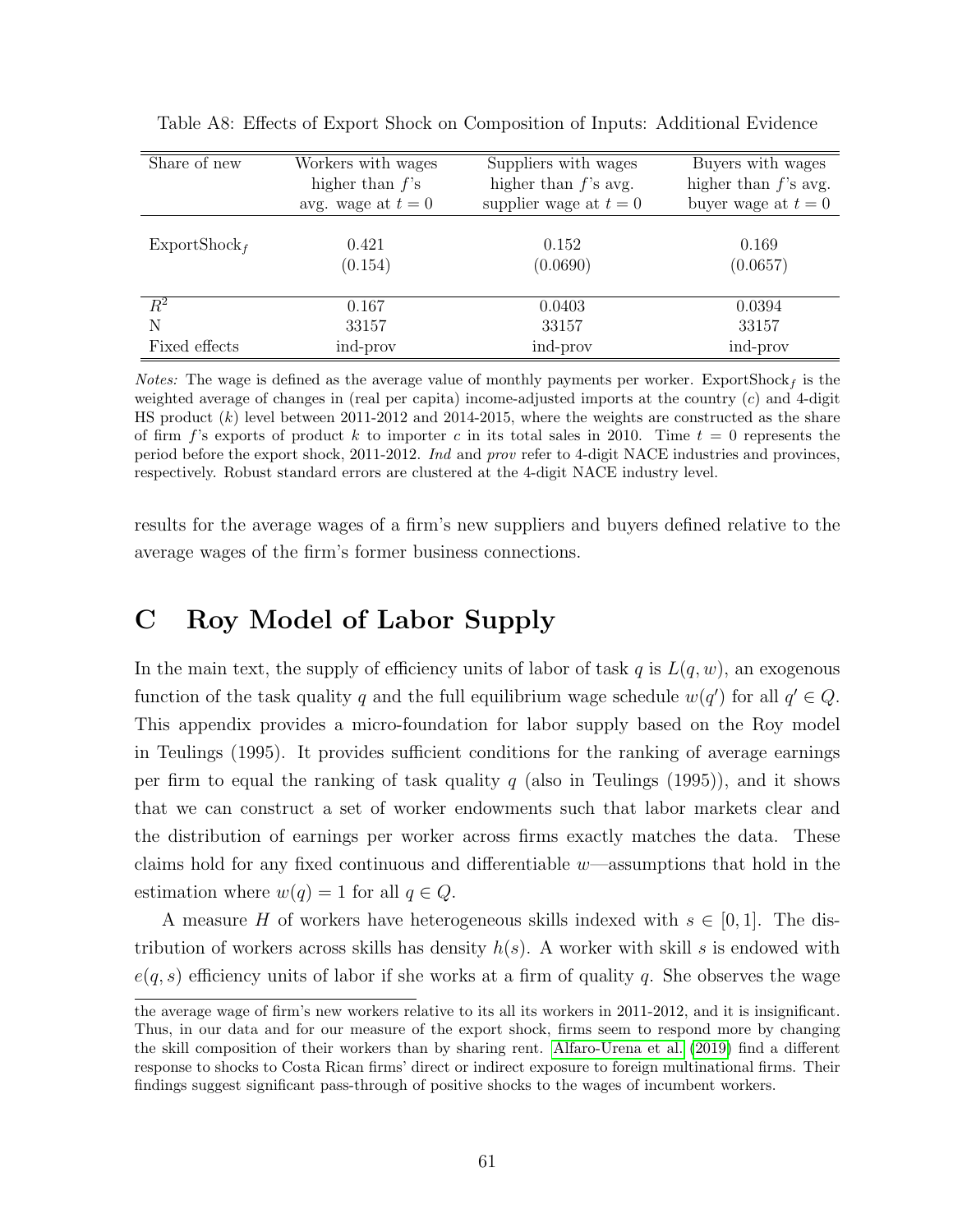<span id="page-63-0"></span>

|                          | Average wage of new          | Average wage paid by new            | Average wage paid by new         |
|--------------------------|------------------------------|-------------------------------------|----------------------------------|
| Log of                   | workers relative to wages of | suppliers relative to wages paid by | buyers relative to wages paid by |
|                          | former workers at $t=0$      | former suppliers at $t=0$           | former buyers at $t=0$           |
|                          |                              |                                     |                                  |
| $\text{ExportShock}_{f}$ | 0.0247                       | 0.0220                              | 0.0305                           |
|                          | (0.009)                      | (0.012)                             | (0.009)                          |
|                          |                              |                                     |                                  |
| $R^2$                    | 0.0542                       | 0.0662                              | 0.0683                           |
| N                        | 33157                        | 33157                               | 33157                            |
| Fixed effects            | ind-prov                     | ind-prov                            | ind-prov                         |

Table A9: Effects of Export Shock on Composition of Inputs

*Notes:* The wage is defined as the average value of monthly payments per worker. ExportShock<sub>f</sub> is a weighted average of changes in (real per capita) income-adjusted imports at the country  $(c)$  and 4-digit HS product  $(k)$  level between 2011-2012 and 2014-2015, where the weights are constructed as the share of firm f's exports of product k to importer c in its total sales in 2010. Time  $t = 0$  represents the period before the export shock, 2011-2012. Ind and prov refer to 4-digit NACE industries and provinces, respectively. Robust standard errors are clustered at the 4-digit NACE industry level.

schedule  $w(q)$  and chooses task quality q to maximize earnings:

<span id="page-63-1"></span>
$$
\max_{q \in Q} \{w(q)e(q,s)\}\tag{47}
$$

Let  $s^*(q)$  be the set of skills that choose quality q. To ease notation, assume that  $s^*(q)$ is a function or the empty set.<sup>38</sup> The mass of workers supplying task q is  $h(s^*(q))$ , where we define  $h(\emptyset) = 0$ .

Then, the supply of efficiency units of labor of task  $q$  is:

$$
L(q, w) = Hh(s^*(q))e(q, s^*(q))
$$

where we can define  $e(q, s^*(q)) = 0$  if  $s^*(q) = \emptyset$ . The earnings per worker in firms for task q is  $w(q)e(q, s^*(q)).$ 

In the estimation, we assume that earnings per worker are strictly increasing in  $q$ . This assumption holds if  $e(q, s)$  is increasing in s and strictly log-supermodular. That is, skilled workers have larger effective endowments of labor and a comparative advantage in higher quality.

Given these assumptions, each  $q$  in the model is associated with earnings per worker  $y$  in the data, where  $y$  is such that the share of firms with qualities smaller than or equal to q in the model is equal to the share of firms with earnings per worker less than or equal to y in the data. To show that we can construct a set of endowments  $e(q, s)$  that clear the labor market and that deliver the distribution of average earnings across firms in the

<sup>&</sup>lt;sup>38</sup>Correspondence  $s^*(q)$  is a function in the interior or Q, assuming that functions  $w(q)$  and  $h(q)$  are continuous and differentiable and that  $e(q, s)$  is continuous, differentiable and strictly log-supermodular.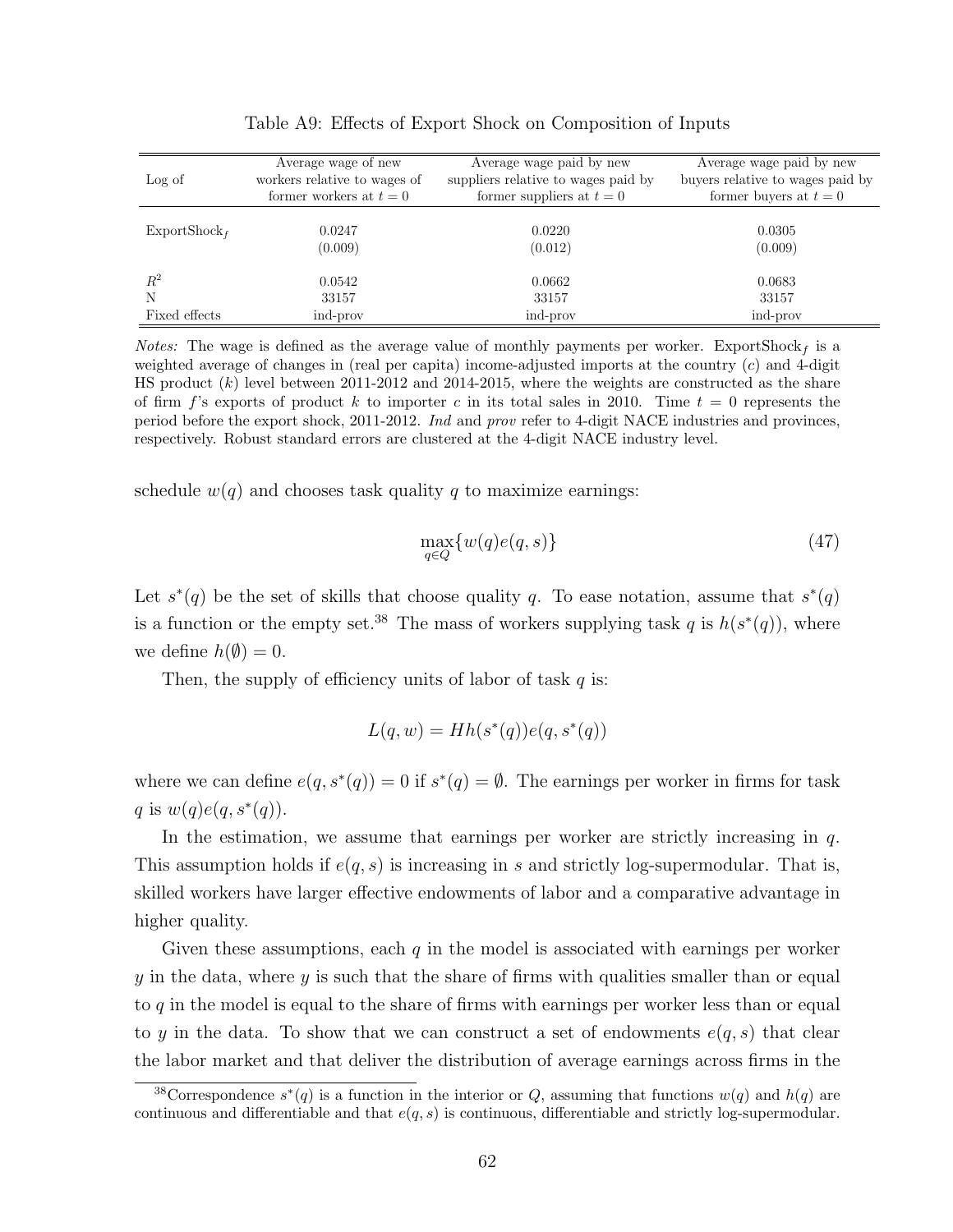data, it suffices to show that for any quality-earnings pair  $(q^*, y^*) \in Q \times \mathbb{R}_{++}$ , we can find an endowment function  $e(q, s^*)$  such that  $q^*$  is the choice and  $y^*$  is the maximum in problem  $(47)$  when the worker skill is  $s^*$ . We parameterize:

$$
e(q, s^*) = \exp(s_0^* + s_1^* \log(q) + \overline{s}_2[\log(q)]^2)
$$

where  $\overline{s}_2$  and  $(s_0^*, s_1^*) \in \mathbb{R}^2$  are specific to skill  $s^*$ . The sufficient conditions for  $e(q, s^*)$  are:

$$
y^* = w(q^*) \exp(s_0^* + s_1^* \log(q^*) + \overline{s}_2[\log(q^*)]^2)
$$
\n(48)

<span id="page-64-3"></span><span id="page-64-2"></span>
$$
0 = \frac{d \log[w(q^*)]}{d \log(q)} + s_1^* + 2\overline{s}_2[\log(q^*)]
$$
\n(49)

<span id="page-64-1"></span>
$$
0 > \frac{d^2 \log[w(q)]}{d[\log(q)]^2} + 2\overline{s}_2 \quad \text{for all } q \in Q.
$$
 (50)

Parameter  $\bar{s}_2$  is not identified for the same rationale as that behind the lack of identification of  $\overline{\omega}_2$  in the firm's problem (see Appendix [F\)](#page-72-0). For any value sufficiently small (possibly large and negative) that satisfies [\(50\)](#page-64-1), we can find  $s_1^*$  and  $s_0^*$  that satisfy [\(48\)](#page-64-2) and [\(49\)](#page-64-3). Equation (49) implies that the worker chooses  $q^*$ , and [\(48\)](#page-64-2) implies that her earnings are  $y^*$ , as we wanted to prove.

## <span id="page-64-0"></span>**D** Special Case: One Quality,  $\beta_v = \beta_m$

We solve the special case of the model in Section [3.4.2.](#page-26-0) Assume that there is only one quality level and  $\beta_v = \beta_m \equiv \beta$ . We set  $\phi_v = \phi_y = 1$  without loss of generality and drop the quality arguments from functions. We take wages to be the numeraire. Labor income is:

$$
L = \frac{1}{\sigma} \left[ (1 - \alpha_m - \alpha_s)(\sigma - 1) + \frac{1 + \alpha}{\beta} \right] X
$$

where X is aggregate manufacturing absorption and  $L$  is the total labor force. We normalize the size of the labor force so that  $X = 1$ .

With  $\beta_v = \beta_m$ , the ratio of ads to find suppliers and customers in [\(11\)](#page-19-0) is the same for all firms. Then, the probabilities of success of ads to find suppliers and customers reduce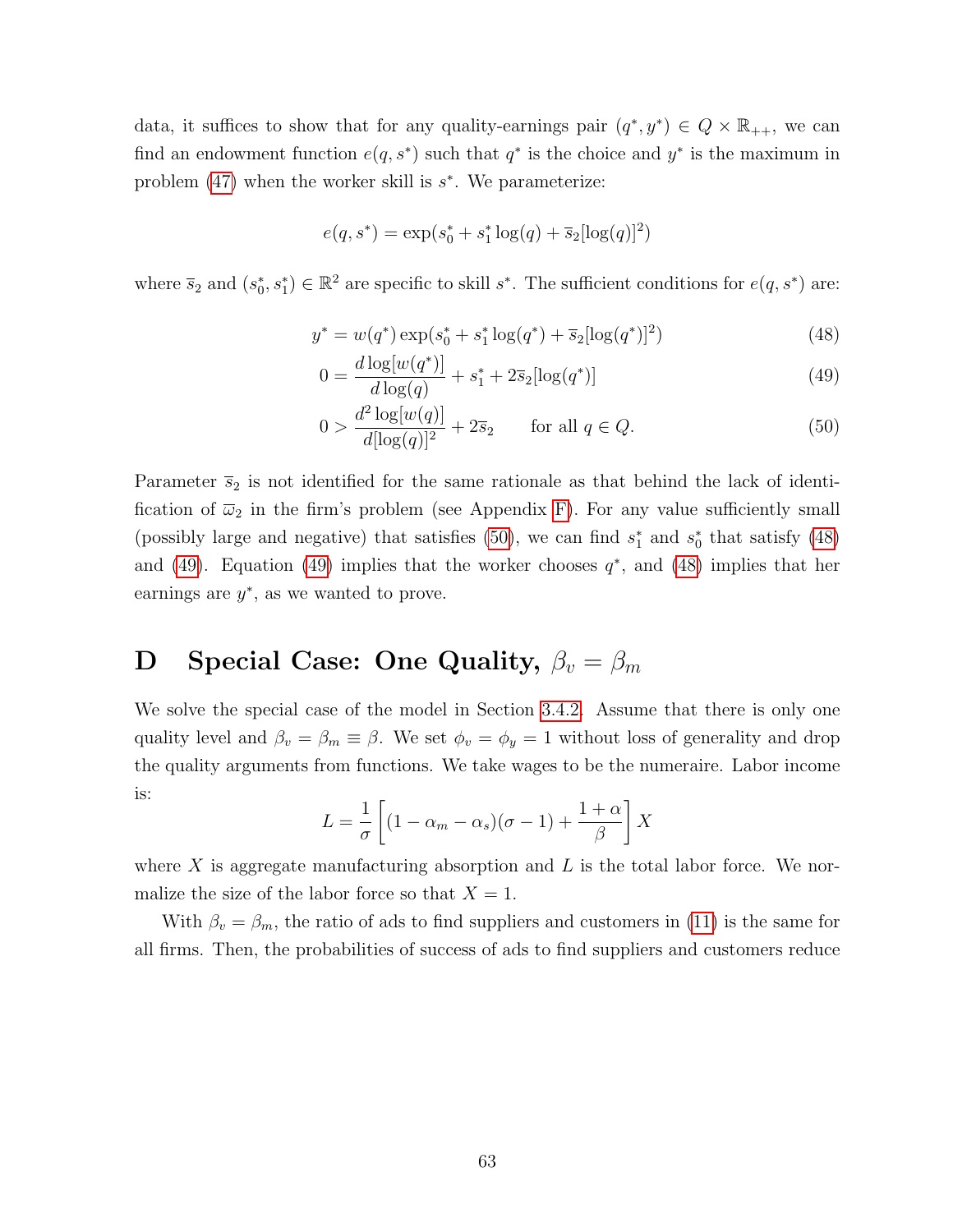to functions of exogenous variables:

$$
\theta_m = \left(\frac{f_m}{\alpha_m f_v}\right)^{1/\beta} \left[1 - \exp\left(-\kappa \left(\frac{\alpha_m f_v}{f_m}\right)^{1/\beta}\right)\right]
$$

$$
\theta_v = \left[1 - \exp\left(-\kappa \left(\frac{\alpha_m f_v}{f_m}\right)^{1/\beta}\right)\right]
$$

With only one quality, the price indices  $c$  in [\(23\)](#page-22-0) and  $P_s$  in [\(26\)](#page-24-0) are:

<span id="page-65-0"></span>
$$
c = \left(\frac{\theta_m}{V}\right)^{1/(1-\sigma)} P
$$
  

$$
P_s = \left(\frac{\overline{m}}{V}\right)^{1/(1-\sigma)} P
$$
 (51)

The demand functions  $D_m$  in [\(25\)](#page-23-0) and  $D_s$  in [\(27\)](#page-24-1) become:

$$
D_m = P^{\sigma - 1} \frac{\alpha_m(\sigma - 1)}{\sigma}
$$

$$
D_s = P^{\sigma - 1} \left[ 1 - \frac{\alpha_m(\sigma - 1)}{\sigma} \right]
$$

so that  $D = P^{\sigma-1}$ , as in [Melitz \(2003\)](#page-47-2). Combining this expression with [\(7\)](#page-18-1) and [\(24\)](#page-22-1):

<span id="page-65-1"></span>
$$
P = \left(\frac{\Pi}{D} N \mathbb{E}(z^{\gamma(\sigma-1)})\right)^{1/(1-\sigma)}
$$
  
\n
$$
\Rightarrow \Pi = \left[N \mathbb{E}(z^{\gamma(\sigma-1)})\right]^{-1}
$$
\n(52)

This yields the expression for sales in the main text.

To get the price index, we write  $V$  as a function of price and substitute it in the definitions of  $C(1)$  and P. Using  $(11)$  and  $(20)$ , we have:

$$
V = (\sigma f_v)^{-1/\beta} N^{(\beta - 1)/\beta} \frac{\mathbb{E}(z^{\gamma(\sigma - 1)/\beta})}{\left[\mathbb{E}(z^{\gamma(\sigma - 1)})\right]^{1/\beta}}
$$
(53)

The fraction of expectations is less than one, and it is an inverse measure of dispersion. If firm productivity is dispersed, the total mass of ads  $V$  decreases because the mass of ads is a concave function of firm sales, i.e.,  $1/\beta$ . We substitute V,  $P_s$  and c in [\(51\)](#page-65-0) into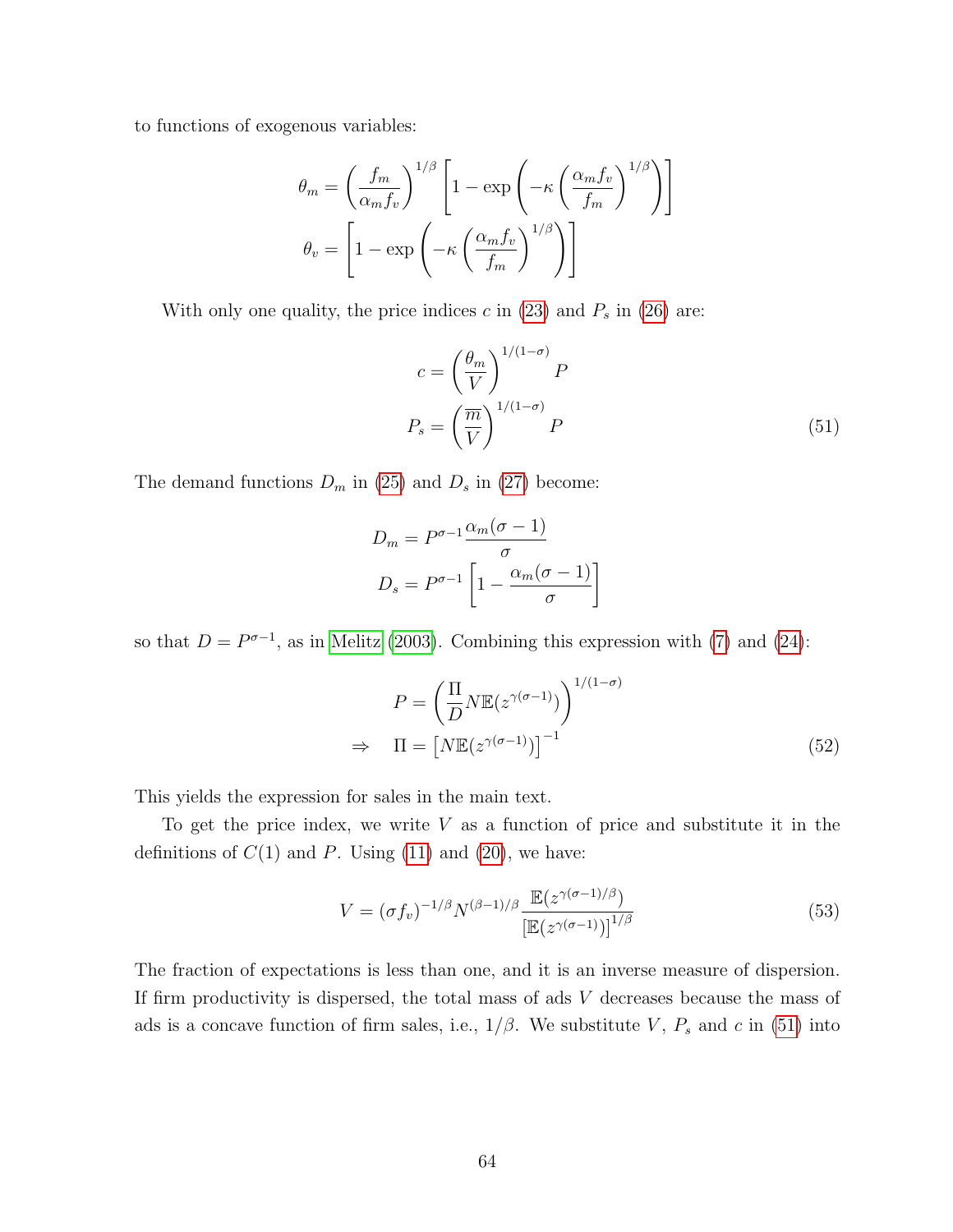$C(1)$  in [\(8\)](#page-18-0):

$$
C(1) = P_s^{\alpha_s} c^{\alpha_m}
$$
  
=  $P^{\alpha_s + \alpha_m} (\overline{m}^{\alpha_s} \theta_m^{\alpha_m})^{1/(1-\sigma)} V^{(\alpha_s + \alpha_m)/(\sigma-1)}$   
=  $P^{\alpha_s + \alpha_m} (\overline{m}^{\alpha_s} \theta_m^{\alpha_m})^{1/(1-\sigma)} (\sigma f_v)^{(\alpha_m + \alpha_s)/[\beta(1-\sigma)]} N^{(\beta-1)(\alpha_m + \alpha_s)/[\beta(\sigma-1)]}$   

$$
\times \left( \frac{\mathbb{E}(z^{\gamma(\sigma-1)/\beta})}{\left[\mathbb{E}(z^{\gamma(\sigma-1)})\right]^{1/\beta}} \right)^{(\alpha_m + \alpha_s)/(\sigma-1)}
$$

Substituting  $C(1)$  above,  $D = P^{\sigma-1}$ ,  $\Pi$  from [\(52\)](#page-65-1) into the original expression for  $\Pi$  in [\(12\)](#page-19-1), we obtain:

$$
\Pi = (\sigma w)^{1-\gamma} \left[ D \left( \frac{\sigma}{\sigma - 1} C(1) \right)^{1-\sigma} \left( \frac{f_m}{\alpha_m} \right)^{-\alpha_m/\beta_m} f_v^{-1/\beta_v} \right]^\gamma
$$

$$
(N \mathbb{E}(z^{\gamma(\sigma-1)}))^{-1/\gamma} = \left( \frac{\sigma}{\sigma - 1} \right)^{1-\sigma} P^{(\sigma-1)(1-\alpha_m-\alpha_s)} \left( \theta_m^{\alpha_m} \overline{m}^{\alpha_s} \right) N^{-\frac{(\beta-1)}{\beta}(\alpha_m+\alpha_s)}
$$

$$
\times (\sigma f_v)^{(\alpha_m+\alpha_s-1)/\beta} \left( \frac{f_m}{\alpha_m} \right)^{-\alpha_m/\beta} \left( \frac{\left[ \mathbb{E}(z^{\gamma(\sigma-1)}) \right]^{1/\beta}}{\mathbb{E}(z^{\gamma(\sigma-1)/\beta})} \right)^{\alpha_m+\alpha_s}
$$

Rearranging:

$$
P = \left(\frac{\sigma}{\sigma - 1}\right)^{1/(1 - \alpha_m - \alpha_s)} (\sigma f_v)^{1/[\beta(\sigma - 1)]} N^{\frac{1}{1 - \sigma} - \frac{1 - \alpha_s}{\beta(1 - \sigma)(1 - \alpha_m - \alpha_s)}}
$$

$$
\left\{ \left[\mathbb{E}(z^{\gamma(\sigma - 1)})\right]^{1/\gamma} \left(\frac{\left[\mathbb{E}(z^{\gamma(\sigma - 1)})\right]^{1/\beta}}{\mathbb{E}(z^{\gamma(\sigma - 1)/\beta})}\right)^{\alpha_m + \alpha_s} (\theta_m^{\alpha_m} \overline{m}^{\alpha_s}) \left(\frac{f_m}{\alpha_m}\right)^{-\alpha_m/\beta} \right\}^{1/[(1 - \sigma)(1 - \alpha_s - \alpha_m)]}
$$

Real wages are:

$$
P_s^{-1} = \left(\frac{\overline{m}}{V}\right)^{1/(\sigma-1)} \frac{w}{P}
$$
  
= 
$$
\left\{ \left(\frac{\sigma-1}{\sigma}\right) \left[\mathbb{E}(z^{\gamma(\sigma-1)})\right]^{1/[\gamma(\sigma-1)]} \left[\frac{\left[\mathbb{E}(z^{\gamma(\sigma-1)})\right]^{1/\beta}}{\mathbb{E}(z^{\gamma(\sigma-1)/\beta})} \left(\frac{Nf_m}{\alpha_m}\right)^{-\alpha_m/\beta} \theta_m^{\alpha_m} \overline{m}^{1-\alpha_m} \right]^{1/(\sigma-1)} \right\}^{1/(1-\alpha_m-\alpha_s)}
$$

The first two terms are standard: The markup  $\sigma/(\sigma - 1)$  decreases real wages, and expected productivity  $\mathbb{E}(z^{\gamma(\sigma-1)})$  increases real wages, where productivity is adjusted for the elasticity of sales with respect to productivity. The fraction in expectations,  $[\mathbb{E}(z^{\gamma(\sigma-1)})]^{1/\beta}/\mathbb{E}(z^{\gamma(\sigma-1)/\beta}) > 1$ , is a measure of productivity dispersion. Dispersion in-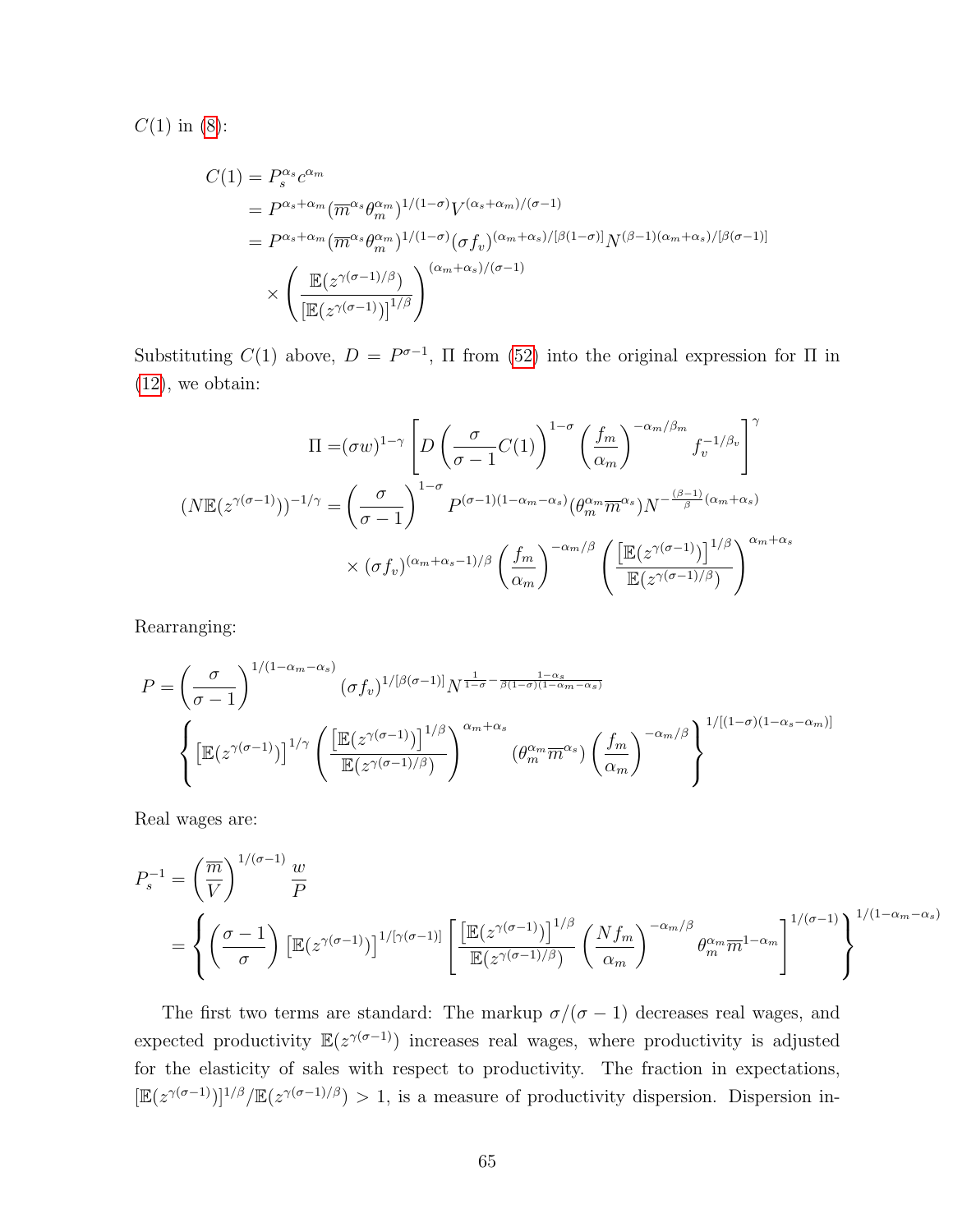creases real wages because the variety gains from having more suppliers and customers accrue disproportionately to more productive firms. With search frictions, the variety gains depend on the number of sellers per buyer, not on the total sellers in the market. An increase in N decreases sales per firm and decreases variety per buyer. Hence, it decreases welfare. This result arises because we assume constant returns to scale in the matching function  $\tilde{M}$ . The variety gains increase in N with sufficiently increasing returns to scale in  $\tilde{M}$ . Estimating such returns to scale is beyond the scope of this paper. We refer the reader to Miyauchi (2020), who provides evidence and estimates of increasing returns in matching.

#### <span id="page-67-0"></span>D.1 Efficiency in the Special Case

We consider the problem of a planner investing in ads  $m(z)$  and  $v(z)$  to maximize consumer welfare. Since markups are constant, there is no distortion from the allocation of labor across production given network links.<sup>39</sup>

The input cost as a function of consumer prices is:

$$
c = \left(\frac{\tilde{M}}{MV}\right)^{1/(1-\sigma)} P = \left(\frac{\tilde{M}}{\overline{m}M}\right)^{1/(1-\sigma)} P_s
$$

Without markups, the consumer price is:

$$
P_s = \left(\frac{\overline{m}}{V}\right)^{1/(1-\sigma)} \left[\int p(z)^{1-\sigma} v(z) dJ(z)\right]^{1/(1-\sigma)}
$$
  

$$
= \left(\frac{\overline{m}}{V}\right)^{1/(1-\sigma)} P_s^{\alpha_s + \alpha_m} \left(\frac{\tilde{M}}{\overline{m}M}\right)^{\alpha_m/(1-\sigma)} \left[\int z^{\sigma-1} m(z)^{\alpha_m} v(z) dJ(z)\right]^{1/(1-\sigma)}
$$
  

$$
P_s^{1-\alpha_s-\alpha_m} = \overline{m}^{(1-\alpha_m)/(1-\sigma)} V^{1/(\sigma-1)} \left(\frac{\tilde{M}}{M}\right)^{\alpha_m/(1-\sigma)} \left[\int z^{\sigma-1} m(z)^{\alpha_m} v(z) dJ(z)\right]^{1/(1-\sigma)}
$$

The planner chooses ads for all firms  $m(z)$  and  $v(z)$  to minimize the price index subject

<sup>&</sup>lt;sup>39</sup>The service sector has no labor. Thus, although it does not have markups, the planner cannot reallocate labor between manufacturing and services.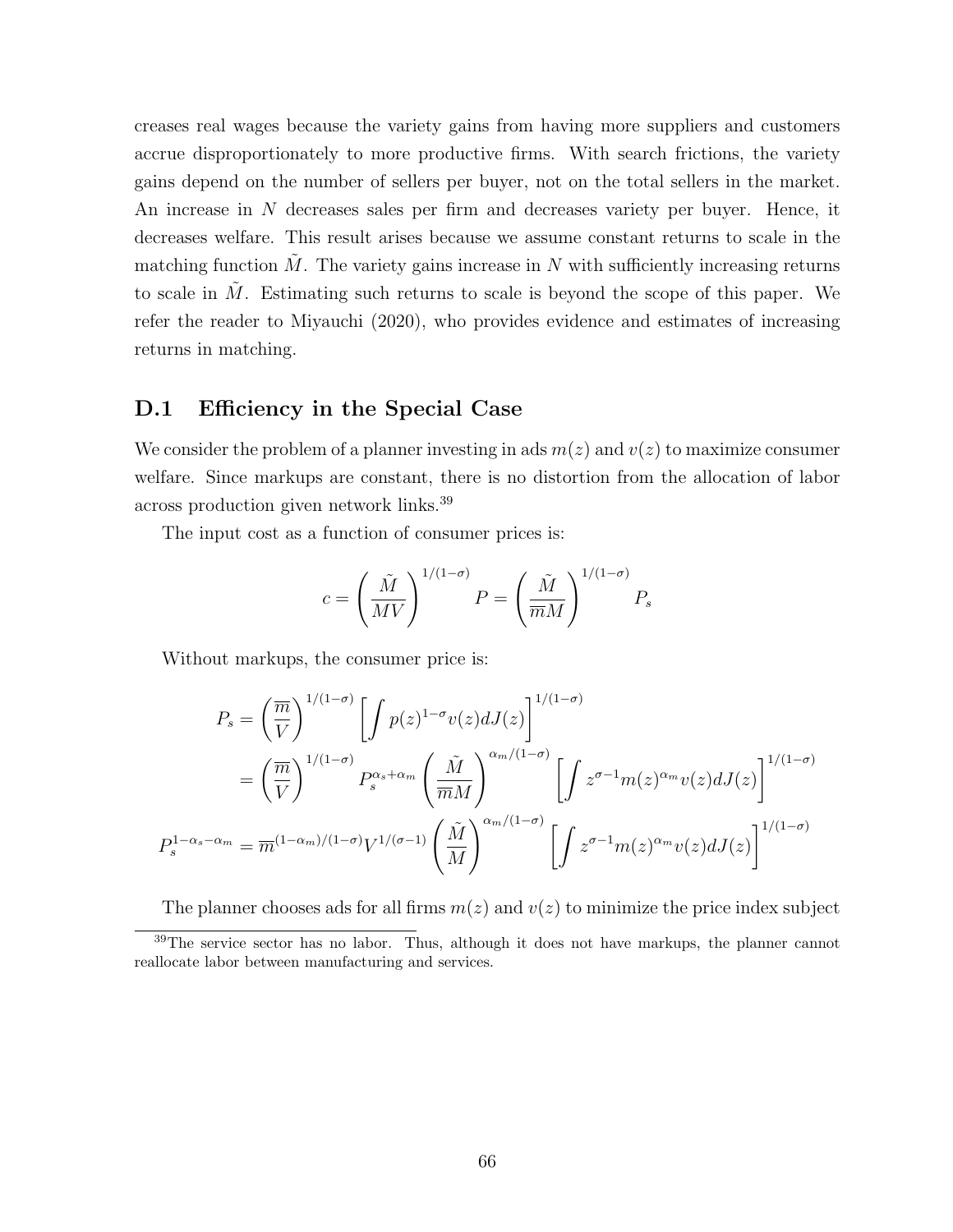to the cost of labor used to produce ads.

$$
\min_{m(z),v(z)} \left\{ \overline{m}^{(1-\alpha_m)/(1-\sigma)} V^{1/(\sigma-1)} \left(\frac{\tilde{M}}{M}\right)^{\alpha_m/(1-\sigma)} \left[\int z^{-1} m(z)^{\alpha_m} v(z) dJ(z)\right]^{1/(1-\sigma)} \right\}^{1/(1-\alpha_s-\alpha_m)} + \lambda \int \left[ f_m \frac{m(z)^{\beta}}{\beta} + f_v \frac{v(z)^{\beta}}{\beta} \right] dJ(z)
$$

subject to

<span id="page-68-0"></span>
$$
V = \int v(z)dJ(z)
$$
  
\n
$$
M = \int m(z)dJ(z)
$$
  
\n
$$
\tilde{M} = V(q) [1 - \exp(-\kappa M(q)/V(q))]
$$

where  $\lambda$  is the marginal cost of labor. The first-order conditions with respect to  $m(z)$  are:

$$
\frac{\alpha_m}{(1-\sigma)(1-\alpha_m-\alpha_s)} P_s^{\alpha_m+\alpha_s} \left[ \int z^{\sigma-1} m(z)^{\alpha_m} v(z) dJ(z) \right]^{\sigma/(1-\sigma)} m(z)^{\alpha_m-1} z^{\sigma-1} v(z) + \lambda f_m m(z)^{\beta-1}
$$

$$
+ \frac{\alpha_m}{(1-\sigma)(1-\alpha_m-\alpha_s)} P_s^{\alpha_m+\alpha_s} \frac{1}{M} \left( \frac{M}{\tilde{M}} \frac{d\tilde{M}}{dM} - 1 \right) = 0 \tag{54}
$$

The first-order conditions with respect to  $v(z)$  are:

<span id="page-68-1"></span>
$$
\frac{1}{(1-\sigma)(1-\alpha_m-\alpha_s)}P_s^{\alpha_m+\alpha_s} \left[ \int z^{\sigma-1} m(z)^{\alpha_m} v(z) dJ(z) \right]^{\sigma/(1-\sigma)} m(z)^{\alpha_m} z^{\sigma-1} + \lambda f_v v(z)^{\beta-1} + \frac{1}{(1-\sigma)(1-\alpha_m-\alpha_s)} P_s^{\alpha_m+\alpha_s} \frac{1}{V} \left( \alpha_m \frac{V}{\tilde{M}} \frac{d\tilde{M}}{dV} - 1 \right) = 0 \tag{55}
$$

The first lines of [\(54\)](#page-68-0) and of [\(55\)](#page-68-1) are equal at the market solution, from the first-order conditions of the firm. Since these are the only terms with firm-specific productivity  $z$ , there is no misallocation of ads across firms.

There are four externalities. The first two are the elasticity of  $\tilde{M}$  with respect to M in  $(54)$  and with respect to V in  $(55)$ . They both imply a positive externality of ads on the mass of matches, which increase welfare. But ads also create competition. More ads decrease the probability of success of competing ads. This negative externality is the negative one terms subtracting the elasticities. One can easily show that the two elasticities  $\frac{M}{\tilde{M}}$  $\frac{d\tilde{M}}{dM}$  and  $\frac{V}{\tilde{M}}$  $\frac{d\tilde{M}}{dV}$  are in (0,1). So, the negative externality is always larger than the positive one, which pushes the planner to post fewer ads than the market equilibrium.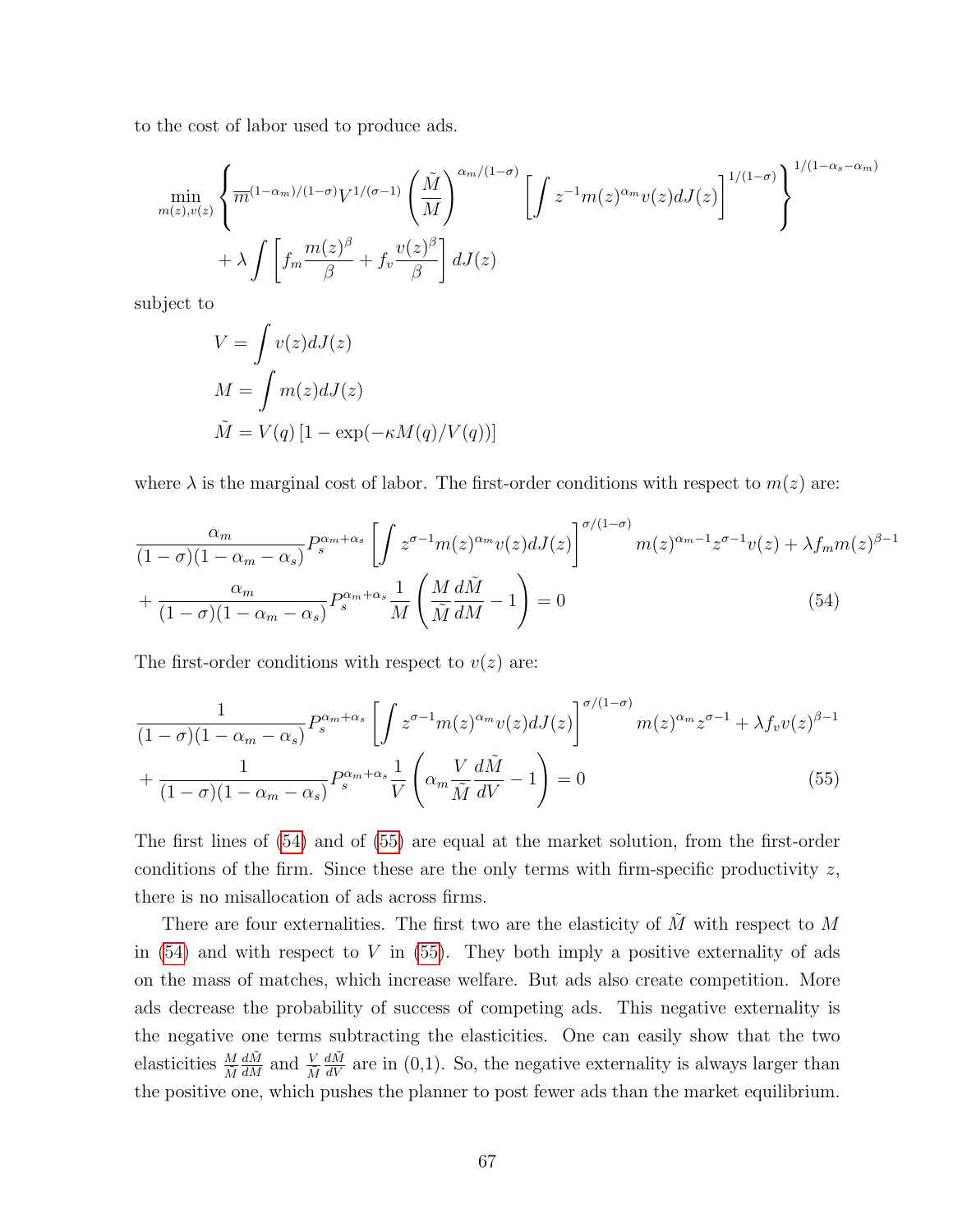## <span id="page-69-1"></span>E Open Economy Model

We present the parts of the model that were missing from Section [4.](#page-27-0) A manufacturing firm with productivity z, quality q and export status  $E$  has the following sales  $x$ , a measure of ads  $v$  to find customers (domestic and abroad) and  $m$  to find suppliers, and price:

<span id="page-69-0"></span>
$$
x(z, q, E) = \Pi(q, E) z^{\gamma(\sigma - 1)}
$$
  
\n
$$
v(z, q, E) = \left(\frac{x(z, q, E)}{\sigma f_v w(q)}\right)^{1/\beta_v}
$$
  
\n
$$
m(z, q, E) = \left(\frac{x(z, q, E)}{\sigma f_m w(q)/\alpha_m}\right)^{1/\beta_m}
$$
  
\n
$$
p(z, q, E) = \frac{\sigma}{\sigma - 1} \frac{C(m(z, q, E), q)}{z}
$$
 (56)

where

$$
\Pi(q, E) = [\sigma w(q)]^{1-\gamma} \left[ D(q, E) \left( \frac{\sigma}{\sigma - 1} C(1, q) \right)^{1-\sigma} \left( \frac{f_m}{\alpha_m} \right)^{-\alpha_m/\beta_m} f_v^{-1/\beta_v} \right]^\gamma
$$
\n
$$
D(q, E) = \left[ D_H(q)^{\beta_v/(\beta_v - 1)} + E(e^{\sigma} D_F(q))^{\beta_v/(\beta_v - 1)} \right]^{(\beta_v - 1)/\beta_v}.
$$
\n(57)

With the fixed exporting cost, profit is no longer a constant share of revenue. The expected profit of a firm that draws a productivity parameter  $\omega$  upon entry is (equation  $(40)$ :

$$
\pi(\omega) = \max_{q \in Q} \left\{ \frac{z(q, \omega)^{\gamma(\sigma - 1)}}{\gamma \sigma} \left[ \Pi(q, 1) \Phi \left( \overline{f}_E(z(q, \omega), q) \right) + \Pi(q, 0) \left[ 1 - \Phi \left( \overline{f}_E(z(q, \omega), q) \right) \right] \right] - P_s \mathbb{E}(f_E | f_E \le \overline{f}_E(z(q, \omega), q)) \right\}
$$

Free entry implies:

$$
P_s f = \mathbb{E}_{\omega}(\pi(\omega))
$$
\n(58)

The firm choices give rise to the measure functions:

$$
\tilde{J}(z,q) = N \text{Prob} \{ \omega : z(q(\omega), \omega) \le z \text{ and } q(\omega) \le q \}
$$
  

$$
J(z,q,1) = \tilde{J}(z,q) \Phi \left( \overline{f}_E(z,q) \right)
$$
  

$$
J(z,q,0) = \tilde{J}(z,q) \left[ 1 - \Phi \left( \overline{f}_E(z,q) \right) \right]
$$
 (59)

 $J(z, q, E)$  is the measure of functions with export status  $E \in \{0, 1\}$  and productivity-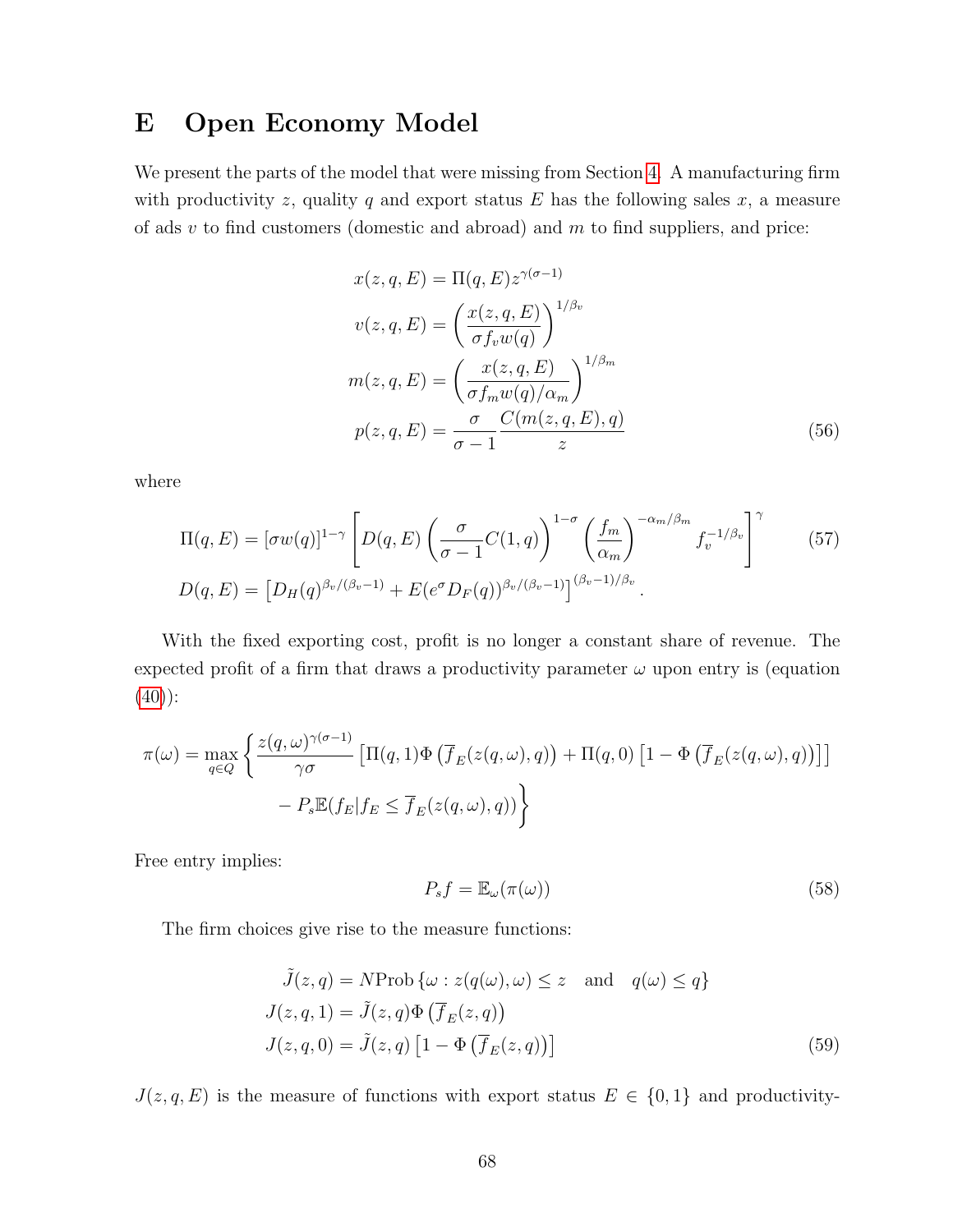quality pairs less than or equal to  $(z, q)$ . Denote the density of J as  $j(z, q, E)$  for  $E = 0, 1$ .

The production function [\(15\)](#page-20-0) and network formation are the same as in the closed economy, except that the expressions for some aggregate variables change. The mass of ads posted by firms of quality  $q$  to find suppliers and sellers is, respectively:

$$
M(q) = \sum_{E=0,1} \int_{Z} m(z, q, E) j(z, q, E) dz
$$
 (60)

$$
\overline{V}(q) = \sum_{E=0,1} r_v(q, E) \int_Z v(z, q, E) j(z, q, E) dz
$$
\n(61)

The mass of ads directed at buyers of quality q,  $V(q)$  and the mass of matches  $\tilde{M}(q)$ are in [\(20\)](#page-22-2) and [\(21\)](#page-22-3). The success rate of ads is  $\theta_v(q) = \tilde{M}(q)/V(q)$  for sellers and  $\theta_m(q) = \tilde{M}(q)/M(q)$  for buyers, as before.

The cost function  $c(q)$  and demand function  $D_m(q)$  are in equations [\(23\)](#page-22-0) and [\(25\)](#page-23-0), respectively, where the price index  $P(q)$  and total sales  $X(q)$  are now:

$$
P(q) = \left[ \sum_{E=0,1} r_v(q,E) \int_Z p(z,q,E)^{1-\sigma} v(z,q,E) j(z,q,E) dz \right]^{1/(1-\sigma)}
$$
(62)

$$
X(q) = \sum_{E=0,1} \int_{Z} x(z,q,E) j(z,q,E) dz.
$$
 (63)

The cost of domestic services is defined as before:

$$
P_{Hs} = \left[\frac{\overline{m}}{V_T} \int_Q \phi_y(0, q) P(q)^{1-\sigma} dq\right]^{1/(1-\sigma)}
$$

where

$$
V_T = \int_Q \overline{V}(q) dq
$$

The bundle of services is a combination of domestic and foreign services. It costs:

$$
P_s = \left[ P_{Hs}^{1-\sigma} + (eP_F)^{1-\sigma} \right]^{1/(1-\sigma)} \tag{64}
$$

We experiment with different assumptions on the response of the trade balance and exchange rate adjustment in our counterfactual. Thus, we close the equilibrium here in a generic way. Let  $B$  be the exogenous trade deficit, i.e., the difference between consumer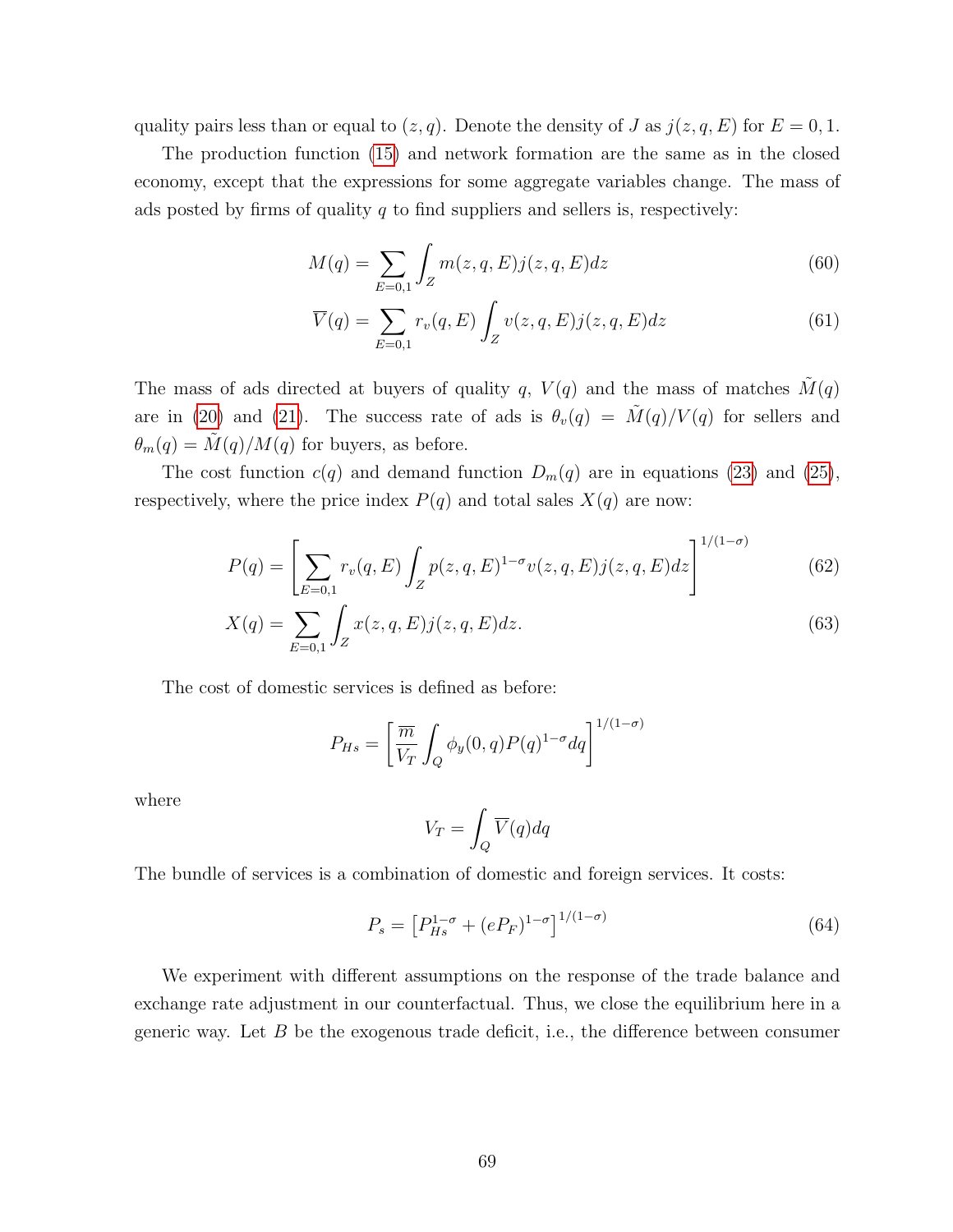spending and income. Then, total spending on services is:

<span id="page-71-0"></span>
$$
X_s = 1 - \frac{\alpha_m(\sigma - 1)}{\sigma} + B \tag{65}
$$

where we have taken gross manufacturing output again as the numeraire. Similar to in the closed economy case, the revenue from sales to service firms of a domestic manufacturing firm posting  $v$  ads and price  $p$  is:

$$
p^{1-\sigma}vD_s(q)
$$

where

$$
D_s(q) = \phi_y(0, q) \left[ \int_Q \phi_y(0, q') P(q')^{1-\sigma} dq' \right]^{-1} X_{Hs}
$$

$$
X_{Hs} = \left( \frac{P_{Hs}}{P_s} \right)^{1-\sigma} X_s
$$
(66)

 $X_{Hs}$  is spending on domestic services. The total demand shifter  $D(q) = D_m(q) + D_s(q)$ as in [\(28\)](#page-24-2).

Home's exports of manufacturing to Foreign is

$$
X^* = \int_{q \in Q} (1 - r_v(q, 1)) e^{\sigma} D_F(q) \left[ \int_z p(z, q, 1)^{1 - \sigma} v(z, q, 1) j(z, q, 1) dz \right] dq.
$$

Trade equilibrium implies that the difference between imports of services and exports of manufacturing equals the exogenous trade deficit  $B$  (consumer demand for savings):

$$
B = \left(\frac{eP_F}{P_s}\right)^{1-\sigma} X_s - X^*.
$$
\n(67)

Hence, from [\(65\)](#page-71-0), independently of the trade deficit, spending on domestic services is:

$$
X_s = 1 - \frac{\alpha_m(\sigma - 1)}{\sigma} - X^*.
$$

This equation confirms that the market for manufacturing goods clears: Gross manufacturing absorption (normalized to one) equals spending on services plus manufacturing inputs into manufacturing plus manufacturing exports.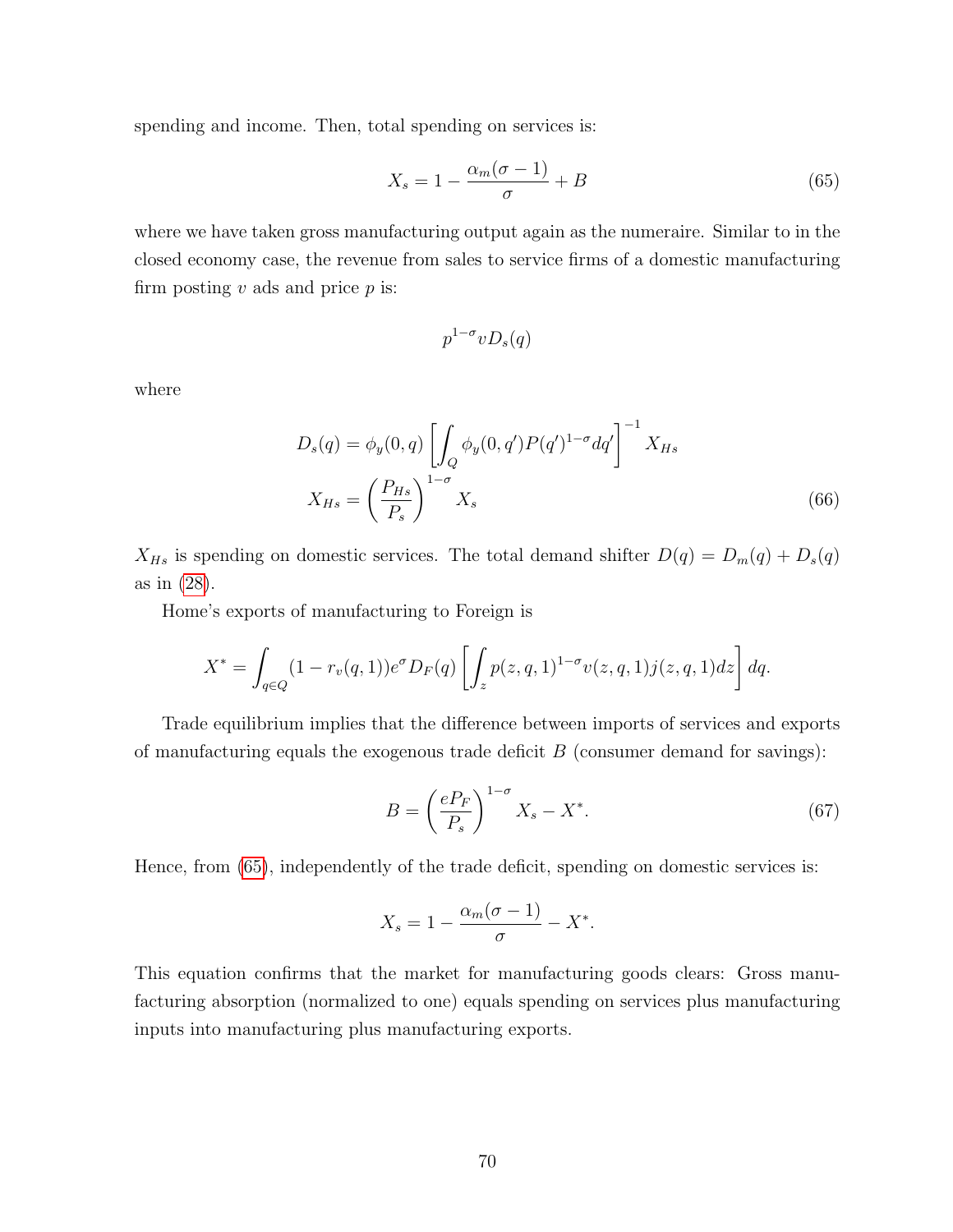Labor markets clear if:

<span id="page-72-0"></span>
$$
L(q, w) = \frac{1}{w(q)\sigma} \left[ (1 - \alpha_m - \alpha_s)(\sigma - 1) + 1 - \frac{1}{\gamma} \right] \left[ \sum_{E=0,1} \int_Z x(z, q, E) j(z, q, E) dz \right].
$$
 (68)

As in the main text, the aggregate functions are functions of wages  $w(q)$ , the real exchange rate e and firm outcomes. The success rate of ads  $\theta_m(q) = \tilde{M}(q)/M(q)$  and  $\theta_v(q) = \tilde{M}(q)/V(q)$ , where  $\tilde{M}(q)$  is in [\(21\)](#page-22-0),  $V(q)$  is in [\(20\)](#page-22-1), and  $M(q)$  and  $\overline{V}(q)$  are in [\(60\)](#page-70-0) and [\(61\)](#page-70-1). Cost  $c(q)$  satisfies [\(23\)](#page-22-2), and  $D(q)$  satisfies [\(28\)](#page-24-0), where  $P(q)$  and  $X(q)$  are in [\(62\)](#page-70-2) and [\(63\)](#page-70-3). Firms again best respond to each others' actions through demand and cost aggregators  $D(q)$  and  $c(q)$ .

An equilibrium is a set of wages w and exchange rate e and of firm outcomes  $\Theta$  such that functions  $D(q)$  and  $C(1, q)$  exist and that the following conditions are satisfied:

- 1. The labor market clears [\(68\)](#page-72-0).
- 2. Firms maximize profits. Firm  $\omega$  chooses  $q(\omega)$  in [\(40\)](#page-29-0) and has productivity  $z^*(\omega) =$  $z(q(\omega), \omega)$  at the optimum. The firm export status is  $E = 1$  if its fixed cost of exporting is less than  $\overline{f}_E(q(\omega), z(q, \omega))$ , and  $E = 0$  otherwise. Its sales, measure of ads, and prices are  $x(z^*(\omega), q(\omega), E)$ ,  $m(z^*(\omega), q(\omega), E)$ ,  $v(z^*(\omega), q(\omega), E)$ , and  $p(z^*(\omega), q(\omega), E)$  in [\(56\)](#page-69-0). The direction of selling ads  $\mu(q(\omega))$  solves [\(25\)](#page-23-0).
- 3. Trade is in equilibrium [\(67\)](#page-71-0).

# F Identification of  $\overline{\omega}_2$

The key parameter  $\bar{\omega}_2$  governs the efficiency-quality trade-off in the firm's quality choice. We discuss the identification of  $\overline{\omega}_2$  below.

Recall that we parameterize firm productivity in equation  $(13)$  as:

$$
\log z(q,\omega) = \omega_0 + \omega_1 \log(q) + \overline{\omega}_2 [\log(q)]^2
$$

where  $\omega_0$  and  $\omega_1$  are firm-specific and  $\overline{\omega}_2$  is common to all firms. Substituting  $z(q,\omega)$  into the firm's quality choice in [\(14\)](#page-19-1), we have:

$$
q(\omega) = \arg \max_{q \in Q} \left\{ \gamma(\sigma - 1) \left[ \omega_0 + \omega_1 \log(q) + \overline{\omega}_2 [\log(q)]^2 \right] + \log \Pi(q) \right\}
$$

Consider any productivity-quality pair  $(z^*, q^*)$  with  $q^*$  in the interior of Q. The firm  $\omega^*$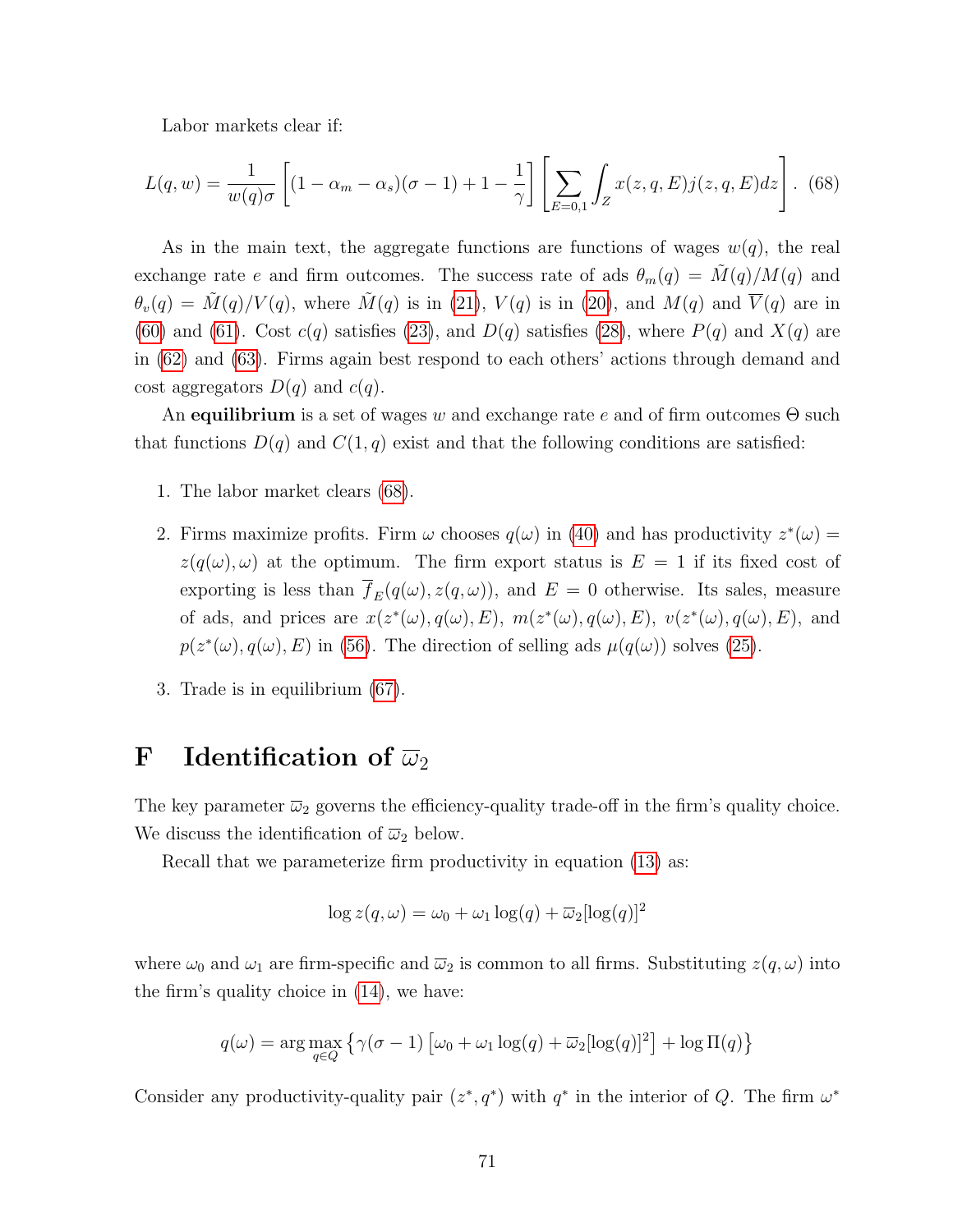that corresponds to this pair satisfies  $z(q^*, \omega^*) = z^*$  and the first-order condition:

<span id="page-73-2"></span><span id="page-73-1"></span>
$$
\exp\left[\omega_0^* + \omega_1^* \log(q^*) + \overline{\omega}_2[\log(q^*)]^2\right] = z^*
$$
\n(69)

$$
\gamma(\sigma - 1) \left[ \omega_1^* + 2\overline{\omega}_2 \log(q^*) \right] + \frac{\partial \log \Pi(q^*)}{\partial \log(q^*)} = 0 \tag{70}
$$

The second-order sufficient conditions are:

<span id="page-73-0"></span>
$$
2\gamma(\sigma - 1)\overline{\omega}_2 + \frac{\partial^2 \log \Pi(q)}{\partial (\log(q))^2} \le 0 \qquad \text{for all } q. \tag{71}
$$

For any  $\overline{\omega}_2$  satisfying [\(71\)](#page-73-0) and any  $(z^*, q^*)$ , we can find  $(\omega_0^*, \omega_1^*)$  that satisfies [\(69\)](#page-73-1) and [\(70\)](#page-73-2). So, firm  $\omega^*$  produces output of quality  $q^*$  with efficiency  $z^*$  in equilibrium.

Two points are in order. First, the parameter  $\omega_1$  governs the firm's quality choice in [\(70\)](#page-73-2), and  $\omega_0$  governs its productivity at the chosen quality in [\(69\)](#page-73-1). Thus, these two dimensions of firm heterogeneity allow us to non-parametrically fully match the joint distribution of wages (quality rank) and sales in the data.

Second, the parameter  $\overline{\omega}_2$  is not identified with the cross-sectional distribution of sales and wages. We identify it with the elasticity of firms' choices of  $q$  with respect to idiosyncratic shocks to the economy. Denote the model fundamentals of the economy as Θ, and consider a shock that affects an element  $Θ<sub>i</sub>$  for a single firm  $ω$ . The first-order condition [\(70\)](#page-73-2) implicitly defines the firm's optimal choice  $q(\omega)$  as a function of parameter  $\Theta_i$ :

<span id="page-73-3"></span>
$$
\frac{\partial \log q(\omega)}{\partial \Theta_i} = -\frac{\frac{\partial^2 \log \Pi(q(\omega))}{\partial \log q \partial \Theta_i}}{2\gamma(\sigma - 1)\overline{\omega}_2 + \frac{\partial^2 \log \Pi(q(\omega))}{\partial (\log(q))^2}}
$$
(72)

where the denominator is the second-order condition [\(71\)](#page-73-0) evaluated at the optimal  $q(\omega)$ . The firm is infinitely elastic to the shock if the second-order condition holds with equality and infinitely inelastic as it approaches negative infinity. In the open economy, we interpret the export shocks in Table [3](#page-13-0) as such idiosyncratic shocks. Our regression coefficients of how exporter wages responded to the export shocks can be mapped into  $\partial \log q(\omega) / \partial \Theta_i$ . We can also use our model-based economy to compute the derivatives of  $\Pi(q)$ . We can then apply [\(72\)](#page-73-3) to estimate  $\overline{\omega}_2$ . A key assumption is that the shock does not affect other firms. Otherwise, it would affect  $\Pi$  not only directly in the firm's problem but also through other firms' choices in measure J.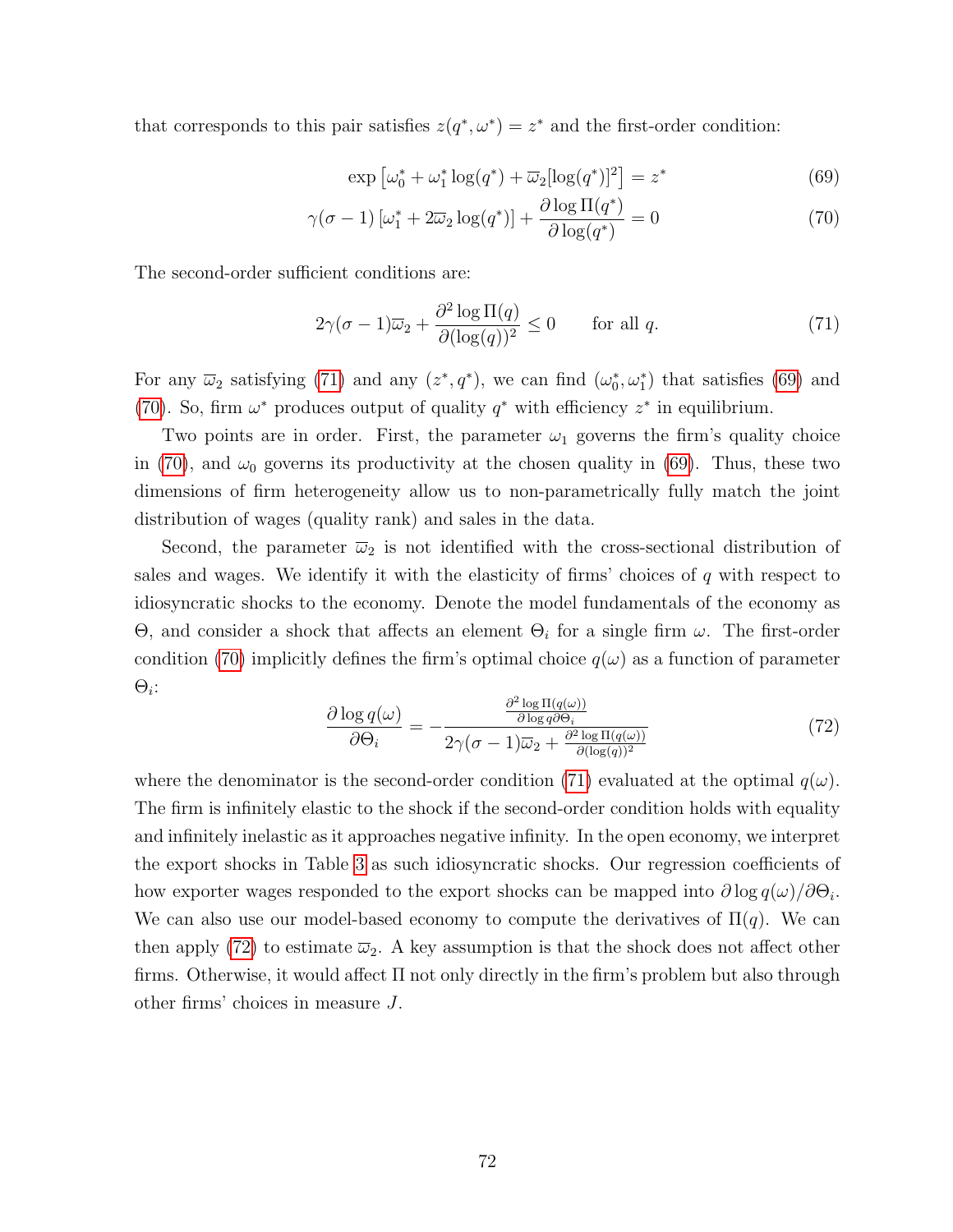# G Computation Algorithm

## G.1 Outer Loop Iteration:  $\Pi(q, 0)$ ,  $\Pi(q, 1)$ ,  $q(\omega)$

- 1. New guesses of  $\Pi(q,0)^{(n)}$ ,  $\Pi(q,1)^{(n)}$  for each  $q \in Q$ , and  $q(\omega)^{(n)}$  for each firm type  $\omega$
- 2. Calculate export probability for each type  $\omega$  as  $\Phi(\overline{F}_E(q,\omega))$ , where  $\Phi(\cdot)$  is the normal CDF and  $\overline{F}_E(q,\omega)$  is the normalized fixed cost cutoff of exporting:

$$
\overline{F}_E(q,\omega) \equiv \frac{\ln Z(q,\omega) + \ln[\Pi(q,1) - \Pi(q,0)] - \mu_E}{\sigma_E}
$$

where  $Z(q,\omega) \equiv \frac{[z(q,\omega)]^{(\sigma-1)\gamma}}{\sigma \gamma}$ σγ

- 3. Given the mass of type  $\omega$  firm  $n(\omega)$ , we calculate  $J(z,q,1) = \int_{\omega:q(\omega)=q,z(q,\omega)=z} \Phi(\overline{F}_E(q,\omega))n(\omega)d\omega$ and  $J(z,q,0) = \int_{\omega:q(\omega)=q,z(q,\omega)=z} (1 - \Phi(\overline{F}_E(q,\omega)))n(\omega)d\omega$
- 4. Define and evaluate three useful integrals for the inner loop:

$$
E_{zm}(q, E) \equiv \int_z z^t j(z, q, E) dz \text{ where } t = \frac{(\sigma - 1)\gamma}{\beta_m}
$$

$$
E_{zw}(q, E) \equiv \int_z z^t j(z, q, E) dz \text{ where } t = \frac{(\sigma - 1)\gamma}{\beta_v}
$$

$$
E_{zx}(q, E) \equiv \int_z z^t j(z, q, E) dz \text{ where } t = (\sigma - 1)\gamma
$$

- 5. Solve the **inner loop** and update  $\Pi(q,0)^{(n+1)}$ ,  $\Pi(q,1)^{(n+1)}$
- 6. Grid search to update quality choice  $q(\omega)^{(n+1)}$  that maximizes expected profit:

$$
q(\omega)^{(n+1)} = \arg\max_{q \in Q} \ln \mathbb{E}[\pi(q, \omega)] = \arg\max_{q \in Q} \ln Z(q, \omega) + \ln E\Pi(q, \omega)
$$
  
where 
$$
E\Pi(q, \omega) \equiv \Pi(q, 0) + Z(q, \omega)[\Pi(q, 1) - \Pi(q, 0)]\Phi(\overline{F}_E(q, \omega)) - \frac{\exp(\mu_E + \frac{1}{2}\sigma_E^2)}{Z(q, \omega)}\Phi(\overline{F}_E(q, \omega) - \sigma_E)
$$

7. Iterate until outer loop converges

### G.2 Inner Loop Iteration:  $D_H(q)$ ,  $c(q)$

1. New guesses of  $D_H(q)^{(n)}$ ,  $c(q)^{(n)}$  for each  $q \in Q$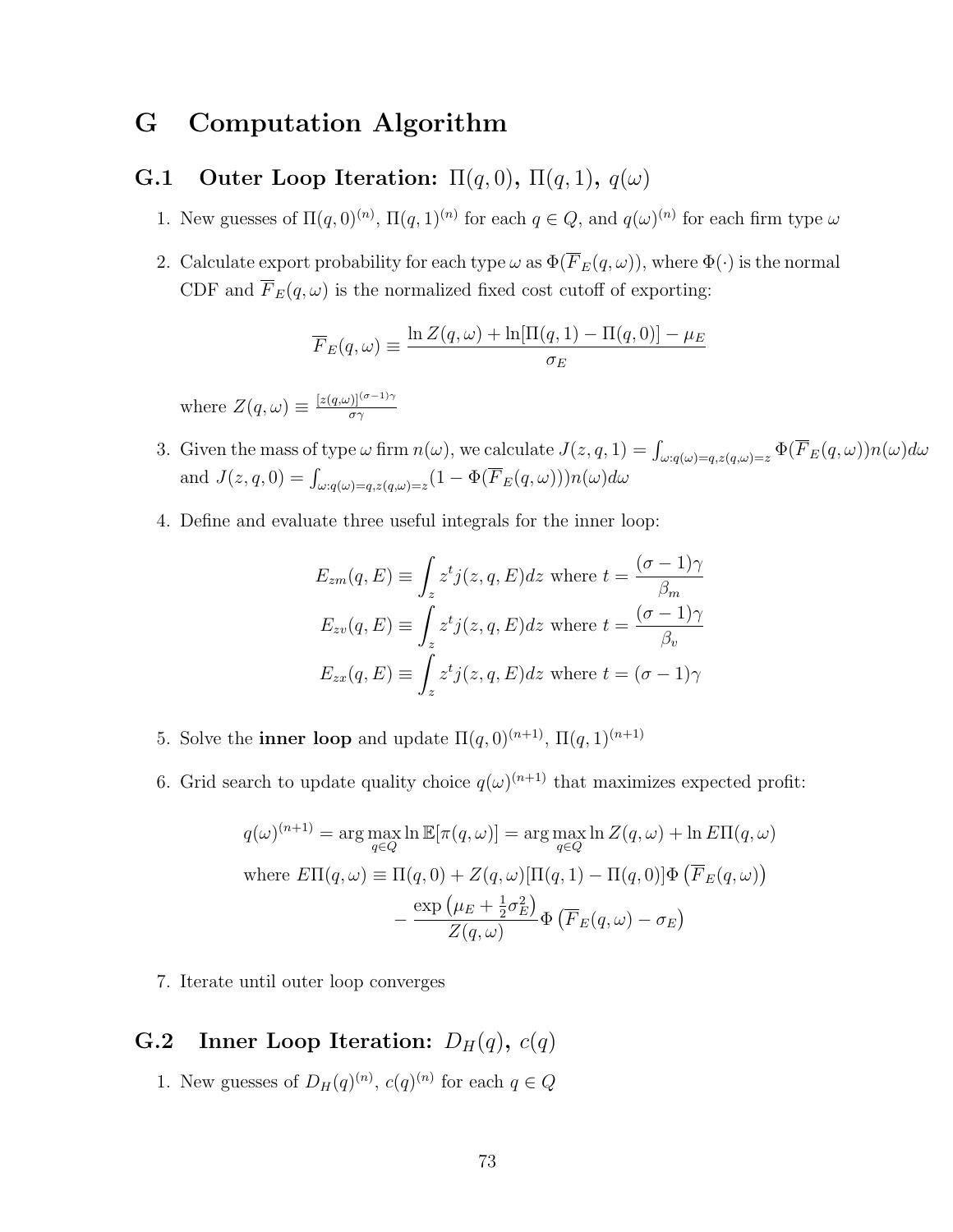2. Calculate the demand shifter for non-exporters and exporters:

$$
D(q, 0) = D_H(q)
$$
  
\n
$$
D(q, 1) = \left[ D_H(q)^{\frac{\beta_v}{\beta_v - 1}} + \left[ e^{\sigma} D_F(q) \right]^{\frac{\beta_v}{\beta_v - 1}} \right]^{\frac{\beta_v - 1}{\beta_v}}
$$
  
\nthe share of ads to domestic market:  $r_v^{ads}(q, 1) = \frac{\left[ D_H(q) \right]^{\frac{1}{\beta_v - 1}}}{\left[ D_H(q) \right]^{\frac{1}{\beta_v - 1}} + \left[ e^{\sigma} D_F(q) \right]^{\frac{1}{\beta_v - 1}}}$ 

3. Calculate the profit function for non-exporters and exporters:

$$
\Pi(q, E) = D(q, E)^{\gamma} [c(q)^{\alpha_m} P_s^{\alpha_s}]^{(1-\sigma)\gamma} C_x(q, 0) \quad E = 0, 1
$$
\nwhere  $\gamma = \frac{\beta_v \beta_m}{\beta_v (\beta_m - \alpha_m) - \beta_m}$   
\nand  $C_x(q, 0) = \left[ \frac{\sigma w(q)^{1-\alpha_m - \alpha_s}}{\sigma - 1} \right]^{(1-\sigma)\gamma} \left[ \frac{\alpha_m}{\sigma f_m w(q)} \right]^{\frac{\alpha_m}{\beta_m} \cdot \gamma} \left[ \frac{1}{\sigma f_{vH} w(q)} \right]^{\frac{1}{\beta_v} \cdot \gamma}$ 

4. Calculate the mass of buyer and seller ads in each quality segment:

$$
M(q) = \sum_{E \in \{0,1\}} \int_{Z} m(z, q, E) j(z, q, E) dz
$$
  
=  $C_m(q) \sum_{E \in \{0,1\}} \int_{Z} x(z, q, E)^{\frac{1}{\beta_m}} j(z, q, E) dz$   
=  $C_m(q) \sum_{E \in \{0,1\}} \Pi(q, E)^{\frac{1}{\beta_m}} \int_{Z} z^{\frac{(\sigma-1)\gamma}{\beta_m}} j(z, q, E) dz$   
=  $C_m(q) \left[ \Pi(q, 0)^{\frac{1}{\beta_m}} E_{zm}(q, 0) + \Pi(q, 1)^{\frac{1}{\beta_m}} E_{zm}(q, 1) \right]$   
where  $C_m(q) = \left[ \frac{\alpha_m}{\sigma f_m w(q)} \right]^{\frac{1}{\beta_m}}$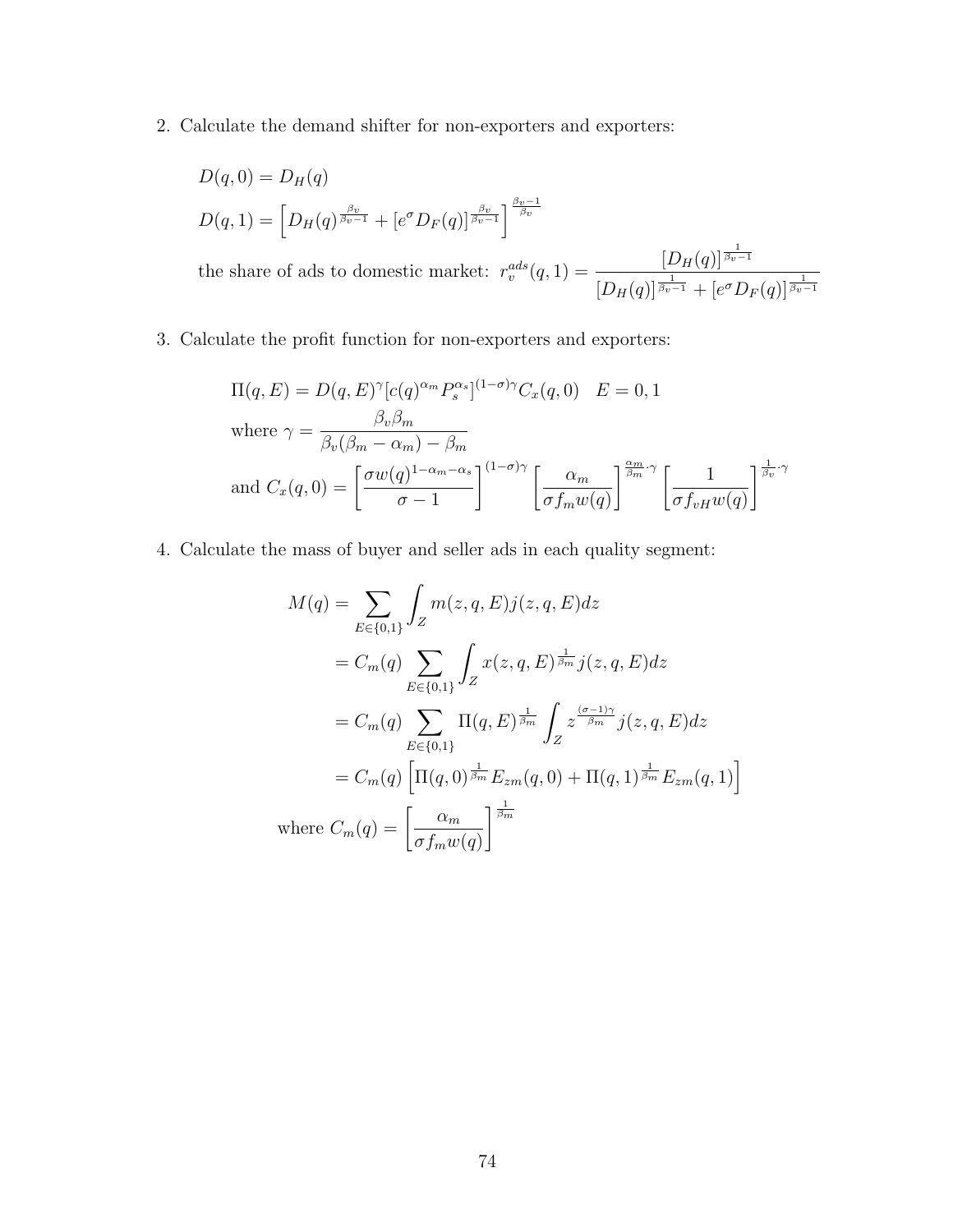$$
V(q) = \int_{Q} \phi_{v}(q, q') \sum_{E=0,1} r_v^{ads}(q', E) \int_{Z} v(z, q', E) j(z, q', E) dz dq'
$$
  
\n
$$
= \int_{Q} \phi_{v}(q, q') \sum_{E=0,1} r_v^{ads}(q', E) \int_{Z} \left[ x(z, q', E)^{\frac{1}{\beta_{v}}} C_{v}(q', E) \right] j(z, q', E) dz dq'
$$
  
\n
$$
= \int_{Q} \phi_{v}(q, q') \sum_{E=0,1} r_v^{ads}(q', E) C_{v}(q', E) \Pi(q', E)^{\frac{1}{\beta_{v}}} \int_{Z} z^{\frac{(\sigma-1)\gamma}{\beta_{v}}} j(z, q', E) dz dq'
$$
  
\n
$$
= \int_{Q} \phi_{v}(q, q') \left[ C_{v}(q', 0) \Pi(q', 0)^{\frac{1}{\beta_{v}}} E_{zv}(q', 0) + r_v^{ads}(q', 1) C_{v}(q', 1) \Pi(q', 1)^{\frac{1}{\beta_{v}}} E_{zv}(q', 1) \right] dq'
$$
  
\nwhere  $C_{v}(q, 0) = [\sigma f_{v} w(q)]^{-\frac{1}{\beta_{v}}}, \quad C_{v}(q, 1) = C_{v}(q, 0) [r_{v}(q, 1)^{\beta_{v}} + (1 - r_{v}(q, 1)^{\beta_{v}}]^{-\frac{1}{\beta_{v}}}$ 

5. Calculate the tightness and match rates of seller and buyer ads in each quality segment:

$$
\xi(q) = \frac{M(q)}{V(q)}
$$

$$
\theta_v(q) = 1 - e^{-\kappa \cdot \xi(q)}
$$

$$
\theta_m(q) = \frac{1 - e^{-\kappa \cdot \xi(q)}}{\xi(q)}
$$

6. Calculate the total sales for exporters and non-exporters:

$$
X(q, E) \equiv \int_{Z} x(z, q, E) j(z, q, E) dz
$$

$$
= \Pi(q, E) E_{zx}(q, E)
$$

7. Calculate the price index:

$$
P(q) = \left[\frac{X(q,0)}{D_H(q)} + \frac{D_H(q)^{\frac{1}{\beta_v - 1}} X(q,1)}{D_H(q)^{\frac{\beta_v}{\beta_v - 1}} + [e^{\sigma} D_F(q)]^{\frac{\beta_v}{\beta_v - 1}}}\right]^{\frac{1}{1 - \sigma}}
$$

8. Calculate the demand from manufacturing firms:

$$
D_m(q) = \int_Q \frac{\theta_v(q')}{M(q')}\phi_y(q',q)\phi_v(q',q)c(q')^{\sigma-1}X_m(q')dq'
$$
  
where  $X_m(q) \equiv \frac{\alpha_m(\sigma-1)}{\sigma} [X(q,0) + X(q,1)]$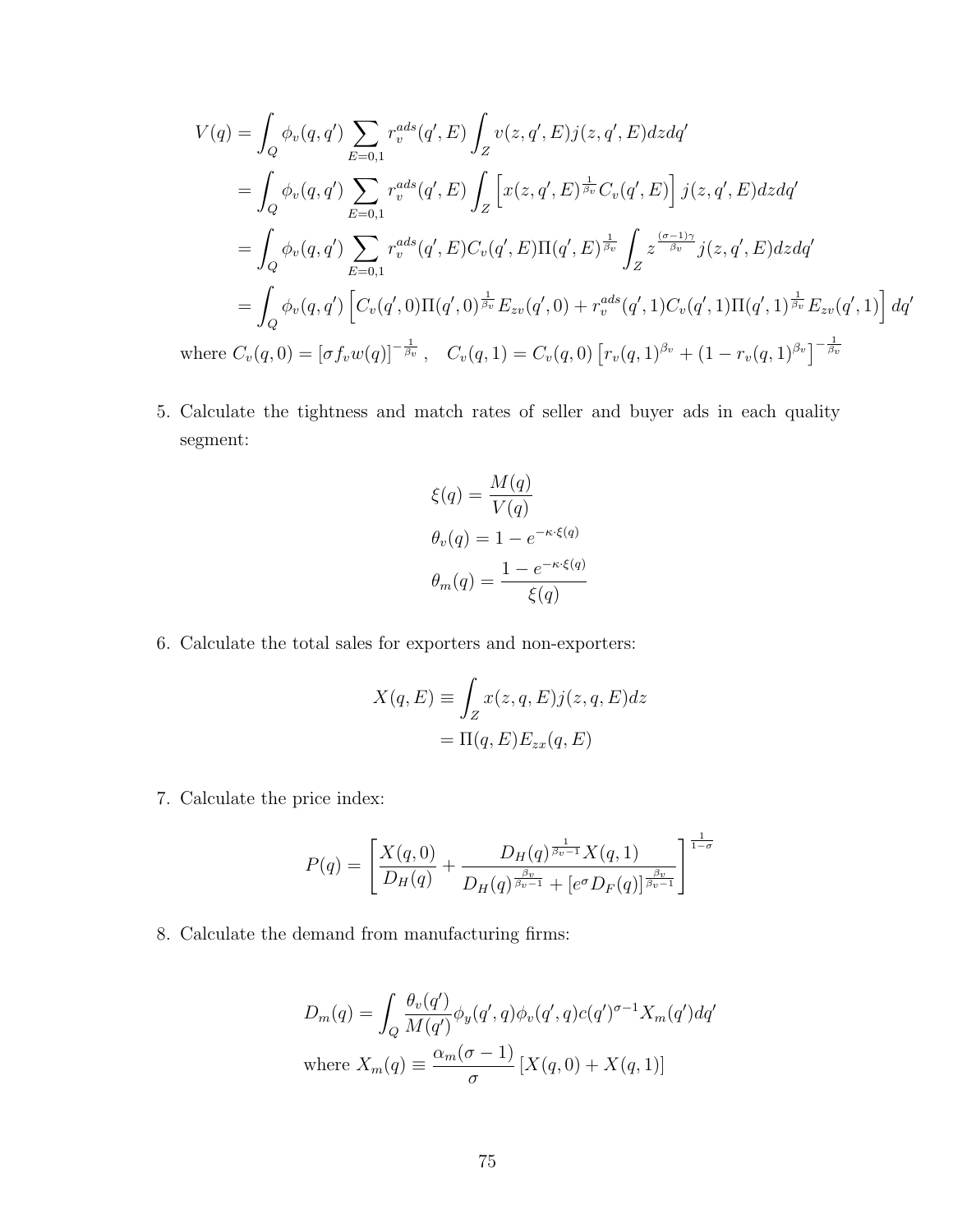9. Calculate the spending on services:

$$
X_s = \left[1 - \frac{(\sigma - 1)\alpha_m}{\sigma}\right]X - B_1
$$
  
where  $B_1 = \int_Q \left[1 - r_x(q, 1)\right]X(q, 1)dq$   
and home sales share  $r_x(q, 1) = \frac{D_H(q)^{\frac{\beta_v}{\beta_v - 1}}}{D_H(q)^{\frac{\beta_v}{\beta_v - 1}} + [e^{\sigma}D_F(q)]^{\frac{\beta_v}{\beta_v - 1}}}$ 

10. Calculate the total demand from Home:

$$
D_H(q)^{new} \equiv D_m(q) + D_s(q)
$$
  
where 
$$
D_s(q) = \frac{\phi_s(q)X_s}{\int_Q \phi_s(q')P(q')^{1-\sigma}dq'}
$$

11. Calculate the input price index:

$$
c(q)^{new} \equiv \left[\frac{\theta_m(q)}{V(q)} \int_Q \phi_y(q,q') \phi_v(q,q') \left[P(q')^{1-\sigma}\right] dq'\right]^{\frac{1}{1-\sigma}}
$$

12. Update and iterate until inner loop converges:

$$
D_H(q)^{(n+1)} = D_H(q)^{(n)} + 0.2 \left[ D_H(q)^{new} - D_H(q)^{(n)} \right]
$$

$$
c(q)^{(n+1)} = c(q)^{(n)} + 0.2 \left[ c(q)^{new} - c(q)^{(n)} \right]
$$

## H Model with No Complementarity

We report the parameter estimates and the fit of moments for a special case of the model, where we shut down the two sources of complementarity in matching  $(\nu_v \to \infty)$  and in production  $(\nu_y = 0)$ . We match the exact same set of moments conditional on average firm wage quintiles, except for the wage sorting patterns that the special case cannot match by assumption. In particular, since all firms distribute their spending equally across suppliers' qualities in the special case, the predicted sorting moments are all zero.

Table [A10](#page-78-0) reports the parameter estimates, and Table [A11](#page-79-0) reports the data and model moments. Except for the excluded sorting moments, the fit of this special case is very similar to the general model. Due to the lack of sorting, we need slightly larger standard deviation of the quality capability  $\sigma_{\omega_1}$  to account for the overall concentration of network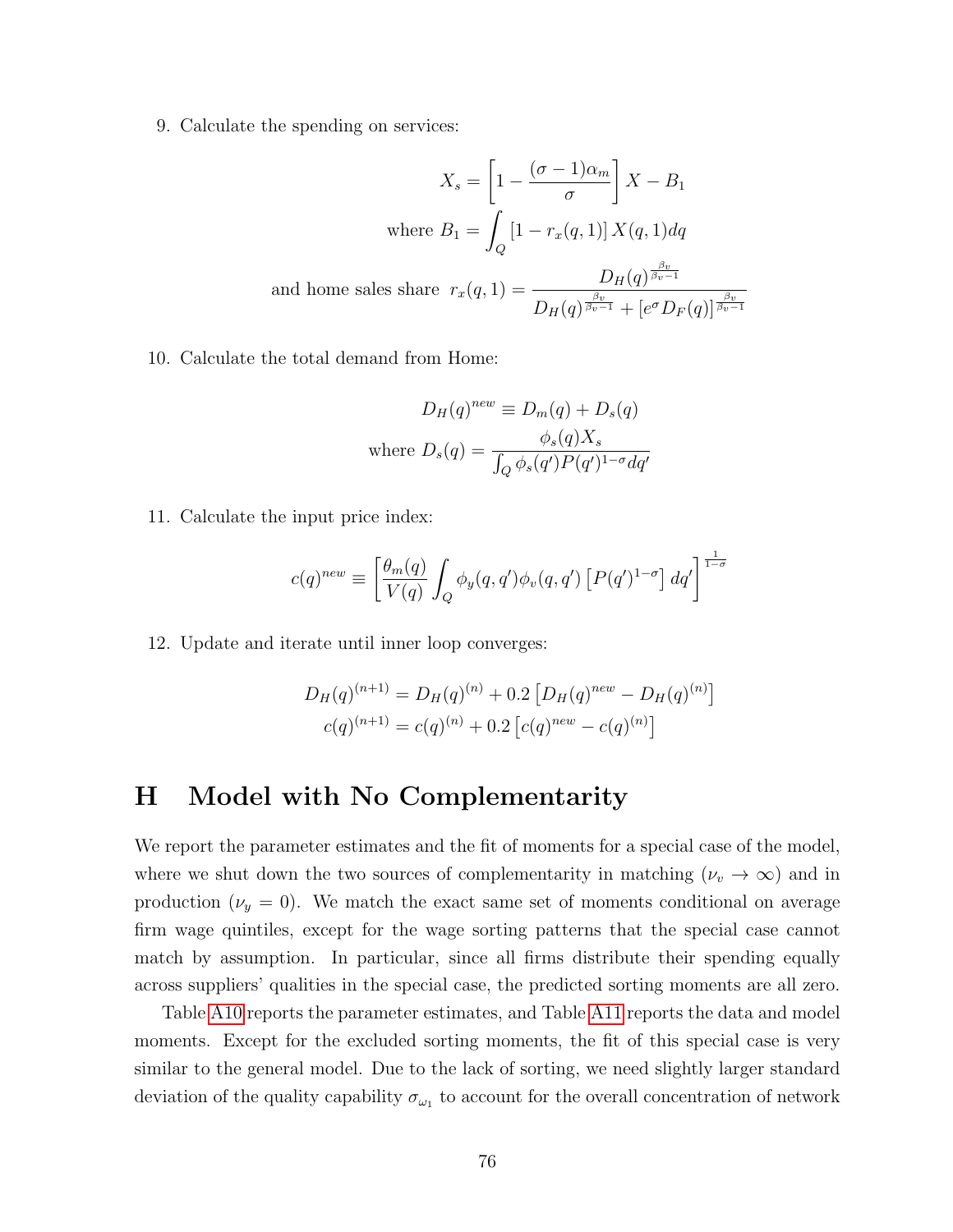|                             | Parameter                  | Estimate | Standard error |
|-----------------------------|----------------------------|----------|----------------|
| Matching friction           | $\kappa$                   | 0.00095  | (0.00176)      |
| Directed search             | $\nu_n \rightarrow \infty$ |          |                |
| Complementarity             | $\nu_y=0$                  |          |                |
| Sol of quality capability   | $\sigma_{\omega_1}$        | 0.134    | (0.002)        |
| Sd of efficiency capability | $\sigma_{\omega_0}$        | 0.128    | (0.000)        |
| Correlation                 | $\rho$                     | 0.136    | (0.006)        |
| Efficiency cost of quality  | $\overline{\omega}$        | $-0.105$ | (0.003)        |
| Mean of log export cost     | $\mu_E$                    | $-4.05$  | (0.03)         |
| Sd of log export cost       | $\sigma_E$                 | 1.67     | (0.05)         |
| Foreign demand shifter      | b <sub>1</sub>             | 70.26    | (62.87)        |
| Foreign demand curvature    | b <sub>2</sub>             | 0.41     | (0.01)         |

<span id="page-78-0"></span>Table A10: Parameter Estimates for Special Case with No Complementarity

sales. Since the firm capability is more dispersed, the model requires a flatter export demand schedule  $b_2$  to explain rising export intensity across firms of different wages.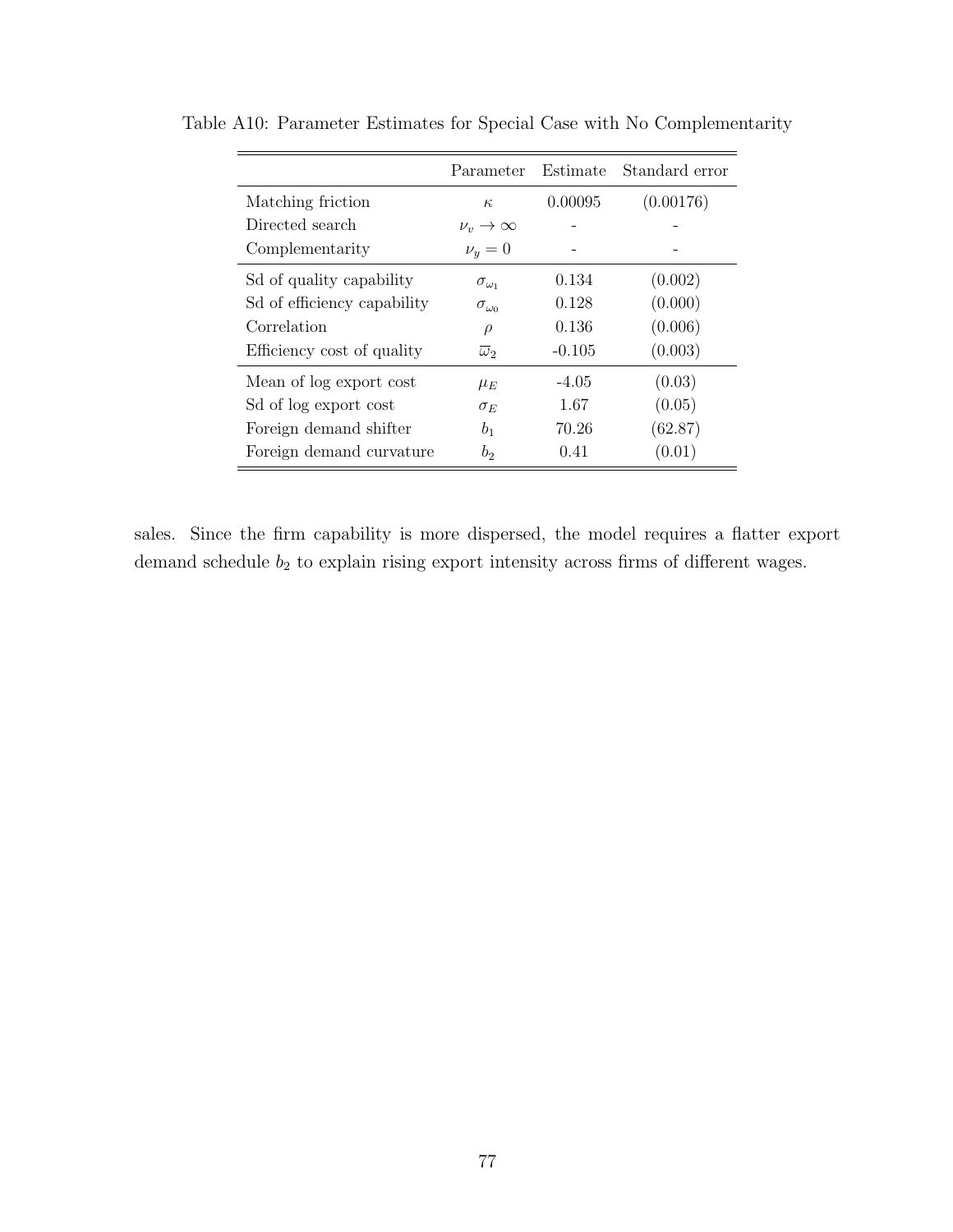|                                                 | Quintiles of average wage per worker |                |      |      |             |  |
|-------------------------------------------------|--------------------------------------|----------------|------|------|-------------|--|
|                                                 | $\mathbf{1}$                         | $\overline{2}$ | 3    | 4    | 5 (largest) |  |
| Mean number of suppliers                        |                                      |                |      |      |             |  |
| Data                                            | 5.8                                  | 6.7            | 5.8  | 11.4 | 25.8        |  |
| Model                                           | 6.7                                  | 5.2            | 6.1  | 8.5  | 28.4        |  |
| Mean number of customers                        |                                      |                |      |      |             |  |
| Data                                            | 5.6                                  | 7.0            | 6.7  | 11.7 | 25.1        |  |
| Model                                           | 8.4                                  | 7.0            | 7.8  | 9.9  | 22.2        |  |
| Standard deviation of log sales                 |                                      |                |      |      |             |  |
| Data                                            | 1.37                                 | 1.34           | 1.37 | 1.52 | 1.79        |  |
| Model                                           | 1.45                                 | 1.36           | 1.38 | 1.41 | 1.75        |  |
| Share of total network sales                    |                                      |                |      |      |             |  |
| Data                                            | 0.03                                 | 0.04           | 0.04 | 0.10 | 0.78        |  |
| Model                                           | 0.07                                 | 0.04           | 0.05 | 0.09 | 0.76        |  |
| Fraction of exporters                           |                                      |                |      |      |             |  |
| Data                                            | 0.08                                 | 0.18           | 0.16 | 0.34 | 0.57        |  |
| Model                                           | 0.17                                 | 0.16           | 0.19 | 0.28 | 0.56        |  |
| Export intensity of exporters                   |                                      |                |      |      |             |  |
| Data                                            | 0.24                                 | 0.21           | 0.23 | 0.23 | 0.26        |  |
| Model                                           | 0.17                                 | 0.21           | 0.23 | 0.24 | 0.29        |  |
| Shift-share IV coefficient $(5\%$ export shock) |                                      |                |      |      |             |  |
| Data                                            | 0.21%                                |                |      |      |             |  |
| Model                                           | 0.21%                                |                |      |      |             |  |

<span id="page-79-0"></span>Table A11: Model Fit: Targeted Moments (Special Case with No Complementarity)

# I Model with Endogenous Targeting

#### I.1 Theory with Endogenous Targeting

We modify the model to allow firms to endogenously choose the direction of their search. In the main text, the ads posted to find customers are distributed according to a normal density  $\phi_v(q', q)$  with a mean equal to the firm's own quality level q. Here, the firm chooses the mean. We also add an iceberg-type cost for firms to post ads far from their own quality. For each  $v$ , the mass of ads directed at quality  $q'$  posted by a firm of quality q centered around  $\tau$  is:

$$
\phi_v(q, \tau, q') = \tilde{\phi}_v(q, \tau) \exp[-\nu_c(\tau - q')^2]
$$

where  $\tilde{\phi}_v(q,\tau)$  is the density of a normal distribution with mean  $\tau$  and variance parameter  $\nu_v$  as before and  $\exp[-\nu_c(\tau - q')^2]$  is an added iceberg cost that the firm incurs if it posts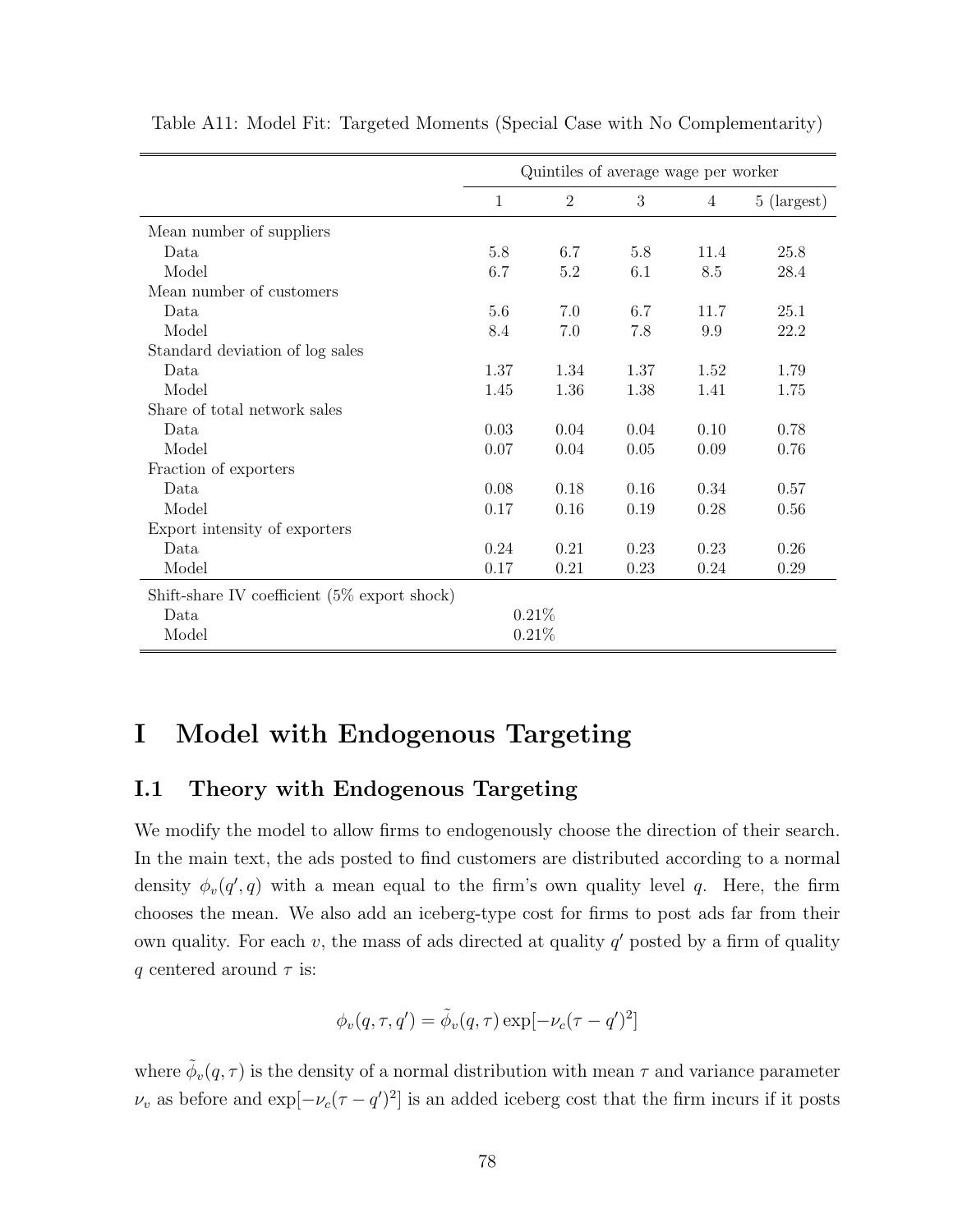ads far from its own quality, where  $\nu_c$  is a parameter.

Using the same derivation of [\(25\)](#page-23-0), the sales to other manufacturing firms of a firm with price p, quality q, v sales ads to find customers centered around  $\tau$  is:

$$
p^{1-\sigma}v\tilde{D}_m(q,\tau)
$$
  
where 
$$
\tilde{D}_m(q,\tau) = \alpha_m \frac{\sigma - 1}{\sigma} \int_Q \frac{\theta_v(q')}{M(q')}\phi_y(q',q)\phi_v(q',\tau)c(q')^{\sigma - 1}X(q')dq'
$$

All firms with the same quality choose the same mean so that the demand shifter is:

$$
D_m(q) = \max_{\tau} \{ \tilde{D}_m(q, \tau) \}
$$

#### I.2 Estimation and Counterfactual with Endogenous Targeting

We find it hard to separately identify the variance parameter  $\nu_v$  and the iceberg cost parameter  $\nu_c$ . The model simulations are unstable if  $\nu_c \approx 0$  because all firms want to target their ads to more productive firms and more productive firms locate where the ads are concentrated. But for a wide range of positive cost parameter  $\nu_c$ , there is a corresponding variance parameter  $\nu_v$  that allows the model to match the data moments almost equally well. The intuition is that while an increase in the iceberg cost makes it more costly to target qualities further away, it can be partly offset by an increase in the variance parameter of directed search. To see this, we report moments for two calibrated models in Table [A12,](#page-81-0) one with  $\nu_c = 1$ ,  $\nu_v = 3.04$  (Endogenous target 1) and the other with  $\nu_c = 0.20$ ,  $\nu_v = 2.87$  (Endogenous target 2), while the remaining parameters are fixed at the baseline estimated value. The cost parameter can be interpreted as the following: When targeting one standard deviation away from its own quality, a seller loses 68 percent of its ads if  $\nu_c = 1$ , and it loses only 20 percent of its ads if  $\nu_c = 0.20$ . Clearly, in Table [A12,](#page-81-0) despite the difference in  $\nu_c$  and  $\nu_v$ , the two endogenous targeting models generate very similar moments. These model moments are also close to the moments implied by the exogenous targeting model and the data in Table [A12.](#page-81-0) Given the lack of identification, we restrict our baseline model and estimation to the simpler exogenous-targeting case.

We further investigate the robustness of our baseline counterfactual results. After a 5 percent increase in export demand, the average wage of all firms increases by 1.26 percent and 1.39 percent in the endogenous targeting models, which is very close to the 1.22 percent increase in the exogenous targeting case. The average changes for exporters and non-exporters in Figure [A4](#page-82-0) also confirm that our counterfactual results are robust to endogenous targeting.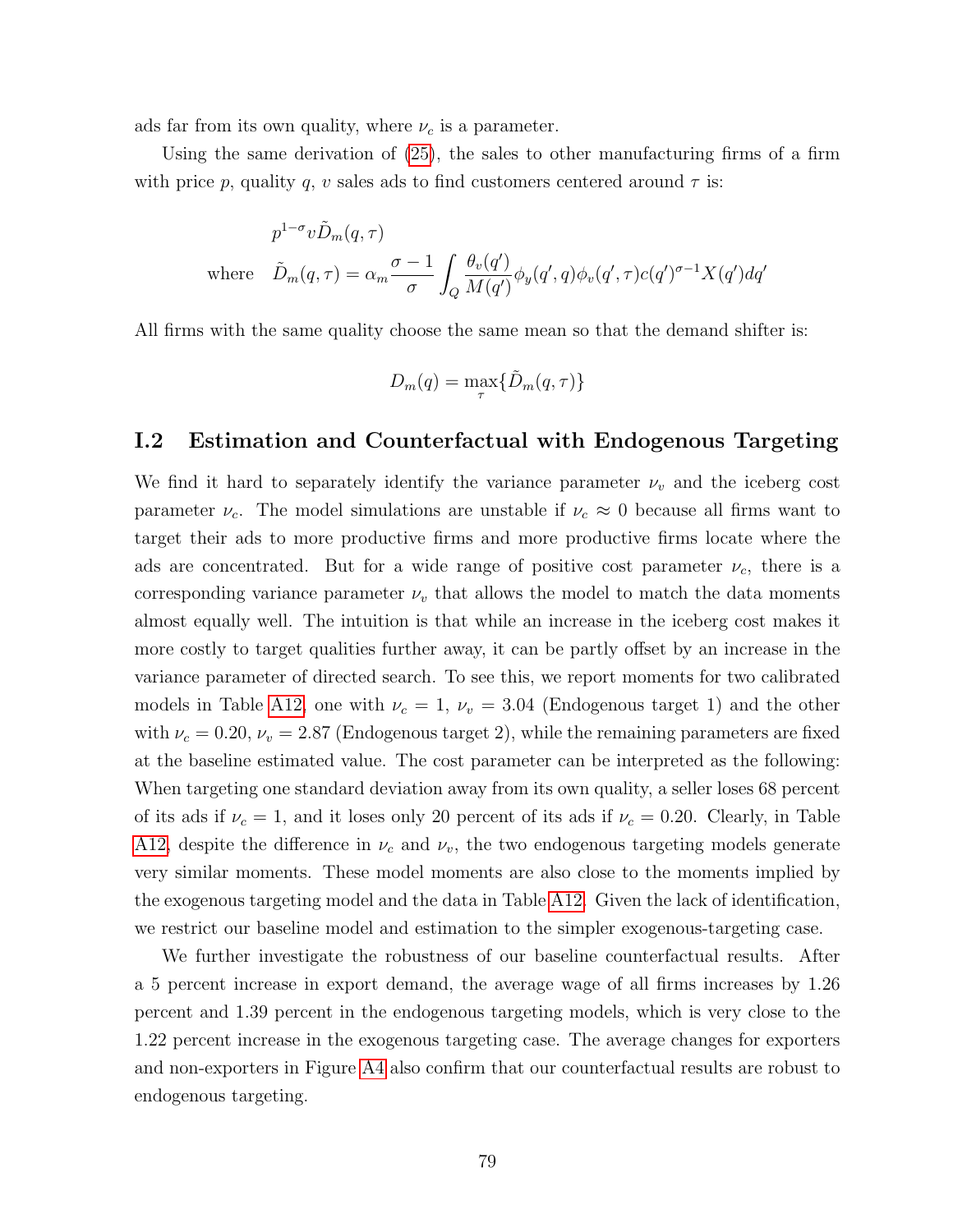<span id="page-81-0"></span>

|                                                 | Quintiles of average wage per worker |                |          |                |             |  |
|-------------------------------------------------|--------------------------------------|----------------|----------|----------------|-------------|--|
|                                                 | $\mathbf{1}$                         | $\overline{2}$ | 3        | $\overline{4}$ | 5 (largest) |  |
| Mean number of suppliers                        |                                      |                |          |                |             |  |
| Data                                            | 5.8                                  | 6.7            | 5.8      | 11.4           | 25.8        |  |
| Exogenous Target $(\nu_c \to \infty)$           | 4.7                                  | 4.7            | 6.0      | 9.1            | $29.4\,$    |  |
| Endogenous Target 1 ( $\nu_c = 1.00$ )          | 4.7                                  | 4.7            | $5.9\,$  | 9.1            | 29.4        |  |
| Endogenous Target 2 ( $\nu_c = 0.20$ )          | 4.8                                  | 4.7            | $6.0\,$  | $\,9.2$        | 29.6        |  |
| Mean number of customers                        |                                      |                |          |                |             |  |
| Data                                            | 5.6                                  | 7.0            | 6.7      | 11.7           | $25.1\,$    |  |
| Exogenous Target $(\nu_c \to \infty)$           | 5.4                                  | $5.9\,$        | 7.6      | 10.9           | $23.8\,$    |  |
| Endogenous Target 1 ( $\nu_c = 1.00$ )          | 5.4                                  | $6.0\,$        | 7.6      | 10.9           | $23.8\,$    |  |
| Endogenous Target 2 ( $\nu_c = 0.20$ )          | 5.6                                  | 6.1            | 7.7      | 10.9           | 23.7        |  |
| Standard deviation of log sales                 |                                      |                |          |                |             |  |
| Data                                            | 1.37                                 | 1.34           | 1.37     | 1.52           | 1.79        |  |
| Exogenous Target $(\nu_c \to \infty)$           | 1.20                                 | 1.18           | 1.20     | 1.24           | 1.55        |  |
| Endogenous Target 1 ( $\nu_c = 1.00$ )          | 1.20                                 | 1.18           | 1.20     | 1.24           | $1.55\,$    |  |
| Endogenous Target 2 ( $\nu_c = 0.20$ )          | 1.20                                 | 1.18           | 1.20     | 1.24           | $1.55\,$    |  |
| Share of total network sales                    |                                      |                |          |                |             |  |
| Data                                            | 0.03                                 | 0.04           | 0.04     | 0.10           | 0.78        |  |
| Exogenous Target $(\nu_c \to \infty)$           | 0.04                                 | 0.03           | 0.05     | 0.11           | 0.78        |  |
| Endogenous Target 1 ( $\nu_c = 1.00$ )          | 0.04                                 | 0.03           | 0.05     | 0.11           | 0.78        |  |
| Endogenous Target 2 ( $\nu_c = 0.20$ )          | 0.04                                 | 0.03           | 0.05     | 0.11           | 0.77        |  |
| Fraction of exporters                           |                                      |                |          |                |             |  |
| Data                                            | 0.08                                 | 0.18           | 0.16     | 0.34           | 0.57        |  |
| Exogenous Target $(\nu_c \to \infty)$           | 0.11                                 | 0.13           | 0.18     | 0.29           | 0.60        |  |
| Endogenous Target 1 ( $\nu_c = 1.00$ )          | 0.11                                 | 0.13           | 0.18     | 0.29           | 0.60        |  |
| Endogenous Target 2 ( $\nu_c = 0.20$ )          | 0.11                                 | 0.13           | 0.18     | 0.29           | 0.60        |  |
| Export intensity of exporters                   |                                      |                |          |                |             |  |
| Data                                            | 0.24                                 | 0.21           | 0.23     | 0.23           | $0.26\,$    |  |
| Exogenous Target $(\nu_c \to \infty)$           | 0.18                                 | 0.21           | 0.22     | 0.23           | $0.25\,$    |  |
| Endogenous Target 1 ( $\nu_c = 1.00$ )          | 0.18                                 | 0.21           | 0.22     | 0.23           | $0.25\,$    |  |
| Endogenous Target 2 ( $\nu_c = 0.20$ )          | 0.18                                 | 0.21           | 0.22     | 0.23           | 0.25        |  |
| Unweighted average log wage of suppliers        |                                      |                |          |                |             |  |
| Data                                            | $\overline{\phantom{0}}$             | 0.01           | $0.01\,$ | 0.04           | 0.14        |  |
| Exogenous Target $(\nu_c \to \infty)$           |                                      | 0.02           | $0.04\,$ | 0.07           | 0.12        |  |
| Endogenous Target 1 ( $\nu_c = 1.00$ )          |                                      | 0.02           | 0.04     | 0.07           | 0.12        |  |
| Endogenous Target 2 ( $\nu_c = 0.20$ )          |                                      | 0.02           | 0.04     | 0.07           | 0.12        |  |
| Weighted average log wage of suppliers          |                                      |                |          |                |             |  |
| Data                                            |                                      | 0.02           | 0.02     | 0.07           | 0.23        |  |
| Exogenous Target $(\nu_c \to \infty)$           |                                      | 0.04           | 0.07     | 0.11           | 0.17        |  |
| Endogenous Target 1 ( $\nu_c = 1.00$ )          |                                      | $0.04\,$       | 0.07     | 0.11           | 0.17        |  |
| Endogenous Target 2 ( $\nu_c = 0.20$ )          |                                      | 0.04           | 0.07     | 0.11           | 0.18        |  |
| Shift-share IV coefficient $(5\%$ export shock) |                                      |                |          |                |             |  |
| Data                                            |                                      | 0.21%          |          |                |             |  |
| Exogenous Target $(\nu_c \to \infty)$           |                                      | 0.21%          |          |                |             |  |
| Endogenous Target 1 ( $\nu_c = 1.00$ )          | $0.22\%$                             |                |          |                |             |  |
| Endogenous Target 2 ( $\nu_c = 0.20$ )          | $0.21\%$                             |                |          |                |             |  |

Table A12: Model Fit